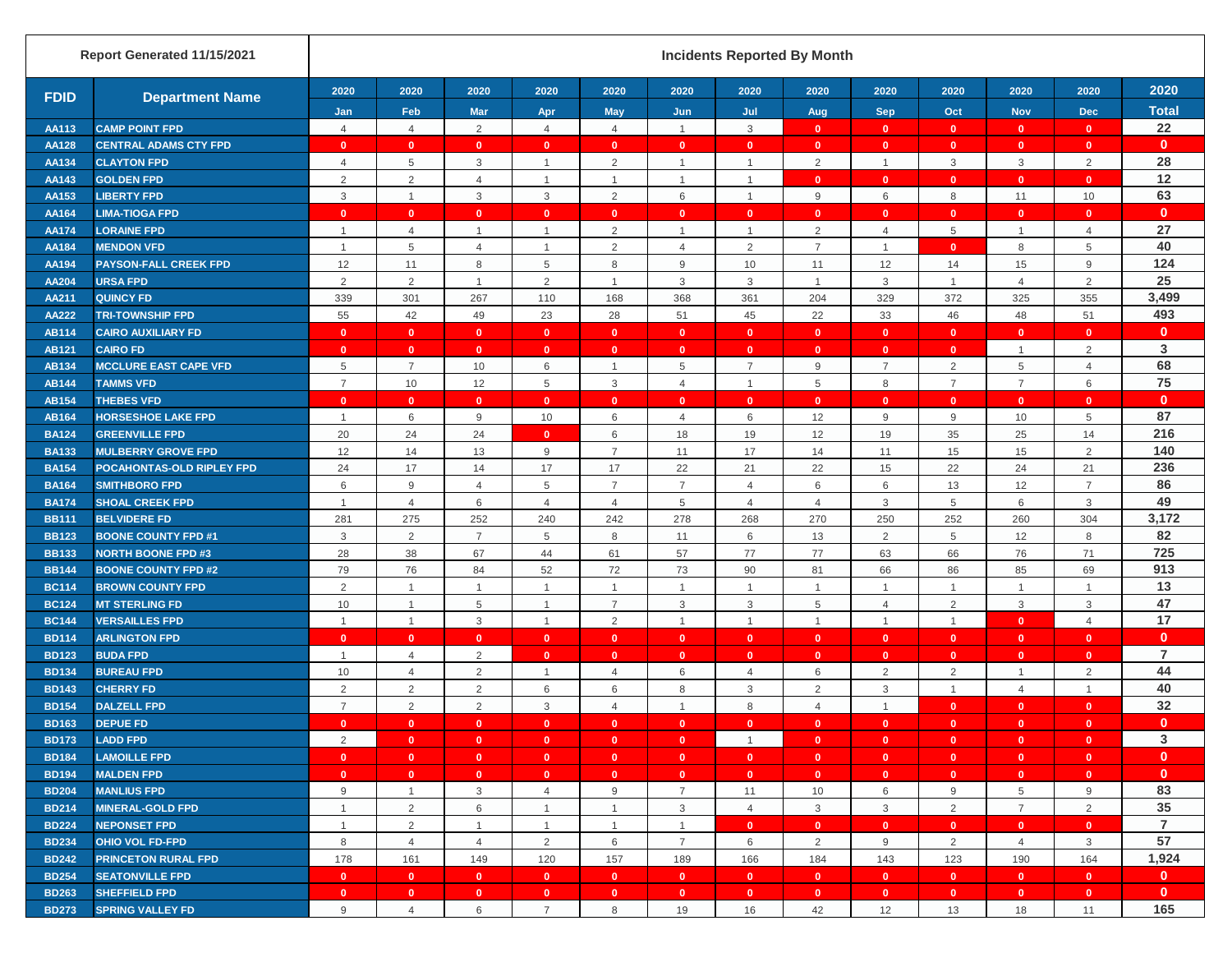| <b>BD283</b> | <b>TISKILWA RURAL FPD</b>       | 6              | $\mathbf{0}$    | $\mathbf{1}$   | $\mathbf{1}$   | 3              | 3              | $\overline{4}$ | 2              | $\mathbf{3}$   | 5              | 6              | $\mathbf{1}$   | 35             |
|--------------|---------------------------------|----------------|-----------------|----------------|----------------|----------------|----------------|----------------|----------------|----------------|----------------|----------------|----------------|----------------|
| <b>BD294</b> | <b>WALNUT FD INC</b>            | 24             | 15              | 13             | 14             | 11             | 20             | 23             | 22             | 22             | 21             | 22             | 23             | 230            |
| <b>BD304</b> | <b>WYANET FPD</b>               | $\mathbf{0}$   | $\mathbf{0}$    | $\mathbf{0}$   | $\mathbf{0}$   | $\mathbf{0}$   | $\mathbf{0}$   | $\mathbf{0}$   | $\mathbf{0}$   | $\mathbf{0}$   | $\overline{0}$ | $\mathbf{0}$   | $\mathbf{0}$   | $\mathbf{0}$   |
| <b>CA113</b> | <b>POINT FPD</b>                | $\mathbf{0}$   | $\mathbf{0}$    | $\mathbf{0}$   | $\mathbf{0}$   | $\mathbf{0}$   | $\mathbf{0}$   | $\mathbf{0}$   | $\mathbf{0}$   | $\mathbf{0}$   | $\mathbf{0}$   | $\mathbf{0}$   | $\mathbf{0}$   | $\mathbf{0}$   |
| <b>CA123</b> | <b>HARDIN FPD</b>               | $\overline{2}$ | $\overline{2}$  | $\overline{2}$ | $\mathbf{1}$   | $\mathbf{0}$   | $\mathbf{0}$   | $\mathbf{0}$   | $\mathbf{0}$   | $\mathbf{0}$   | $\mathbf{0}$   | $\mathbf{0}$   | $\mathbf{0}$   | $\overline{7}$ |
| <b>CA133</b> | <b>NORTH CALHOUN FPD</b>        | $\overline{2}$ | 2               | 2              | $\overline{1}$ | 2              | 2              | 3              |                | $\mathbf{3}$   | 3              | $\mathbf{1}$   | $\mathbf{1}$   | 23             |
| <b>CA143</b> | <b>RICHWOOD VFD</b>             | $\overline{1}$ | $\mathbf{1}$    | $\overline{1}$ | $\mathbf{1}$   | $\mathbf{1}$   | $\overline{1}$ | $\overline{1}$ | $\mathbf{1}$   | $\mathbf{0}$   | $\mathbf{1}$   | $\mathbf{1}$   | $\mathbf{1}$   | 11             |
| <b>CB113</b> | <b>CHADWICK FPD</b>             | $\overline{1}$ | 2               | 3              | 3              | 5              | 2              | 3              | 6              | 2              | 5              | 5              | $\mathbf{1}$   | 38             |
| <b>CB123</b> | <b>LANARK FPD</b>               | 11             | $\mathbf{3}$    | 5              | 8              | 3              | 3              | $\overline{7}$ | 12             | $\overline{5}$ | $\overline{7}$ | $\overline{7}$ | $\overline{4}$ | 75             |
| <b>CB133</b> | <b>MILLEDGEVILLE FPD</b>        | 5              | 3               | 3              | 6              | $\overline{7}$ | 10             | 6              | 10             | $\overline{7}$ | 10             | 6              | 6              | 79             |
| <b>CB143</b> | <b>MT CARROLL FPD</b>           | $\overline{4}$ | 9               | 2              | 2              | $\mathbf{0}$   | $\mathbf{0}$   | $\mathbf{0}$   | $\mathbf{0}$   | $\mathbf{0}$   | $\mathbf{0}$   | $\mathbf{0}$   | $\mathbf{0}$   | 17             |
| <b>CB152</b> | <b>SAVANNA FD</b>               | 9              | $\overline{7}$  | 8              | 11             | 12             | 11             | 6              | 19             | 9              | 8              | 6              | 13             | 119            |
| <b>CB183</b> | <b>THOMSON FPD</b>              | 4              | 3               | 4              | 5              | $\overline{7}$ | 5              | 2              | 6              | 5              | $\overline{7}$ | 3              | 5              | 56             |
| <b>CC115</b> | <b>ARENZVILLE FPD</b>           | $\overline{7}$ | 9               | 8              | 9              | $\overline{4}$ | $\overline{7}$ | 10             | 5              | $\overline{7}$ | 16             | 5              | 5              | 92             |
| <b>CC124</b> | <b>ASHLAND FPD</b>              | $\mathbf{0}$   | $\mathbf{0}$    | $\mathbf{0}$   | $\mathbf{0}$   | $\mathbf{0}$   | $\mathbf{0}$   | $\mathbf{0}$   | $\mathbf{0}$   | $\mathbf{0}$   | $\mathbf{0}$   | $\mathbf{0}$   | $\mathbf{0}$   | $\mathbf{0}$   |
| CC132        | <b>BEARDSTOWN FD</b>            | $\overline{7}$ | $6\phantom{1}6$ | $\overline{2}$ | 4              | 8              | $\overline{4}$ | $\overline{2}$ | 9              | $\mathbf{0}$   | $\mathbf{3}$   | 10             | $\mathsf g$    | 64             |
| CC134        | <b>BEARDSTOWN RURAL FPD</b>     | 2              | 2               | $\overline{2}$ | 2              | $\mathbf{1}$   | $\mathbf{3}$   | 2              | 2              | $\overline{2}$ | 3              | 3              | $\mathsf 3$    | 27             |
| <b>CC154</b> | <b>CHANDLERVILLE VFD</b>        | 4              | 8               | $\overline{7}$ | 6              | 6              | $\overline{1}$ | 11             | $\overline{4}$ | $\mathbf{1}$   | $\mathbf{0}$   | 11             | $\overline{2}$ | 61             |
|              |                                 | 3              | $\overline{1}$  |                | 3              | $\mathbf{1}$   | 2              |                |                |                |                | 2              | 2              | 29             |
| <b>CC164</b> | <b>VIRGINIA VFD</b>             |                |                 | 3              |                |                |                | 6              | 2              | $\overline{2}$ | 2              |                |                | 4,686          |
| <b>CD111</b> | <b>URBANA FD</b>                | 383            | 384             | 367            | 312            | 352            | 380            | 445            | 421            | 403            | 457            | 416            | 366            | 212            |
| <b>CD124</b> | <b>EDGE-SCOTT FPD</b>           | 25             | 17              | 15             | 16             | 20             | 17             | 18             | 19             | 14             | 15             | 23             | 13             |                |
| <b>CD131</b> | <b>CHAMPAIGN FD</b>             | 716            | 667             | 676            | 551            | 650            | 636            | 766            | 771            | 710            | 753            | 736            | 681            | 8,313          |
| <b>CD154</b> | <b>BONDVILLE FD</b>             | 14             | 17              | 17             | 16             | 21             | 12             | 21             | 24             | 11             | 24             | 11             | 16             | 204<br>47      |
| <b>CD164</b> | <b>BROADLANDS-LONGVIEW FPD</b>  | $\overline{4}$ | $\overline{4}$  | 6              | $\mathbf{1}$   | 9              | 11             | 8              | 3              | $\overline{1}$ | $\mathbf{0}$   | $\mathbf{0}$   | $\mathbf{0}$   | 249            |
| <b>CD178</b> | <b>CARROLL FPD</b>              | $\mathbf{0}$   | $\mathbf{0}$    | 26             | 30             | 26             | 21             | 23             | 20             | 23             | 14             | 37             | 29             |                |
| <b>CD194</b> | <b>CORNBELT FPD</b>             | 96             | 96              | 97             | 99             | 105            | 100            | 135            | 114            | 93             | 106            | 112            | 120            | 1,273          |
| <b>CD204</b> | <b>EASTERN PRAIRIE FPD</b>      | 20             | 14              | 17             | 12             | 25             | 11             | 24             | 18             | $9\,$          | 15             | 14             | 26             | 205            |
| CD213        | <b>GIFFORD FPD</b>              | 14             | 14              | 11             | 12             | 17             | 15             | 18             | 19             | 15             | 12             | 14             | 19             | 180            |
| <b>CD224</b> | <b>HOMER FPD</b>                | 33             | 29              | 28             | 16             | 22             | 24             | 23             | $\mathbf{0}$   | $\mathbf{0}$   | $\mathbf{0}$   | $\mathbf{0}$   | $\mathbf{0}$   | 175            |
| <b>CD234</b> | <b>IVESDALE FPD</b>             | 3              | $\overline{4}$  | $\overline{2}$ | 14             | 5              | $\overline{2}$ | $\overline{4}$ | 10             | 6              | 14             | 12             | 11             | 87             |
| <b>CD254</b> | <b>LUDLOW FPD</b>               | 9              | $\overline{7}$  | $\overline{7}$ | 8              | 10             | $\overline{4}$ | 8              | 4              | 6              | 5              | 9              | 9              | 86             |
| <b>CD264</b> | <b>OGDEN-ROYAL FPD</b>          | $\mathbf{0}$   | $\mathbf{0}$    | $\mathbf{0}$   | $\mathbf{0}$   | $\mathbf{0}$   | $\mathbf{0}$   | $\mathbf{0}$   | $\mathbf{0}$   | $\mathbf{0}$   | $\mathbf{0}$   | $\mathbf{0}$   | $\mathbf{0}$   | $\mathbf{0}$   |
| <b>CD274</b> | <b>PESOTUM FD</b>               | 22             | 13              | 16             | 12             | 9              | 10             | 8              | 14             | $\overline{7}$ | 12             | $\overline{7}$ | $\overline{7}$ | 137            |
| <b>CD284</b> | <b>PHILO FPD</b>                | $\overline{7}$ | $\overline{7}$  | 11             | 10             | 9              | 16             | 15             | 13             | 8              | 3              | $\mathbf{0}$   | 10             | 109            |
| <b>CD293</b> | <b>RANTOUL FD</b>               | 31             | 24              | 24             | 21             | 21             | 28             | 50             | 42             | 29             | 43             | 30             | 17             | 360            |
| <b>CD318</b> | <b>SADORUS FPD</b>              | 5              | 6               | 3              | 15             | 6              | 8              | 12             | 8              | 9              | 14             | 14             | 11             | 111            |
| <b>CD324</b> | <b>ST JOSEPH-STANTON FPD</b>    | 23             | 24              | 22             | 17             | 41             | 45             | 40             | 22             | 33             | 32             | 38             | 28             | 365            |
| CD334        | <b>SANGAMON VALLEY FPD</b>      | 21             | 25              | 23             | 23             | 24             | $\overline{7}$ | $\mathbf{0}$   | $\mathbf{0}$   | $\mathbf{0}$   | $\mathbf{0}$   | $\mathbf{0}$   | $\mathbf{0}$   | 123            |
| <b>CD344</b> | <b>SAVOY FD</b>                 | 36             | 39              | 28             | 36             | 32             | 30             | 45             | 52             | 60             | 43             | 25             | 37             | 463            |
| <b>CD354</b> | <b>SEYMOUR VFD</b>              | 8              | 16              | 6              | 8              | 12             | 8              | 5              | 9              | 8              | 11             | 9              | 12             | 112            |
| <b>CD364</b> | <b>SIDNEY FPD</b>               | 32             | 29              | 28             | 16             | 21             | 19             | 21             | 22             | 29             | 22             | 17             | 24             | 280            |
| <b>CD373</b> | <b>THOMASBORO FPD</b>           | 35             | 28              | 26             | 32             | 32             | 31             | 52             | 29             | 29             | 35             | 21             | 39             | 389            |
| <b>CD383</b> | <b>TOLONO FPD</b>               | 35             | 17              | 20             | 19             | 27             | 30             | 29             | 32             | $\overline{7}$ | 16             | 8              | $\overline{7}$ | 247            |
| CD391        | <b>WILLARD AIRPORT FD</b>       | $\mathbf{0}$   | $\mathbf{0}$    | $\mathbf{0}$   | $\mathbf{0}$   | $\mathbf{0}$   | $\mathbf{0}$   | $\mathbf{0}$   | $\mathbf{0}$   | $\mathbf{0}$   | $\mathbf{0}$   | $\mathbf{0}$   | $\mathbf{0}$   | $\mathbf{0}$   |
| <b>CE114</b> | <b>ASSUMPTION FPD</b>           | 5              | 9               | 8              | 12             | 5              | 5              | 4              | 10             | 10             | 6              | 13             | $\overline{4}$ | 91             |
| <b>CE134</b> | <b>EDINBURG FPD</b>             | 20             | 16              | 17             | 16             | 17             | 6              | 10             | 10             | 11             | 11             | 16             | 17             | 167            |
| <b>CE153</b> | <b>MORRISONVILLE-PALMER VFD</b> | 3              | $\overline{4}$  | $\overline{4}$ | 2              | 12             | $\overline{1}$ | 5              | 1              | 3              | $\overline{4}$ | 2              | $\mathbf{1}$   | 42             |
| <b>CE168</b> | <b>MT AUBURN FPD</b>            | $\mathbf{0}$   | 2               | 3              | 3              | 8              | $\overline{4}$ | $\overline{7}$ | 5              | 6              | 6              | 3              | 2              | 49             |
| <b>CE173</b> | <b>OWANECO FPD</b>              | 8              | 3               | 6              | 9              | 6              | $\overline{4}$ | 3              | 5              | $\overline{1}$ | 10             | 8              | $\overline{7}$ | 70             |
| <b>CE183</b> | <b>PANA FIRE DEPT</b>           | 60             | 20              | 17             | 18             | 16             | 25             | 24             | 27             | 20             | 25             | 19             | 18             | 289            |
| <b>CE193</b> | <b>STONINGTON FPD</b>           | $\overline{7}$ | 9               | 6              | 8              | 9              | 20             | 10             | 8              | 10             | 17             | 15             | 20             | 139            |
| <b>CE202</b> | <b>TAYLORVILLE FD</b>           | 140            | 154             | 148            | 124            | 144            | 130            | 138            | 171            | 120            | 157            | 157            | 178            | 1,761          |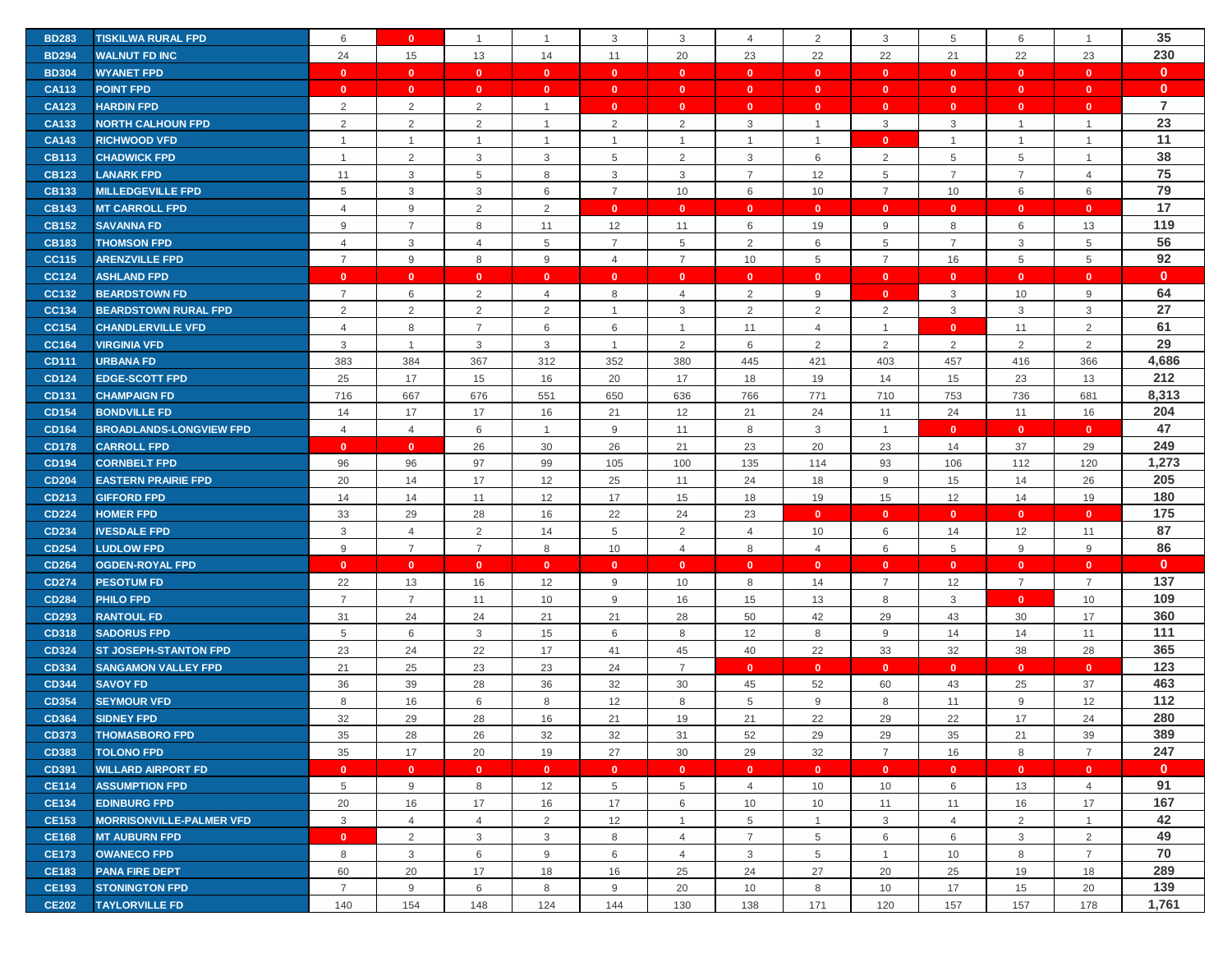| <b>CE213</b>                 | <b>MIDLAND FPD</b>                             | $\mathbf{0}$   | $\mathbf{0}$   | $\mathbf{0}$   | $\mathbf{0}$    | $\mathbf{0}$      | $\mathbf{0}$   | $\mathbf{0}$      | $\mathbf{0}$   | $\mathbf{0}$       | $\mathbf{0}$                   | $\mathbf{0}$       | $\mathbf{0}$      | $\mathbf{0}$   |
|------------------------------|------------------------------------------------|----------------|----------------|----------------|-----------------|-------------------|----------------|-------------------|----------------|--------------------|--------------------------------|--------------------|-------------------|----------------|
| <b>CF123</b>                 | <b>MARSHALL FPD</b>                            | 10             | 10             | 11             | 18              | 6                 | 9              | 8                 | 15             | 13                 | 27                             | 21                 | 8                 | 156            |
| <b>CF133</b>                 | <b>MARTINSVILLE FPD</b>                        | 3              | $\overline{1}$ | $\overline{1}$ | 2               | $\overline{4}$    | $\overline{1}$ |                   | $\overline{7}$ | $\overline{2}$     | 16                             | 5                  | 3                 | 46             |
| <b>CF143</b>                 | <b>WEST UNION CFPD</b>                         | 3              | $\mathbf{1}$   | 2              | 9               | $\mathbf{1}$      | 2              | 6                 | 10             | $\overline{2}$     | $\mathbf{3}$                   | 5                  | $\mathbf{1}$      | 45             |
|                              |                                                |                |                |                |                 |                   |                |                   |                |                    |                                |                    |                   |                |
| <b>CF154</b>                 | <b>WESTFIELD FPD</b>                           | $\mathbf{0}$   | $\mathbf{0}$   | $\mathbf{0}$   | $\mathbf{0}$    | $\mathbf{0}$      | $\mathbf{0}$   | $\mathbf{0}$      | $\mathbf{0}$   | $\mathbf{0}$       | $\mathbf{0}$                   | $\mathbf{0}$       | $\mathbf{0}$      | $\mathbf{0}$   |
| <b>CF363</b>                 | <b>CASEY FPD</b>                               | 3              | $\mathbf{1}$   | $\overline{7}$ | 3               | $\mathbf{3}$      | $\mathbf{3}$   | $\overline{1}$    | $\overline{4}$ | $\mathsf 3$        | $\overline{4}$                 | $\overline{2}$     | $\overline{4}$    | 38             |
| <b>CG114</b>                 | <b>CLAY CITY FPD</b>                           | 2              | $\mathbf{0}$   | $\mathbf{0}$   | $\mathbf{0}$    | $\mathbf{0}$      | $\mathbf{0}$   | $\mathbf{0}$      | $\mathbf{0}$   | $\mathbf{0}$       | $\mathbf{0}$                   | $\mathbf{0}$       | $\mathbf{0}$      | $\overline{2}$ |
| <b>CG124</b>                 | <b>FLORA VFPD</b>                              | $\mathbf{0}$   | $\mathbf{0}$   | $\mathbf{0}$   | $\mathbf{0}$    | $\mathbf{0}$      | $\mathbf{0}$   | $\mathbf{0}$      | $\mathbf{0}$   | $\mathbf{0}$       | $\mathbf{0}$                   | $\mathbf{0}$       | $\mathbf{0}$      | $\mathbf{0}$   |
| <b>CG154</b>                 | <b>NORTH CLAY FPD</b>                          | 16             | 13             | 10             | 9               | 8                 | 11             | 12                | 6              | 12                 | 14                             | 10                 | 10                | 131            |
| <b>CG164</b>                 | <b>XENIA VFPD</b>                              | 15             | 16             | 16             | 12              | 16                | 12             | 12                | 13             | 10                 | 15                             | 15                 | 12                | 164            |
| <b>CH114</b>                 | <b>CLIN-CLAIR VFPD</b>                         | 15             | 14             | 11             | 8               | 13                | 26             | 18                | 13             | 9                  | 12                             | 9                  | 11                | 159            |
| <b>CH124</b>                 | <b>AVISTON FPD</b>                             | $\mathbf{0}$   | $\mathbf{0}$   | $\mathbf{0}$   | $\mathbf{0}$    | $\mathbf{0}$      | $\mathbf{0}$   | $\mathbf{0}$      | $\mathbf{0}$   | $\mathbf{0}$       | $\mathbf{0}$                   | $\mathbf{0}$       | $\mathbf{0}$      | $\mathbf{0}$   |
| <b>CH133</b>                 | <b>BECKMEYER-WADE TWP FPD</b>                  | 11             | 11             | 18             | $\overline{7}$  | 9                 | 12             | 8                 | 16             | 11                 | 20                             | 22                 | 6                 | 151            |
| <b>CH144</b>                 | <b>BREESE FPD</b>                              | 16             | 5              | $\overline{7}$ | 8               | 9                 | 8              | 10                | 12             | 8                  | 15                             | 8                  | $\overline{7}$    | 113            |
| <b>CH153</b>                 | <b>CARLYLE FPD</b>                             | 8              | 8              | 8              | 11              | 6                 | 10             | 5                 | 10             | $\mathbf{3}$       | 12                             | 10                 | 6                 | 97             |
| <b>CH163</b>                 | <b>GERMANTOWN FPD</b>                          | 8              | $\overline{5}$ | 10             | 6               | 11                | 10             | 5                 | 16             | 14                 | 6                              | 3                  | 9                 | 103            |
| <b>CH173</b>                 | <b>HOFFMAN FPD</b>                             | 3              | 12             | $\mathbf{0}$   | 5               | 6                 | $\overline{7}$ | 8                 | 8              | 9                  | 5                              | 4                  | 8                 | 75             |
| <b>CH183</b>                 | <b>HUEY-FERRIN-BOULDER FPD</b>                 | 6              | $\mathbf{3}$   | $\overline{7}$ | 4               | $\overline{7}$    | 11             | $\overline{7}$    | 8              | $\overline{4}$     | 6                              | $\overline{7}$     | 5                 | 75             |
| <b>CH194</b>                 | <b>KEYESPORT FPD</b>                           | 10             | 10             | 9              | 6               | 5                 | 11             | 14                | 15             | 12                 | 12                             | 19                 | 11                | 134            |
| <b>CH204</b>                 | <b>NEW BADEN FPD</b>                           | 10             | $\overline{5}$ | $\mathbf{0}$   | $\mathbf{0}$    | $\mathbf{0}$      | $\mathbf{0}$   | $\mathbf{0}$      | $\mathbf{0}$   | $\mathbf{0}$       | $\mathbf{0}$                   | $\mathbf{0}$       | $\mathbf{0}$      | 15             |
| <b>CH214</b>                 | <b>ST ROSE FPD</b>                             | 3              | 3              | $\mathbf{0}$   | $\overline{1}$  | $\overline{1}$    | $\overline{1}$ | $\overline{4}$    | $\mathbf{0}$   | $\mathbf{1}$       | 2                              | $\overline{7}$     | $\overline{2}$    | 25             |
| <b>CH224</b>                 | <b>SANTA FE FPD</b>                            | $\overline{7}$ | 2              | 8              | 5               | 8                 | $\mathbf{1}$   | 9                 | 5              | $\mathbf{1}$       | 5                              | 15                 | 3                 | 69             |
|                              | <b>SUGAR CREEK TWP FPD</b>                     |                |                | 9              |                 | 9                 | $\overline{7}$ | $\overline{7}$    | $\overline{4}$ |                    | $\overline{7}$                 |                    |                   | 74             |
| <b>CH233</b>                 |                                                | 13             | $\mathbf{3}$   |                | $\overline{4}$  |                   |                |                   |                | $\overline{2}$     |                                | 6                  | 3                 |                |
| <b>CH244</b>                 | <b>WHEATFIELD FD</b>                           | 3              | $\mathbf{3}$   | $\overline{1}$ | $\mathbf 1$     | 3                 | $\overline{2}$ | 5                 | 3              | $\overline{2}$     | 5                              | $\mathbf{1}$       | 3                 | 32             |
| CJ113                        | <b>ASHMORE FD</b>                              | $\overline{7}$ | 5              | 5              | 6               | 12                | 9              | 5                 | $\overline{2}$ | 5                  | 2                              | 9                  | $\overline{4}$    | 71<br>5,159    |
| CJ121                        | <b>CHARLESTON FD</b>                           | 445            | 449            | 450            | 326             | 373               | 405            | 425               | 471            | 409                | 426                            | 452                | 528               |                |
|                              |                                                |                |                |                |                 |                   |                |                   |                |                    |                                |                    |                   |                |
| CJ134                        | <b>COOKS MILLS FPD</b>                         | $\mathbf{0}$   | $\mathbf{0}$   | $\mathbf{0}$   | $\mathbf{0}$    | $\mathbf{0}$      | $\mathbf{0}$   | $\mathbf{0}$      | $\mathbf{0}$   | $\mathbf{0}$       | $\mathbf{0}$                   | $\mathbf{0}$       | $\overline{1}$    | $\mathbf{1}$   |
| CJ144                        | <b>HUMBOLDT CFPD</b>                           | $\mathbf{0}$   | $\mathbf{0}$   | $\mathbf{0}$   | $\mathbf{0}$    | $\mathbf{0}$      | $\mathbf{0}$   | $\mathbf{0}$      | $\mathbf{0}$   | $\mathbf{0}$       | $\mathbf{0}$                   | $\mathbf{0}$       | $\mathbf{0}$      | $\mathbf{0}$   |
| CJ154                        | <b>HUTTON FPD</b>                              | $\overline{1}$ | $\mathbf{1}$   | $\overline{1}$ | $\mathbf{1}$    | $\mathbf{1}$      | $\overline{1}$ | $\overline{1}$    | $\mathbf{1}$   | $\overline{2}$     | 5                              | 3                  | $\overline{1}$    | 19             |
| <b>CJ174</b>                 | <b>LINCOLN FPD</b>                             | 16             | 18             | 29             | 33              | 13                | 17             | 13                | 15             | 17                 | 32                             | 13                 | 41                | 257            |
| CJ181                        | <b>MATTOON FD</b>                              | 109            | 76             | 97             | 90              | 71                | 70             | 72                | 59             | 88                 | 105                            | 63                 | 92                | 992            |
| CJ193                        | <b>OAKLAND FPD</b>                             | 22             | 16             | 19             | $\overline{7}$  | 9                 | 10             | 11                | 12             | 12                 | 14                             | 10                 | 22                | 164            |
| <b>CJ204</b>                 | <b>SEVEN HICKORY-MORGAN FPD</b>                | 2              | $\mathbf{1}$   | $\overline{1}$ | $\overline{1}$  | $\mathbf{1}$      | $\overline{1}$ | $\overline{1}$    | $\mathbf{1}$   | $\mathbf{1}$       | $\overline{4}$                 | $\overline{1}$     | $\mathbf{1}$      | 16             |
| CJ214                        | <b>WABASH FPD</b>                              | 10             | 14             | 12             | 13              | 14                | 19             | 8                 | 16             | 21                 | 27                             | 19                 | 15                | 188            |
| <b>CK113</b>                 | <b>FLAT ROCK AREA FPD</b>                      | 4              | $\overline{2}$ | 2              | 5               | $\overline{4}$    | $\overline{1}$ | $\overline{7}$    | $\mathbf{1}$   | $\overline{2}$     | $\overline{1}$                 | 6                  | $\overline{4}$    | 39             |
| <b>CK123</b>                 | <b>HUTSONVILLE TWP FPD</b>                     | $\overline{4}$ | 8              | $\mathbf{3}$   | 2               | $\mathbf{1}$      | 2              | 3                 | $\overline{4}$ | 3                  | 2                              | $\overline{4}$     | $\overline{1}$    | 37             |
| <b>CK133</b>                 | <b>LAMOTTE TWP FPD</b>                         | $\overline{7}$ | 5              | 5              | 2               | $\overline{4}$    | $\mathbf{3}$   | $\overline{4}$    | $\overline{2}$ | $\mathsf 3$        | $\overline{4}$                 | $\overline{4}$     | $\overline{4}$    | 47             |
| <b>CK143</b>                 | <b>OBLONG FPD</b>                              | 8              | $\mathbf{1}$   | 6              | 5               | 11                | 9              | 6                 | $\overline{7}$ | $\overline{4}$     | 10                             | 13                 | 9                 | 89             |
| <b>CK152</b>                 | <b>ROBINSON FD</b>                             | 21             | 15             | 23             | 12              | 11                | 20             | 16                | 22             | 18                 | 20                             | 20                 | 20                | 218            |
| <b>CK164</b>                 | <b>PRAIRIE-LICKING FPD</b>                     | $\overline{1}$ | $\mathbf{0}$   | $\mathbf{0}$   | $\mathbf{0}$    | $\mathbf{0}$      | $\mathbf{0}$   | $\mathbf{0}$      | $\mathbf{0}$   | $\mathbf{0}$       | $\mathbf{0}$                   | $\mathbf{0}$       | $\mathbf{0}$      | 1              |
| <b>CL118</b>                 | <b>GREENUP FD</b>                              | 5              | 9              | $\overline{7}$ | 5               | 5                 | 3              | 12                | 2              | 2                  | $\overline{1}$                 | $\overline{1}$     | 5                 | 57             |
| <b>CL124</b>                 |                                                | 6              | 11             | 7              |                 |                   | 7              |                   | 4              |                    |                                |                    |                   | 107            |
| <b>CL134</b>                 | <b>NEOGA FPD</b><br><b>TOLEDO VFD</b>          |                |                | $\overline{4}$ | 10<br>$\bullet$ | 6<br>$\mathbf{0}$ | $\mathbf{0}$   | 9<br>$\mathbf{0}$ | $\mathbf{0}$   | 14<br>$\mathbf{0}$ | $\overline{7}$<br>$\mathbf{0}$ | 18<br>$\mathbf{0}$ | 8<br>$\mathbf{0}$ | 8              |
|                              |                                                | $\overline{2}$ | $\overline{2}$ |                |                 |                   |                |                   |                |                    |                                |                    |                   |                |
| <b>CN112</b>                 | <b>NORTHLAKE FPD</b>                           | 244            | 194            | 188            | 167             | 228               | 182            | 183               | 256            | 206                | 214                            | 224                | 223               | 2,509          |
| <b>CN121</b>                 | <b>SKOKIE FD</b>                               | 859            | 731            | 764            | 631             | 713               | 728            | 830               | 777            | 724                | 731                            | 900                | 762               | 9,150          |
| <b>CN132</b>                 | <b>NORTH MAINE FPD</b>                         | 280            | 244            | 251            | 256             | 269               | 227            | 266               | 289            | 230                | 257                            | 274                | 239               | 3,082          |
| <b>CN151</b>                 | <b>FRANKLIN PARK FD</b>                        | 312            | 270            | 308            | 257             | 321               | 367            | 270               | 342            | 276                | 298                            | 283                | 259               | 3,563          |
| <b>CN161</b>                 | <b>DES PLAINES FD</b>                          | 770            | 697            | 679            | 579             | 55                | 652            | 709               | 734            | $\mathbf{0}$       | 713                            | 749                | $\mathbf{0}$      | 6,337          |
| <b>CN171</b>                 | <b>ARLINGTON HEIGHTS FD</b>                    | 856            | 823            | 800            | 623             | 769               | 777            | 844               | 837            | 804                | 837                            | 826                | 893               | 9,689          |
| <b>CN182</b>                 | <b>BARTLETT FPD</b>                            | 309            | 319            | 300            | 279             | 280               | 298            | 314               | 397            | 313                | 344                            | 352                | 358               | 3,863          |
| <b>CN192</b><br><b>CN202</b> | <b>BUFFALO GROVE FD</b><br><b>ELK GROVE FD</b> | 420<br>490     | 422<br>444     | 406<br>388     | 292<br>360      | 359<br>459        | 369<br>460     | 407<br>460        | 431<br>461     | 362<br>429         | 335<br>492                     | 405<br>453         | 393<br>434        | 4,601<br>5,330 |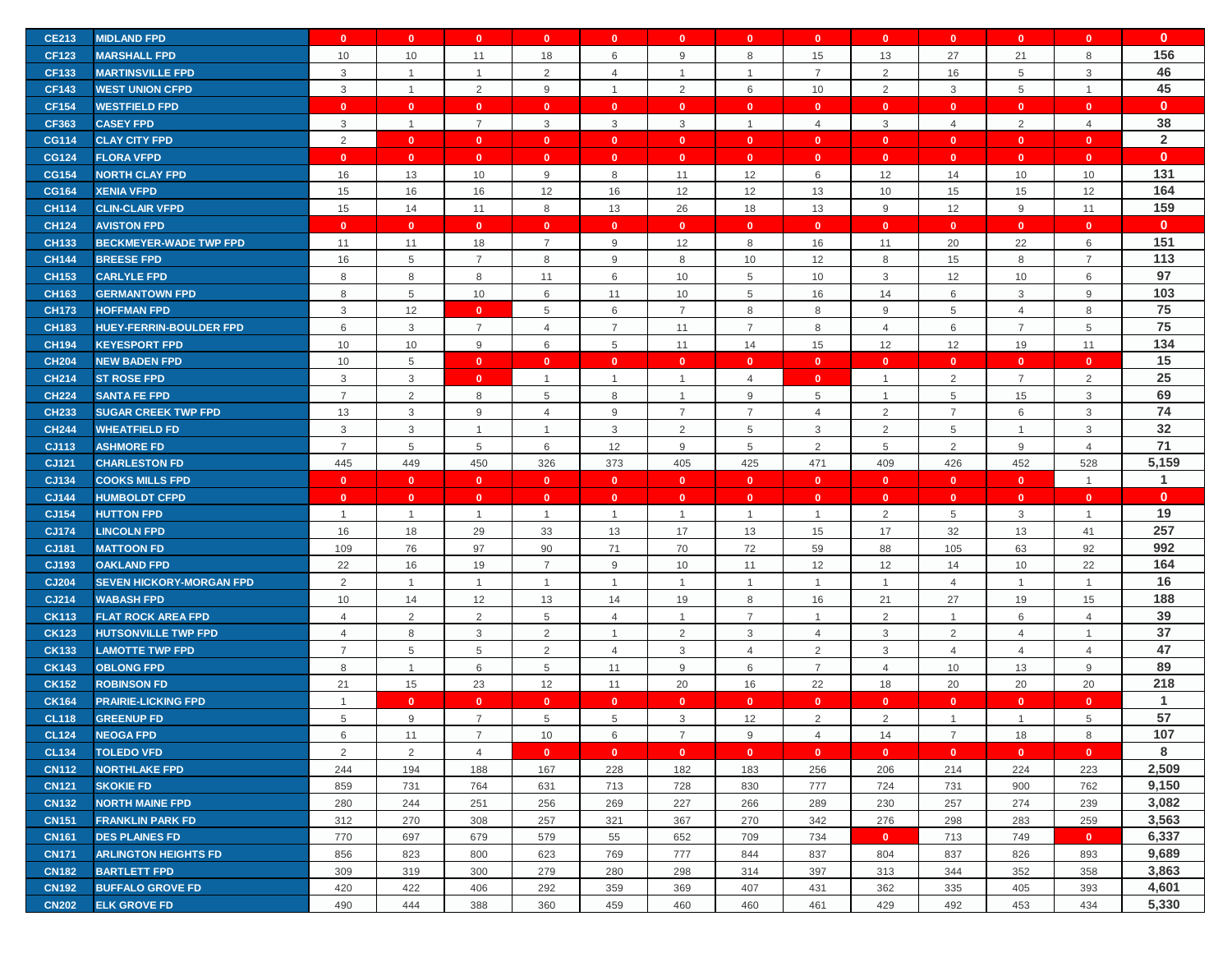| <b>CN212</b> | <b>ELMWOOD PARK FD</b>      | 273 | 302 | 300 | 269          | 288          | 295          | 290          | 287          | 268          | 298          | 319          | 302          | 3,491 |
|--------------|-----------------------------|-----|-----|-----|--------------|--------------|--------------|--------------|--------------|--------------|--------------|--------------|--------------|-------|
| <b>CN221</b> | <b>EVANSTON FD</b>          | 824 | 789 | 783 | 652          | 794          | 702          | 800          | 830          | 772          | 700          | 699          | 711          | 9,056 |
| <b>CN242</b> | <b>GLENCOE FD</b>           | 117 | 91  | 88  | 72           | 127          | 127          | 157          | 123          | 99           | 112          | 89           | 57           | 1,259 |
| <b>CN251</b> | <b>GLENVIEW FD</b>          | 723 | 670 | 618 | 520          | 607          | 618          | 675          | 629          | 618          | 655          | 651          | 609          | 7,593 |
| <b>CN262</b> | <b>GLENWOOD FD</b>          | 164 | 152 | 164 | 145          | 162          | 158          | 153          | 175          | 161          | 185          | 164          | 181          | 1,964 |
| <b>CN272</b> | <b>HANOVER PARK FD</b>      | 281 | 268 | 280 | 208          | 276          | 311          | 314          | 345          | 262          | 269          | 296          | 279          | 3,389 |
| <b>CN282</b> | <b>HOFFMAN ESTATES FD</b>   | 514 | 437 | 431 | 352          | 448          | 402          | 451          | 481          | 479          | 476          | 455          | 477          | 5,403 |
| <b>CN302</b> | <b>LEYDEN FPD</b>           | 164 | 139 | 135 | $\mathbf{0}$ | 160          | 129          | 168          | 183          | $\mathbf{0}$ | 150          | 157          | 133          | 1,518 |
| <b>CN321</b> | <b>MELROSE PARK FD</b>      | 98  | 95  | 71  | 52           | 69           | 76           | 92           | 87           | 91           | 16           | 40           | 83           | 870   |
| <b>CN331</b> | <b>MORTON GROVE FD</b>      | 300 | 281 | 274 | 240          | 299          | 282          | 283          | 260          | 237          | 261          | 250          | 246          | 3,213 |
| <b>CN342</b> | <b>MT PROSPECT FD</b>       | 503 | 469 | 482 | 403          | 453          | 470          | 503          | 562          | 492          | 495          | 493          | 505          | 5,830 |
| <b>CN351</b> | <b>NILES FD</b>             | 592 | 519 | 519 | 493          | 539          | 543          | 567          | 620          | 505          | 543          | 554          | 534          | 6,528 |
| <b>CN362</b> | <b>NORTHBROOK FD</b>        | 547 | 507 | 506 | 419          | 485          | 467          | 552          | 549          | 487          | 515          | 489          | 505          | 6,028 |
| <b>CN372</b> | <b>NORTHFIELD FD</b>        | 108 | 117 | 89  | 76           | 125          | 107          | 124          | 113          | 92           | 98           | 93           | 92           | 1,234 |
| <b>CN381</b> | <b>NORWOOD PARK FPD</b>     | 339 | 283 | 287 | 237          | 317          | 304          | 266          | 322          | 309          | 328          | 316          | 317          | 3,625 |
| <b>CN401</b> | <b>PALATINE FD</b>          | 643 | 624 | 633 | 546          | 580          | 642          | 623          | 595          | 636          | 638          | 607          | 639          | 7,406 |
| <b>CN411</b> | <b>PARK RIDGE FD</b>        | 458 | 415 | 400 | 374          | 373          | 403          | 396          | 397          | 389          | 365          | 429          | 369          | 4,768 |
| <b>CN423</b> | <b>PROSPECT HEIGHTS FPD</b> | 189 | 184 | 179 | 158          | 205          | 190          | 197          | 205          | 164          | 161          | 180          | 179          | 2,191 |
| <b>CN433</b> | <b>RICHTON PARK FD</b>      | 222 | 183 | 234 | 180          | 216          | 230          | 227          | 266          | 236          | 273          | 241          | 245          | 2,753 |
| <b>CN443</b> | <b>RIVER GROVE FD</b>       | 179 | 169 | 175 | 154          | 197          | 208          | 191          | 226          | 166          | 174          | 211          | 179          | 2,229 |
| <b>CN452</b> | <b>ROLLING MEADOWS FD</b>   | 338 | 286 | 310 | 243          | 295          | 317          | 277          | 285          | 285          | 286          | 316          | 289          | 3,527 |
| <b>CN462</b> | <b>ROSEMONT FD</b>          | 209 | 211 | 148 | 97           | 118          | 76           | 101          | 122          | 106          | 101          | 92           | 92           | 1,473 |
| <b>CN471</b> | <b>SCHAUMBURG FD</b>        | 765 | 719 | 692 | 533          | 641          | 638          | 696          | 704          | 693          | 748          | 685          | 698          | 8,212 |
| <b>CN482</b> | <b>SCHILLER PARK FD</b>     | 187 | 147 | 145 | 152          | 158          | 194          | 176          | 198          | 172          | 192          | 169          | 157          | 2,047 |
| <b>CN492</b> | <b>STONE PARK FD</b>        | 63  | 49  | 14  | $\mathbf{0}$ | $\mathbf{0}$ | $\mathbf{0}$ | $\mathbf{0}$ | $\mathbf{0}$ | $\mathbf{0}$ | $\mathbf{0}$ | $\mathbf{0}$ | $\mathbf{0}$ | 126   |
| <b>CN502</b> | <b>STREAMWOOD FD</b>        | 316 | 316 | 329 | 263          | 328          | 333          | 315          | 316          | 323          | 316          | 333          | 373          | 3,861 |
| <b>CN512</b> | <b>WHEELING FD</b>          | 350 | 371 | 347 | 290          | 339          | 313          | 333          | 354          | 324          | 330          | 380          | 347          | 4,078 |
| <b>CN521</b> | <b>WILMETTE FD</b>          | 308 | 208 | 224 | 207          | 225          | 242          | 274          | 254          | 247          | 259          | 281          | 261          | 2,990 |
| <b>CN532</b> | <b>WINNETKA FD</b>          | 181 | 162 | 150 | 129          | 169          | 200          | 181          | 158          | 169          | 175          | 143          | 158          | 1,975 |
| <b>CN542</b> | <b>ELK GROVE TWP FD</b>     | 80  | 64  | 69  | 59           | 85           | 84           | 90           | 121          | 66           | 79           | 38           | 66           | 901   |
| <b>CN561</b> | <b>LINCOLNWOOD FD</b>       | 232 | 182 | 204 | 204          | 216          | 217          | 220          | 240          | 248          | 111          | 101          | 145          | 2,320 |
| <b>CN601</b> | <b>PALATINE RURAL FPD</b>   | 78  | 62  | 74  | 50           | 48           | 75           | 79           | 57           | 81           | 63           | 72           | 80           | 819   |
| <b>CS111</b> | <b>OAK LAWN FD</b>          | 742 | 702 | 655 | 576          | 646          | 692          | 704          | 730          | 720          | 754          | 750          | 703          | 8,374 |
| <b>CS122</b> | <b>RIVER FOREST FD</b>      | 168 | 168 | 168 | 148          | 186          | 195          | 160          | 197          | 164          | 174          | 181          | 157          | 2,066 |
| <b>CS132</b> | <b>ORLAND FPD</b>           | 928 | 815 | 775 | 644          | 720          | 831          | 854          | 817          | 784          | 848          | 900          | 887          | 9,803 |
| <b>CS142</b> | <b>HOMEWOOD FD</b>          | 293 | 292 | 270 | 257          | 256          | 267          | 291          | 291          | 309          | 293          | 263          | 295          | 3,377 |
| <b>CS152</b> | <b>BOLINGBROOK FD</b>       | 644 | 578 | 601 | 526          | 530          | 572          | 612          | 673          | 502          | 566          | 564          | 533          | 6,901 |
| <b>CS162</b> | <b>ALSIP FD</b>             | 306 | 255 | 259 | 233          | 297          | 251          | 295          | 342          | 256          | 274          | 319          | 281          | 3,368 |
| <b>CS172</b> | <b>BEDFORD PARK FD</b>      | 159 | 173 | 123 | 123          | 193          | 192          | 184          | 196          | 162          | 52           | 180          | 198          | 1,935 |
| <b>CS182</b> | <b>BELLWOOD FD</b>          | 284 | 299 | 295 | 310          | 301          | 296          | 373          | 340          | 344          | 300          | 308          | 296          | 3,746 |
| <b>CS192</b> | <b>BERKELEY FD</b>          | 68  | 60  | 65  | 64           | 76           | 74           | 84           | 99           | 74           | 97           | 82           | 85           | 928   |
| <b>CS201</b> | <b>BERWYN FD</b>            | 632 | 591 | 614 | 473          | 626          | 689          | 690          | 798          | 656          | 705          | 649          | 645          | 7,768 |
| <b>CS212</b> | <b>BLUE ISLAND FD</b>       | 358 | 267 | 398 | 291          | 251          | 337          | 226          | 465          | 358          | 345          | 331          | 356          | 3,983 |
| <b>CS222</b> | <b>BRIDGEVIEW FD</b>        | 316 | 291 | 310 | 285          | 311          | 335          | 364          | 316          | 318          | 303          | 318          | 300          | 3,767 |
| <b>CS232</b> | <b>BROADVIEW FD</b>         | 274 | 232 | 237 | 232          | 251          | 218          | 271          | 273          | 216          | 228          | 258          | 207          | 2,897 |
| <b>CS242</b> | <b>BROOKFIELD FD</b>        | 216 | 221 | 207 | 185          | 231          | 225          | 207          | 238          | 197          | 227          | 216          | 205          | 2,575 |
| <b>CS252</b> | <b>BURBANK FD</b>           | 306 | 265 | 297 | 272          | 297          | 335          | 311          | 340          | 295          | 327          | 364          | 345          | 3,754 |
| <b>CS263</b> | <b>BURNHAM FD</b>           | 53  | 49  | 42  | 52           | 64           | 64           | 55           | 53           | 59           | 33           | 34           | 36           | 594   |
| <b>CS271</b> | <b>CALUMET CITY FD</b>      | 720 | 630 | 716 | 582          | 727          | 725          | 762          | 831          | 703          | 708          | 750          | 698          | 8,552 |
| <b>CS284</b> | <b>CALUMET PARK FD</b>      | 200 | 169 | 203 | 209          | 239          | 255          | 269          | 330          | 283          | 295          | 243          | 258          | 2,953 |
| <b>CS292</b> | <b>CENTRAL STICKNEY FPD</b> | 53  | 65  | 57  | 50           | 76           | 70           | 70           | 79           | 92           | 55           | 46           | 43           | 756   |
| <b>CS302</b> | <b>CHICAGO HEIGHTS FD</b>   | 153 | 148 | 134 | 133          | 136          | 178          | 142          | 204          | 156          | 161          | 138          | 148          | 1,831 |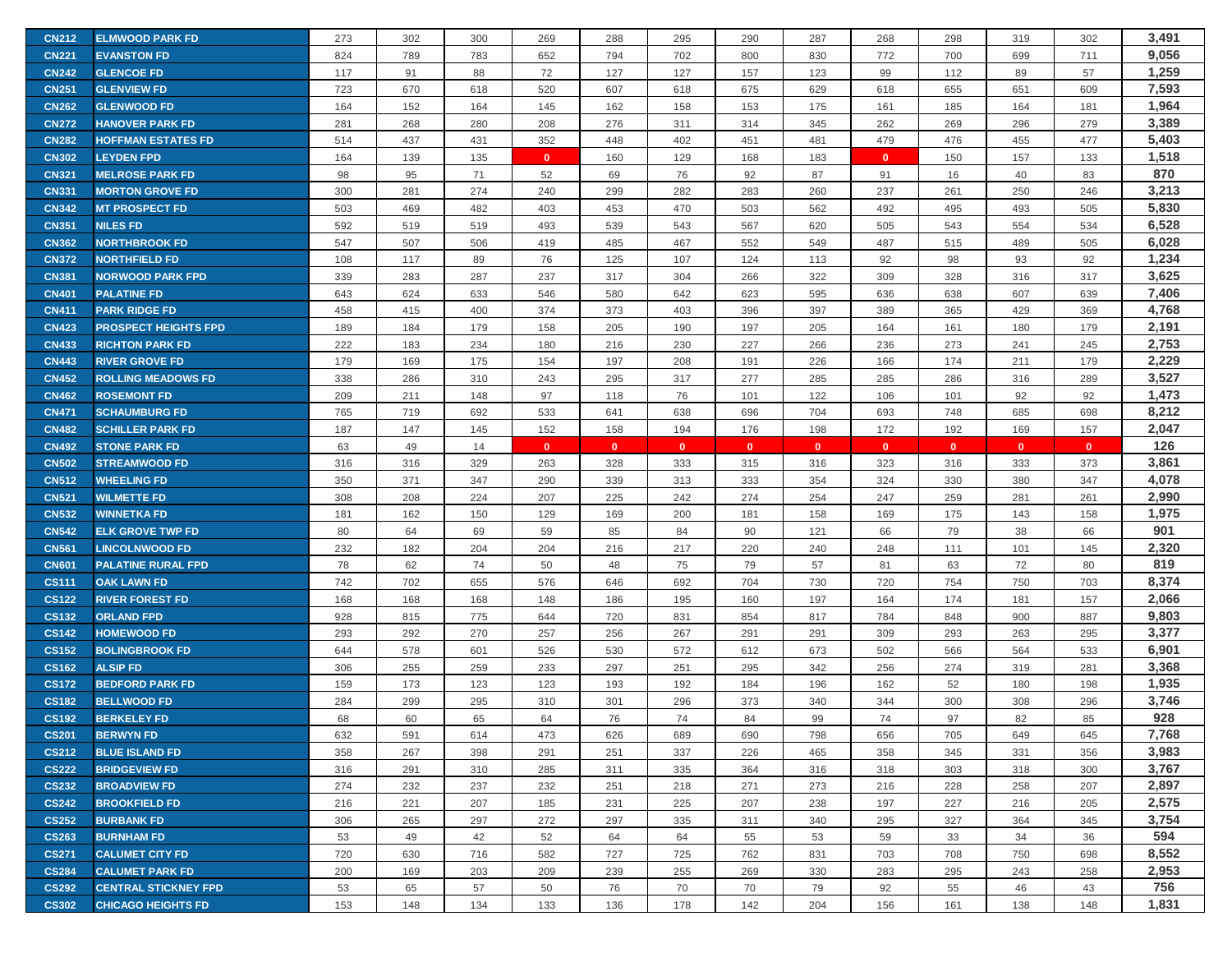| <b>CS312</b> | <b>CHICAGO RIDGE FD</b>         | 262          | 240            | 257          | 204          | 246          | 236          | 261            | 301          | 204          | 245            | 281          | 261          | 2,998        |
|--------------|---------------------------------|--------------|----------------|--------------|--------------|--------------|--------------|----------------|--------------|--------------|----------------|--------------|--------------|--------------|
| <b>CS321</b> | <b>CICERO FD</b>                | 404          | 379            | 392          | 449          | 449          | 608          | 858            | 791          | 770          | 328            | 406          | 347          | 6,181        |
| <b>CS332</b> | <b>COUNTRY CLUB HILLS FD</b>    | 307          | 308            | 310          | 297          | 295          | 283          | 341            | 350          | 267          | 314            | 299          | 277          | 3,648        |
| <b>CS343</b> | <b>CRESTWOOD FD</b>             | 264          | 256            | 244          | 200          | 234          | 213          | 239            | 255          | 240          | 225            | 264          | 227          | 2,861        |
| <b>CS352</b> | <b>DIXMOOR FD</b>               | $\mathbf{0}$ | $\mathbf{0}$   | $\mathbf{0}$ | $\mathbf{0}$ | $\mathbf{0}$ | $\mathbf{0}$ | $\mathbf{0}$   | $\mathbf{0}$ | $\mathbf{0}$ | $\mathbf{0}$   | $\mathbf{0}$ | $\mathbf{0}$ | $\mathbf{0}$ |
| <b>CS368</b> | <b>DOLTON FD</b>                | 396          | 357            | 403          | 337          | 428          | 468          | 486            | 495          | 414          | 452            | 372          | 368          | 4,976        |
| <b>CS372</b> | <b>FORD HEIGHTS FD</b>          | 53           | 30             | 14           | 12           | 12           | 19           | 33             | 23           | 20           | 24             | 22           | 13           | 275          |
| <b>CS384</b> | <b>EAST HAZEL CREST FD</b>      | 31           | 32             | 37           | 33           | 41           | 33           | 42             | 35           | 31           | 40             | 28           | 31           | 414          |
| <b>CS392</b> | <b>EVERGREEN PARK FD</b>        | 270          | 229            | 252          | 229          | 256          | 288          | 308            | 288          | 228          | 169            | 164          | 198          | 2,879        |
| <b>CS402</b> | <b>FLOSSMOOR FD</b>             | 149          | 156            | 164          | 110          | 158          | 150          | 142            | 193          | 139          | 157            | 168          | 150          | 1,836        |
| <b>CS412</b> | <b>FOREST PARK FD</b>           | 315          | 346            | 308          | 252          | 310          | 300          | 322            | 339          | 274          | 316            | 308          | 299          | 3,689        |
| <b>CS422</b> | <b>FOREST VIEW FD</b>           | 34           | 44             | 46           | 35           | 52           | 52           | 47             | 48           | 61           | 79             | 44           | 52           | 594          |
| <b>CS434</b> | <b>GARDEN HOMES FPD</b>         | 10           | $\overline{4}$ | 14           | 9            | 12           | 8            | 15             | 13           | 8            | 14             | 34           | 47           | 188          |
| <b>CS442</b> | <b>HARVEY FD</b>                | 73           | 64             | 77           | 60           | 87           | 117          | 107            | 146          | 127          | 98             | 109          | 58           | 1,123        |
| <b>CS452</b> | <b>HAZEL CREST DFR</b>          | 260          | 266            | 273          | 230          | 255          | 243          | 274            | 287          | 239          | 289            | 271          | 249          | 3,136        |
| <b>CS462</b> | <b>HILLSIDE FD</b>              | 214          | 200            | 196          | 180          | 244          | 237          | 182            | 215          | 219          | 213            | 205          | 206          | 2,511        |
| <b>CS493</b> | <b>HOMETOWN FPD</b>             | $\mathbf{0}$ | $\mathbf{0}$   | $\mathbf{0}$ | $\mathbf{0}$ | $\mathbf{0}$ | $\mathbf{0}$ | $\mathbf{0}$   | $\mathbf{0}$ | $\mathbf{0}$ | $\overline{0}$ | $\mathbf{0}$ | $\mathbf{0}$ | $\mathbf{0}$ |
| <b>CS522</b> | <b>LAGRANGE FD</b>              | 173          | 152            | 153          | 120          | 162          | 146          | 157            | 161          | 133          | 136            | 130          | 160          | 1,783        |
| <b>CS533</b> | <b>LAGRANGE PARK FD</b>         | 190          | 127            | 150          | 144          | 187          | 179          | 206            | 164          | 170          | 150            | 176          | 158          | 2,001        |
| <b>CS542</b> | <b>LANSING FD</b>               | 440          | 462            | 465          | 417          | 452          | 495          | 516            | 527          | 411          | 451            | 459          | 436          | 5,531        |
| <b>CS552</b> | <b>LEMONT FPD</b>               | 312          | 305            | 299          | 233          | 260          | 296          | 307            | 317          | 280          | 294            | 318          | 334          | 3,555        |
| <b>CS563</b> | <b>LYNWOOD VFD</b>              | 113          | 115            | 108          | 112          | 124          | 160          | 169            | 163          | 144          | 151            | 138          | 152          | 1,649        |
| <b>CS572</b> | <b>LYONS FD</b>                 | 88           | 88             | 77           | 57           | 87           | 100          | 83             | 106          | 67           | 88             | 79           | 72           | 992          |
| <b>CS583</b> | <b>MARKHAM FD</b>               | 70           | 65             | 68           | 61           | 76           | 111          | 119            | 137          | 100          | 90             | 90           | 92           | 1,079        |
| <b>CS592</b> | <b>MATTESON FD</b>              | 382          | 363            | 367          | 295          | 355          | 362          | 384            | 381          | 365          | 348            | 386          | 362          | 4,350        |
| <b>CS601</b> | <b>MAYWOOD FD</b>               | 110          | 126            | 85           | 103          | 126          | 119          | 134            | 113          | 88           | 147            | 118          | 101          | 1,370        |
| <b>CS612</b> | <b>MCCOOK FD</b>                | 40           | 40             | 42           | 32           | 54           | 47           | 54             | 41           | 52           | 44             | 39           | 43           | 528          |
| <b>CS624</b> | <b>MERRIONETTE PARK FD</b>      | 86           | 88             | 81           | 68           | 84           | 96           | 78             | 99           | 103          | 97             | 116          | 76           | 1,072        |
| <b>CS632</b> | <b>MIDLOTHIAN FD</b>            | 211          | 157            | 182          | 146          | 181          | 226          | 191            | 264          | 179          | 197            | 206          | 174          | 2,314        |
| <b>CS652</b> | <b>NORTH PALOS FPD</b>          | 459          | 443            | 449          | 388          | 449          | 459          | 521            | 499          | 457          | 422            | 415          | 453          | 5,414        |
| <b>CS662</b> | <b>NORTH RIVERSIDE FD</b>       | 181          | 168            | 170          | 149          | 179          | 182          | 230            | 228          | 199          | 163            | 209          | 163          | 2,221        |
| <b>CS682</b> | <b>OAK FOREST FD</b>            | 327          | 280            | 260          | 220          | 282          | 251          | 322            | 317          | 267          | 296            | 287          | 255          | 3,364        |
| <b>CS691</b> | <b>OAK PARK FD</b>              | 621          | 643            | 579          | 459          | 599          | 589          | 643            | 691          | $\mathbf{0}$ | $\mathbf{0}$   | $\mathbf{0}$ | $\mathbf{0}$ | 4,824        |
| <b>CS718</b> | <b>PALOS HEIGHTS FPD</b>        | 198          | 194            | 172          | 139          | 198          | 183          | 205            | 191          | 181          | 161            | 202          | 176          | 2,200        |
| <b>CS723</b> | <b>PALOS FPD</b>                | 250          | 231            | 207          | 177          | 201          | 219          | 220            | 257          | 211          | 232            | 248          | 220          | 2,673        |
| <b>CS732</b> | <b>PARK FOREST FD</b>           | 403          | 338            | 365          | 343          | 381          | 364          | 354            | 486          | 419          | 380            | 381          | 393          | 4,607        |
| <b>CS742</b> | <b>PHOENIX FD</b>               | 51           | 44             | 66           | 28           | 3            | 8            | $\overline{4}$ | 25           | 15           | 11             | 9            | 9            | 273          |
| <b>CS752</b> | <b>PLEASANTVIEW FPD</b>         | 327          | 206            | 334          | 293          | 316          | 326          | 352            | 383          | 316          | 366            | 377          | 357          | 3,953        |
| <b>CS762</b> | <b>POSEN FD</b>                 | 122          | 117            | 132          | 122          | 144          | 169          | 137            | 169          | 167          | 108            | 138          | 137          | 1,662        |
| <b>CS782</b> | <b>RIVERDALE FD</b>             | 245          | 244            | 264          | 241          | 243          | 317          | 264            | 269          | 276          | 273            | 280          | 297          | 3,213        |
| <b>CS792</b> | <b>RIVERSIDE FD</b>             | 128          | 114            | 137          | 105          | 134          | 113          | 139            | 131          | 114          | 135            | 109          | 118          | 1,477        |
| <b>CS802</b> | <b>ROBBINS FD</b>               | 135          | 118            | 114          | 118          | 139          | 125          | 65             | $\mathbf{1}$ | 41           | 62             | 85           | 151          | 1,154        |
| <b>CS812</b> | <b>ROBERTS PARK FPD</b>         | 297          | 293            | 326          | 286          | 327          | 362          | 383            | 391          | 332          | 218            | 394          | 388          | 3,997        |
| <b>CS823</b> | <b>SAUK VILLAGE FD</b>          | 49           | 62             | 45           | 55           | 55           | 68           | 176            | 249          | 200          | 193            | 176          | 212          | 1,540        |
| <b>CS832</b> | <b>SOUTH CHICAGO HEIGHTS FD</b> | 121          | 72             | 104          | 120          | 131          | 109          | 124            | 80           | 72           | 70             | 66           | 70           | 1,139        |
| <b>CS842</b> | <b>SOUTH HOLLAND FD</b>         | 371          | 369            | 391          | 402          | 423          | 405          | 470            | 583          | 418          | 414            | 409          | 432          | 5,087        |
| <b>CS852</b> | <b>STICKNEY FD</b>              | 75           | 92             | 69           | 64           | 70           | 83           | 79             | 111          | 71           | 76             | 85           | 63           | 938          |
| <b>CS863</b> | <b>SUMMIT FD</b>                | 129          | $\mathbf{0}$   | $\mathbf{0}$ | $\mathbf{0}$ | $\mathbf{0}$ | $\mathbf{0}$ | $\mathbf{0}$   | $\mathbf{0}$ | $\mathbf{0}$ | $\mathbf{0}$   | $\mathbf{0}$ | $\mathbf{0}$ | 129          |
| <b>CS873</b> | <b>THORNTON FD</b>              | 72           | 69             | 62           | 55           | 60           | 79           | 103            | 92           | 78           | 92             | 90           | $\mathbf{0}$ | 852          |
| <b>CS883</b> | <b>TINLEY PARK VFD</b>          | 236          | 187            | 206          | 152          | 216          | 206          | 232            | 240          | 190          | 224            | 205          | 219          | 2,513        |
| <b>CS892</b> | <b>WESTCHESTER FD</b>           | 267          | 252            | 259          | 242          | 255          | 240          | 281            | 333          | 248          | 267            | 244          | 232          | 3,120        |
| <b>CS902</b> | <b>WESTERN SPRINGS FD</b>       | 88           | 91             | 80           | 71           | 80           | 85           | 98             | 120          | 102          | 85             | 98           | 94           | 1,092        |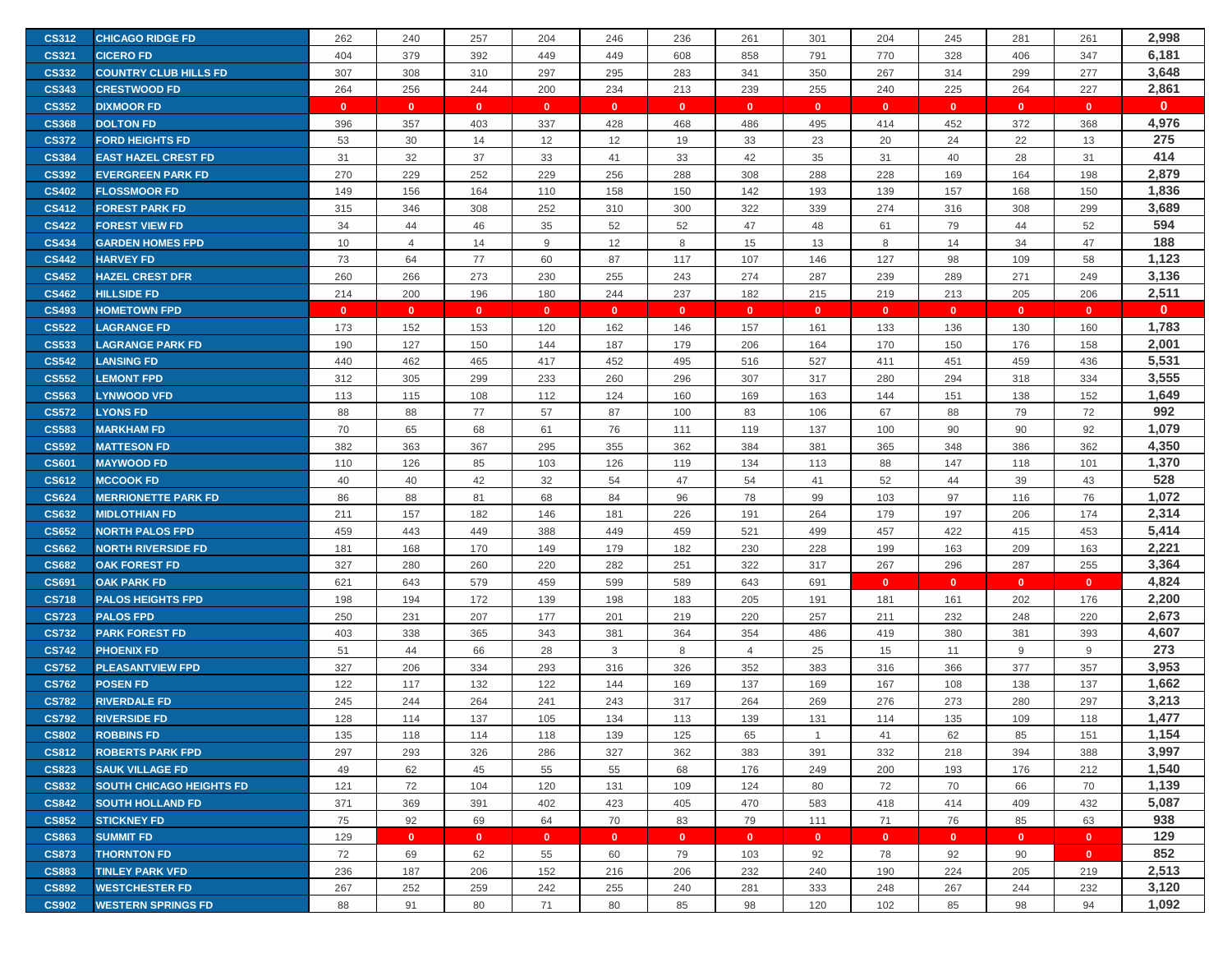| <b>CS913</b> | <b>WILLOW SPRINGS FD</b>       | $\mathbf{0}$   | $\mathbf{0}$   | $\mathbf{0}$    | $\mathbf{0}$   | $\mathbf{0}$   | $\mathbf{0}$   | $\mathbf{0}$ | $\mathbf{0}$   | $\mathbf{0}$   | $\mathbf{0}$   | $\mathbf{0}$   | $\mathbf{0}$   | $\mathbf{0}$ |
|--------------|--------------------------------|----------------|----------------|-----------------|----------------|----------------|----------------|--------------|----------------|----------------|----------------|----------------|----------------|--------------|
| <b>CS931</b> | <b>CHICAGO FD</b>              | 25,405         | 24,798         | 25,318          | 22,354         | 25,764         | 30,565         | 32,424       | 32,124         | 26,616         | 25,833         | 24,780         | 22,885         | 318,866      |
| <b>CS955</b> | <b>OAK FOREST HOSPITAL FD</b>  | $\mathbf{0}$   | $\mathbf{0}$   | $\mathbf{0}$    | $\mathbf{0}$   | $\mathbf{0}$   | $\bullet$      | $\mathbf{0}$ | $\mathbf{0}$   | $\mathbf{0}$   | $\bullet$      | $\mathbf{0}$   | $\mathbf{0}$   | $\bf{0}$     |
| <b>DA114</b> | <b>CORTLAND CFPD</b>           | 29             | 35             | 36              | 27             | 51             | 37             | 35           | 47             | 41             | 31             | 64             | 37             | 470          |
| <b>DA121</b> | <b>DEKALB FD</b>               | 543            | 468            | 511             | 432            | 487            | 524            | 518          | 634            | 536            | 558            | 542            | 542            | 6,295        |
| <b>DA134</b> | <b>KIRKLAND CFPD</b>           | 14             | 29             | 33              | 20             | 25             | 38             | 25           | 28             | 26             | 19             | 33             | 16             | 306          |
| <b>DA143</b> | <b>GENOA-KINGSTON FPD</b>      | 76             | 85             | 62              | 77             | 93             | 84             | 80           | 99             | 98             | 69             | 80             | 91             | 994          |
| <b>DA153</b> | <b>HINCKLEY CFPD</b>           | $\mathbf{0}$   | $\mathbf{0}$   | $\mathbf{0}$    | $\mathbf{0}$   | $\mathbf{0}$   | $\bullet$      | $\mathbf{0}$ | $\mathbf{0}$   | $\mathbf{0}$   | $\mathbf{0}$   | $\mathbf{0}$   | $\mathbf{0}$   | $\mathbf{0}$ |
| <b>DA163</b> | <b>LEE COMMUNITY FPD</b>       | $\mathbf{0}$   | $\mathbf{0}$   | $\mathbf{0}$    | $\mathbf{0}$   | $\mathbf{0}$   | $\bullet$      | $\mathbf{0}$ | $\mathbf{0}$   | $\mathbf{0}$   | $\mathbf{0}$   | $\mathbf{0}$   | $\mathbf{0}$   | $\mathbf{0}$ |
| <b>DA174</b> | <b>MALTA FPD</b>               | 28             | 23             | 14              | 20             | 19             | 15             | 12           | 14             | 17             | 11             | 25             | 19             | 217          |
| <b>DA183</b> | <b>SANDWICH CFPD</b>           | 94             | 103            | 96              | 73             | 88             | 107            | 102          | 127            | 109            | 100            | 128            | 114            | 1,241        |
| <b>DA194</b> | <b>SHABBONA CFPD</b>           | 14             | 25             | 4               | $\overline{4}$ | 21             | 18             | 22           | 20             | 23             | 18             | 28             | 22             | 219          |
| <b>DA203</b> | <b>SOMONAUK FPD</b>            | 50             | 38             | 40              | 26             | 41             | 50             | 50           | 79             | 40             | 53             | 45             | 48             | 560          |
| <b>DA212</b> | <b>SYCAMORE FD</b>             | 210            | 192            | 162             | 140            | 198            | 191            | 208          | 205            | 193            | 190            | 220            | 224            | 2,333        |
| <b>DA224</b> | <b>WATERMAN CFPD</b>           | $\mathbf{0}$   | $\mathbf{0}$   | $\overline{0}$  | $\mathbf{0}$   | $\mathbf{0}$   | $\mathbf{0}$   | $\mathbf{0}$ | $\mathbf{0}$   | $\mathbf{0}$   | $\mathbf{0}$   | $\mathbf{0}$   | $\mathbf{0}$   | $\mathbf{0}$ |
| <b>DB112</b> | <b>CLINTON FD</b>              | 61             | 70             | 67              | 65             | 69             | 62             | 67           | 72             | 54             | 15             | 13             | 62             | 677          |
| <b>DB123</b> | <b>FARMER CITY FPD</b>         | 5              | 12             | 6               | $\overline{7}$ | $\overline{7}$ | $\overline{7}$ | 8            | $\overline{7}$ | $\mathbf{0}$   | 6              | 8              | $\mathbf{0}$   | 73           |
| <b>DB134</b> | <b>KENNEY FPD</b>              | 9              | 11             | 10              | 13             | 9              | 11             | 12           | 14             | 14             | 12             | 13             | 24             | 152          |
| <b>DB143</b> | <b>WAPELLA FPD</b>             | 9              | 11             | 12              | 18             | 13             | 9              | 16           | 12             | 8              | 3              | 8              | 11             | 130          |
| <b>DB154</b> | <b>WAYNESVILLE CFPD</b>        | $\mathbf{3}$   | 6              | $5\phantom{.0}$ | 9              | $\overline{4}$ | 9              | 2            | 10             | 6              | 6              | 5              | $\mathbf{0}$   | 65           |
| <b>DB163</b> | <b>WELDON CFPD</b>             | 10             | $\overline{7}$ | 5               | $\mathbf{0}$   | $\mathbf{0}$   | $\mathbf{0}$   | $\mathbf{0}$ | $\mathbf{0}$   | $\mathbf{0}$   | $\overline{1}$ | $\overline{2}$ | $\mathbf{0}$   | 25           |
| <b>DC114</b> | <b>ARCOLA FPD</b>              | $\mathbf{0}$   | $\mathbf{0}$   | $\mathbf{0}$    | $\mathbf{0}$   | $\mathbf{0}$   | $\mathbf{0}$   | $\mathbf{0}$ | $\mathbf{0}$   | $\mathbf{0}$   | $\mathbf{0}$   | $\mathbf{0}$   | $\mathbf{0}$   | $\mathbf{0}$ |
| <b>DC128</b> | <b>ATWOOD FPD</b>              | 16             | 13             | 21              | 10             | 11             | 22             | 14           | 8              | 17             | 18             | 19             | 18             | 187          |
| <b>DC133</b> | <b>CAMARGO COUNTRYSIDE FPD</b> | 6              | 9              | 14              | 11             | 18             | 10             | 12           | 6              | $\overline{7}$ | $\mathbf{0}$   | 9              | $\mathbf{0}$   | 102          |
| <b>DC143</b> | <b>HINDSBORO CFPD</b>          | $\overline{4}$ | $\overline{2}$ | 2               | 3              | 3              | $\overline{4}$ | 2            | $\overline{2}$ | $\mathbf{3}$   | 9              | $\mathbf{1}$   | $\overline{2}$ | 37           |
| <b>DC163</b> | <b>NEWMAN CFPD</b>             | 11             | $\overline{4}$ | 18              | 14             | 10             | $\overline{7}$ | 9            | 17             | 13             | 14             | $\overline{7}$ | 13             | 137          |
| <b>DC173</b> | <b>TUSCOLA FD</b>              | 13             | 15             | 16              | 17             | 22             | 16             | 9            | $\mathbf{0}$   | $\mathbf{0}$   | $\mathbf{0}$   | $\mathbf{0}$   | $\mathbf{0}$   | 108          |
| <b>DC183</b> | <b>VILLA GROVE FD</b>          | 8              | 13             | 10              | 16             | 15             | 21             | 16           | 18             | 11             | 19             | 17             | 21             | 185          |
| <b>DD111</b> | <b>OAK BROOK FD</b>            | 208            | 195            | 161             | 119            | 146            | 176            | 207          | 227            | 202            | 183            | 172            | 191            | 2,187        |
| <b>DD122</b> | <b>WHEATON CITY FD</b>         | 485            | 492            | 431             | 346            | 441            | 457            | 441          | 520            | 442            | 470            | 476            | 475            | 5,476        |
| <b>DD132</b> | <b>NAPERVILLE FD</b>           | 1,255          | 1,118          | 1,221           | 987            | 1,044          | 1,176          | 1,246        | 1,160          | 1,151          | 869            | 803            | 830            | 12,860       |
| <b>DD142</b> | <b>ELMHURST FD</b>             | 478            | 461            | 443             | 413            | 461            | 486            | 506          | 611            | 450            | 494            | 554            | 452            | 5,809        |
| <b>DD152</b> | <b>DOWNERS GROVE FD</b>        | 511            | 476            | 513             | 402            | 474            | 467            | 495          | 547            | 490            | 477            | 431            | 464            | 5,747        |
| <b>DD162</b> | <b>ADDISON FPD</b>             | 436            | 412            | 395             | 367            | 451            | 430            | 399          | 453            | 413            | 393            | 408            | 449            | 5,006        |
| <b>DD182</b> | <b>BENSENVILLE FD</b>          | 298            | 270            | 276             | 249            | 366            | 331            | 361          | 380            | 304            | 315            | 325            | 351            | 3,826        |
| <b>DD202</b> | <b>BLOOMINGDALE FPD</b>        | 442            | 397            | 421             | 318            | 395            | 395            | 376          | 408            | 361            | 403            | 404            | 436            | 4,756        |
| <b>DD213</b> | <b>OAKBROOK TERRACE FPD</b>    | 126            | 106            | 106             | 90             | 104            | 96             | 111          | 115            | 136            | 126            | 127            | 117            | 1,360        |
| <b>DD222</b> | <b>CAROL STREAM FPD</b>        | 424            | 405            | 417             | 351            | 407            | 373            | 415          | 418            | 389            | 395            | 346            | 415            | 4,755        |
| <b>DD243</b> | <b>CLARENDON HILLS FD</b>      | 98             | 81             | 53              | 47             | 74             | 74             | 72           | 83             | 69             | 20             | 28             | 38             | 737          |
| <b>DD252</b> | <b>DARIEN-WOODRIDGE FPD</b>    | 286            | 261            | 236             | 246            | 238            | 285            | 272          | 260            | 223            | 280            | 252            | 286            | 3,125        |
| <b>DD264</b> | <b>GLEN ELLYN FD</b>           | 281            | 260            | 286             | 209            | 234            | 230            | 268          | 355            | 60             | $\mathbf{0}$   | $\mathbf{0}$   | $\mathbf{0}$   | 2,183        |
| <b>DD272</b> | <b>GLENSIDE FPD</b>            | 230            | 186            | 188             | 165            | 197            | 85             | 108          | 136            | 112            | 125            | 98             | 111            | 1,741        |
| <b>DD282</b> | <b>HINSDALE FD</b>             | 200            | 189            | 187             | 166            | 160            | 174            | 184          | 200            | 193            | 141            | 119            | 191            | 2,104        |
| <b>DD293</b> | <b>ITASCA FPD</b>              | 115            | 83             | 96              | 85             | 135            | 107            | 113          | 117            | 110            | 130            | 118            | 121            | 1,330        |
| <b>DD302</b> | <b>LISLE-WOODRIDGE FPD</b>     | 639            | 595            | 267             | 505            | 572            | 573            | 548          | 266            | 227            | 254            | 270            | 207            | 4,923        |
| <b>DD312</b> | <b>LOMBARD FD</b>              | 581            | 546            | 539             | 467            | 555            | 539            | 575          | 807            | 590            | 624            | 585            | 526            | 6,934        |
| <b>DD321</b> | <b>VILLAGE OF ROSELLE FD</b>   | 213            | 212            | 217             | 186            | 247            | 247            | 205          | 229            | 217            | 223            | 204            | 236            | 2,636        |
| <b>DD332</b> | <b>TRI-STATE FPD</b>           | 449            | 389            | 426             | 399            | 434            | 414            | 492          | 467            | 433            | 504            | 485            | 491            | 5,383        |
| <b>DD342</b> | <b>VILLA PARK FD</b>           | 209            | 228            | 224             | 175            | 248            | 238            | 231          | 327            | 245            | 241            | 266            | 222            | 2,854        |
| <b>DD353</b> | <b>WARRENVILLE FPD</b>         | 141            | 131            | 103             | 90             | 132            | 134            | 150          | 147            | 136            | 145            | 128            | 124            | 1,561        |
| <b>DD362</b> | <b>WEST CHICAGO FPD</b>        | 260            | 297            | 263             | 245            | 282            | 257            | 293          | 313            | 162            | 150            | 150            | 134            | 2,806        |
| <b>DD372</b> | <b>WESTMONT FD</b>             | 357            | 351            | 337             | 326            | 314            | 336            | 350          | 375            | 357            | 379            | 384            | 355            | 4,221        |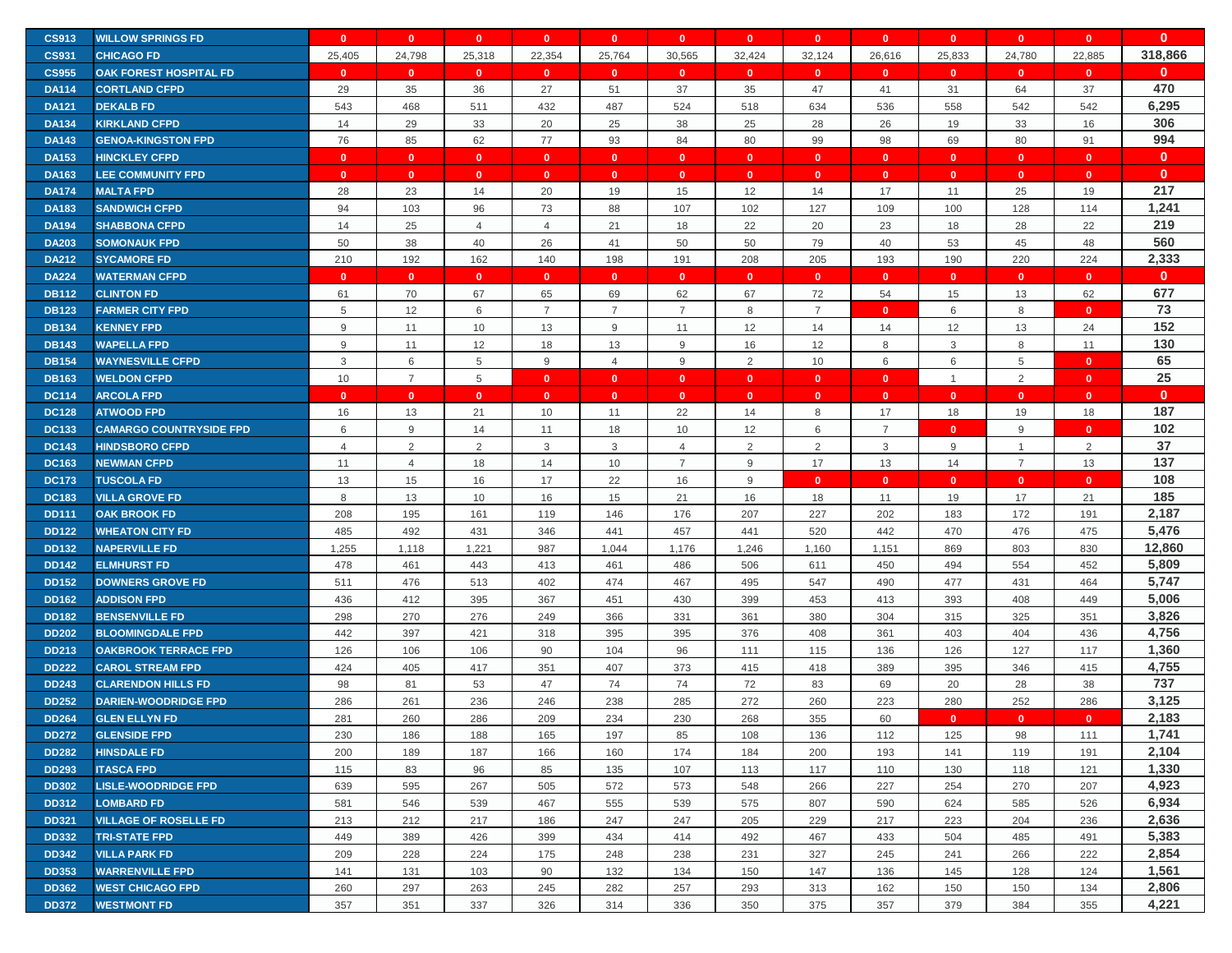| <b>DD382</b> | <b>WINFIELD FPD</b>           | 188            | 197             | 174            | 117            | 188            | 159            | 166            | 183            | 166            | 180            | 173            | 207            | 2,098          |
|--------------|-------------------------------|----------------|-----------------|----------------|----------------|----------------|----------------|----------------|----------------|----------------|----------------|----------------|----------------|----------------|
| <b>DD392</b> | <b>WOOD DALE FPD</b>          | 224            | 183             | 187            | 154            | 205            | 207            | 195            | 203            | 189            | 212            | 200            | 224            | 2,383          |
| <b>DD403</b> | <b>YORK CENTER FPD</b>        | 154            | 124             | 136            | 103            | 106            | 115            | 141            | 124            | 144            | 163            | 136            | 139            | 1,585          |
| <b>EA114</b> | <b>BROCTON CFPD</b>           | $\overline{1}$ | $\overline{2}$  | 2              | 3              | 5              | $\mathbf{3}$   | 6              | 3              | $\mathbf{0}$   | $\mathbf{0}$   | $\mathbf{0}$   | $\mathbf{0}$   | 25             |
| <b>EA122</b> | <b>CHRISMAN FPD</b>           | 15             | 16              | 20             | 23             | 17             | 15             | 11             | 17             | 18             | 31             | 16             | 19             | 218            |
| <b>EA144</b> | <b>HUME FPD</b>               | 5              | 3               | 8              | $\overline{4}$ | 3              | $\mathbf{3}$   | $\mathbf{3}$   | 6              | $\mathbf{3}$   | $\overline{4}$ | 5              | 5              | 52             |
| <b>EA153</b> | <b>KANSAS TWP FPD</b>         | $\mathbf{0}$   | $\mathbf{0}$    | $\mathbf{0}$   | $\mathbf{0}$   | $\mathbf{0}$   | $\mathbf{0}$   | $\mathbf{0}$   | $\mathbf{0}$   | $\mathbf{0}$   | $\bullet$      | $\mathbf{0}$   | $\mathbf{0}$   | $\mathbf{0}$   |
| <b>EA163</b> | <b>METCALF FPD</b>            | $\mathbf{0}$   | $\mathbf{0}$    | $\mathbf{0}$   | $\mathbf{0}$   | $\mathbf{0}$   | $\mathbf{0}$   | $\mathbf{0}$   | $\mathbf{0}$   | $\mathbf{0}$   | $\mathbf{0}$   | $\mathbf{0}$   | $\mathbf{0}$   | $\mathbf{0}$   |
| <b>EA172</b> | <b>PARIS CFPD</b>             | 15             | 19              | 15             | 12             | 9              | 8              | 6              | $\overline{7}$ | 5              | $\overline{7}$ | 12             | 13             | 128            |
| <b>EA181</b> | <b>PARIS FD</b>               | 55             | 72              | 67             | 74             | 83             | 77             | 70             | 80             | 74             | 80             | 73             | 21             | 826            |
| <b>EB114</b> | <b>ALBION VFD</b>             | $\overline{7}$ | 6               | 8              | 8              | $\overline{7}$ | 23             | 12             | 23             | 17             | 16             | 10             | 17             | 154            |
| <b>EB123</b> | <b>BONE GAP RFPD</b>          | $\overline{1}$ | $\mathbf{1}$    | $\overline{1}$ | $\overline{1}$ | 3              | $\overline{1}$ | 3              | $\mathbf{1}$   | 3              | $\overline{1}$ | $\mathbf{1}$   | 2              | 19             |
| <b>EB133</b> | <b>BROWNS FD</b>              | $\overline{1}$ | $\mathbf{1}$    | $\mathbf{0}$   | $\overline{1}$ | $\mathbf{0}$   | $\mathbf{0}$   | $\mathbf{0}$   | $\mathbf{0}$   | $\mathbf{0}$   | 2              | $\mathbf{1}$   | $\mathbf{0}$   | 6              |
| <b>EB143</b> | <b>WEST SALEM RFPD</b>        | 3              | $\overline{5}$  | 2              | 9              | 2              | $\overline{1}$ | $\overline{4}$ | $\mathbf{1}$   | 2              | $\overline{7}$ | 6              | $\overline{7}$ | 49             |
| <b>EC114</b> | <b>ALTAMONT FPD</b>           | 11             | 15              | 8              | 11             | 8              | 15             | 6              | 14             | 5              | 13             | 15             | 6              | 127            |
| <b>EC123</b> | <b>DIETERICH FPD</b>          | 14             | 14              | $\overline{7}$ | 8              | 13             | 9              | 8              | 11             | 10             | 13             | 13             | 10             | 130            |
| <b>EC134</b> | <b>EDGEWOOD BI-COUNTY FPD</b> | $\mathbf{0}$   | $\mathbf{0}$    | $\mathbf{0}$   | $\mathbf{0}$   | $\mathbf{0}$   | $\mathbf{0}$   | $\overline{0}$ | $\mathbf{0}$   | $\mathbf{0}$   | $\mathbf{0}$   | $\mathbf{0}$   | $\mathbf{0}$   | $\mathbf{0}$   |
| <b>EC142</b> | <b>EFFINGHAM FD</b>           | 53             | 39              | 43             | 54             | 46             | 53             | 66             | 52             | 45             | 52             | 49             | 47             | 599            |
| <b>EC164</b> | <b>MONTROSE FPD</b>           | $\overline{4}$ | $\overline{4}$  | 5              | 2              | 2              | 5              | 8              | 2              | 3              | $\overline{7}$ | 6              | 2              | 50             |
| <b>EC173</b> | <b>SHUMWAY FPD</b>            | 27             | 20              | 23             | 13             | 21             | 17             | 40             | 24             | 19             | 42             | 39             | 36             | 321            |
| <b>EC184</b> | <b>TEUTOPOLIS FPD</b>         | $\overline{4}$ | $\overline{7}$  | $\overline{4}$ | 8              | 6              | 14             | $\overline{4}$ | 10             | $\mathbf{3}$   | 14             | 12             | 8              | 94             |
| <b>EC193</b> | <b>TRI-COUNTY FPD</b>         | $\overline{7}$ | 11              | 6              | $\overline{2}$ | 5              | $\overline{7}$ | 3              | $\mathbf{1}$   | 10             | 12             | 10             | 13             | 87             |
| <b>EC204</b> | <b>WATSON FPD</b>             | 12             | 17              | 15             | 24             | 16             | 19             | 15             | 19             | 17             | 27             | 15             | 10             | 206            |
| <b>FA113</b> | <b>BROWNSTOWN FPD</b>         | 20             | 15              | 13             | 9              | 16             | 16             | 18             | 12             | 11             | 21             | 22             | 20             | 193            |
| <b>FA124</b> | <b>FARINA FPD</b>             | 2              | 2               | 2              | $\mathbf{0}$   | 3              | $\mathbf{0}$   | $\overline{1}$ | 2              | $\overline{4}$ | 6              | $\overline{2}$ | $\mathbf{0}$   | 24             |
| <b>FA133</b> | <b>RAMSEY FPD</b>             | 8              | 6               | 11             | 5              | $\overline{4}$ | 14             | 10             | 12             | 9              | 14             | 8              | 14             | 115            |
| <b>FA144</b> | <b>ST ELMO FPD</b>            | 15             | 17              | 13             | 15             | 16             | 17             | 25             | 34             | 12             | 30             | 14             | 6              | 214            |
| <b>FA154</b> | <b>ST PETER FPD</b>           | 5              | 6               | 2              | 3              | 3              | 3              | 5              | 5              | 8              | 11             | 6              | 2              | 59             |
| <b>FA164</b> | <b>VANDALIA VFD</b>           | 2              | $\overline{5}$  | 6              | 8              | $9$            | $\overline{4}$ | 6              | $\overline{7}$ | $\,6\,$        | 10             | 8              | 6              | 77             |
| <b>FB113</b> | <b>ELLIOTT VFD</b>            | 3              | $\mathbf{0}$    | $\overline{1}$ | 2              | 2              | $\overline{1}$ | 2              | 2              | $\mathbf{0}$   | $\overline{4}$ | 2              | 3              | 22             |
| <b>FB123</b> | <b>GIBSON CITY FPD</b>        | 5              | 3               | $\overline{4}$ | $\overline{1}$ | $\overline{4}$ | 3              | 6              | $\mathbf{0}$   | $\mathbf{0}$   | 6              | 6              | 2              | 40             |
| <b>FB133</b> | <b>KEMPTON FPD</b>            | 3              | $\overline{2}$  | $\overline{7}$ | 2              | $\overline{4}$ | 5              | $\overline{1}$ | 2              | $\overline{4}$ | 9              | 3              | 2              | 44             |
| <b>FB144</b> | <b>ROBERTS-MELVIN FPD</b>     | 12             | 15              | 4              | 8              | 12             | 12             | 15             | 9              | $\overline{7}$ | 10             | 10             | 12             | 126            |
| <b>FB153</b> | <b>PAXTON FPD</b>             | 6              | 8               | $\mathbf{0}$   | 6              | 5              | 11             | 5              | $\mathbf{0}$   | $\overline{4}$ | 9              | 5              | $\mathbf{0}$   | 59             |
| <b>FB163</b> | <b>PIPER CITY FPD</b>         | 4              | 5               | 14             | 14             | 15             | 13             | 10             | 11             | 13             | 11             | 10             | 10             | 130            |
| <b>FB174</b> | <b>ROBERTS-MELVIN CFPD</b>    | $\mathbf{0}$   | $\mathbf{0}$    | $\mathbf{0}$   | $\mathbf{0}$   | $\mathbf{0}$   | $\mathbf{0}$   | $\mathbf{0}$   | $\mathbf{0}$   | $\mathbf{0}$   | $\mathbf{0}$   | $\mathbf{0}$   | $\mathbf{0}$   | $\mathbf{0}$   |
| <b>FB183</b> | <b>SULLIVANT TWP FPD</b>      | $\mathbf{0}$   | $\mathbf{0}$    | $\mathbf{0}$   | $\mathbf{0}$   | $\mathbf{0}$   | $\mathbf{0}$   | $\mathbf{0}$   | $\mathbf{1}$   | $\overline{1}$ | $\mathbf{0}$   | $\mathbf{0}$   | $\mathbf{0}$   | $\overline{2}$ |
| <b>FC122</b> | <b>BENTON FD</b>              | 57             | 43              | 55             | 51             | 57             | 57             | 74             | 72             | 65             | 64             | 71             | 71             | 737            |
| FC133        | <b>BUCKNER FD</b>             | $\mathbf{0}$   | $\mathbf{0}$    | $\mathbf{0}$   | $\mathbf{0}$   | $\mathbf{0}$   | $\mathbf{0}$   | $\mathbf{0}$   | 5              | $\overline{7}$ | 11             | 5              | 2              | 30             |
| <b>FC142</b> | <b>CHRISTOPHER FD</b>         | 13             | 9               | 10             | 9              | 12             | 15             | 18             | 16             | 15             | 18             | 10             | 10             | 155            |
| <b>FC154</b> | <b>COELLO FD</b>              | 5              | 11              | 8              | 12             | 9              | 15             | 18             | 15             | 14             | 23             | 9              | 17             | 156            |
| <b>FC164</b> | <b>ROYALTON VFD</b>           | 15             | $\mathbf{0}$    | $\mathbf{0}$   | $\mathbf{0}$   | $\mathbf{0}$   | $\mathbf{0}$   | $\mathbf{0}$   | $\mathbf{0}$   | $\mathbf{0}$   | $\mathbf{0}$   | $\mathbf{0}$   | $\mathbf{0}$   | 15             |
| <b>FC173</b> | <b>SESSER FPD</b>             | 28             | 19              | 27             | 22             | 35             | 26             | 33             | 32             | 33             | 26             | 25             | 23             | 329            |
| <b>FC184</b> | <b>CAVE EASTERN FPD</b>       | 14             | $\mathbf{0}$    | 2              | 3              | $\mathbf{1}$   | $\mathbf{0}$   | $\overline{1}$ | $\overline{4}$ | $\overline{2}$ | $\overline{1}$ | $\overline{1}$ | 2              | 31             |
| <b>FC194</b> | <b>VALIER FD</b>              | $\mathbf{1}$   | $5\phantom{.0}$ | $\mathbf{1}$   | 5              | 2              | $\overline{1}$ | $\overline{4}$ | $\mathbf{1}$   | $\overline{2}$ | $\mathbf{3}$   | 5              | 8              | 38             |
| <b>FC204</b> | <b>WEST CITY FD</b>           | $\overline{4}$ | 8               | 10             | $\overline{7}$ | $\mathbf{0}$   | $\mathbf{0}$   | $\mathbf{0}$   | $\bullet$      | $\mathbf{0}$   | $\mathbf{0}$   | $\mathbf{0}$   | $\mathbf{0}$   | 29             |
| <b>FC211</b> | <b>WEST FRANKFORT FD</b>      | 205            | 173             | 171            | 161            | 201            | 189            | 184            | 139            | 167            | 180            | 159            | 210            | 2,139          |
| <b>FC224</b> | <b>ZEIGLER FD</b>             | 28             | 22              | 20             | 25             | 22             | 20             | 20             | 25             | 26             | 21             | 23             | 26             | 278            |
| <b>FC234</b> | <b>EWING-NORTHERN FPD</b>     | 6              | 2               | $\mathbf{3}$   | 10             | 2              | $\overline{4}$ | $\overline{7}$ | 9              | $\mathbf{1}$   | 12             | 10             | $\overline{4}$ | 70             |
| <b>FD114</b> | <b>ASTORIA FPD</b>            | 4              | $\mathbf{1}$    | $\overline{4}$ | 2              | $\mathbf{1}$   | $\overline{1}$ | $\overline{1}$ | $\mathbf{1}$   | $\overline{1}$ | $\overline{1}$ | $\overline{2}$ | $\mathbf{1}$   | 20             |
| <b>FD124</b> | <b>AVON FPD</b>               | 12             | 12              | $\overline{7}$ | 4              | 11             | $\overline{2}$ | 11             | 6              | 9              | 8              | 8              | 5              | 95             |
| <b>FD144</b> | <b>BUCKHEART FPD</b>          | 5              | 2               | 10             | 5              | 6              | 2              | $\overline{7}$ | 12             | 8              | $\mathbf{3}$   | 8              | 6              | 74             |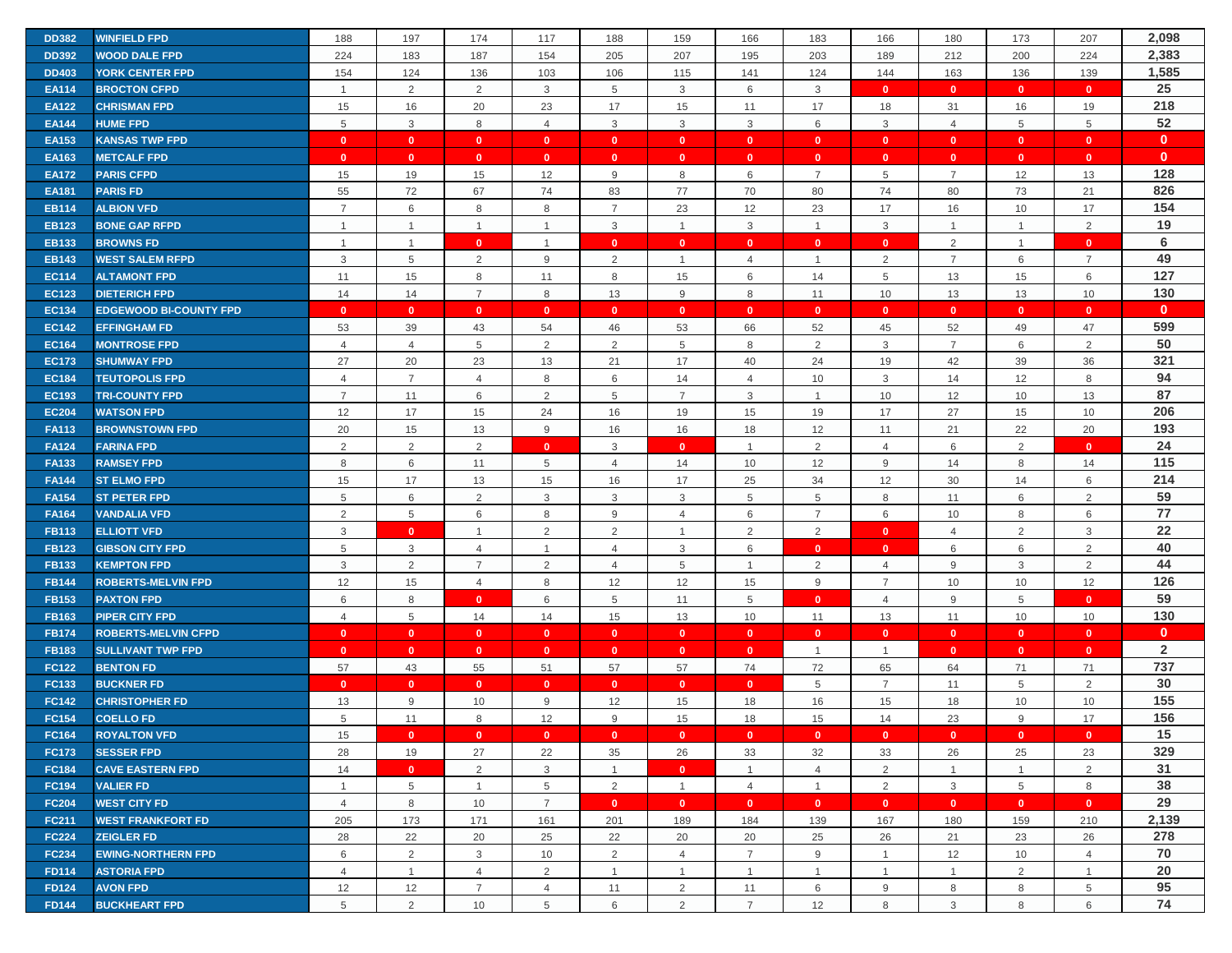| <b>FD164</b> | <b>COPPERAS CREEK FPD</b>            | 19             | 20             | 13              | 17             | 15             | 6              | 16             | 18             | 12              | 12             | 23             | 16             | 187          |
|--------------|--------------------------------------|----------------|----------------|-----------------|----------------|----------------|----------------|----------------|----------------|-----------------|----------------|----------------|----------------|--------------|
| <b>FD172</b> | <b>CANTON FD</b>                     | 222            | 183            | 190             | 147            | 185            | 175            | 198            | 193            | 168             | 205            | 211            | 228            | 2,305        |
| <b>FD183</b> | <b>CUBA FPD</b>                      | 6              | 2              | 8               | 9              | 6              | $\mathbf{3}$   | 5              | 9              | 6               | $\overline{4}$ | $\overline{7}$ | $\overline{4}$ | 69           |
| <b>FD203</b> | <b>FAIRVIEW FPD</b>                  | 6              | 11             | 9               | 5              | 5              | 14             | 18             | $\overline{4}$ | 5               | 2              | $\overline{7}$ | 5              | 91           |
| <b>FD214</b> | <b>FARMINGTON CFPD</b>               | 32             | 23             | 16              | 19             | 23             | 21             | 26             | 21             | 15              | 28             | 26             | 18             | 268          |
| <b>FD233</b> | <b>HICKORY-KERTON FPD</b>            | $\overline{1}$ | $\mathbf{1}$   | $\overline{1}$  | $\overline{1}$ | 2              | $\overline{1}$ | $\overline{1}$ | $\mathbf{1}$   | 2               | 2              | $\mathbf{1}$   | 2              | 16           |
| <b>FD243</b> | <b>IPAVA FPD</b>                     | $\mathbf{0}$   | $\mathbf{0}$   | $\mathbf{0}$    | $\mathbf{0}$   | $\mathbf{0}$   | $\mathbf{0}$   | $\mathbf{0}$   | $\mathbf{0}$   | $\mathbf{0}$    | $\mathbf{0}$   | $\mathbf{0}$   | $\mathbf{0}$   | $\mathbf{0}$ |
| <b>FD253</b> | <b>LEWISTOWN FPD</b>                 | 51             | 39             | 45              | 23             | 38             | 45             | 46             | 65             | 39              | 34             | 45             | 34             | 504          |
| <b>FD263</b> | <b>LONDON MILLS CFPD</b>             | $\mathbf{0}$   | $\mathbf{0}$   | $\mathbf{0}$    | $\mathbf{0}$   | $\mathbf{0}$   | $\mathbf{0}$   | $\mathbf{0}$   | $\mathbf{0}$   | $\mathbf{0}$    | $\mathbf{0}$   | $\mathbf{0}$   | $\mathbf{0}$   | $\mathbf{0}$ |
| <b>FD274</b> | <b>SMITHFIELD FPD</b>                | 5              | $\overline{4}$ | $5\phantom{.0}$ | $\overline{1}$ | 3              | $\overline{4}$ | 9              | 3              | $\overline{7}$  | $\overline{4}$ | $\overline{4}$ | 3              | 52           |
| <b>FD284</b> | <b>TABLE GROVE FPD</b>               | 3              | $\overline{5}$ | 5               | $\mathbf{0}$   | $\overline{4}$ | $\overline{4}$ | 3              | 3              | 3               | $\mathbf{3}$   | 3              | 5              | 41           |
| <b>FD293</b> | <b>VERMONT FPD</b>                   | $\overline{4}$ | 3              | 9               | 5              | 4              | $\overline{7}$ | 9              | 5              | 10              | 6              | $\overline{7}$ | $\overline{4}$ | 73           |
| GA114        | <b>EQUALITY FD</b>                   | 2              | $\overline{5}$ | 5               | 14             | $\overline{4}$ | 2              | 5              | $\overline{4}$ | $\mathbf{1}$    | $\mathbf{3}$   | 3              | $\overline{2}$ | 50           |
| <b>GA124</b> | <b>NEW HAVEN FD</b>                  | $\mathbf{0}$   | $\mathbf{0}$   | $\mathbf{0}$    | $\mathbf{0}$   | $\mathbf{0}$   | $\mathbf{0}$   | $\mathbf{0}$   | $\mathbf{0}$   | $\mathbf{0}$    | $\mathbf{0}$   | $\mathbf{0}$   | $\mathbf{0}$   | $\mathbf{0}$ |
| GA133        | <b>NEW SHAWNEETOWN FD</b>            | 2              | 5              | $\overline{1}$  | 3              | $\overline{4}$ | 10             | 6              | 11             | 9               | 8              | $\overline{7}$ | $\overline{2}$ | 68           |
| GA154        | <b>OMAHA FD</b>                      | 2              | $\mathbf{1}$   | $\overline{1}$  | $\overline{1}$ | $\mathbf{1}$   | $\overline{1}$ | $\overline{1}$ | $\mathbf{1}$   | $\overline{2}$  | $\overline{1}$ | $\overline{1}$ | $\mathbf{1}$   | 14           |
| GA164        | <b>RIDGWAY FD</b>                    | $\overline{1}$ | $\overline{2}$ | 3               | 2              | $\overline{1}$ | $\overline{4}$ | $\overline{1}$ | 3              | $5\phantom{.0}$ | $\bullet$      | $\mathbf{0}$   | $\mathbf{0}$   | 22           |
| <b>GB123</b> | <b>CARROLLTON FPD</b>                | 14             | 21             | 16              | 24             | 10             | 15             | 28             | $\overline{4}$ | 6               | 6              | 5              | $\overline{2}$ | 151          |
| <b>GB144</b> | <b>GREENFIELD FPD</b>                | $\Omega$       | $\mathbf{0}$   | $\mathbf{0}$    | $\mathbf{0}$   | $\mathbf{0}$   | $\mathbf{0}$   | $\mathbf{0}$   | $\mathbf{0}$   | $\mathbf{0}$    | $\mathbf{0}$   | $\mathbf{0}$   | $\mathbf{0}$   | $\mathbf{0}$ |
| <b>GB173</b> | <b>ROODHOUSE FPD</b>                 | 14             | 23             | 27              | 21             | 15             | 24             | 29             | 19             | 20              | 24             | 17             | 20             | 253          |
| <b>GB183</b> | <b>WHITE HALL VFD</b>                | 19             | 12             | 11              | $\overline{7}$ | 8              | 19             | 20             | 15             | $\overline{4}$  | 11             | 19             | $\overline{2}$ | 147          |
| GC114        | <b>BRACEVILLE FD</b>                 | 25             | 24             | 21              | 17             | 28             | 28             | 21             | 27             | 18              | 26             | 29             | 17             | 281          |
| GC123        | <b>COAL CITY FPD</b>                 | 184            | 134            | 177             | 119            | 155            | 190            | 184            | 153            | 167             | 175            | 194            | 190            | 2,022        |
| GC142        | <b>GARDNER FPD</b>                   | 54             | 49             | 47              | 60             | 50             | 62             | 45             | 58             | 35              | 54             | 60             | 56             | 630          |
| GC144        | <b>MAZON FPD</b>                     | 5              | $\overline{4}$ | 8               | $\overline{4}$ | 10             | 18             | $\overline{4}$ | 18             | 8               | 12             | 11             | 9              | 111          |
| GC154        | <b>MINOOKA FD</b>                    | 197            | 215            | 187             | 142            | 185            | 235            | 205            | 206            | 189             | 201            | 198            | 196            | 2,356        |
| GC164        | <b>MORRIS FPAD</b>                   | 177            | 153            | 166             | 115            | 145            | 189            | 314            | 297            | 297             | 323            | 335            | 298            | 2,809        |
| GC174        | <b>SOUTH WILMINGTON VFD</b>          | $\overline{4}$ | $\overline{7}$ | 6               | $\overline{7}$ | 11             | 11             | $\overline{4}$ | 15             | $\mathbf{3}$    | 5              | $\overline{7}$ | 6              | 86           |
| GC184        | <b>VERONA-KINSMAN FPD</b>            | 9              | $\mathbf{3}$   | $\overline{2}$  | $\overline{4}$ | $\overline{7}$ | 13             | $\overline{7}$ | 11             | 6               | 12             | 5              | 6              | 85           |
| <b>HA123</b> | <b>DAHLGREN FD</b>                   | 2              | $\mathbf{1}$   | $\overline{1}$  | 2              | $\mathbf{0}$   | $\overline{1}$ | $\mathbf{0}$   | $\mathbf{1}$   | $\overline{1}$  | $\overline{1}$ | $\mathbf{1}$   | 2              | 13           |
| <b>HA133</b> | <b>MCLEANSBORO FD</b>                | 8              | 2              | 9               | 3              | 6              | 13             | 3              | 10             | 2               | $\overline{4}$ | 6              | 2              | 68           |
| <b>HB113</b> | <b>AUGUSTA FPD</b>                   | $\mathbf{0}$   | $\mathbf{1}$   | $\mathbf{0}$    | 2              | $\mathbf{1}$   | $\mathbf{0}$   | $\mathbf{0}$   | $\mathbf{0}$   | $\overline{1}$  | $\mathbf{0}$   | $\overline{2}$ | $\overline{1}$ | 8            |
| <b>HB123</b> | <b>BOWEN FPD</b>                     | $\overline{1}$ | $\mathbf{0}$   | $\mathbf{0}$    | $\mathbf{0}$   | $\mathbf{0}$   | $\mathbf{0}$   | $\mathbf{0}$   | $\mathbf{0}$   | $\overline{2}$  | $\overline{1}$ | $\overline{1}$ | $\mathbf{1}$   | 6            |
| <b>HB133</b> | <b>CARTHAGE FD</b>                   | $\overline{1}$ | $\mathbf{0}$   | $\mathbf{0}$    | $\mathbf{0}$   | $\mathbf{0}$   | $\mathbf{0}$   | $\mathbf{0}$   | $\mathbf{0}$   | $\mathbf{0}$    | $\mathbf{0}$   | $\mathbf{0}$   | $\mathbf{0}$   | $\mathbf{1}$ |
| <b>HB153</b> | <b>HAMILTON FD</b>                   | 3              | $\overline{7}$ | 2               | $\overline{1}$ | $\overline{4}$ | 3              | 3              | 6              | $5\phantom{.0}$ | $\overline{4}$ | $\mathbf{0}$   | $\mathbf{0}$   | 38           |
| <b>HB163</b> | <b>LAHARPE FPD</b>                   | $\overline{1}$ | $\mathbf{1}$   | $\mathbf{3}$    | 6              | 2              | $\overline{4}$ | 2              | $\mathbf{1}$   | $\overline{4}$  | $\overline{4}$ | 6              | 2              | 36           |
| <b>HB173</b> | <b>NAUVOO FPD</b>                    | 20             | 14             | $\overline{7}$  | 13             | $\overline{7}$ | 13             | $\mathbf{0}$   | $\mathbf{0}$   | $\overline{1}$  | $\mathbf{0}$   | $\mathbf{0}$   | $\mathbf{0}$   | 75           |
| <b>HB183</b> | <b>TRI-COUNTY FPD</b>                | 5              | 6              | 17              | 2              | $\mathbf{0}$   | $\mathbf{0}$   | $\mathbf{0}$   | $\mathbf{0}$   | $\mathbf{0}$    | $\mathbf{0}$   | $\mathbf{0}$   | $\mathbf{0}$   | 30           |
| <b>HB193</b> | <b>WARSAW RURAL FPD</b>              | $\overline{1}$ | $\mathbf{3}$   | $\overline{1}$  | $\overline{1}$ | 2              | $\overline{1}$ | $\overline{1}$ | $\mathbf{1}$   | $\mathbf{1}$    | $\overline{4}$ | $\mathbf{1}$   | 3              | 20           |
| <b>HB203</b> | <b>WEST POINT CFPD</b>               | $\overline{1}$ | $\mathbf{0}$   | $\mathbf{0}$    | $\mathbf 1$    | $\mathbf{0}$   | $\overline{1}$ | $\mathbf 1$    | $\mathbf{1}$   | $\overline{1}$  | $\mathbf{0}$   | $\mathbf{1}$   | $\overline{1}$ | 8            |
| <b>HC114</b> | <b>CAVE-IN-ROCK FD</b>               | $\overline{1}$ | $\mathbf{1}$   | $\overline{1}$  | 3              | $\mathbf{1}$   | $\mathbf{1}$   | $\mathbf{0}$   | $\mathbf{0}$   | $\mathbf{0}$    | 3              | $\mathbf{0}$   | $\mathbf{0}$   | 11           |
| <b>HC124</b> | <b>ELIZABETHTOWN FD</b>              | $\mathbf{0}$   | $\mathbf{0}$   | $\mathbf{0}$    | $\bullet$      | $\mathbf{0}$   | $\mathbf{0}$   | $\overline{1}$ | $\mathbf{1}$   | $\overline{1}$  | $\overline{1}$ | $\overline{4}$ | $\overline{1}$ | 9            |
| <b>HC132</b> | <b>ROSICLARE FD</b>                  | $\mathbf{1}$   | $\overline{1}$ | $\overline{1}$  | $\overline{1}$ | $\mathbf{1}$   | $\overline{1}$ | 1              | $\mathbf{1}$   | $\mathbf{1}$    | $\overline{1}$ | $\mathbf{1}$   | $\mathbf{0}$   | 11           |
| <b>HD113</b> | <b>BIGGSVILLE FPD</b>                | 2              | $\overline{2}$ | 5               | 2              | $\mathbf{3}$   | $\mathbf{3}$   | 6              | $\overline{2}$ | $\overline{2}$  | $\mathbf{3}$   | $\mathbf{3}$   | $\overline{2}$ | 35           |
| <b>HD123</b> | <b>GULFPORT-GLADSTONE FPD</b>        | $\mathbf{0}$   | $\mathbf{0}$   | $\mathbf{0}$    | $\mathbf{0}$   | $\mathbf{0}$   | $\mathbf{0}$   | $\mathbf{0}$   | $\mathbf{0}$   | $\mathbf{0}$    | $\mathbf{0}$   | $\mathbf{0}$   | $\mathbf{0}$   | $\mathbf{0}$ |
| <b>HD154</b> | <b>MEDIA-STRONGHURST-TERRE HAUTE</b> | $\overline{4}$ | $\mathbf{3}$   | 5               | 2              | 3              | $\overline{2}$ | 3              | $\overline{2}$ | $\overline{2}$  | 2              | $\overline{2}$ | $\mathbf{1}$   | 31           |
| <b>HD165</b> | <b>OQUAWKA FPD</b>                   | 6              | 11             | $\overline{4}$  | 13             | 10             | $\overline{7}$ | 3              | 3              | 5               | 6              | 11             | 3              | 82           |
| HD183        | <b>RARITAN FPD</b>                   | $\mathbf{0}$   | $\mathbf{0}$   | $\mathbf{0}$    | $\mathbf{0}$   | $\mathbf{0}$   | $\mathbf{0}$   | $\mathbf{0}$   | $\mathbf{0}$   | $\mathbf{0}$    | $\mathbf{0}$   | $\mathbf{0}$   | $\mathbf{0}$   | $\mathbf{0}$ |
| <b>HE123</b> | <b>ANNAWAN-ALBA FPD</b>              | $\overline{7}$ | $\overline{4}$ | 15              | 8              | 13             | 15             | 10             | 20             | 15              | 6              | 15             | 9              | 137          |
| <b>HE133</b> | <b>ATKINSON FPD</b>                  | 19             | 11             | 25              | 17             | 11             | 15             | 12             | 19             | 18              | $\mathbf{0}$   | $\mathbf{0}$   | $\mathbf{0}$   | 147          |
| <b>HE148</b> | <b>BISHOP HILL CFPD</b>              | 12             | 6              | $\overline{4}$  | $\overline{2}$ | $\mathbf{3}$   | $\overline{2}$ | $\overline{4}$ | $\overline{2}$ | $\overline{1}$  | $\overline{1}$ | $\mathbf{1}$   | $\overline{1}$ | 39           |
| <b>HE153</b> | <b>CAMBRIDGE FPD</b>                 | 14             | 8              | $\overline{2}$  | 6              | $\overline{4}$ | $\overline{4}$ | $\overline{4}$ | 8              | $\overline{2}$  | $\overline{4}$ | 3              | 3              | 62           |
|              |                                      |                |                |                 |                |                |                |                |                |                 |                |                |                |              |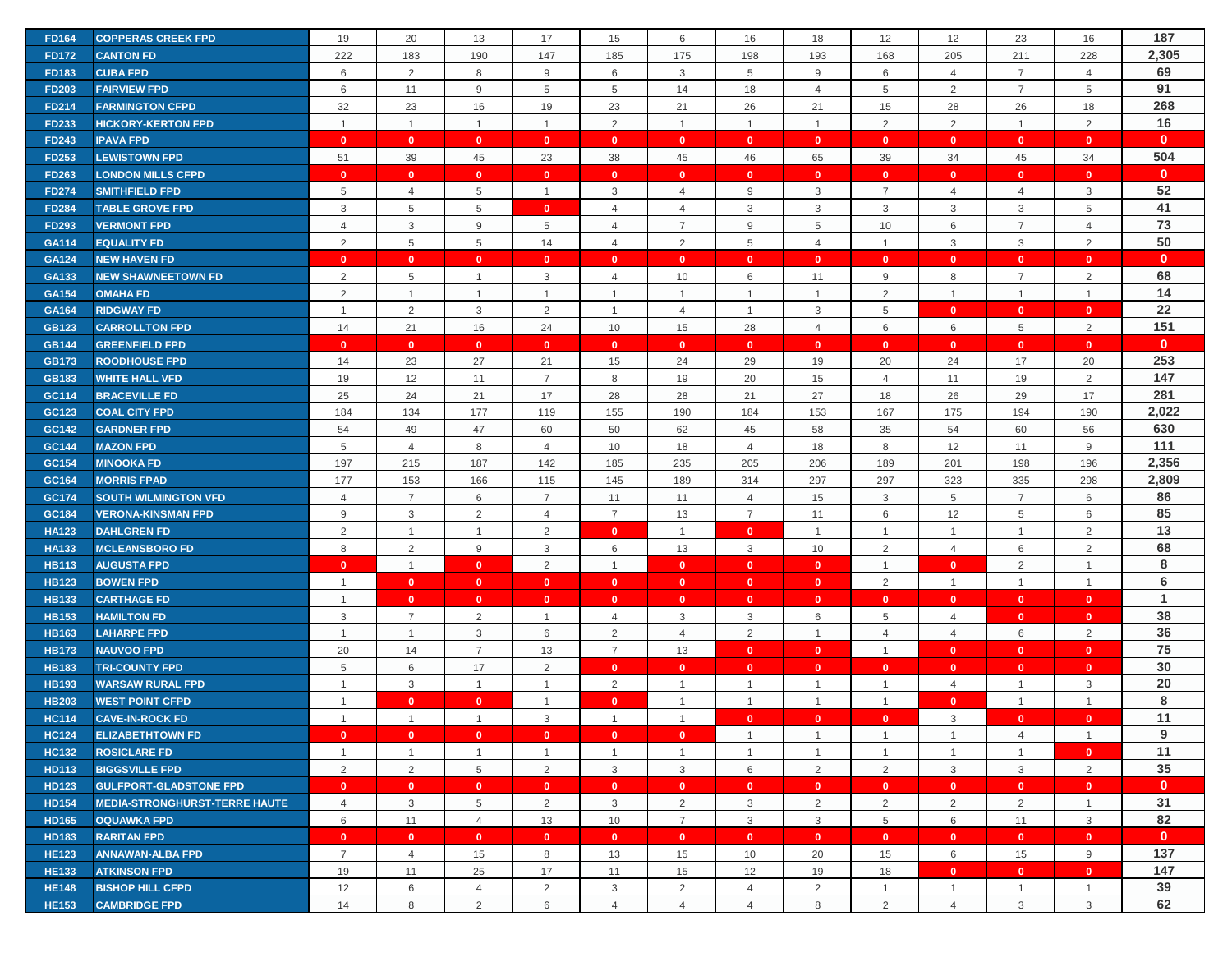| <b>HE163</b> | <b>CLOVER TWP FD</b>          | 15             | $\overline{4}$ | 6                       | $\overline{4}$ | 4                            | 4              | 3              | 4                            | $\overline{1}$ | 5              | 8              | 3              | 61             |
|--------------|-------------------------------|----------------|----------------|-------------------------|----------------|------------------------------|----------------|----------------|------------------------------|----------------|----------------|----------------|----------------|----------------|
| <b>HE173</b> | <b>COLONA FD</b>              | 72             | 53             | 45                      | 65             | 58                           | 66             | 57             | 75                           | 58             | 61             | 78             | 71             | 759            |
| <b>HE193</b> | <b>GENESEO FD</b>             | 24             | 8              | 20                      | 16             | 15                           | 21             | 19             | 21                           | 20             | 24             | 26             | 18             | 232            |
| <b>HE211</b> | <b>KEWANEE CITY FD</b>        | 199            | 165            | 172                     | 145            | 152                          | 163            | 211            | 218                          | 179            | 189            | 228            | 285            | 2,306          |
| <b>HE222</b> | <b>KEWANEE CFPD</b>           | 3              | 6              | 8                       | $\overline{4}$ | $\overline{4}$               | 6              | $\overline{7}$ | $\overline{4}$               | $\overline{7}$ | 12             | 13             | 8              | 82             |
| <b>HE233</b> | <b>ORION CFPD</b>             | 18             | $\overline{1}$ | $\mathbf{3}$            | $\mathbf{1}$   | $\mathbf{1}$                 | $\mathbf{0}$   | $\overline{1}$ | $\mathbf{0}$                 | $\mathbf{0}$   | $\overline{1}$ | $\mathbf{1}$   | $\mathbf{0}$   | 27             |
| <b>HE243</b> | <b>OSCO CFPD</b>              | 3              | 12             | $\overline{2}$          | 5              | 6                            | 6              | $\overline{7}$ | 6                            | 10             | 10             | 10             | 8              | 85             |
| <b>HE253</b> | <b>OXFORD CFPD</b>            | $\mathbf{1}$   | $\overline{1}$ | $\mathbf{1}$            | 2              | $\mathbf{1}$                 | 3              | $\Omega$       | $\mathbf{0}$                 | $\mathbf{0}$   | $\mathbf{0}$   | $\mathbf{0}$   | $\mathbf{0}$   | 9              |
| <b>HE263</b> | <b>GALVA FD</b>               | 13             | $\overline{7}$ | $\overline{7}$          | $\mathbf{1}$   | 8                            | 2              | 9              | $\overline{7}$               | $\overline{7}$ | 5              | $\mathbf{1}$   | 6              | 73             |
| <b>IA113</b> | <b>ASHKUM FPD</b>             | $9\,$          | $\overline{1}$ | 6                       | 6              | 6                            | $\mathbf{0}$   | $\mathbf{0}$   | $\mathbf{0}$                 | $\mathbf{0}$   | $\mathbf{0}$   | $\mathbf{0}$   | $\mathbf{0}$   | 28             |
| <b>IA122</b> | <b>BEAVER FPD</b>             | $\overline{1}$ | $\mathbf{0}$   | $\overline{1}$          | $\mathbf{0}$   | $\mathbf{0}$                 | $\mathbf{0}$   | $\mathbf{0}$   | $\mathbf{0}$                 | $\mathbf{0}$   | $\mathbf{0}$   | $\mathbf{0}$   | $\mathbf{0}$   | $\overline{2}$ |
| <b>IA133</b> | <b>BEAVERVILLE FPD</b>        | $\mathbf{0}$   | $\mathbf{0}$   | $\overline{\mathbf{0}}$ | $\mathbf{0}$   | $\mathbf{0}$                 | $\mathbf{0}$   | $\mathbf{0}$   | $\mathbf{0}$                 | $\mathbf{0}$   | $\bullet$      | $\mathbf{0}$   | $\mathbf{0}$   | $\mathbf{0}$   |
| <b>IA143</b> | <b>BUCKLEY FPD</b>            | $\overline{4}$ | $\overline{4}$ | 3                       | $\overline{7}$ | $\overline{7}$               | $\overline{4}$ | 5              | $\mathbf{1}$                 | 5              | 16             | $\overline{2}$ | $\overline{4}$ | 62             |
| IA153        | <b>CHEBANSE TWP RURAL FPD</b> | 9              | 8              | $\overline{7}$          | 10             | $\overline{4}$               | 9              | 6              | $\overline{7}$               | $\mathbf{3}$   | 13             | 11             | 10             | 97             |
| IA163        | <b>CISSNA PARK FPD</b>        | $\mathbf{0}$   | $\mathbf{0}$   | $\mathbf{0}$            | $\mathbf{0}$   | $\mathbf{0}$                 | $\mathbf{0}$   | $\mathbf{0}$   | $\mathbf{0}$                 | $\mathbf{0}$   | $\mathbf{0}$   | $\mathbf{0}$   | $\mathbf{0}$   | $\mathbf{0}$   |
| <b>IA184</b> | <b>CONCORD FPD</b>            | 5              | $\overline{4}$ | $\overline{1}$          | $\overline{1}$ | $\overline{4}$               | $\overline{2}$ | $\overline{2}$ | 2                            | $\mathbf{3}$   | $\overline{4}$ | 6              | 6              | 40             |
| <b>IA192</b> | <b>CRESCENT-IROQUOIS FPD</b>  | 6              | 5              | 3                       | $\overline{4}$ | 5                            | 13             | 16             | 12                           | $\mathbf{1}$   | 16             | 14             | 2              | 97             |
| <b>IA202</b> | <b>DANFORTH TWP FPD</b>       | $\overline{1}$ | $\mathbf{1}$   | $\overline{2}$          | 3              | $\overline{1}$               | $\overline{1}$ | $\mathbf{0}$   | $\mathbf{0}$                 | $\mathbf{0}$   | 3              | $\mathbf{0}$   | $\mathbf{0}$   | 12             |
| IA213        | <b>GILMAN CFPD</b>            | 8              | 6              | 10                      | 13             | 6                            | 17             | 5              | 10                           | $\overline{7}$ | 5              | 13             | $\overline{7}$ | 107            |
| <b>IA223</b> | <b>IROQUOIS-FORD FPD</b>      | 2              | 3              | $\overline{1}$          | 3              | $\mathbf{1}$                 | $\mathbf{0}$   | $\overline{4}$ | 2                            | $\mathbf{0}$   | 2              | $\mathbf{1}$   | 2              | 21             |
| <b>IA233</b> | <b>LODA FPD</b>               | $\overline{1}$ | $\overline{4}$ | 3                       | 2              | $\mathbf{1}$                 | $\mathbf{3}$   | 5              | $\mathbf{1}$                 | $\overline{1}$ | 8              | $\overline{4}$ | $\overline{4}$ | 37             |
| <b>IA242</b> | <b>MARTINTON FPD</b>          | $\mathbf{0}$   | $\mathbf{0}$   | 2                       | 3              | $\mathbf{0}$                 | $\overline{1}$ | $\overline{1}$ | $\mathbf{0}$                 | $\mathbf{0}$   | 5              | 6              | $\mathbf{1}$   | 19             |
| <b>IA252</b> | <b>MILFORD FPD</b>            | $\mathbf{0}$   | $\mathbf{0}$   | $\overline{\mathbf{0}}$ | $\mathbf{0}$   | $\mathbf{0}$                 | $\mathbf{0}$   | $\mathbf{0}$   | $\mathbf{0}$                 | $\mathbf{0}$   | $\bullet$      | $\mathbf{0}$   | $\mathbf{0}$   | $\mathbf{0}$   |
| <b>IA268</b> | <b>ONARGA FPD</b>             | $\overline{4}$ | 5              | 2                       | $\overline{7}$ | $\overline{7}$               | $\overline{7}$ | 6              | $\overline{7}$               | 3              | $\overline{7}$ | 6              | 6              | 67             |
| <b>IA283</b> | <b>PAPINEAU FPD</b>           | $\overline{2}$ | $\overline{1}$ | $\overline{4}$          | 16             | 3                            | $\overline{7}$ | 10             | 10                           | 3              | $\overline{7}$ | 14             | 9              | 86             |
| <b>IA293</b> | <b>SHELDON DIST FD</b>        | 17             | 13             | 12                      | 9              | 11                           | 11             | 11             | 15                           | $6\,$          | 12             | 10             | 11             | 138            |
| <b>IA302</b> | <b>STOCKLAND FPD</b>          | $\overline{1}$ | $\overline{1}$ | $\mathbf{0}$            | $\mathbf{0}$   | $\mathbf{0}$                 | $\bullet$      | $\overline{1}$ | $\mathbf{0}$                 | $\mathbf{0}$   | $\mathbf{0}$   | $\mathbf{0}$   | $\mathbf{0}$   | 3              |
| <b>IA323</b> | <b>WATSEKA VFD</b>            | 12             | $\overline{7}$ | 6                       | 12             | 6                            | 17             | 19             | 23                           | 11             | 11             | 17             | 5              | 146            |
| <b>IA333</b> | <b>WELLINGTON-GREER FPD</b>   | 4              | 5              | 5                       | 3              | 3                            | 2              | 4              | $\mathbf{1}$                 | $\mathbf{0}$   | $\mathbf{0}$   | $\mathbf{0}$   | $\mathbf{0}$   | 27             |
| <b>IA344</b> | <b>WOODLAND FPD</b>           | 3              | 2              | $\mathbf{1}$            | $\mathbf{1}$   | 2                            | $\overline{1}$ | 2              | $\mathbf{1}$                 | $\mathbf{1}$   | $\overline{1}$ | 3              | $\mathbf{1}$   | 19             |
| <b>JA111</b> | <b>CARBONDALE FD</b>          | 149            | 133            | 115                     | 119            | 108                          | 125            | 141            | 170                          | 161            | 159            | 136            | 119            | 1,635          |
| <b>JA124</b> | <b>AVA VFD</b>                | $\overline{7}$ | $\overline{7}$ | $\overline{7}$          | 5              | $\overline{7}$               | $\mathbf{3}$   | $\overline{4}$ | 10                           | $\overline{7}$ | 8              | $\overline{4}$ | 8              | 77             |
| <b>JA134</b> | <b>CAMPBELL HILL RURAL FD</b> | $\,$ 5 $\,$    | $\overline{2}$ | $\mathbf{1}$            | 2              | $\overline{1}$               | $\overline{1}$ | 3              | $\overline{2}$               | $\mathbf{1}$   | $\overline{1}$ | $\overline{2}$ | 2              | 23             |
| <b>JA142</b> | <b>CARBONDALE TWP FD</b>      | 12             | 15             | $\overline{7}$          | 14             | 3                            | 8              | 18             | 13                           | 8              | 11             | 12             | 6              | 127            |
| <b>JA154</b> | <b>DESOTO VFD</b>             | $\mathbf{0}$   | $\mathbf{0}$   | $\mathbf{0}$            | $\mathbf{0}$   |                              | $\mathbf{0}$   | $\mathbf{0}$   |                              | $\mathbf{0}$   | $\mathbf{0}$   | $\mathbf{0}$   | $\mathbf{0}$   | $\mathbf{0}$   |
| <b>JA164</b> | <b>DOWELL FD</b>              | $\mathbf{1}$   | $\overline{4}$ | 3                       | $\overline{1}$ | $\mathbf{0}$<br>$\mathbf{0}$ | 3              | $\overline{1}$ | $\mathbf{0}$<br>$\mathbf{0}$ | 2              | $\overline{4}$ | 2              | 5              | 26             |
| <b>JA173</b> | <b>ELKVILLE FD</b>            | 10             | $\overline{7}$ | 3                       | 11             | $\mathbf{1}$                 | $\overline{1}$ | $\overline{1}$ | 2                            | $\mathbf{0}$   | $\overline{1}$ | $\mathbf{0}$   | $\mathbf{0}$   | 37             |
| <b>JA184</b> | <b>GORHAM VFD</b>             | 2              | $\mathbf{3}$   | 3                       | 3              | $\mathbf{1}$                 | $\overline{1}$ | 2              | $\mathbf{1}$                 | $\mathbf{1}$   | $\overline{1}$ | $\mathbf{1}$   | $\mathbf{1}$   | 20             |
| <b>JA194</b> | <b>TOWER ROCK FPD</b>         | 3              | $\overline{1}$ | $\overline{1}$          | $\mathbf{1}$   | $\mathbf{1}$                 | $\overline{4}$ | 3              | $\mathbf{1}$                 | $\overline{2}$ | $\overline{1}$ | $\mathbf{1}$   | 2              | 21             |
| <b>JA204</b> | <b>MAKANDA TWP VFD</b>        | 10             | $\overline{7}$ | 16                      | 12             | 12                           | 10             | 17             | 11                           | 10             | $\overline{4}$ | 12             | 13             | 134            |
| <b>JA212</b> | <b>MURPHYSBORO FD</b>         | 68             | 37             | 49                      | 42             | 51                           | 56             | 70             |                              | 46             | 52             | 57             | 65             | 665            |
|              |                               | 2              | $\mathbf{3}$   | $\overline{1}$          |                | $\overline{1}$               |                | $\overline{1}$ | 72                           |                |                |                | $\mathbf{1}$   | 24             |
| <b>JA223</b> | <b>VERGENNES FD</b>           |                |                |                         | 3              |                              | 2              |                | $\mathbf{1}$                 | 3              | $\overline{1}$ | 5              |                | $\mathbf{0}$   |
| <b>JA244</b> | <b>BUSH VFD</b>               | $\mathbf{0}$   | $\mathbf{0}$   | $\overline{\mathbf{0}}$ | $\bullet$      | $\bullet$                    | $\mathbf{0}$   | $\mathbf{0}$   | $\mathbf{0}$                 | $\mathbf{0}$   | $\bullet$      | $\mathbf{0}$   | $\mathbf{0}$   |                |
| JA253        | MURPHYSBORO-POMONA-SOMERSET   | 6              | 8              | 10                      | $\overline{4}$ | $5\overline{)}$              | $\overline{7}$ | 8              | 12                           | $\mathbf{1}$   | $\overline{7}$ | 9              | 9              | 86             |
| <b>JB114</b> | <b>CROOKED CREEK FPD</b>      | $\mathbf{0}$   | $\mathbf{0}$   | $\mathbf{0}$            | $\mathbf{0}$   | $\mathbf{0}$                 | $\mathbf{0}$   | $\mathbf{0}$   | $\mathbf{0}$                 | $\mathbf{0}$   | $\mathbf{0}$   | $\mathbf{0}$   | $\mathbf{0}$   | $\mathbf{0}$   |
| <b>JB123</b> | <b>WADE CFPD</b>              | $\,$ 5 $\,$    | $\overline{4}$ | 6                       | 8              | 8                            | 8              | $\overline{7}$ | 9                            | 5              | 10             | 10             | $\overline{4}$ | 84             |
| <b>JB144</b> | <b>WILLOW HILL VFD</b>        | $\mathbf{0}$   | $\mathbf{0}$   | $\mathbf{0}$            | $\mathbf{0}$   | $\mathbf{0}$                 | $\mathbf{0}$   | $\mathbf{0}$   | $\mathbf{0}$                 | $\mathbf{0}$   | $\mathbf{0}$   | $\mathbf{0}$   | $\mathbf{0}$   | $\mathbf{0}$   |
| <b>JB154</b> | <b>YALE VFD</b>               | $\mathbf{0}$   | $\mathbf{0}$   | $\mathbf{0}$            | $\mathbf{0}$   | $\mathbf{0}$                 | $\mathbf{0}$   | $\mathbf{0}$   | $\mathbf{0}$                 | $\mathbf{0}$   | $\mathbf{0}$   | $\bullet$      | $\mathbf{0}$   | $\mathbf{0}$   |
| <b>JC114</b> | <b>BELLE RIVE FD</b>          | $\mathbf{0}$   | $\mathbf{0}$   | $\mathbf{0}$            | $\mathbf{0}$   | $\mathbf{0}$                 | $\mathbf{0}$   | $\mathbf{0}$   | $\mathbf{0}$                 | $\mathbf{0}$   | $\mathbf{0}$   | $\mathbf{0}$   | $\mathbf{0}$   | $\mathbf{0}$   |
| <b>JC124</b> | <b>WEBER TWP FPD</b>          | 11             | 15             | 20                      | 13             | 11                           | 13             | 15             | 11                           | 15             | 13             | 18             | 12             | 167            |
| <b>JC148</b> | <b>JEFFERSON FPD</b>          | 116            | 124            | 99                      | 106            | 103                          | 132            | 106            | 122                          | 133            | 133            | 170            | 126            | 1,470          |
| <b>JC151</b> | <b>MT VERNON CITY FD</b>      | 298            | 287            | 281                     | 290            | 276                          | 316            | 312            | 329                          | 288            | 304            | 309            | 325            | 3,615          |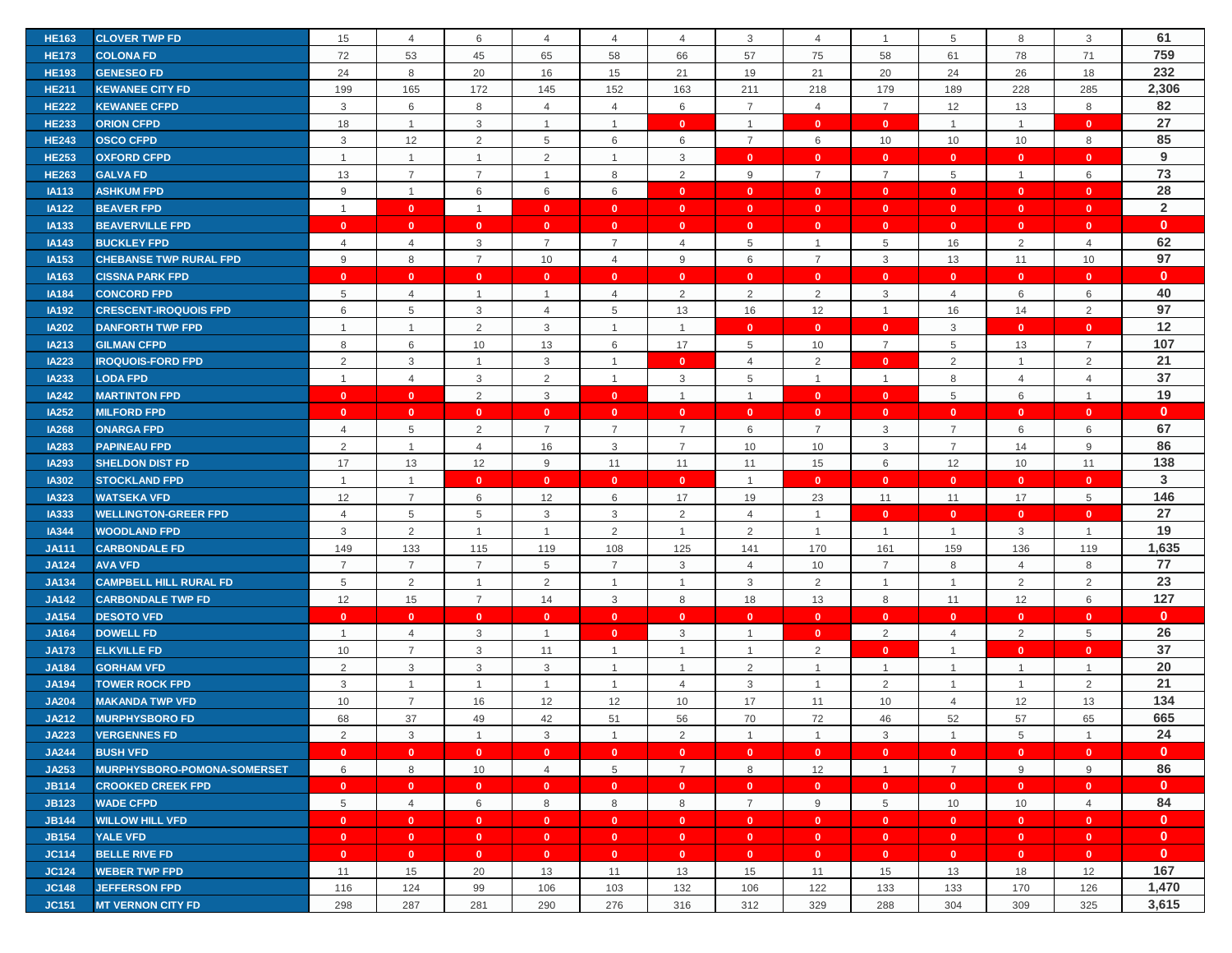| <b>JC174</b> | <b>WALTONVILLE FPD</b>              | 14             | 12                      | 9              | 22             | 13              | 15             | 16           | 17             | 11             | 17             | 25           | 19             | 190          |
|--------------|-------------------------------------|----------------|-------------------------|----------------|----------------|-----------------|----------------|--------------|----------------|----------------|----------------|--------------|----------------|--------------|
| <b>JC184</b> | <b>WOODLAWN FPD</b>                 | 13             | 11                      | $\overline{7}$ | 9              | 13              | 6              | 17           | 12             | 11             | 15             | 29           | 18             | 161          |
| <b>JD124</b> | <b>FIELDON VFD</b>                  | $\mathbf{0}$   | $\overline{\mathbf{0}}$ | $\mathbf{0}$   | $\mathbf{0}$   | $\mathbf{0}$    | $\mathbf{0}$   | $\mathbf{0}$ | $\mathbf{0}$   | $\mathbf{0}$   | $\mathbf{0}$   | $\mathbf{0}$ | $\mathbf{0}$   | $\mathbf{0}$ |
| <b>JD134</b> | <b>QUARRY-ELSAH-MISSISSIPPI FPD</b> | 34             | $\mathbf{0}$            | 33             | 39             | 28              | 43             | 48           | 44             | 36             | $\mathbf{0}$   | $\mathbf{0}$ | $\mathbf{0}$   | 305          |
|              |                                     |                |                         |                |                |                 |                |              |                |                |                |              |                | 59           |
| <b>JD144</b> | <b>JERSEYVILLE VFD</b>              | 6              | $\overline{4}$          | 6              | 9              | $\mathbf{3}$    | 2              | 9            | 3              | $\overline{4}$ | 2              | 6            | 5              |              |
| <b>JD154</b> | <b>ROSEDALE TWP FPD</b>             | $\mathbf{0}$   | $\mathbf{0}$            | $\mathbf{0}$   | $\mathbf{0}$   | $\mathbf{0}$    | $\mathbf{0}$   | $\mathbf{0}$ | $\mathbf{0}$   | $\mathbf{0}$   | $\mathbf{0}$   | $\mathbf{0}$ | $\mathbf{0}$   | $\mathbf{0}$ |
| <b>JE114</b> | <b>APPLE RIVER FPD</b>              | 4              | 3                       | 9              | 2              | $5\phantom{.0}$ | 4              | 3            | 3              | 5              | 4              | 4            | 5              | 51           |
| <b>JE124</b> | <b>MENOMINEE-DUNLEITH FD</b>        | 11             | 9                       | 5              | 11             | $\overline{7}$  | 11             | 11           | 18             | 14             | 10             | 14           | 5              | 126          |
| <b>JE134</b> | <b>EAST DUBUQUE FD</b>              | 31             | 25                      | 19             | 16             | 26              | 28             | 23           | 43             | 32             | 24             | 23           | 21             | 311          |
| <b>JE144</b> | <b>ELIZABETH CFPD</b>               | $\overline{1}$ | $\mathbf{0}$            | $\mathbf{0}$   | $\mathbf{0}$   | $\mathbf{0}$    | $\mathbf{0}$   | 5            | $\overline{2}$ | $\mathbf{0}$   | $\mathbf{0}$   | $\mathbf{0}$ | $\mathbf{0}$   | 8            |
| <b>JE154</b> | <b>GALENA FPD</b>                   | 12             | $\overline{7}$          | 9              | 9              | 9               | 12             | 11           | 10             | 14             | 15             | 9            | 13             | 130          |
| <b>JE164</b> | <b>HANOVER CFPD</b>                 | 13             | 13                      | 13             | 10             | 10              | 14             | 12           | 16             | $9\,$          | 9              | 16           | 8              | 143          |
| <b>JE183</b> | <b>SCALES MOUND FD</b>              | 21             | 16                      | 10             | 16             | 15              | 19             | 23           | 28             | 23             | 24             | 13           | 28             | 236          |
| <b>JE194</b> | <b>STOCKTON FPD</b>                 | 11             | 3                       | 3              | $\overline{7}$ | 5               | 6              | 5            | 9              | 5              | 8              | 8            | 8              | 78           |
| <b>JE204</b> | <b>WARREN AREA FPD</b>              | 6              | 2                       | $\overline{2}$ | $\mathbf{1}$   | 3               | 5              | $\mathbf{0}$ | $\mathbf{0}$   | $\mathbf{0}$   | $\overline{0}$ | $\mathbf{0}$ | $\mathbf{0}$   | 19           |
| <b>JF114</b> | <b>BELKNAP FD</b>                   | $\overline{1}$ | $\mathbf{1}$            | $\mathbf{1}$   | $\mathbf{1}$   | $\mathbf{1}$    | $\overline{1}$ | $\mathbf{1}$ | $\mathbf{1}$   | $\overline{1}$ | $\overline{1}$ | $\mathbf{1}$ | $\mathbf{1}$   | 12           |
| <b>JF124</b> | <b>BUNCOMBE VFD</b>                 | 10             | $\overline{7}$          | 3              | 6              | 7               | 11             | 3            | 5              | 6              | 4              | 5            | $\overline{1}$ | 68           |
| <b>JF138</b> | <b>CYPRESS VFD</b>                  | 2              | $\overline{2}$          | 2              | $\overline{1}$ | 2               | $\overline{1}$ | $\mathbf{1}$ | $\mathbf{1}$   | $\overline{1}$ | $\overline{1}$ | $\mathbf{1}$ | $\overline{2}$ | 17           |
| <b>JF144</b> | <b>GOREVILLE VFD</b>                | 20             | 18                      | 16             | 17             | 18              | 15             | 16           | 20             | 8              | 11             | 14           | 5              | 178          |
| <b>JF154</b> | <b>VIENNA FD</b>                    | $\overline{4}$ | 3                       | $\overline{4}$ | 3              | 3               | $\overline{2}$ | $\mathbf{0}$ | $\mathbf{0}$   | $\mathbf{0}$   | $\mathbf{0}$   | $\mathbf{0}$ | $\mathbf{0}$   | 19           |
| <b>JF164</b> | <b>NEW BURNSIDE FPD</b>             | $\mathbf{0}$   | $\mathbf{0}$            | $\mathbf{0}$   | $\mathbf{0}$   | $\mathbf{0}$    | $\mathbf{0}$   | $\mathbf{0}$ | $\mathbf{0}$   | $\mathbf{0}$   | $\mathbf{0}$   | $\mathbf{0}$ | $\mathbf{0}$   | $\mathbf{0}$ |
| <b>JF184</b> | <b>LAKE EGYPT FPD</b>               | 80             | 61                      | 77             | 65             | 65              | 82             | 101          | 79             | 61             | 72             | 76           | 58             | 877          |
| <b>KA112</b> | <b>ST CHARLES FD</b>                | 423            | 338                     | 368            | 301            | 400             | 361            | 407          | 405            | 314            | 244            | 275          | 331            | 4,167        |
| <b>KA121</b> | <b>AURORA FD</b>                    | 1,550          | 1,436                   | 1,341          | 1,253          | 1,495           | 1,435          | 1,547        | 1,572          | 1,420          | 1,062          | 1,059        | 1,041          | 16,211       |
| <b>KA132</b> | <b>BATAVIA FD</b>                   | 369            | 317                     | 297            | 266            | 304             | 316            | 336          | 338            | 312            | 301            | 273          | 279            | 3,708        |
| <b>KA144</b> | <b>BIG ROCK FPD</b>                 | 23             | 26                      | 15             | 21             | 25              | 30             | 15           | 34             | 31             | 32             | 22           | 36             | 310          |
|              |                                     |                |                         |                |                |                 |                |              |                |                |                | $\mathbf{0}$ | $\mathbf{0}$   | 271          |
| <b>KA153</b> | <b>BURLINGTON CFPD</b>              | 14             | 30                      | 27             | 16             | 30              | 44             | 30           | 35             | 45             | $\mathbf{0}$   |              |                | 3,739        |
| <b>KA162</b> | <b>CARPENTERSVILLE FD</b>           | 330            | 309                     | 301            | 268            | 342             | 349            | 304          | 357            | 287            | 274            | 318          | 300            |              |
| <b>KA173</b> | <b>EAST DUNDEE-COUNTRYSIDE FPD</b>  | 101            | 104                     | 104            | 83             | 122             | 131            | 125          | 149            | 113            | 127            | 121          | 118            | 1,398        |
| <b>KA182</b> | <b>ELBURN-COUNTRYSIDE FPD</b>       | 166            | 117                     | 153            | 114            | 162             | 158            | 194          | 200            | 90             | 55             | 77           | 161            | 1,647        |
| <b>KA191</b> | <b>ELGIN FD</b>                     | 1,072          | 995                     | 1,072          | 880            | 1,086           | 1,106          | 1,240        | 1,139          | 885            | 869            | 977          | 937            | 12,258       |
| <b>KA212</b> | <b>GENEVA FD</b>                    | 229            | 174                     | 169            | 136            | 189             | 176            | 218          | 127            | 195            | 105            | 85           | 100            | 1,903        |
| <b>KA223</b> | <b>HAMPSHIRE FPD</b>                | 99             | 74                      | 87             | 77             | 114             | 107            | 101          | 130            | 112            | 118            | 117          | 108            | 1,244        |
| <b>KA234</b> | <b>KANEVILLE FPD</b>                | 18             | 20                      | 8              | 11             | 21              | 23             | 9            | 20             | 18             | 14             | 14           | 15             | 191          |
| <b>KA243</b> | <b>MAPLE PARK-COUNTRYSIDE FPD</b>   | $\mathbf{0}$   | 29                      | 22             | 23             | 22              | 23             | 22           | 40             | 32             | 28             | 30           | 26             | 297          |
| <b>KA273</b> | <b>MONTGOMERY-COUNTRYSIDE FPD</b>   | 76             | 92                      | 100            | 67             | 101             | 91             | 84           | 103            | 78             | 99             | 92           | 99             | 1,082        |
| <b>KA293</b> | <b>NORTH AURORA-COUNTRYSIDE FPD</b> | 188            | 189                     | 176            | 133            | 115             | 89             | 88           | 109            | 85             | 133            | 208          | 197            | 1,710        |
| <b>KA304</b> | <b>PINGREE-GROVE FPD</b>            | 100            | 114                     | 107            | 97             | 112             | 125            | 141          | 108            | 119            | 144            | 131          | 136            | 1,434        |
| <b>KA313</b> | <b>RUTLAND-DUNDEE FPD</b>           | 79             | 97                      | 85             | 77             | 69              | 100            | 71           | 119            | 101            | 95             | 110          | 95             | 1,098        |
| <b>KA322</b> | <b>SOUTH ELGIN-COUNTRYSIDE FPD</b>  | 255            | 245                     | 215            | 203            | 226             | 291            | 299          | 283            | 242            | 303            | 307          | 299            | 3,168        |
| <b>KA333</b> | <b>AURORA TOWNSHIP FPD</b>          | 50             | 57                      | 55             | 56             | 61              | 57             | 73           | 54             | 60             | 72             | 61           | 64             | 720          |
| <b>KA343</b> | <b>SUGAR GROVE FPD</b>              | 104            | 86                      | 97             | 74             | 105             | 64             | 49           | 68             | 55             | 52             | 52           | 50             | 856          |
| <b>KA352</b> | <b>WEST DUNDEE FD</b>               | 101            | 145                     | 117            | 104            | 121             | 134            | 132          | 150            | 110            | 132            | 111          | 128            | 1,485        |
| <b>KA373</b> | <b>FOX RIVER COUNTRYSIDE FRD</b>    | 110            | 95                      | 117            | 93             | 117             | 136            | 132          | 154            | 120            | 127            | 136          | 116            | 1,453        |
| <b>KB113</b> | <b>AROMA PARK FPD</b>               | 26             | 25                      | 25             | 30             | 36              | 34             | 28           | 51             | 39             | 30             | 36           | 36             | 396          |
| <b>KB143</b> | <b>BOURBONNAIS FPD</b>              | 347            | 313                     | 271            | 256            | 299             | 271            | 313          | 364            | 263            | 298            | 305          | 284            | 3,584        |
| <b>KB152</b> | <b>BRADLEY FD</b>                   | 244            | 237                     | 245            | 207            | 238             | 234            | 252          | 282            | 264            | 228            | 236          | 195            | 2,862        |
|              |                                     |                |                         |                |                | $\mathbf{0}$    | $\mathbf{0}$   | $\mathbf{0}$ | $\mathbf{0}$   | $\mathbf{0}$   | $\mathbf{0}$   | $\bullet$    | $\mathbf{0}$   | $\mathbf{0}$ |
| <b>KB163</b> | <b>CABERY FPD</b>                   | $\mathbf{0}$   | $\overline{0}$          | $\mathbf{0}$   | $\mathbf{0}$   |                 |                |              |                |                |                |              |                |              |
| <b>KB173</b> | <b>OTTO TWP FPD</b>                 | $\overline{4}$ | $\overline{4}$          | 8              | 6              | $\overline{4}$  | 3              | $\mathbf{0}$ | $\mathbf{0}$   | $\mathbf{0}$   | $\bullet$      | $\mathbf{0}$ | $\mathbf{0}$   | 29           |
| <b>KB184</b> | <b>ESSEX FPD</b>                    | 2              | 6                       | 6              | 8              | 6               | 6              | 3            | 9              | 2              | $\overline{0}$ | $\mathbf{1}$ | $\mathbf{0}$   | 49           |
| <b>KB193</b> | <b>GRANT PARK FPD</b>               | 74             | 81                      | 61             | 58             | 81              | 77             | 61           | 64             | 48             | 56             | 69           | 57             | 787          |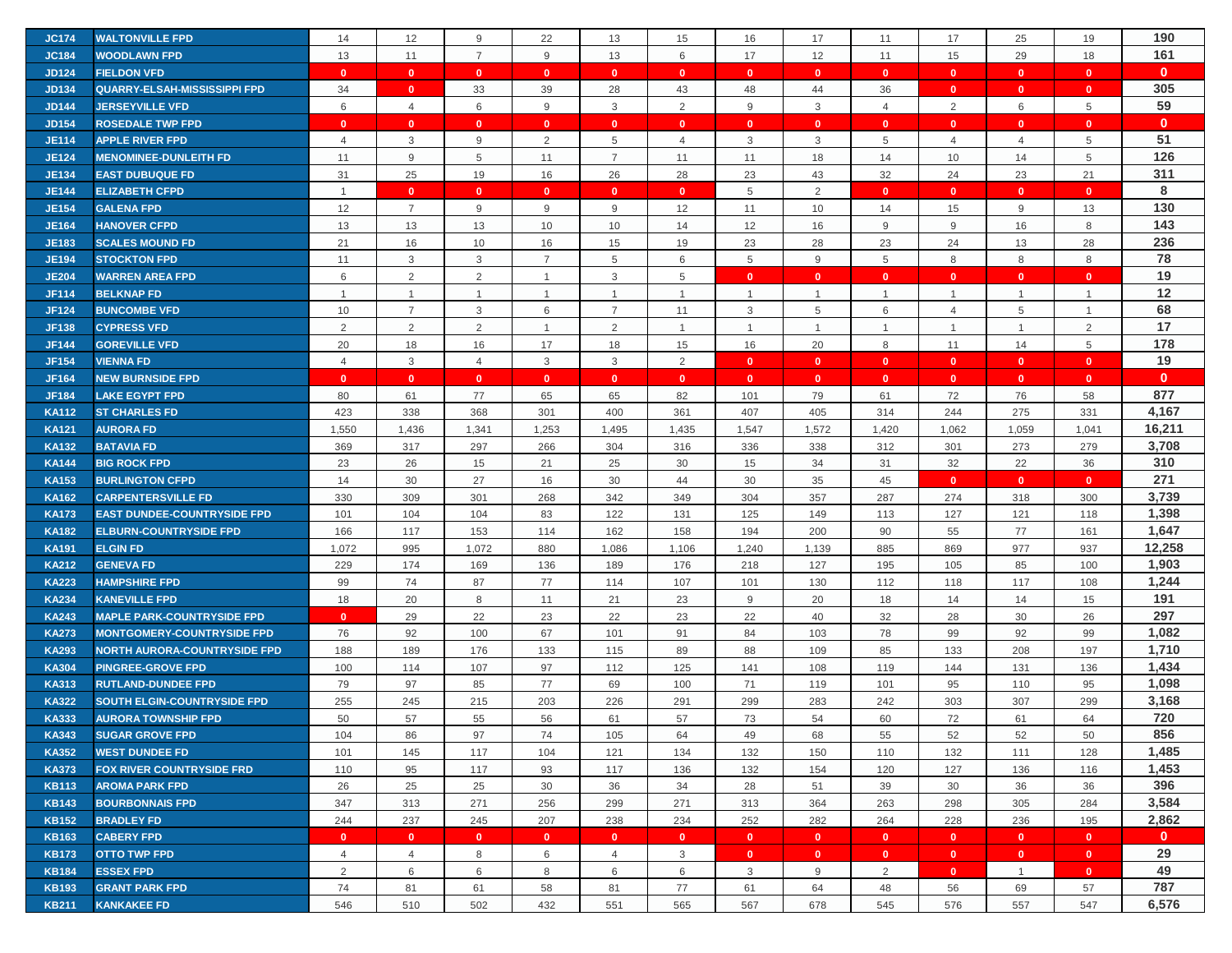| <b>KB223</b> | <b>KANKAKEE TWP FPD</b>            | 29             | 40             | 26             | 40             | 36             | 26             | 35             | 19           | $\overline{7}$ | 23             | 14             | 17             | 312            |
|--------------|------------------------------------|----------------|----------------|----------------|----------------|----------------|----------------|----------------|--------------|----------------|----------------|----------------|----------------|----------------|
| <b>KB233</b> | <b>LIMESTONE TWP FPD</b>           | 63             | 60             | 71             | 93             | 82             | 72             | 73             | 130          | 72             | 74             | 97             | 59             | 946            |
| <b>KB242</b> | <b>MANTENO FD</b>                  | 223            | 259            | 213            | 242            | 250            | 234            | 269            | 248          | 257            | 226            | 260            | 217            | 2,898          |
| <b>KB263</b> | <b>MOMENCE FPD</b>                 | 28             | 24             | 34             | 29             | 34             | 25             | 29             | 27           | 16             | 29             | 29             | 22             | 326            |
| <b>KB274</b> | <b>PEMBROKE TWP FPD</b>            | $\mathbf{0}$   | $\mathbf{0}$   | $\mathbf{0}$   | $\mathbf{0}$   | $\mathbf{0}$   | $\mathbf{0}$   | $\mathbf{0}$   | $\mathbf{0}$ | $\mathbf{0}$   | $\mathbf{0}$   | $\mathbf{0}$   | $\mathbf{0}$   | $\mathbf{0}$   |
| <b>KB282</b> | <b>PILOT TWP FPD</b>               | 9              | 13             | 16             | 19             | 14             | 13             | $\overline{4}$ | 16           | $\overline{7}$ | 7              | 10             | 12             | 140            |
| <b>KB294</b> | <b>REDDICK FPD</b>                 | 6              | 8              | 6              | 8              | 6              | $\overline{4}$ | 2              | 18           | 5              | $\overline{4}$ | 6              | $\overline{4}$ | 77             |
| <b>KB303</b> | <b>ST ANNE FPD</b>                 | 2              | $\mathbf{0}$   | $\mathbf{0}$   | $\mathbf{0}$   | $\mathbf{0}$   | $\mathbf{0}$   | $\mathbf{0}$   | $\mathbf{0}$ | $\mathbf{0}$   | $\mathbf{0}$   | $\mathbf{0}$   | $\mathbf{0}$   | $\overline{2}$ |
| <b>KB314</b> | <b>SALINA FPD</b>                  | $\overline{4}$ | $\overline{7}$ | $\overline{7}$ | 8              | $\overline{7}$ | $\overline{7}$ | 9              | 11           | 9              | 8              | 16             | $\overline{1}$ | 94             |
| <b>KC113</b> | <b>BRISTOL KENDALL FPD</b>         | 270            | 231            | 265            | 208            | 220            | 244            | 221            | 343          | 257            | 269            | 280            | 298            | 3,106          |
| <b>KC124</b> | <b>LISBON-SEWARD FPD</b>           | 13             | 11             | 10             | 8              | 12             | 16             | 15             | 12           | 16             | 17             | 14             | 14             | 158            |
| <b>KC138</b> | <b>LITTLE ROCK-FOX FPD</b>         | 102            | 68             | 97             | 77             | 92             | 104            | 125            | 127          | 104            | 118            | $\mathbf{0}$   | $\mathbf{0}$   | 1,014          |
| <b>KC143</b> | <b>NEWARK FPD</b>                  | 26             | 23             | 28             | 24             | 19             | 39             | 25             | 34           | 28             | 36             | 23             | 15             | 320            |
| <b>KC153</b> | <b>OSWEGO FPD</b>                  | 479            | 483            | 435            | 359            | 466            | 490            | 472            | 496          | 495            | $\mathbf{0}$   | $\mathbf{0}$   | $\mathbf{0}$   | 4,175          |
| <b>KD113</b> | <b>ABINGDON FPD</b>                | 6              | 9              | 11             | 16             | 9              | 6              | 8              | 16           | 9              | 12             | 18             | $\overline{4}$ | 124            |
| <b>KD123</b> | <b>ALTONA FPD</b>                  | $\overline{2}$ | $\,6\,$        | 3              | 5              | $\overline{4}$ | 3              | $\Omega$       | 2            | $\overline{2}$ | 4              | 2              | $\overline{1}$ | 34             |
| <b>KD133</b> | <b>EAST GALESBURG VFD</b>          | 2              | $\overline{7}$ | 8              | 6              | 5              | $\overline{1}$ | 9              | 8            | $\overline{7}$ | $\overline{4}$ | $\overline{7}$ | 6              | 70             |
| <b>KD143</b> | <b>ELBA-SALEM FPD</b>              | $\overline{2}$ | $\overline{7}$ | 8              | $\overline{7}$ | 9              | $\overline{4}$ | $\overline{4}$ | 6            | 10             | 10             | 8              | 13             | 88             |
| <b>KD161</b> | <b>GALESBURG FD</b>                | 436            | 360            | 374            | 298            | 363            | 344            | 342            | 377          | 342            | 375            | 358            | 383            | 4,352          |
| <b>KD173</b> | <b>HENDERSON FPD</b>               | 13             | 12             | 5              | 13             | 15             | 17             | 18             | 15           | 16             | 10             | 8              | 18             | 160            |
| <b>KD193</b> | <b>KNOXVILLE CFPD</b>              | 41             | 40             | 42             | 28             | 33             | 49             | 51             | 39           | 38             | 52             | 49             | 45             | 507            |
| <b>KD213</b> | <b>MAQUON FPD</b>                  | 6              | 6              | 15             | 11             | 2              | $\overline{1}$ | 9              | 8            | 9              | $\overline{7}$ | $\overline{4}$ | $\overline{7}$ | 85             |
| <b>KD233</b> | <b>RIO FD</b>                      | 5              | 4              | $\overline{2}$ | 2              | 3              | $\overline{1}$ | 6              | 5            | $\mathbf{1}$   | 4              | 3              | 8              | 44             |
| <b>KD243</b> | <b>VICTORIA-COPLEY FPD</b>         | 6              | $\overline{4}$ | $\mathbf{0}$   | $\mathbf{0}$   | $\mathbf{0}$   | $\mathbf{0}$   | $\Omega$       | $\mathbf{0}$ | $\mathbf{0}$   | $\mathbf{0}$   | $\mathbf{0}$   | $\mathbf{0}$   | 10             |
| <b>KD254</b> | <b>ONEIDA-WATAGA FPD</b>           | 10             | 14             | 11             | 17             | 17             | 21             | 19             | 10           | 18             | 18             | 16             | 17             | 188            |
| <b>KD263</b> | <b>WILLIAMSFIELD FPD</b>           | 6              | $\overline{4}$ | 10             | 11             | 6              | 15             | 12             | 14           | 12             | 12             | 15             | 10             | 127            |
| <b>LA112</b> | <b>FIRST FPD OF ANTIOCH</b>        | 240            | 223            | 233            | 221            | 233            | 253            | 284            | 281          | 237            | 255            | 252            | 233            | 2,945          |
| <b>LA122</b> | <b>BARRINGTON FD</b>               | 90             | 74             | 146            | 110            | 175            | 162            | 169            | 164          | 159            | 165            | 131            | 160            | 1,705          |
| <b>LA138</b> | <b>BEACH PARK FD</b>               | 102            | 120            | 93             | 108            | 119            | 121            | 151            | 149          | 106            | 131            | 125            | 130            | 1,455          |
| <b>LA142</b> | <b>COUNTRYSIDE FPD</b>             | 382            | 415            | 403            | 300            | 412            | 364            | 380            | 385          | 375            | 410            | 344            | 392            | 4,562          |
| <b>LA152</b> | <b>DEERFIELD-BANNOCKBURN FPD</b>   | 260            | 245            | 197            | 159            | 223            | 212            | 243            | 221          | 193            | 206            | 191            | 179            | 2,529          |
| <b>LA162</b> | <b>FOX LAKE FD</b>                 | 351            | 333            | 335            | 269            | 321            | 377            | 404            | 409          | 328            | 317            | 376            | 340            | 4,160          |
| <b>LA172</b> | <b>GURNEE FD</b>                   | 573            | 546            | 484            | 405            | 448            | 544            | 548            | 530          | 539            | 522            | 555            | 560            | 6,254          |
| LA193        | <b>GRAYSLAKE FPD</b>               | 365            | 354            | 317            | 269            | 292            | 353            | 382            | 363          | 306            | 311            | 307            | 349            | 3,968          |
| <b>LA201</b> | <b>HIGHLAND PARK FD</b>            | 420            | 409            | 365            | 346            | 442            | 422            | 539            | 477          | 404            | 420            | 429            | 378            | 5,051          |
| <b>LA212</b> | <b>HIGHWOOD FD</b>                 | $\mathbf{0}$   | $\mathbf{0}$   | $\mathbf{0}$   | $\mathbf{0}$   | $\mathbf{0}$   | $\mathbf{0}$   | $\mathbf{0}$   | $\mathbf{0}$ | $\mathbf{0}$   | $\mathbf{0}$   | $\mathbf{0}$   | $\mathbf{0}$   | $\mathbf{0}$   |
| <b>LA228</b> | <b>KNOLLWOOD FD</b>                | $\mathbf{0}$   | $\mathbf{0}$   | $\mathbf{0}$   | $\mathbf{0}$   | $\mathbf{0}$   | $\mathbf{0}$   | $\mathbf{0}$   | $\mathbf{0}$ | $\mathbf{0}$   | $\mathbf{0}$   | $\mathbf{0}$   | $\mathbf{0}$   | $\mathbf{0}$   |
| LA233        | <b>LAKE BLUFF FD</b>               | 37             | 36             | 44             | 49             | 44             | 62             | 51             | 58           | 48             | 40             | 44             | 35             | 548            |
| <b>LA242</b> | <b>LAKE FOREST FD</b>              | 261            | 125            | 69             | 204            | 214            | 252            | 283            | 277          | 238            | 253            | 252            | 244            | 2,672          |
| LA253        | <b>LAKE VILLA VFD</b>              | 202            | 188            | 191            | 175            | 213            | 215            | 236            | 253          | 217            | 195            | 224            | 198            | 2,507          |
| <b>LA262</b> | <b>LAKE ZURICH FD</b>              | 336            | 334            | 308            | 235            | 313            | 323            | 289            | 311          | 301            | 271            | 249            | 320            | 3,590          |
| <b>LA272</b> | <b>LIBERTYVILLE FD</b>             | 356            | 334            | 332            | 256            | 324            | 340            | 347            | 367          | 332            | 314            | 273            | 335            | 3,910          |
| LA283        | <b>LONG GROVE FPD</b>              | 153            | 123            | 129            | 127            | 147            | 143            | 135            | 161          | 131            | 100            | 122            | 110            | 1,581          |
| <b>LA292</b> | <b>MUNDELEIN FD</b>                | 267            | 307            | 294            | 272            | 317            | 310            | 336            | 330          | 267            | 313            | 327            | 345            | 3,685          |
| <b>LA308</b> | <b>NEWPORT TWP FPD</b>             | 97             | 99             | $\mathbf{0}$   | $\bullet$      | $\bullet$      | 129            | 114            | 141          | 97             | 57             | 114            | 126            | 974            |
| LA312        | <b>NORTH CHICAGO FD</b>            | 229            | 214            | 217            | 228            | 217            | 245            | 275            | 278          | 209            | $\mathbf{0}$   | $\mathbf{0}$   | $\mathbf{0}$   | 2,112          |
| LA342        | <b>GREATER ROUND LAKE FPD</b>      | 397            | 393            | 408            | 359            | 444            | 395            | 416            | 468          | 400            | 407            | 418            | 464            | 4,969          |
| LA352        | <b>LINCOLNSHIRE-RIVERWOODS FPD</b> | 303            | 257            | 271            | 222            | 241            | 242            | 267            | 290          | 211            | 234            | 246            | 243            | 3,027          |
| <b>LA372</b> | <b>WAUCONDA FD</b>                 | 336            | 347            | 301            | 304            | 339            | 386            | 360            | 400          | 300            | 298            | 356            | 329            | 4,056          |
| LA382        | <b>ZION FRD</b>                    | 352            | 331            | 321            | 308            | 312            | 351            | 352            | 372          | 306            | 346            | 348            | 346            | 4,045          |
| LA393        | <b>WINTHROP HARBOR VFD</b>         | 87             | 78             | 77             | 65             | 82             | 85             | 105            | 85           | 82             | 82             | 81             | 84             | 993            |
| <b>LA401</b> | <b>WAUKEGAN FD</b>                 | 878            | 953            | 925            | 859            | 1,004          | 967            | 1,012          | 1,003        | 906            | 871            | 932            | 901            | 11,211         |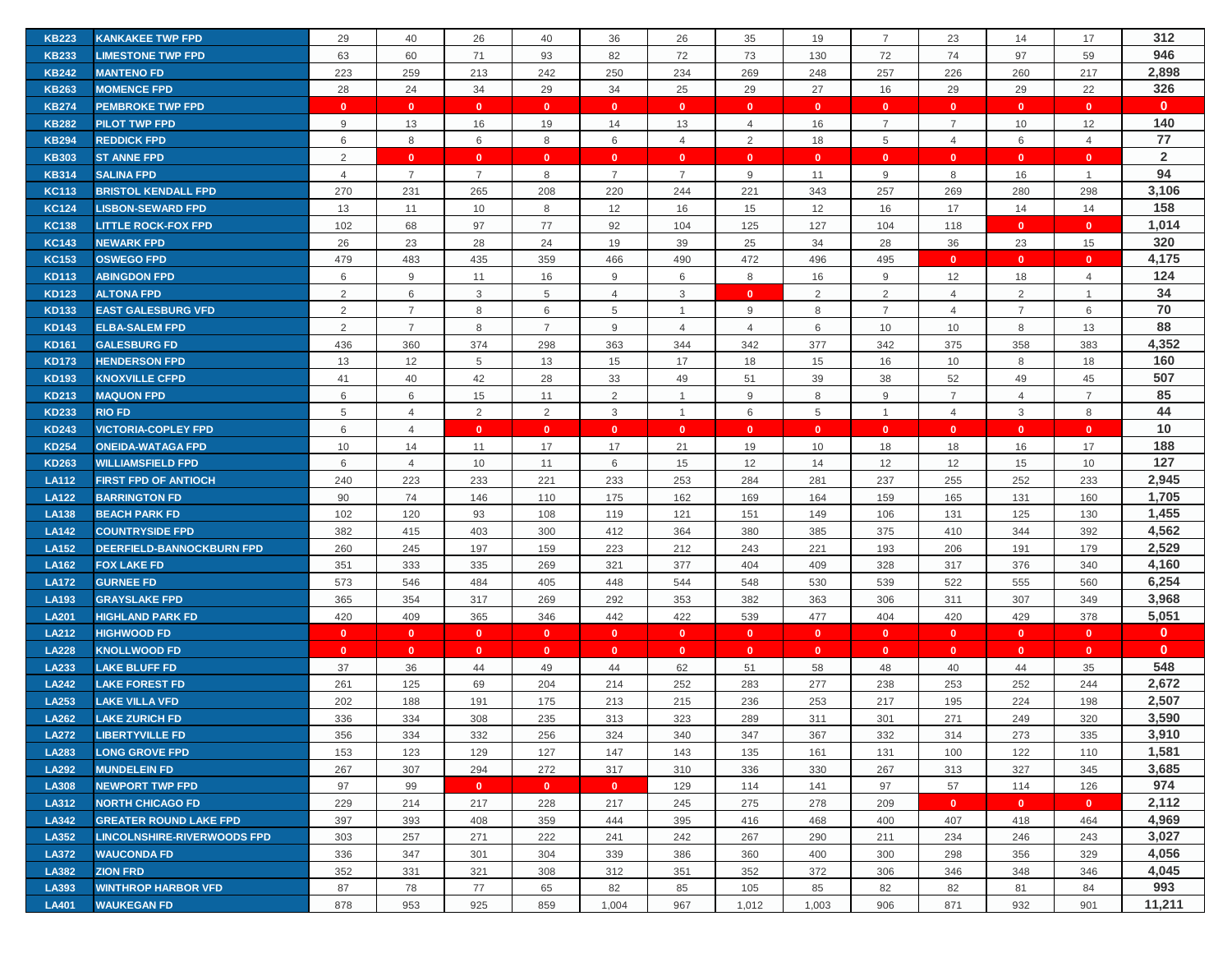| <b>LA452</b>                 | <b>BARRINGTON-COUNTRYSIDE FPD</b>        | 160                            | 144               | 164                            | 105                | 140                | 162                          | 166                | 186                | 166                | 166                | 149                | 162                | 1,870               |
|------------------------------|------------------------------------------|--------------------------------|-------------------|--------------------------------|--------------------|--------------------|------------------------------|--------------------|--------------------|--------------------|--------------------|--------------------|--------------------|---------------------|
| <b>LB114</b>                 | <b>ALLEN TWP VFPD</b>                    | 3                              | 2                 | $\overline{4}$                 | $\overline{4}$     | 2                  | 9                            | 3                  | $\overline{4}$     | 8                  | 6                  | 3                  | $\mathbf{0}$       | 48                  |
| <b>LB124</b>                 | <b>CEDAR POINT FD</b>                    | 3                              | $\overline{4}$    | $\overline{1}$                 | $\overline{2}$     | $\overline{1}$     | $\overline{4}$               | 2                  | $\overline{4}$     | 5                  | $\mathbf{3}$       | 5                  | 5                  | 39                  |
| <b>LB134</b>                 | <b>DANA FPD</b>                          | $\mathbf{0}$                   | $\mathbf{0}$      | $\mathbf{0}$                   | $\mathbf{0}$       | $\mathbf{0}$       | $\mathbf{0}$                 | $\mathbf{0}$       | $\mathbf{0}$       | $\mathbf{0}$       | $\overline{1}$     | 2                  | $\mathbf{0}$       | 3                   |
| <b>LB142</b>                 | <b>EARLVILLE CFPD</b>                    |                                | $\overline{4}$    | $\overline{4}$                 | 5                  | 2                  | $\overline{1}$               | 6                  | 2                  | $\mathbf{0}$       | $\mathbf{0}$       | $\mathbf{0}$       | $\overline{2}$     | 27                  |
| <b>LB154</b>                 | <b>GRAND RIDGE FD</b>                    | 22                             | 28                | 18                             | 16                 | 21                 | 27                           | 44                 | 39                 | 25                 | 27                 | 40                 | 31                 | 338                 |
| LB173                        | <b>LASALLE FD</b>                        | 137                            | 173               | 152                            | 109                | 163                | 164                          | 195                | 192                | 176                | 176                | 198                | 225                | 2,060               |
| <b>LB183</b>                 | <b>LELAND CFPD</b>                       | $9$                            | 11                | 13                             | 11                 | 8                  | 16                           | 16                 | 13                 | $\overline{7}$     | 16                 | 15                 | 11                 | 146                 |
| <b>LB194</b>                 | <b>LEONORE VFD</b>                       | $\overline{1}$                 | 3                 | $\overline{2}$                 | $\mathbf{1}$       | $\overline{1}$     | $\overline{2}$               | $\overline{1}$     | 3                  | $\overline{1}$     | $\overline{1}$     | $\overline{4}$     | 2                  | 22                  |
| LB213                        | <b>LOSTANT CFPD</b>                      | 9                              | 8                 | 9                              | 6                  | 8                  | 2                            | 13                 | 13                 | 11                 | 9                  | $\overline{7}$     | 5                  | 100                 |
| <b>LB238</b>                 | <b>MENDOTA-TROY GROVE RFPD</b>           | $\overline{7}$                 | 9                 | 11                             | 9                  | 6                  | $\overline{7}$               | 13                 | 8                  | 3                  | 8                  | 10                 | $\overline{7}$     | 98                  |
| <b>LB244</b>                 | <b>NAPLATE FD</b>                        | 5                              | $\overline{7}$    | $\overline{7}$                 | 3                  | $\overline{4}$     | $\overline{4}$               | 3                  | 8                  | $\mathbf{1}$       | 3                  | 5                  | 5                  | 55                  |
| LB253                        | <b>OGLESBY FPD</b>                       | 15                             | 15                | 10                             | 10                 | 13                 | 21                           | 28                 | 44                 | 10                 | 19                 | 15                 | 11                 | 211                 |
| <b>LB262</b>                 | <b>OTTAWA FD</b>                         | 67                             | 61                | 53                             | 67                 | 72                 | 60                           | 77                 | 73                 | 339                | 290                | 371                | 342                | 1,872               |
| <b>LB272</b>                 | <b>PERU FD</b>                           | 31                             | 28                | 35                             | 28                 | 38                 | 41                           | 51                 | 60                 | 33                 | 34                 | 46                 | 33                 | 458                 |
| <b>LB294</b>                 | <b>RUTLAND FPD</b>                       | $\mathbf{0}$                   | $\mathbf{0}$      | $\mathbf{0}$                   | $\mathbf{0}$       | $\mathbf{0}$       | $\mathbf{0}$                 | $\mathbf{0}$       | $\mathbf{0}$       | $\mathbf{0}$       | $\bullet$          | $\mathbf{0}$       | $\mathbf{0}$       | $\mathbf{0}$        |
| <b>LB304</b>                 | <b>SENECA FD</b>                         | 12                             | 15                | 14                             | 11                 | 17                 | 21                           | 24                 | $\mathbf{0}$       | 16                 | $\mathbf{0}$       | 8                  | 20                 | 158                 |
| <b>LB314</b>                 | <b>SERENA CFPD</b>                       | 16                             | 16                | 18                             | 25                 | 19                 | 31                           | 25                 | 28                 | 13                 | 30                 | 29                 | 17                 | 267                 |
| <b>LB328</b>                 | <b>SHERIDAN FPD</b>                      | 27                             | 28                | 37                             | 39                 | 34                 | 54                           | 37                 | 49                 | 29                 | 5                  | 25                 | 32                 | 396                 |
| <b>LB331</b>                 | <b>STREATOR FD</b>                       | 146                            | 145               | 173                            | 159                | 156                | 213                          | 173                | 225                | 132                | 143                | 181                | 164                | 2,010               |
| <b>LB344</b>                 | <b>TONICA VFD</b>                        | 11                             | 13                | 9                              | 12                 | 11                 | 25                           | 15                 | 18                 | 21                 | 11                 | 20                 | 17                 | 183                 |
| LB353                        | <b>UTICA FPD</b>                         | 34                             | 31                | 24                             | 19                 | 34                 | 48                           | 55                 | 56                 | 42                 | 45                 | 38                 | 24                 | 450                 |
| <b>LB362</b>                 | <b>MENDOTA FD</b>                        | 99                             | 82                | 74                             | 58                 | 99                 | 109                          | 96                 | 109                | 88                 | 77                 | 95                 | 92                 | 1,078               |
| LB373                        | <b>MARSEILLES FPD</b>                    | 19                             | 27                | 14                             | 18                 | 17                 | 22                           | 23                 | 24                 | 21                 | 17                 | 9                  | 24                 | 235                 |
| <b>LB394</b>                 | <b>WALLACE FPD</b>                       | $\mathbf{0}$                   | $\mathbf{0}$      | $\overline{\mathbf{0}}$        | $\mathbf{0}$       | $\mathbf{0}$       | $\mathbf{0}$                 | $\mathbf{0}$       | $\mathbf{0}$       | $\mathbf{0}$       | $\mathbf{0}$       | $\mathbf{0}$       | $\mathbf{0}$       | $\mathbf{0}$        |
| <b>LC123</b>                 | <b>BRIDGEPORT FPD</b>                    | $\mathbf{0}$                   | $\mathbf{0}$      | $\mathbf{0}$                   | $\mathbf{0}$       | $\mathbf{0}$       | $\mathbf{0}$                 | $\mathbf{0}$       | $\mathbf{0}$       | $\mathbf{0}$       | $\mathbf{0}$       | $\mathbf{0}$       | $\mathbf{0}$       | $\mathbf{0}$        |
|                              |                                          |                                |                   |                                |                    |                    |                              |                    |                    |                    |                    |                    |                    |                     |
|                              |                                          |                                |                   |                                |                    |                    |                              |                    |                    |                    |                    |                    |                    |                     |
| <b>LC134</b><br><b>LC144</b> | <b>CHRISTY FPD</b><br><b>DENISON FPD</b> | $\overline{2}$<br>$\mathbf{0}$ | 6<br>$\mathbf{0}$ | $\overline{7}$<br>$\mathbf{0}$ | 13<br>$\mathbf{0}$ | 14<br>$\mathbf{0}$ | 8<br>$\overline{\mathbf{0}}$ | 14<br>$\mathbf{0}$ | 12<br>$\mathbf{0}$ | 11<br>$\mathbf{0}$ | 11<br>$\mathbf{0}$ | 13<br>$\mathbf{0}$ | 10<br>$\mathbf{0}$ | 121<br>$\mathbf{0}$ |
|                              | <b>LAWRENCE-ALLISON FPD</b>              | $\overline{7}$                 |                   |                                | 8                  |                    |                              |                    |                    |                    |                    | $\overline{7}$     |                    | 140                 |
| <b>LC154</b><br>LD113        | <b>AMBOY FPD</b>                         | 31                             | $\,6\,$<br>26     | 13<br>32                       | 24                 | 15<br>30           | 18<br>44                     | 15<br>45           | 8<br>46            | $9\,$<br>46        | 21<br>49           | 36                 | 13<br>27           | 436                 |
| LD123                        | <b>ASHTON FD</b>                         | 25                             | 27                | 19                             | 9                  | 8                  | 12                           | 20                 | 9                  | 3                  | 10                 | 11                 | 9                  | 162                 |
| LD134                        | <b>COMPTON CFPD</b>                      | 10                             | $\overline{5}$    | 6                              | 10                 | 6                  | 12                           | 3                  | 11                 | $\mathbf{3}$       | 6                  | 8                  | 6                  | 86                  |
| LD142                        | <b>DIXON CITY FD</b>                     | 196                            | 169               | 136                            | 155                | 177                | 189                          | 204                | 204                | 180                | 181                | 199                | 185                | 2,175               |
| LD152                        | <b>DIXON RURAL FPD</b>                   | 46                             | 51                | 46                             | 45                 | 46                 | 68                           | 57                 | 69                 | 39                 | 42                 | 62                 | 37                 | 608                 |
| LD163                        | <b>FRANKLIN GROVE FPD</b>                | 28                             | 20                | 22                             | 12                 | 21                 | 17                           | 20                 | 25                 | 20                 | 16                 | 19                 | 25                 | 245                 |
| <b>LD174</b>                 | <b>HARMON FD</b>                         | $\mathbf{0}$                   | $\mathbf{0}$      | $\mathbf{0}$                   | $\mathbf{0}$       | $\mathbf{0}$       | $\mathbf{0}$                 | $\mathbf{0}$       | $\mathbf{0}$       | $\mathbf{0}$       | $\overline{0}$     | $\mathbf{0}$       | $\mathbf{0}$       | $\mathbf{0}$        |
| LD183                        | <b>PAW PAW CFPD</b>                      | 11                             | 13                | $\overline{7}$                 | 16                 | 15                 | 16                           | 15                 | 20                 | 9                  | 10                 | 30                 | 31                 | 193                 |
| <b>LD198</b>                 | <b>SUBLETTE FD</b>                       | 11                             | 10                | 9                              | 12                 | 11                 | 22                           | 33                 | 25                 | 23                 | 13                 | 10                 | 6                  | 185                 |
| <b>LD204</b>                 | <b>WEST BROOKLYN FPD</b>                 |                                | $\mathbf{0}$      | $\mathbf{0}$                   | $\mathbf{0}$       | $\mathbf{0}$       | $\mathbf{0}$                 | $\mathbf{0}$       | $\mathbf{0}$       | $\mathbf{0}$       | $\mathbf{0}$       | $\mathbf{0}$       | $\mathbf{0}$       | $\mathbf{1}$        |
| <b>LE123</b>                 | <b>CHATSWORTH FPD</b>                    | 3                              | $\overline{4}$    | 3                              | 6                  | $\mathbf{1}$       | 4                            | 3                  | $\overline{2}$     | 3                  | $\mathbf{1}$       | 2                  | $\overline{2}$     | 34                  |
| <b>LE134</b>                 | <b>CORNELL VFD</b>                       | 3                              | $\overline{4}$    | 6                              | 6                  | 13                 | $\overline{7}$               | 10                 | 8                  | 10                 | 8                  | 6                  | $\overline{7}$     | 88                  |
| <b>LE143</b>                 | <b>CULLOM FPD</b>                        | 8                              | 10                | 17                             | 8                  | 13                 | 18                           | 15                 | 18                 | $\mathbf{0}$       | $\bullet$          | 15                 | 10                 | 132                 |
| <b>LE153</b>                 | <b>DWIGHT FPD</b>                        | 65                             | 64                | 72                             | 62                 | 65                 | 79                           | 72                 | 81                 | 71                 | 53                 | 80                 | 66                 | 830                 |
| <b>LE173</b>                 | <b>FAIRBURY RURAL FPD</b>                | 5                              | 3                 | $\overline{4}$                 | $\overline{7}$     | 5                  | 9                            | 24                 | $\overline{7}$     | 8                  | 10                 | 8                  | 3                  | 93                  |
| <b>LE188</b>                 | <b>FLANAGAN-GRAYMONT FPD</b>             | $\overline{4}$                 | $\overline{7}$    | 6                              | 9                  | 13                 | 15                           | 12                 | 10                 | 17                 | 18                 | 13                 | 16                 | 140                 |
| LE193                        | <b>FORREST-STRAWN-WING FPD</b>           | 18                             | 15                | 8                              | 15                 | 11                 | 6                            | 13                 | 12                 | 17                 | 10                 | 17                 | 13                 | 155                 |
| <b>LE204</b>                 | <b>LONG POINT CFPD</b>                   | $\bullet$                      | $\mathbf{0}$      | $\mathbf{0}$                   | $\mathbf{0}$       | $\mathbf{0}$       | $\mathbf{0}$                 | $\overline{0}$     | $\mathbf{0}$       | $\mathbf{0}$       | $\bullet$          | $\mathbf{0}$       | $\mathbf{0}$       | $\mathbf{0}$        |
| <b>LE213</b>                 | <b>ODELL FPD</b>                         | 11                             | 15                | 9                              | 17                 | 9                  | 16                           | 16                 | 13                 | 19                 | 17                 | 15                 | 13                 | 170                 |
| <b>LE222</b>                 | <b>PONTIAC FD</b>                        | 137                            | 136               | 136                            | 121                | 152                | 153                          | 185                | 170                | 134                | 165                | 174                | 140                | 1,803               |
| <b>LE234</b>                 | <b>READING TWP VFD</b>                   | 28                             | 33                | 24                             | 18                 | 37                 | 42                           | 23                 | 61                 | 21                 | 36                 | 29                 | 24                 | 376                 |
| <b>LE243</b>                 | <b>SAUNEMIN FPD</b>                      | $\overline{4}$                 | $\mathbf{3}$      | 5                              | 5                  | 6                  | 8                            | 6                  | 5                  | $\overline{7}$     | 5                  | $\overline{7}$     | 5                  | 66                  |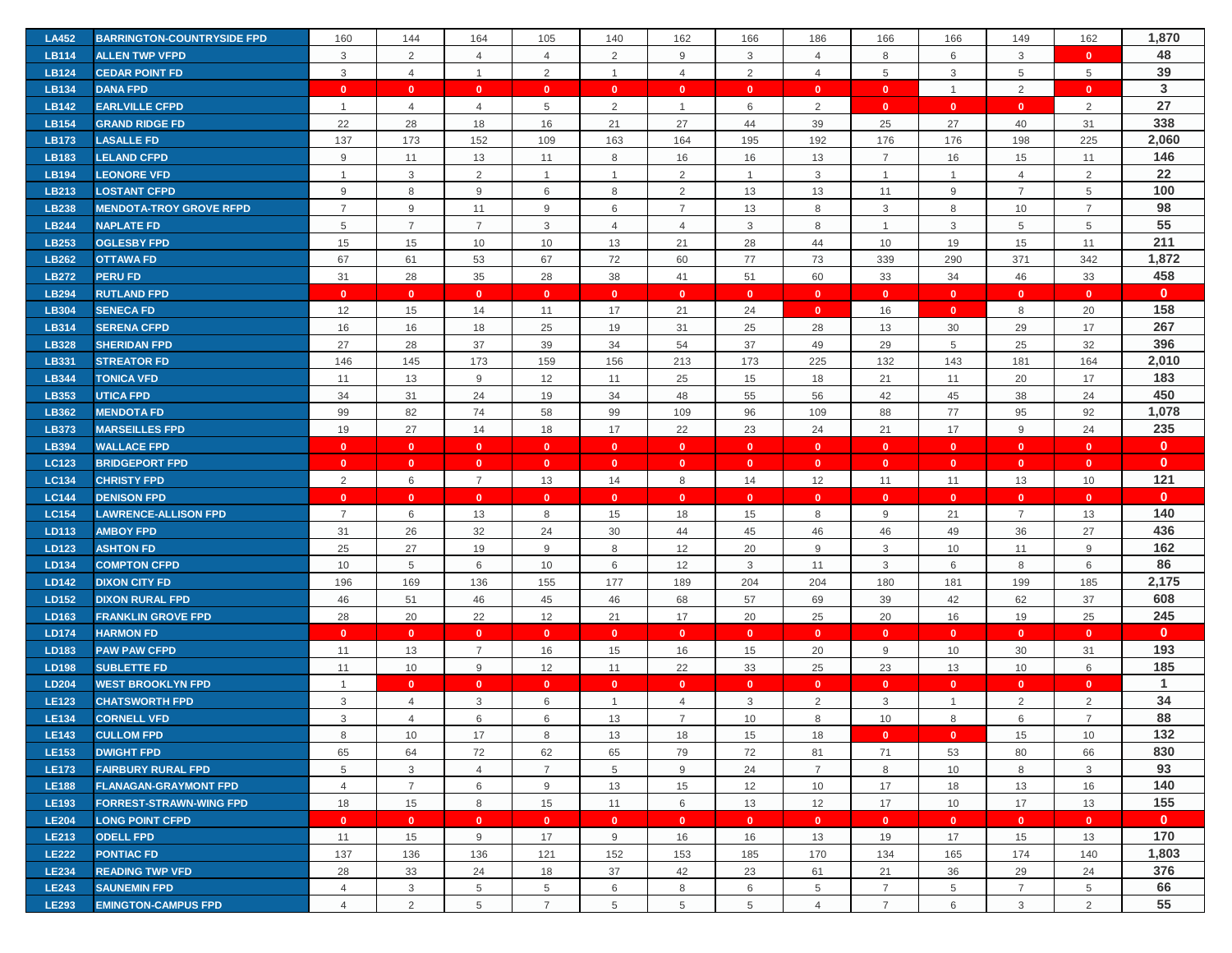| <b>LF113</b> | <b>ATLANTA FPD</b>                | $\mathbf{0}$   | $\mathbf{0}$   | $\mathbf{0}$   | $\mathbf{0}$   | $\mathbf{0}$   | $\mathbf{0}$   | $\mathbf{0}$   | $\mathbf{0}$   | $\mathbf{0}$    | $\mathbf{0}$   | $\mathbf{0}$ | $\mathbf{0}$   | $\mathbf{0}$ |
|--------------|-----------------------------------|----------------|----------------|----------------|----------------|----------------|----------------|----------------|----------------|-----------------|----------------|--------------|----------------|--------------|
| <b>LF124</b> | <b>BEASON FPD</b>                 | $\mathbf{0}$   | $\mathbf{0}$   | $\mathbf{0}$   | $\mathbf{0}$   | $\mathbf{0}$   | $\mathbf{0}$   | $\mathbf{0}$   | $\mathbf{0}$   | $\mathbf{0}$    | $\mathbf{0}$   | $\mathbf{0}$ | $\mathbf{0}$   | $\mathbf{0}$ |
| <b>LF154</b> | <b>ELKHART RURAL FPD</b>          | 3              | $\mathbf{0}$   | $\mathbf{0}$   | $\mathbf{0}$   | $\mathbf{0}$   | $\mathbf{0}$   | $\mathbf{0}$   | $\mathbf{0}$   | $\mathbf{0}$    | $\mathbf{0}$   | $\mathbf{0}$ | $\mathbf{0}$   | 3            |
| <b>LF163</b> | <b>EMDEN FPD</b>                  | 5              | $\overline{4}$ | 2              | $\overline{4}$ | $\overline{4}$ | $\overline{7}$ | 8              | $\overline{7}$ | 8               | 10             | 9            | 6              | 74           |
| <b>LF174</b> | <b>HARTSBURG FPD</b>              | $\mathbf{0}$   | $\mathbf{0}$   | $\mathbf{0}$   | $\mathbf{0}$   | $\mathbf{0}$   | $\mathbf{0}$   | $\mathbf{0}$   | $\mathbf{0}$   | $\mathbf{0}$    | $\mathbf{0}$   | $\mathbf{0}$ | $\mathbf{0}$   | $\mathbf{0}$ |
| <b>LF184</b> | <b>LATHAM FPD</b>                 | 2              | $\mathbf{3}$   | $\overline{4}$ | 8              | 6              | 15             | 6              | 6              | $\overline{2}$  | 6              | 8            | 6              | 72           |
| <b>LF191</b> | <b>LINCOLN FD</b>                 | 241            | 230            | 226            | 199            | 199            | 250            | 278            | 260            | 275             | 256            | 263          | 235            | 2,912        |
| <b>LF201</b> | <b>LINCOLN RURAL FPD</b>          | 49             | 74             | 70             | 74             | 57             | 68             | 66             | 91             | 80              | 50             | 81           | 54             | 814          |
| <b>LF223</b> | <b>MIDDLETOWN FPD</b>             | 9              | 8              | 5              | 5              | 3              | 5              | $\overline{7}$ | 9              | $\mathbf{3}$    | $\overline{1}$ | 5            | $\overline{4}$ | 64           |
| <b>LF244</b> | <b>NEW HOLLAND FPD</b>            | 3              | $\overline{7}$ | $\overline{2}$ | 3              | 3              | 5              | 3              | $\overline{7}$ | $\overline{4}$  | 6              | 6            | $\overline{1}$ | 50           |
| <b>LF254</b> | <b>MT PULASKI RURAL FPD</b>       | 14             | 13             | 15             | 37             | 17             | 22             | 16             | 19             | 25              | 32             | 40           | 19             | 269          |
| <b>MA111</b> | <b>DECATUR FD</b>                 | 917            | 792            | 901            | 810            | 859            | 980            | 1,142          | 968            | 875             | 975            | 888          | 842            | 10,949       |
| <b>MA133</b> | <b>BLUE MOUND COUNTRYSIDE FPD</b> | 22             | 18             | 13             | 16             | 15             | 17             | 17             | 23             | 18              | 24             | 24           | 19             | 226          |
| <b>MA144</b> | <b>HARRISTOWN FPD</b>             | 16             | 16             | 30             | 29             | 20             | 20             | 23             | 29             | 19              | 28             | 38           | 14             | 282          |
| <b>MA154</b> | <b>HICKORY POINT FPD</b>          | 47             | 46             | 52             | 38             | 43             | 55             | 63             | 56             | 46              | 77             | 76           | 45             | 644          |
| <b>MA164</b> | <b>LONG CREEK FPD</b>             | 69             | 65             | 68             | 61             | 53             | 85             | 63             | 66             | 55              | 63             | 53           | 59             | 760          |
| <b>MA174</b> | <b>MAROA COUNTRYSIDE FPD</b>      | 19             | 21             | 25             | 29             | 25             | 21             | 29             | 27             | 22              | 30             | 37           | 27             | 312          |
| <b>MA184</b> | <b>MT ZION FPD</b>                | 48             | 54             | 54             | 45             | 41             | 56             | 54             | 47             | 54              | 56             | 56           | 49             | 614          |
| <b>MA198</b> | <b>NIANTIC FPD</b>                | 2              | $\mathbf{1}$   | 9              | $\overline{7}$ | 18             | 10             | 20             | 12             | 10              | 18             | 18           | 6              | 131          |
| <b>MA202</b> | <b>SOUTH MACON VFD</b>            | 14             | 25             | 14             | 14             | 15             | 18             | 20             | 17             | 11              | 24             | 25           | 25             | 222          |
| <b>MA218</b> | <b>SOUTH WHEATLAND FPD</b>        | 19             | 22             | 13             | 25             | 18             | 24             | 24             | 20             | 27              | 23             | 26           | 27             | 268          |
| <b>MA222</b> | <b>WARRENSBURG CFPD</b>           | 8              | 18             | 20             | 13             | 18             | 29             | 27             | 18             | 17              | 26             | 24           | 2              | 220          |
| <b>MA234</b> | <b>ARGENTA-OREANA FPD</b>         | 28             | 30             | 34             | 43             | 28             | 35             | 41             | 31             | 36              | 44             | 41           | 23             | 414          |
| <b>MB124</b> | <b>BRIGHTON BETSEY ANN FPD</b>    | 37             | 54             | 35             | 41             | 40             | 36             | 46             | 59             | 46              | 46             | 53           | 39             | 532          |
| <b>MB138</b> | <b>BUNKER HILL FPD</b>            | 25             | 24             | 21             | 19             | 11             | 15             | 19             | 13             | 6               | 5              | 25           | 19             | 202          |
| <b>MB144</b> | <b>CARLINVILLE VFD</b>            | 44             | 51             | 55             | 43             | 50             | 52             | 46             | 56             | 59              | 49             | 55           | 47             | 607          |
| <b>MB163</b> | <b>UNIT 7 FPD</b>                 | 14             | 16             | 20             | 17             | 12             | 13             | 17             | $9\,$          | 13              | 21             | 15           | 15             | 182          |
| <b>MB173</b> | <b>GIRARD FPD</b>                 | 33             | 29             | 32             | 32             | 32             | 27             | 23             | 49             | 34              | 35             | 31           | 41             | 398          |
| <b>MB193</b> | <b>MEDORA VFD</b>                 | 8              | 10             | $\overline{7}$ | 10             | 12             | 19             | 8              | 15             | 19              | 12             | 3            | 10             | 133          |
| <b>MB213</b> | <b>MT OLIVE FPD</b>               | 13             | 13             | 14             | 13             | 13             | 19             | 27             | 20             | 14              | 20             | 9            | 16             | 191          |
| <b>MB264</b> | <b>STAUNTON FPD</b>               | 12             | 5              | 9              | 5              | 6              | 11             | 17             | 5              | 14              | 14             | 12           | 8              | 118          |
| <b>MB273</b> | <b>VIRDEN FPD</b>                 | $\overline{4}$ | $\overline{5}$ | 6              | $\overline{7}$ | $\overline{4}$ | $\overline{4}$ | 9              | 5              | $5\phantom{.0}$ | 10             | 8            | 9              | 76           |
| <b>MB314</b> | <b>NORTHWESTERN FPD</b>           | $\overline{1}$ | $\overline{4}$ | $\mathbf{3}$   | 2              | 2              | $\mathbf{0}$   | $\mathbf{0}$   | $\overline{4}$ | $\mathbf{0}$    | $\mathbf{0}$   | $\mathbf{1}$ | $\mathbf{0}$   | 17           |
| <b>MC112</b> | <b>WOOD RIVER FD</b>              | 155            | 139            | 133            | 114            | 122            | 151            | 156            | 124            | 125             | 147            | 128          | 161            | 1,655        |
| <b>MC121</b> | <b>ALTON FD</b>                   | 447            | 414            | 449            | 414            | 408            | 454            | 477            | 455            | 444             | 455            | 452          | 471            | 5,340        |
| <b>MC134</b> | <b>MARYVILLE VILLAGE FD</b>       | 5              | 9              | 8              | 5              | 14             | 19             | 8              | 18             | 11              | 18             | 17           | $\overline{7}$ | 139          |
| <b>MC144</b> | <b>MITCHELL FPD</b>               | 89             | 73             | 78             | 96             | 75             | 36             | 89             | 107            | 67              | 93             | 87           | 84             | 974          |
| <b>MC152</b> | <b>GODFREY FPD</b>                | 183            | 203            | 167            | 149            | 170            | 148            | 180            | 164            | 154             | 152            | 141          | 158            | 1,969        |
| <b>MC164</b> | <b>HAMEL CFPD</b>                 | 13             | 21             | 16             | 13             | 12             | 34             | 38             | 23             | 15              | 17             | 26           | 21             | 249          |
| <b>MC174</b> | <b>HIGHLAND FD</b>                | 17             | 19             | 16             | 12             | 22             | 17             | 18             | 16             | 16              | 26             | 17           | 21             | 217          |
| <b>MC184</b> | <b>HIGHLAND-PIERRON FPD</b>       | 23             | 25             | 20             | 20             | 23             | 17             | 23             | 29             | 24              | 38             | 25           | 22             | 289          |
| <b>MC194</b> | <b>LONG LAKE VFD</b>              | 12             | 17             | 15             | 9              | 18             | 9              | 11             | 14             | 17              | 19             | 9            | 13             | 163          |
| <b>MC204</b> | <b>TROY FPD</b>                   | 32             | 30             | 20             | 28             | 28             | 18             | 24             | 28             | 21              | 26             | 26           | 21             | 302          |
| <b>MC214</b> | <b>COTTAGE HILLS FPD</b>          | 20             | 20             | 30             | 19             | 21             | 21             | 32             | 16             | 30              | 35             | 31           | 22             | 297          |
| <b>MC224</b> | <b>MEADOWBROOK FPD</b>            | 10             | 17             | 18             | 12             | 10             | 12             | 28             | 17             | 20              | 14             | 16           | 19             | 193          |
| <b>MC233</b> | <b>ALHAMBRA CFPD</b>              | 17             | 17             | 17             | 28             | 16             | 13             | 8              | $\overline{4}$ | $\overline{7}$  | 5              | 6            | 5              | 143          |
| <b>MC254</b> | <b>BETHALTO FD</b>                | 110            | 103            | 103            | 78             | 97             | 89             | 102            | 104            | 60              | 90             | 93           | $\mathbf{0}$   | 1,029        |
| <b>MC261</b> | <b>COLLINSVILLE FD</b>            | 325            | 317            | 305            | 240            | 254            | 121            | 356            | 326            | 320             | 348            | 316          | 330            | 3,558        |
| <b>MC282</b> | <b>EAST ALTON FD</b>              | 127            | 109            | 102            | 84             | 103            | 121            | $\mathbf{0}$   | $\mathbf{0}$   | $\overline{1}$  | 148            | 140          | 122            | 1,057        |
| <b>MC292</b> | <b>EDWARDSVILLE FD</b>            | 258            | 290            | 259            | 218            | 216            | 286            | 331            | 276            | 273             | 250            | 278          | 245            | 3,180        |
| <b>MC308</b> | <b>FOSTERBURG FPD</b>             | $\mathbf{0}$   | $\mathbf{0}$   | $\bullet$      | $\mathbf{0}$   | $\mathbf{0}$   | $\mathbf{0}$   | $\mathbf{0}$   | $\mathbf{0}$   | $\bullet$       | $\mathbf{0}$   | $\mathbf{0}$ | $\bullet$      | $\mathbf{0}$ |
| <b>MC313</b> | <b>GLEN CARBON FPD</b>            | 138            | 147            | 126            | 102            | 118            | 137            | 166            | 144            | 124             | 145            | 156          | 123            | 1,626        |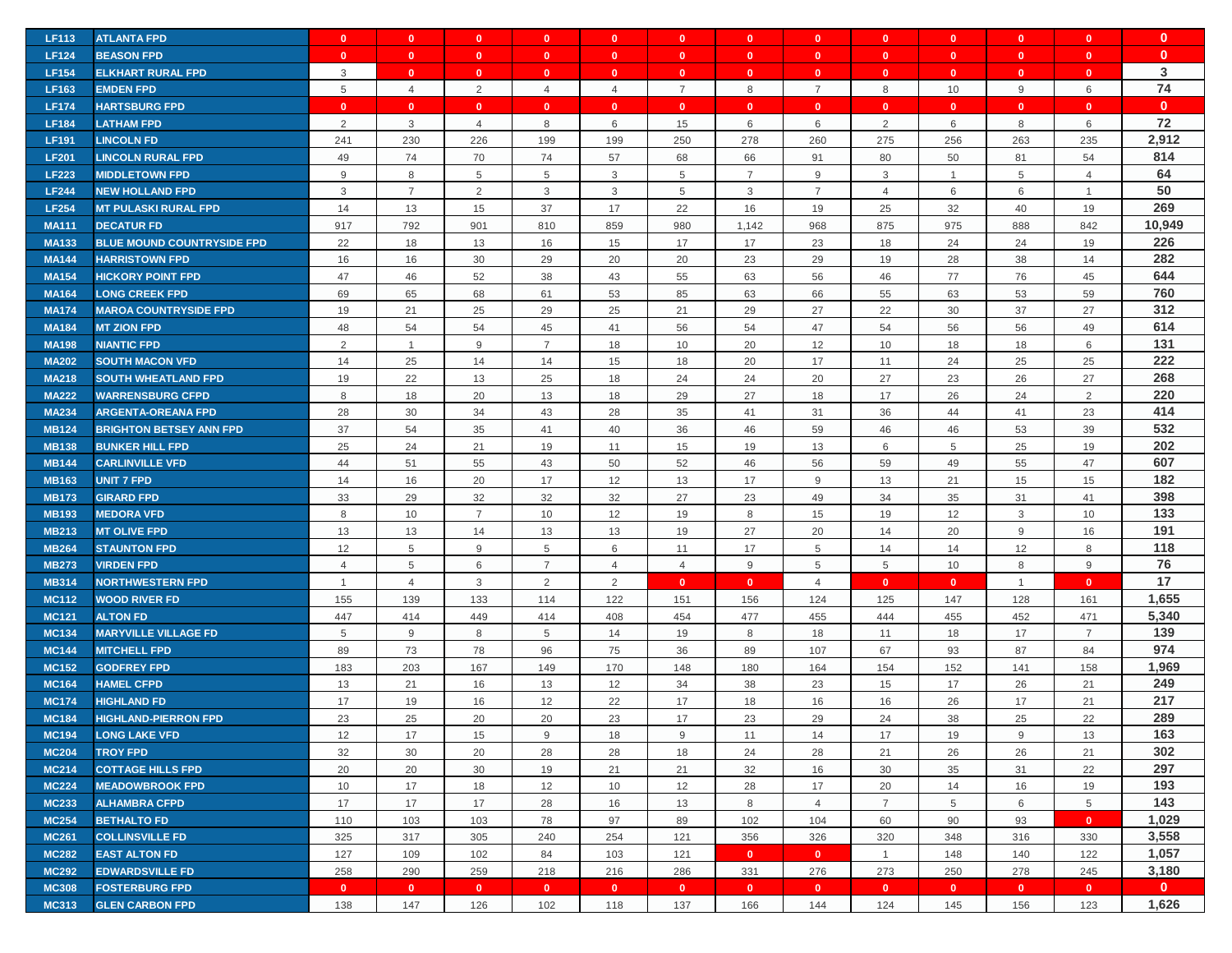| 2,130<br>187<br>190<br>204<br>152<br>158<br><b>MC321</b><br><b>GRANITE CITY FD</b><br>188<br>143<br>190<br>234<br>185<br>154<br>145<br>77<br>$9\,$<br>6<br>9<br>$9\,$<br>$\overline{7}$<br><b>MC334</b><br><b>GRANTFORK VFD</b><br>6<br>6<br>3<br>5<br>9<br>4<br>$\overline{4}$<br>114<br>$\overline{7}$<br>9<br>15<br>12<br>$\overline{7}$<br>12<br>14<br>14<br><b>MC343</b><br><b>HARTFORD FD</b><br>5<br>15<br>$\overline{4}$<br>$\mathbf{0}$<br>106<br>5<br>12<br>12<br>8<br><b>MC364</b><br><b>OLIVE FPD</b><br>11<br>11<br>11<br>$\overline{4}$<br>$\overline{4}$<br>$\overline{4}$<br>13<br>11<br>273<br>38<br>25<br>12<br>23<br>28<br>22<br>32<br>24<br>18<br><b>MC373</b><br><b>MADISON FD</b><br>20<br>15<br>16<br>208<br><b>MC384</b><br><b>MARINE FD</b><br>16<br>10<br>19<br>13<br>19<br>24<br>13<br>14<br>15<br>30<br>18<br>17<br>59<br>6<br>6<br><b>MC394</b><br><b>NEW DOUGLAS CFPD</b><br>$\overline{4}$<br>$\overline{4}$<br>$\overline{4}$<br>9<br>$\overline{4}$<br>5<br>$\overline{4}$<br>$\mathbf{1}$<br>8<br>$\overline{4}$<br>91<br>$\mathbf{3}$<br>$\overline{7}$<br>10<br><b>MC414</b><br><b>PRAIRIETOWN FPD</b><br>$\overline{7}$<br>15<br>5<br>$\overline{7}$<br>$\overline{7}$<br>9<br>6<br>11<br>$\overline{4}$<br>214<br>31<br>24<br>36<br>24<br>27<br>40<br>32<br><b>MC434</b><br><b>ROSEWOOD HEIGHTS FPD</b><br>$\mathbf{0}$<br>$\mathbf{0}$<br>$\mathbf{0}$<br>$\mathbf{0}$<br>$\mathbf{0}$<br>$\mathbf{0}$<br><b>MC442</b><br><b>ROXANA FD</b><br>$\mathbf{0}$<br>$\mathbf{0}$<br>$\mathbf{0}$<br>$\mathbf{0}$<br>$\mathbf{0}$<br>$\mathbf{0}$<br>$\mathbf{0}$<br>$\mathbf{0}$<br>$\mathbf{0}$<br>$\mathbf{0}$<br>$\mathbf{0}$<br>$\mathbf{0}$<br>166<br><b>MC454</b><br><b>ST JACOB TWP FPD</b><br>9<br>14<br>20<br>11<br>$\overline{4}$<br>20<br>10<br>11<br>10<br>23<br>19<br>15<br>310<br>35<br>15<br>22<br>20<br>21<br>29<br>36<br>30<br>32<br>27<br>25<br>18<br><b>MC463</b><br><b>SOUTH ROXANA FPD</b><br>438<br><b>MC474</b><br><b>STATE PARK PLACE FPD</b><br>40<br>31<br>34<br>36<br>34<br>41<br>47<br>27<br>45<br>30<br>43<br>30<br>60<br>$\mathbf{3}$<br>3<br>9<br>3<br>5<br>6<br>6<br>2<br>5<br>5<br>5<br><b>MC482</b><br><b>VENICE FD</b><br>8<br>162<br>$\overline{7}$<br><b>MC504</b><br>$9\,$<br>10<br>21<br>12<br>6<br>18<br>13<br>15<br>17<br>17<br>17<br><b>WORDEN FD</b><br>220<br>15<br>12<br>13<br>21<br>29<br>21<br>18<br>23<br>17<br>12<br><b>MC514</b><br><b>HOLIDAY SHORES FPD</b><br>18<br>21<br>16<br>$\overline{2}$<br>2<br>$\overline{2}$<br>2<br><b>MC529</b><br><b>ST LOUIS REGIONAL AIRPORT</b><br>$\mathbf{1}$<br>$\mathbf{1}$<br>$\overline{1}$<br>$\mathbf{1}$<br>$\mathbf{1}$<br>$\overline{1}$<br>$\mathbf{1}$<br>$\mathbf{1}$<br>2,001<br>172<br>174<br><b>MD111</b><br><b>CENTRALIA FD</b><br>182<br>185<br>142<br>146<br>162<br>181<br>168<br>181<br>146<br>162<br>$\mathbf{0}$<br><b>MD123</b><br><b>CENTRALIA FPD</b><br>$\mathbf{0}$<br>$\mathbf{0}$<br>$\mathbf{0}$<br>$\mathbf{0}$<br>$\mathbf{0}$<br>$\mathbf{0}$<br>$\mathbf{0}$<br>$\mathbf{0}$<br>$\mathbf{0}$<br>$\mathbf{0}$<br>$\mathbf{0}$<br>$\mathbf{0}$<br>100<br>8<br><b>MD134</b><br><b>IUKA FPD</b><br>10<br>15<br>15<br>5<br>9<br>$\overline{7}$<br>$\overline{7}$<br>3<br>$\overline{7}$<br>8<br>6<br>140<br>12<br>12<br>$\overline{7}$<br>11<br>13<br>8<br>17<br>9<br>13<br>18<br>16<br><b>MD144</b><br><b>KELL CFPD</b><br>$\overline{4}$<br>$\mathbf{0}$<br><b>MD153</b><br><b>KINMUNDY-ALMA FPD</b><br>$\mathbf{0}$<br>$\mathbf{0}$<br>$\mathbf{0}$<br>$\mathbf{0}$<br>$\mathbf{0}$<br>$\mathbf{0}$<br>$\mathbf{0}$<br>$\mathbf{0}$<br>$\mathbf{0}$<br>$\mathbf{0}$<br>$\mathbf{0}$<br>$\mathbf{0}$<br>250<br>13<br>15<br>25<br>20<br>29<br>28<br>29<br>17<br><b>MD164</b><br><b>ODIN FPD</b><br>18<br>16<br>17<br>23<br>$\mathbf{0}$<br><b>MD173</b><br><b>PATOKA FPD</b><br>$\mathbf{0}$<br>$\mathbf{0}$<br>$\mathbf{0}$<br>$\Omega$<br>$\mathbf{0}$<br>$\mathbf{0}$<br>$\mathbf{0}$<br>$\mathbf{0}$<br>$\mathbf{0}$<br>$\mathbf{0}$<br>$\mathbf{0}$<br>$\mathbf{0}$<br>166<br><b>MD182</b><br><b>SALEM FPD</b><br>16<br>12<br>18<br>10<br>20<br>15<br>16<br>12<br>15<br>12<br>10<br>10<br>361<br>33<br>27<br>35<br>35<br>23<br>24<br>24<br>34<br>39<br>33<br>29<br>25<br><b>MD194</b><br><b>SANDOVAL FPD</b><br>351<br>47<br>20<br>26<br>27<br>21<br>32<br>34<br>27<br>26<br>33<br>25<br>33<br><b>ME114</b><br><b>HENRY FPD</b><br>154<br><b>ME124</b><br>19<br>14<br>$\overline{7}$<br>12<br>12<br>$\overline{7}$<br><b>LACON-SPARLAND FPD</b><br>14<br>10<br>14<br>14<br>18<br>13<br>75<br><b>ME134</b><br>2<br>5<br>5<br>9<br>$\overline{7}$<br>8<br>8<br>8<br>$\overline{7}$<br><b>TOLUCA-RUTLAND FPD</b><br>$\overline{7}$<br>$\overline{4}$<br>5<br>$\mathbf{0}$<br><b>ME144</b><br><b>VARNA FPD</b><br>$\mathbf{0}$<br>$\mathbf{0}$<br>$\mathbf{0}$<br>$\mathbf{0}$<br>$\mathbf{0}$<br>$\mathbf{0}$<br>$\mathbf{0}$<br>$\mathbf{0}$<br>$\mathbf{0}$<br>$\mathbf{0}$<br>$\mathbf{0}$<br>$\mathbf{0}$<br>61<br>5<br>8<br>5<br><b>ME153</b><br><b>WENONA FPD</b><br>$\overline{4}$<br>5<br>5<br>2<br>$\overline{7}$<br>8<br>8<br>$\mathbf{0}$<br>$\overline{4}$<br>19<br>$\overline{2}$<br>3<br>$\overline{1}$<br>2<br>2<br>$\mathbf{3}$<br><b>MF113</b><br><b>BATH FPD</b><br>$\overline{1}$<br>$\overline{1}$<br>$\mathbf{1}$<br>$\mathbf{1}$<br>$\overline{1}$<br>$\mathbf{1}$<br>75<br>$\overline{7}$<br><b>MF123</b><br>9<br>12<br>5<br>5<br>5<br>6<br>3<br>6<br>8<br><b>EASTON RURAL FPD</b><br>5<br>$\overline{4}$<br>22<br><b>MF142</b><br><b>HAVANA FD</b><br>3<br>$\mathbf{0}$<br>6<br>$\mathbf{0}$<br>5<br>8<br>$\mathbf{0}$<br>$\mathbf{0}$<br>$\mathbf{0}$<br>$\mathbf{0}$<br>$\mathbf{0}$<br>$\mathbf{0}$<br>82<br>3<br>5<br><b>MF153</b><br><b>HAVANA RURAL FPD</b><br>5<br>11<br>9<br>14<br>6<br>5<br>$\overline{4}$<br>$\overline{7}$<br>8<br>5<br>72<br><b>MF164</b><br>8<br>8<br>2<br>3<br>$\overline{7}$<br>$\overline{4}$<br><b>KILBOURNE FD</b><br>8<br>$\overline{4}$<br>6<br>10<br>$\overline{4}$<br>8<br>155<br>$\boldsymbol{9}$<br>$\overline{7}$<br>12<br>19<br>$9\,$<br>11<br>12<br>14<br>10<br>18<br>15<br><b>MF173</b><br><b>FORMAN FPD</b><br>19<br>67<br>2<br>2<br><b>MF183</b><br><b>MASON CITY FPD</b><br>$\overline{7}$<br>3<br>3<br>5<br>6<br>$\overline{7}$<br>3<br>9<br>10<br>10<br>$\overline{4}$<br><b>MF193</b><br><b>RIDGE LAKE FD</b><br>$\mathbf{0}$<br>$\mathbf{0}$<br>$\mathbf{0}$<br>$\mathbf{0}$<br>$\mathbf{0}$<br>$\mathbf{0}$<br>$\mathbf{0}$<br>$\mathbf{0}$<br>$\overline{1}$<br>$\overline{1}$<br>$\mathbf{1}$<br>$\mathbf{1}$<br>26<br><b>MF203</b><br>2<br>2<br>$\overline{2}$<br>$\overline{2}$<br>2<br><b>SAN JOSE FPD</b><br>$\overline{4}$<br>$\overline{4}$<br>1<br>$\overline{1}$<br>$\overline{4}$<br>$\mathbf 1$<br>$\mathbf{1}$<br>218<br>12<br><b>MG114</b><br><b>BROOKPORT FD</b><br>29<br>10<br>14<br>9<br>11<br>17<br>16<br>16<br>20<br>22<br>42<br>203<br><b>MG128</b><br><b>JOPPA VFD</b><br>16<br>13<br>22<br>13<br>18<br>18<br>16<br>21<br>16<br>16<br>22<br>12<br>102<br>6<br>$\overline{7}$<br>8<br>6<br>$\overline{7}$<br>6<br>5<br><b>MG133</b><br><b>MASSAC COUNTY FD</b><br>11<br>10<br>11<br>14<br>11<br>553<br>68<br>21<br>13<br>54<br>52<br>41<br>30<br><b>MG142</b><br><b>METROPOLIS FD</b><br>55<br>61<br>72<br>43<br>43<br>34<br><b>MH123</b><br><b>BLANDINSVILLE-HIRE FPD</b><br>6<br>3<br>$\bullet$<br>$\overline{7}$<br>3<br>6<br>5<br>$\mathbf{0}$<br>$\overline{4}$<br>$\mathbf{0}$<br>$\mathbf{0}$<br>$\bullet$<br>$\mathbf{1}$<br><b>MH133</b><br><b>BUSHNELL FPD</b><br>$\mathbf{0}$<br>$\mathbf{0}$<br>$\mathbf{0}$<br>$\mathbf{0}$<br>$\mathbf{0}$<br>$\mathbf{0}$<br>$\mathbf{0}$<br>$\mathbf{0}$<br>$\mathbf{0}$<br>$\mathbf{0}$<br>$\mathbf{0}$<br>$\mathbf{1}$<br>80<br><b>EMMET-CHALMERS FPD</b><br>8<br>$\overline{4}$<br>$\overline{4}$<br>9<br>5<br>$\overline{7}$<br>5<br>10<br>9<br>8<br>$\overline{7}$<br><b>MH144</b><br>4<br>234<br><b>MH153</b><br><b>COLCHESTER FPD</b><br>18<br>14<br>16<br>21<br>17<br>21<br>16<br>25<br>28<br>26<br>17<br>15<br>128<br>9<br>8<br>$\overline{7}$<br>$\overline{7}$<br>12<br><b>MH163</b><br><b>GOOD HOPE-SCIOTA FPD</b><br>8<br>8<br>10<br>11<br>13<br>20<br>15<br>90<br>9<br>$\overline{4}$<br>5<br>$\overline{4}$<br>12<br><b>MH173</b><br><b>INDUSTRY FPD</b><br>10<br>5<br>$\overline{4}$<br>3<br>13<br>9<br>12<br>2,251<br>176<br>174<br>179<br>207<br>197<br><b>MACOMB FD</b><br>177<br>168<br>178<br>183<br>195<br>209<br>208<br><b>MH181</b><br>45<br><b>MH193</b><br><b>NEW SALEM FPD</b><br>3<br>$\overline{4}$<br>2<br>$\overline{4}$<br>2<br>$\overline{4}$<br>2<br>$\overline{4}$<br>3<br>$\overline{7}$<br>9<br>$\overline{1}$ |  |  |  |  |  |  |  |  |
|-----------------------------------------------------------------------------------------------------------------------------------------------------------------------------------------------------------------------------------------------------------------------------------------------------------------------------------------------------------------------------------------------------------------------------------------------------------------------------------------------------------------------------------------------------------------------------------------------------------------------------------------------------------------------------------------------------------------------------------------------------------------------------------------------------------------------------------------------------------------------------------------------------------------------------------------------------------------------------------------------------------------------------------------------------------------------------------------------------------------------------------------------------------------------------------------------------------------------------------------------------------------------------------------------------------------------------------------------------------------------------------------------------------------------------------------------------------------------------------------------------------------------------------------------------------------------------------------------------------------------------------------------------------------------------------------------------------------------------------------------------------------------------------------------------------------------------------------------------------------------------------------------------------------------------------------------------------------------------------------------------------------------------------------------------------------------------------------------------------------------------------------------------------------------------------------------------------------------------------------------------------------------------------------------------------------------------------------------------------------------------------------------------------------------------------------------------------------------------------------------------------------------------------------------------------------------------------------------------------------------------------------------------------------------------------------------------------------------------------------------------------------------------------------------------------------------------------------------------------------------------------------------------------------------------------------------------------------------------------------------------------------------------------------------------------------------------------------------------------------------------------------------------------------------------------------------------------------------------------------------------------------------------------------------------------------------------------------------------------------------------------------------------------------------------------------------------------------------------------------------------------------------------------------------------------------------------------------------------------------------------------------------------------------------------------------------------------------------------------------------------------------------------------------------------------------------------------------------------------------------------------------------------------------------------------------------------------------------------------------------------------------------------------------------------------------------------------------------------------------------------------------------------------------------------------------------------------------------------------------------------------------------------------------------------------------------------------------------------------------------------------------------------------------------------------------------------------------------------------------------------------------------------------------------------------------------------------------------------------------------------------------------------------------------------------------------------------------------------------------------------------------------------------------------------------------------------------------------------------------------------------------------------------------------------------------------------------------------------------------------------------------------------------------------------------------------------------------------------------------------------------------------------------------------------------------------------------------------------------------------------------------------------------------------------------------------------------------------------------------------------------------------------------------------------------------------------------------------------------------------------------------------------------------------------------------------------------------------------------------------------------------------------------------------------------------------------------------------------------------------------------------------------------------------------------------------------------------------------------------------------------------------------------------------------------------------------------------------------------------------------------------------------------------------------------------------------------------------------------------------------------------------------------------------------------------------------------------------------------------------------------------------------------------------------------------------------------------------------------------------------------------------------------------------------------------------------------------------------------------------------------------------------------------------------------------------------------------------------------------------------------------------------------------------------------------------------------------------------------------------------------------------------------------------------------------------------------------------------------------------------------------------------------------------------------------------------------------------------------------------------------------------------------------------------------------------------------------------------------------------------------------------------------------------------------------------------------------------------------------------------------------------------------------------------------------------------------------------------------------------------------------------------------------------------------------------------------------------------------------------------------------------------------------------------------------------------------------------------------------------------------------------------------------------------------------------------------------------------------------------------------------------------------------------------------------------------------------------------------------------------------------------------------------------------------------------------------------------------------------------------------------------------------------------------------------------------------------------------------------------------------------------------------------------------------------------------------------------------------------------------------------------------------------------------------------------------------------------------------------------------------------------------------------------------------------------------------------------------------------------------------------------------------------------------------------------------------------------------------------------------------------------------------|--|--|--|--|--|--|--|--|
|                                                                                                                                                                                                                                                                                                                                                                                                                                                                                                                                                                                                                                                                                                                                                                                                                                                                                                                                                                                                                                                                                                                                                                                                                                                                                                                                                                                                                                                                                                                                                                                                                                                                                                                                                                                                                                                                                                                                                                                                                                                                                                                                                                                                                                                                                                                                                                                                                                                                                                                                                                                                                                                                                                                                                                                                                                                                                                                                                                                                                                                                                                                                                                                                                                                                                                                                                                                                                                                                                                                                                                                                                                                                                                                                                                                                                                                                                                                                                                                                                                                                                                                                                                                                                                                                                                                                                                                                                                                                                                                                                                                                                                                                                                                                                                                                                                                                                                                                                                                                                                                                                                                                                                                                                                                                                                                                                                                                                                                                                                                                                                                                                                                                                                                                                                                                                                                                                                                                                                                                                                                                                                                                                                                                                                                                                                                                                                                                                                                                                                                                                                                                                                                                                                                                                                                                                                                                                                                                                                                                                                                                                                                                                                                                                                                                                                                                                                                                                                                                                                                                                                                                                                                                                                                                                                                                                                                                                                                                                                                                                                                                                                                                                                                                                                                                                                                                                                                                                                                                                                                                                                                                                                                           |  |  |  |  |  |  |  |  |
|                                                                                                                                                                                                                                                                                                                                                                                                                                                                                                                                                                                                                                                                                                                                                                                                                                                                                                                                                                                                                                                                                                                                                                                                                                                                                                                                                                                                                                                                                                                                                                                                                                                                                                                                                                                                                                                                                                                                                                                                                                                                                                                                                                                                                                                                                                                                                                                                                                                                                                                                                                                                                                                                                                                                                                                                                                                                                                                                                                                                                                                                                                                                                                                                                                                                                                                                                                                                                                                                                                                                                                                                                                                                                                                                                                                                                                                                                                                                                                                                                                                                                                                                                                                                                                                                                                                                                                                                                                                                                                                                                                                                                                                                                                                                                                                                                                                                                                                                                                                                                                                                                                                                                                                                                                                                                                                                                                                                                                                                                                                                                                                                                                                                                                                                                                                                                                                                                                                                                                                                                                                                                                                                                                                                                                                                                                                                                                                                                                                                                                                                                                                                                                                                                                                                                                                                                                                                                                                                                                                                                                                                                                                                                                                                                                                                                                                                                                                                                                                                                                                                                                                                                                                                                                                                                                                                                                                                                                                                                                                                                                                                                                                                                                                                                                                                                                                                                                                                                                                                                                                                                                                                                                                           |  |  |  |  |  |  |  |  |
|                                                                                                                                                                                                                                                                                                                                                                                                                                                                                                                                                                                                                                                                                                                                                                                                                                                                                                                                                                                                                                                                                                                                                                                                                                                                                                                                                                                                                                                                                                                                                                                                                                                                                                                                                                                                                                                                                                                                                                                                                                                                                                                                                                                                                                                                                                                                                                                                                                                                                                                                                                                                                                                                                                                                                                                                                                                                                                                                                                                                                                                                                                                                                                                                                                                                                                                                                                                                                                                                                                                                                                                                                                                                                                                                                                                                                                                                                                                                                                                                                                                                                                                                                                                                                                                                                                                                                                                                                                                                                                                                                                                                                                                                                                                                                                                                                                                                                                                                                                                                                                                                                                                                                                                                                                                                                                                                                                                                                                                                                                                                                                                                                                                                                                                                                                                                                                                                                                                                                                                                                                                                                                                                                                                                                                                                                                                                                                                                                                                                                                                                                                                                                                                                                                                                                                                                                                                                                                                                                                                                                                                                                                                                                                                                                                                                                                                                                                                                                                                                                                                                                                                                                                                                                                                                                                                                                                                                                                                                                                                                                                                                                                                                                                                                                                                                                                                                                                                                                                                                                                                                                                                                                                                           |  |  |  |  |  |  |  |  |
|                                                                                                                                                                                                                                                                                                                                                                                                                                                                                                                                                                                                                                                                                                                                                                                                                                                                                                                                                                                                                                                                                                                                                                                                                                                                                                                                                                                                                                                                                                                                                                                                                                                                                                                                                                                                                                                                                                                                                                                                                                                                                                                                                                                                                                                                                                                                                                                                                                                                                                                                                                                                                                                                                                                                                                                                                                                                                                                                                                                                                                                                                                                                                                                                                                                                                                                                                                                                                                                                                                                                                                                                                                                                                                                                                                                                                                                                                                                                                                                                                                                                                                                                                                                                                                                                                                                                                                                                                                                                                                                                                                                                                                                                                                                                                                                                                                                                                                                                                                                                                                                                                                                                                                                                                                                                                                                                                                                                                                                                                                                                                                                                                                                                                                                                                                                                                                                                                                                                                                                                                                                                                                                                                                                                                                                                                                                                                                                                                                                                                                                                                                                                                                                                                                                                                                                                                                                                                                                                                                                                                                                                                                                                                                                                                                                                                                                                                                                                                                                                                                                                                                                                                                                                                                                                                                                                                                                                                                                                                                                                                                                                                                                                                                                                                                                                                                                                                                                                                                                                                                                                                                                                                                                           |  |  |  |  |  |  |  |  |
|                                                                                                                                                                                                                                                                                                                                                                                                                                                                                                                                                                                                                                                                                                                                                                                                                                                                                                                                                                                                                                                                                                                                                                                                                                                                                                                                                                                                                                                                                                                                                                                                                                                                                                                                                                                                                                                                                                                                                                                                                                                                                                                                                                                                                                                                                                                                                                                                                                                                                                                                                                                                                                                                                                                                                                                                                                                                                                                                                                                                                                                                                                                                                                                                                                                                                                                                                                                                                                                                                                                                                                                                                                                                                                                                                                                                                                                                                                                                                                                                                                                                                                                                                                                                                                                                                                                                                                                                                                                                                                                                                                                                                                                                                                                                                                                                                                                                                                                                                                                                                                                                                                                                                                                                                                                                                                                                                                                                                                                                                                                                                                                                                                                                                                                                                                                                                                                                                                                                                                                                                                                                                                                                                                                                                                                                                                                                                                                                                                                                                                                                                                                                                                                                                                                                                                                                                                                                                                                                                                                                                                                                                                                                                                                                                                                                                                                                                                                                                                                                                                                                                                                                                                                                                                                                                                                                                                                                                                                                                                                                                                                                                                                                                                                                                                                                                                                                                                                                                                                                                                                                                                                                                                                           |  |  |  |  |  |  |  |  |
|                                                                                                                                                                                                                                                                                                                                                                                                                                                                                                                                                                                                                                                                                                                                                                                                                                                                                                                                                                                                                                                                                                                                                                                                                                                                                                                                                                                                                                                                                                                                                                                                                                                                                                                                                                                                                                                                                                                                                                                                                                                                                                                                                                                                                                                                                                                                                                                                                                                                                                                                                                                                                                                                                                                                                                                                                                                                                                                                                                                                                                                                                                                                                                                                                                                                                                                                                                                                                                                                                                                                                                                                                                                                                                                                                                                                                                                                                                                                                                                                                                                                                                                                                                                                                                                                                                                                                                                                                                                                                                                                                                                                                                                                                                                                                                                                                                                                                                                                                                                                                                                                                                                                                                                                                                                                                                                                                                                                                                                                                                                                                                                                                                                                                                                                                                                                                                                                                                                                                                                                                                                                                                                                                                                                                                                                                                                                                                                                                                                                                                                                                                                                                                                                                                                                                                                                                                                                                                                                                                                                                                                                                                                                                                                                                                                                                                                                                                                                                                                                                                                                                                                                                                                                                                                                                                                                                                                                                                                                                                                                                                                                                                                                                                                                                                                                                                                                                                                                                                                                                                                                                                                                                                                           |  |  |  |  |  |  |  |  |
|                                                                                                                                                                                                                                                                                                                                                                                                                                                                                                                                                                                                                                                                                                                                                                                                                                                                                                                                                                                                                                                                                                                                                                                                                                                                                                                                                                                                                                                                                                                                                                                                                                                                                                                                                                                                                                                                                                                                                                                                                                                                                                                                                                                                                                                                                                                                                                                                                                                                                                                                                                                                                                                                                                                                                                                                                                                                                                                                                                                                                                                                                                                                                                                                                                                                                                                                                                                                                                                                                                                                                                                                                                                                                                                                                                                                                                                                                                                                                                                                                                                                                                                                                                                                                                                                                                                                                                                                                                                                                                                                                                                                                                                                                                                                                                                                                                                                                                                                                                                                                                                                                                                                                                                                                                                                                                                                                                                                                                                                                                                                                                                                                                                                                                                                                                                                                                                                                                                                                                                                                                                                                                                                                                                                                                                                                                                                                                                                                                                                                                                                                                                                                                                                                                                                                                                                                                                                                                                                                                                                                                                                                                                                                                                                                                                                                                                                                                                                                                                                                                                                                                                                                                                                                                                                                                                                                                                                                                                                                                                                                                                                                                                                                                                                                                                                                                                                                                                                                                                                                                                                                                                                                                                           |  |  |  |  |  |  |  |  |
|                                                                                                                                                                                                                                                                                                                                                                                                                                                                                                                                                                                                                                                                                                                                                                                                                                                                                                                                                                                                                                                                                                                                                                                                                                                                                                                                                                                                                                                                                                                                                                                                                                                                                                                                                                                                                                                                                                                                                                                                                                                                                                                                                                                                                                                                                                                                                                                                                                                                                                                                                                                                                                                                                                                                                                                                                                                                                                                                                                                                                                                                                                                                                                                                                                                                                                                                                                                                                                                                                                                                                                                                                                                                                                                                                                                                                                                                                                                                                                                                                                                                                                                                                                                                                                                                                                                                                                                                                                                                                                                                                                                                                                                                                                                                                                                                                                                                                                                                                                                                                                                                                                                                                                                                                                                                                                                                                                                                                                                                                                                                                                                                                                                                                                                                                                                                                                                                                                                                                                                                                                                                                                                                                                                                                                                                                                                                                                                                                                                                                                                                                                                                                                                                                                                                                                                                                                                                                                                                                                                                                                                                                                                                                                                                                                                                                                                                                                                                                                                                                                                                                                                                                                                                                                                                                                                                                                                                                                                                                                                                                                                                                                                                                                                                                                                                                                                                                                                                                                                                                                                                                                                                                                                           |  |  |  |  |  |  |  |  |
|                                                                                                                                                                                                                                                                                                                                                                                                                                                                                                                                                                                                                                                                                                                                                                                                                                                                                                                                                                                                                                                                                                                                                                                                                                                                                                                                                                                                                                                                                                                                                                                                                                                                                                                                                                                                                                                                                                                                                                                                                                                                                                                                                                                                                                                                                                                                                                                                                                                                                                                                                                                                                                                                                                                                                                                                                                                                                                                                                                                                                                                                                                                                                                                                                                                                                                                                                                                                                                                                                                                                                                                                                                                                                                                                                                                                                                                                                                                                                                                                                                                                                                                                                                                                                                                                                                                                                                                                                                                                                                                                                                                                                                                                                                                                                                                                                                                                                                                                                                                                                                                                                                                                                                                                                                                                                                                                                                                                                                                                                                                                                                                                                                                                                                                                                                                                                                                                                                                                                                                                                                                                                                                                                                                                                                                                                                                                                                                                                                                                                                                                                                                                                                                                                                                                                                                                                                                                                                                                                                                                                                                                                                                                                                                                                                                                                                                                                                                                                                                                                                                                                                                                                                                                                                                                                                                                                                                                                                                                                                                                                                                                                                                                                                                                                                                                                                                                                                                                                                                                                                                                                                                                                                                           |  |  |  |  |  |  |  |  |
|                                                                                                                                                                                                                                                                                                                                                                                                                                                                                                                                                                                                                                                                                                                                                                                                                                                                                                                                                                                                                                                                                                                                                                                                                                                                                                                                                                                                                                                                                                                                                                                                                                                                                                                                                                                                                                                                                                                                                                                                                                                                                                                                                                                                                                                                                                                                                                                                                                                                                                                                                                                                                                                                                                                                                                                                                                                                                                                                                                                                                                                                                                                                                                                                                                                                                                                                                                                                                                                                                                                                                                                                                                                                                                                                                                                                                                                                                                                                                                                                                                                                                                                                                                                                                                                                                                                                                                                                                                                                                                                                                                                                                                                                                                                                                                                                                                                                                                                                                                                                                                                                                                                                                                                                                                                                                                                                                                                                                                                                                                                                                                                                                                                                                                                                                                                                                                                                                                                                                                                                                                                                                                                                                                                                                                                                                                                                                                                                                                                                                                                                                                                                                                                                                                                                                                                                                                                                                                                                                                                                                                                                                                                                                                                                                                                                                                                                                                                                                                                                                                                                                                                                                                                                                                                                                                                                                                                                                                                                                                                                                                                                                                                                                                                                                                                                                                                                                                                                                                                                                                                                                                                                                                                           |  |  |  |  |  |  |  |  |
|                                                                                                                                                                                                                                                                                                                                                                                                                                                                                                                                                                                                                                                                                                                                                                                                                                                                                                                                                                                                                                                                                                                                                                                                                                                                                                                                                                                                                                                                                                                                                                                                                                                                                                                                                                                                                                                                                                                                                                                                                                                                                                                                                                                                                                                                                                                                                                                                                                                                                                                                                                                                                                                                                                                                                                                                                                                                                                                                                                                                                                                                                                                                                                                                                                                                                                                                                                                                                                                                                                                                                                                                                                                                                                                                                                                                                                                                                                                                                                                                                                                                                                                                                                                                                                                                                                                                                                                                                                                                                                                                                                                                                                                                                                                                                                                                                                                                                                                                                                                                                                                                                                                                                                                                                                                                                                                                                                                                                                                                                                                                                                                                                                                                                                                                                                                                                                                                                                                                                                                                                                                                                                                                                                                                                                                                                                                                                                                                                                                                                                                                                                                                                                                                                                                                                                                                                                                                                                                                                                                                                                                                                                                                                                                                                                                                                                                                                                                                                                                                                                                                                                                                                                                                                                                                                                                                                                                                                                                                                                                                                                                                                                                                                                                                                                                                                                                                                                                                                                                                                                                                                                                                                                                           |  |  |  |  |  |  |  |  |
|                                                                                                                                                                                                                                                                                                                                                                                                                                                                                                                                                                                                                                                                                                                                                                                                                                                                                                                                                                                                                                                                                                                                                                                                                                                                                                                                                                                                                                                                                                                                                                                                                                                                                                                                                                                                                                                                                                                                                                                                                                                                                                                                                                                                                                                                                                                                                                                                                                                                                                                                                                                                                                                                                                                                                                                                                                                                                                                                                                                                                                                                                                                                                                                                                                                                                                                                                                                                                                                                                                                                                                                                                                                                                                                                                                                                                                                                                                                                                                                                                                                                                                                                                                                                                                                                                                                                                                                                                                                                                                                                                                                                                                                                                                                                                                                                                                                                                                                                                                                                                                                                                                                                                                                                                                                                                                                                                                                                                                                                                                                                                                                                                                                                                                                                                                                                                                                                                                                                                                                                                                                                                                                                                                                                                                                                                                                                                                                                                                                                                                                                                                                                                                                                                                                                                                                                                                                                                                                                                                                                                                                                                                                                                                                                                                                                                                                                                                                                                                                                                                                                                                                                                                                                                                                                                                                                                                                                                                                                                                                                                                                                                                                                                                                                                                                                                                                                                                                                                                                                                                                                                                                                                                                           |  |  |  |  |  |  |  |  |
|                                                                                                                                                                                                                                                                                                                                                                                                                                                                                                                                                                                                                                                                                                                                                                                                                                                                                                                                                                                                                                                                                                                                                                                                                                                                                                                                                                                                                                                                                                                                                                                                                                                                                                                                                                                                                                                                                                                                                                                                                                                                                                                                                                                                                                                                                                                                                                                                                                                                                                                                                                                                                                                                                                                                                                                                                                                                                                                                                                                                                                                                                                                                                                                                                                                                                                                                                                                                                                                                                                                                                                                                                                                                                                                                                                                                                                                                                                                                                                                                                                                                                                                                                                                                                                                                                                                                                                                                                                                                                                                                                                                                                                                                                                                                                                                                                                                                                                                                                                                                                                                                                                                                                                                                                                                                                                                                                                                                                                                                                                                                                                                                                                                                                                                                                                                                                                                                                                                                                                                                                                                                                                                                                                                                                                                                                                                                                                                                                                                                                                                                                                                                                                                                                                                                                                                                                                                                                                                                                                                                                                                                                                                                                                                                                                                                                                                                                                                                                                                                                                                                                                                                                                                                                                                                                                                                                                                                                                                                                                                                                                                                                                                                                                                                                                                                                                                                                                                                                                                                                                                                                                                                                                                           |  |  |  |  |  |  |  |  |
|                                                                                                                                                                                                                                                                                                                                                                                                                                                                                                                                                                                                                                                                                                                                                                                                                                                                                                                                                                                                                                                                                                                                                                                                                                                                                                                                                                                                                                                                                                                                                                                                                                                                                                                                                                                                                                                                                                                                                                                                                                                                                                                                                                                                                                                                                                                                                                                                                                                                                                                                                                                                                                                                                                                                                                                                                                                                                                                                                                                                                                                                                                                                                                                                                                                                                                                                                                                                                                                                                                                                                                                                                                                                                                                                                                                                                                                                                                                                                                                                                                                                                                                                                                                                                                                                                                                                                                                                                                                                                                                                                                                                                                                                                                                                                                                                                                                                                                                                                                                                                                                                                                                                                                                                                                                                                                                                                                                                                                                                                                                                                                                                                                                                                                                                                                                                                                                                                                                                                                                                                                                                                                                                                                                                                                                                                                                                                                                                                                                                                                                                                                                                                                                                                                                                                                                                                                                                                                                                                                                                                                                                                                                                                                                                                                                                                                                                                                                                                                                                                                                                                                                                                                                                                                                                                                                                                                                                                                                                                                                                                                                                                                                                                                                                                                                                                                                                                                                                                                                                                                                                                                                                                                                           |  |  |  |  |  |  |  |  |
|                                                                                                                                                                                                                                                                                                                                                                                                                                                                                                                                                                                                                                                                                                                                                                                                                                                                                                                                                                                                                                                                                                                                                                                                                                                                                                                                                                                                                                                                                                                                                                                                                                                                                                                                                                                                                                                                                                                                                                                                                                                                                                                                                                                                                                                                                                                                                                                                                                                                                                                                                                                                                                                                                                                                                                                                                                                                                                                                                                                                                                                                                                                                                                                                                                                                                                                                                                                                                                                                                                                                                                                                                                                                                                                                                                                                                                                                                                                                                                                                                                                                                                                                                                                                                                                                                                                                                                                                                                                                                                                                                                                                                                                                                                                                                                                                                                                                                                                                                                                                                                                                                                                                                                                                                                                                                                                                                                                                                                                                                                                                                                                                                                                                                                                                                                                                                                                                                                                                                                                                                                                                                                                                                                                                                                                                                                                                                                                                                                                                                                                                                                                                                                                                                                                                                                                                                                                                                                                                                                                                                                                                                                                                                                                                                                                                                                                                                                                                                                                                                                                                                                                                                                                                                                                                                                                                                                                                                                                                                                                                                                                                                                                                                                                                                                                                                                                                                                                                                                                                                                                                                                                                                                                           |  |  |  |  |  |  |  |  |
|                                                                                                                                                                                                                                                                                                                                                                                                                                                                                                                                                                                                                                                                                                                                                                                                                                                                                                                                                                                                                                                                                                                                                                                                                                                                                                                                                                                                                                                                                                                                                                                                                                                                                                                                                                                                                                                                                                                                                                                                                                                                                                                                                                                                                                                                                                                                                                                                                                                                                                                                                                                                                                                                                                                                                                                                                                                                                                                                                                                                                                                                                                                                                                                                                                                                                                                                                                                                                                                                                                                                                                                                                                                                                                                                                                                                                                                                                                                                                                                                                                                                                                                                                                                                                                                                                                                                                                                                                                                                                                                                                                                                                                                                                                                                                                                                                                                                                                                                                                                                                                                                                                                                                                                                                                                                                                                                                                                                                                                                                                                                                                                                                                                                                                                                                                                                                                                                                                                                                                                                                                                                                                                                                                                                                                                                                                                                                                                                                                                                                                                                                                                                                                                                                                                                                                                                                                                                                                                                                                                                                                                                                                                                                                                                                                                                                                                                                                                                                                                                                                                                                                                                                                                                                                                                                                                                                                                                                                                                                                                                                                                                                                                                                                                                                                                                                                                                                                                                                                                                                                                                                                                                                                                           |  |  |  |  |  |  |  |  |
|                                                                                                                                                                                                                                                                                                                                                                                                                                                                                                                                                                                                                                                                                                                                                                                                                                                                                                                                                                                                                                                                                                                                                                                                                                                                                                                                                                                                                                                                                                                                                                                                                                                                                                                                                                                                                                                                                                                                                                                                                                                                                                                                                                                                                                                                                                                                                                                                                                                                                                                                                                                                                                                                                                                                                                                                                                                                                                                                                                                                                                                                                                                                                                                                                                                                                                                                                                                                                                                                                                                                                                                                                                                                                                                                                                                                                                                                                                                                                                                                                                                                                                                                                                                                                                                                                                                                                                                                                                                                                                                                                                                                                                                                                                                                                                                                                                                                                                                                                                                                                                                                                                                                                                                                                                                                                                                                                                                                                                                                                                                                                                                                                                                                                                                                                                                                                                                                                                                                                                                                                                                                                                                                                                                                                                                                                                                                                                                                                                                                                                                                                                                                                                                                                                                                                                                                                                                                                                                                                                                                                                                                                                                                                                                                                                                                                                                                                                                                                                                                                                                                                                                                                                                                                                                                                                                                                                                                                                                                                                                                                                                                                                                                                                                                                                                                                                                                                                                                                                                                                                                                                                                                                                                           |  |  |  |  |  |  |  |  |
|                                                                                                                                                                                                                                                                                                                                                                                                                                                                                                                                                                                                                                                                                                                                                                                                                                                                                                                                                                                                                                                                                                                                                                                                                                                                                                                                                                                                                                                                                                                                                                                                                                                                                                                                                                                                                                                                                                                                                                                                                                                                                                                                                                                                                                                                                                                                                                                                                                                                                                                                                                                                                                                                                                                                                                                                                                                                                                                                                                                                                                                                                                                                                                                                                                                                                                                                                                                                                                                                                                                                                                                                                                                                                                                                                                                                                                                                                                                                                                                                                                                                                                                                                                                                                                                                                                                                                                                                                                                                                                                                                                                                                                                                                                                                                                                                                                                                                                                                                                                                                                                                                                                                                                                                                                                                                                                                                                                                                                                                                                                                                                                                                                                                                                                                                                                                                                                                                                                                                                                                                                                                                                                                                                                                                                                                                                                                                                                                                                                                                                                                                                                                                                                                                                                                                                                                                                                                                                                                                                                                                                                                                                                                                                                                                                                                                                                                                                                                                                                                                                                                                                                                                                                                                                                                                                                                                                                                                                                                                                                                                                                                                                                                                                                                                                                                                                                                                                                                                                                                                                                                                                                                                                                           |  |  |  |  |  |  |  |  |
|                                                                                                                                                                                                                                                                                                                                                                                                                                                                                                                                                                                                                                                                                                                                                                                                                                                                                                                                                                                                                                                                                                                                                                                                                                                                                                                                                                                                                                                                                                                                                                                                                                                                                                                                                                                                                                                                                                                                                                                                                                                                                                                                                                                                                                                                                                                                                                                                                                                                                                                                                                                                                                                                                                                                                                                                                                                                                                                                                                                                                                                                                                                                                                                                                                                                                                                                                                                                                                                                                                                                                                                                                                                                                                                                                                                                                                                                                                                                                                                                                                                                                                                                                                                                                                                                                                                                                                                                                                                                                                                                                                                                                                                                                                                                                                                                                                                                                                                                                                                                                                                                                                                                                                                                                                                                                                                                                                                                                                                                                                                                                                                                                                                                                                                                                                                                                                                                                                                                                                                                                                                                                                                                                                                                                                                                                                                                                                                                                                                                                                                                                                                                                                                                                                                                                                                                                                                                                                                                                                                                                                                                                                                                                                                                                                                                                                                                                                                                                                                                                                                                                                                                                                                                                                                                                                                                                                                                                                                                                                                                                                                                                                                                                                                                                                                                                                                                                                                                                                                                                                                                                                                                                                                           |  |  |  |  |  |  |  |  |
|                                                                                                                                                                                                                                                                                                                                                                                                                                                                                                                                                                                                                                                                                                                                                                                                                                                                                                                                                                                                                                                                                                                                                                                                                                                                                                                                                                                                                                                                                                                                                                                                                                                                                                                                                                                                                                                                                                                                                                                                                                                                                                                                                                                                                                                                                                                                                                                                                                                                                                                                                                                                                                                                                                                                                                                                                                                                                                                                                                                                                                                                                                                                                                                                                                                                                                                                                                                                                                                                                                                                                                                                                                                                                                                                                                                                                                                                                                                                                                                                                                                                                                                                                                                                                                                                                                                                                                                                                                                                                                                                                                                                                                                                                                                                                                                                                                                                                                                                                                                                                                                                                                                                                                                                                                                                                                                                                                                                                                                                                                                                                                                                                                                                                                                                                                                                                                                                                                                                                                                                                                                                                                                                                                                                                                                                                                                                                                                                                                                                                                                                                                                                                                                                                                                                                                                                                                                                                                                                                                                                                                                                                                                                                                                                                                                                                                                                                                                                                                                                                                                                                                                                                                                                                                                                                                                                                                                                                                                                                                                                                                                                                                                                                                                                                                                                                                                                                                                                                                                                                                                                                                                                                                                           |  |  |  |  |  |  |  |  |
|                                                                                                                                                                                                                                                                                                                                                                                                                                                                                                                                                                                                                                                                                                                                                                                                                                                                                                                                                                                                                                                                                                                                                                                                                                                                                                                                                                                                                                                                                                                                                                                                                                                                                                                                                                                                                                                                                                                                                                                                                                                                                                                                                                                                                                                                                                                                                                                                                                                                                                                                                                                                                                                                                                                                                                                                                                                                                                                                                                                                                                                                                                                                                                                                                                                                                                                                                                                                                                                                                                                                                                                                                                                                                                                                                                                                                                                                                                                                                                                                                                                                                                                                                                                                                                                                                                                                                                                                                                                                                                                                                                                                                                                                                                                                                                                                                                                                                                                                                                                                                                                                                                                                                                                                                                                                                                                                                                                                                                                                                                                                                                                                                                                                                                                                                                                                                                                                                                                                                                                                                                                                                                                                                                                                                                                                                                                                                                                                                                                                                                                                                                                                                                                                                                                                                                                                                                                                                                                                                                                                                                                                                                                                                                                                                                                                                                                                                                                                                                                                                                                                                                                                                                                                                                                                                                                                                                                                                                                                                                                                                                                                                                                                                                                                                                                                                                                                                                                                                                                                                                                                                                                                                                                           |  |  |  |  |  |  |  |  |
|                                                                                                                                                                                                                                                                                                                                                                                                                                                                                                                                                                                                                                                                                                                                                                                                                                                                                                                                                                                                                                                                                                                                                                                                                                                                                                                                                                                                                                                                                                                                                                                                                                                                                                                                                                                                                                                                                                                                                                                                                                                                                                                                                                                                                                                                                                                                                                                                                                                                                                                                                                                                                                                                                                                                                                                                                                                                                                                                                                                                                                                                                                                                                                                                                                                                                                                                                                                                                                                                                                                                                                                                                                                                                                                                                                                                                                                                                                                                                                                                                                                                                                                                                                                                                                                                                                                                                                                                                                                                                                                                                                                                                                                                                                                                                                                                                                                                                                                                                                                                                                                                                                                                                                                                                                                                                                                                                                                                                                                                                                                                                                                                                                                                                                                                                                                                                                                                                                                                                                                                                                                                                                                                                                                                                                                                                                                                                                                                                                                                                                                                                                                                                                                                                                                                                                                                                                                                                                                                                                                                                                                                                                                                                                                                                                                                                                                                                                                                                                                                                                                                                                                                                                                                                                                                                                                                                                                                                                                                                                                                                                                                                                                                                                                                                                                                                                                                                                                                                                                                                                                                                                                                                                                           |  |  |  |  |  |  |  |  |
|                                                                                                                                                                                                                                                                                                                                                                                                                                                                                                                                                                                                                                                                                                                                                                                                                                                                                                                                                                                                                                                                                                                                                                                                                                                                                                                                                                                                                                                                                                                                                                                                                                                                                                                                                                                                                                                                                                                                                                                                                                                                                                                                                                                                                                                                                                                                                                                                                                                                                                                                                                                                                                                                                                                                                                                                                                                                                                                                                                                                                                                                                                                                                                                                                                                                                                                                                                                                                                                                                                                                                                                                                                                                                                                                                                                                                                                                                                                                                                                                                                                                                                                                                                                                                                                                                                                                                                                                                                                                                                                                                                                                                                                                                                                                                                                                                                                                                                                                                                                                                                                                                                                                                                                                                                                                                                                                                                                                                                                                                                                                                                                                                                                                                                                                                                                                                                                                                                                                                                                                                                                                                                                                                                                                                                                                                                                                                                                                                                                                                                                                                                                                                                                                                                                                                                                                                                                                                                                                                                                                                                                                                                                                                                                                                                                                                                                                                                                                                                                                                                                                                                                                                                                                                                                                                                                                                                                                                                                                                                                                                                                                                                                                                                                                                                                                                                                                                                                                                                                                                                                                                                                                                                                           |  |  |  |  |  |  |  |  |
|                                                                                                                                                                                                                                                                                                                                                                                                                                                                                                                                                                                                                                                                                                                                                                                                                                                                                                                                                                                                                                                                                                                                                                                                                                                                                                                                                                                                                                                                                                                                                                                                                                                                                                                                                                                                                                                                                                                                                                                                                                                                                                                                                                                                                                                                                                                                                                                                                                                                                                                                                                                                                                                                                                                                                                                                                                                                                                                                                                                                                                                                                                                                                                                                                                                                                                                                                                                                                                                                                                                                                                                                                                                                                                                                                                                                                                                                                                                                                                                                                                                                                                                                                                                                                                                                                                                                                                                                                                                                                                                                                                                                                                                                                                                                                                                                                                                                                                                                                                                                                                                                                                                                                                                                                                                                                                                                                                                                                                                                                                                                                                                                                                                                                                                                                                                                                                                                                                                                                                                                                                                                                                                                                                                                                                                                                                                                                                                                                                                                                                                                                                                                                                                                                                                                                                                                                                                                                                                                                                                                                                                                                                                                                                                                                                                                                                                                                                                                                                                                                                                                                                                                                                                                                                                                                                                                                                                                                                                                                                                                                                                                                                                                                                                                                                                                                                                                                                                                                                                                                                                                                                                                                                                           |  |  |  |  |  |  |  |  |
|                                                                                                                                                                                                                                                                                                                                                                                                                                                                                                                                                                                                                                                                                                                                                                                                                                                                                                                                                                                                                                                                                                                                                                                                                                                                                                                                                                                                                                                                                                                                                                                                                                                                                                                                                                                                                                                                                                                                                                                                                                                                                                                                                                                                                                                                                                                                                                                                                                                                                                                                                                                                                                                                                                                                                                                                                                                                                                                                                                                                                                                                                                                                                                                                                                                                                                                                                                                                                                                                                                                                                                                                                                                                                                                                                                                                                                                                                                                                                                                                                                                                                                                                                                                                                                                                                                                                                                                                                                                                                                                                                                                                                                                                                                                                                                                                                                                                                                                                                                                                                                                                                                                                                                                                                                                                                                                                                                                                                                                                                                                                                                                                                                                                                                                                                                                                                                                                                                                                                                                                                                                                                                                                                                                                                                                                                                                                                                                                                                                                                                                                                                                                                                                                                                                                                                                                                                                                                                                                                                                                                                                                                                                                                                                                                                                                                                                                                                                                                                                                                                                                                                                                                                                                                                                                                                                                                                                                                                                                                                                                                                                                                                                                                                                                                                                                                                                                                                                                                                                                                                                                                                                                                                                           |  |  |  |  |  |  |  |  |
|                                                                                                                                                                                                                                                                                                                                                                                                                                                                                                                                                                                                                                                                                                                                                                                                                                                                                                                                                                                                                                                                                                                                                                                                                                                                                                                                                                                                                                                                                                                                                                                                                                                                                                                                                                                                                                                                                                                                                                                                                                                                                                                                                                                                                                                                                                                                                                                                                                                                                                                                                                                                                                                                                                                                                                                                                                                                                                                                                                                                                                                                                                                                                                                                                                                                                                                                                                                                                                                                                                                                                                                                                                                                                                                                                                                                                                                                                                                                                                                                                                                                                                                                                                                                                                                                                                                                                                                                                                                                                                                                                                                                                                                                                                                                                                                                                                                                                                                                                                                                                                                                                                                                                                                                                                                                                                                                                                                                                                                                                                                                                                                                                                                                                                                                                                                                                                                                                                                                                                                                                                                                                                                                                                                                                                                                                                                                                                                                                                                                                                                                                                                                                                                                                                                                                                                                                                                                                                                                                                                                                                                                                                                                                                                                                                                                                                                                                                                                                                                                                                                                                                                                                                                                                                                                                                                                                                                                                                                                                                                                                                                                                                                                                                                                                                                                                                                                                                                                                                                                                                                                                                                                                                                           |  |  |  |  |  |  |  |  |
|                                                                                                                                                                                                                                                                                                                                                                                                                                                                                                                                                                                                                                                                                                                                                                                                                                                                                                                                                                                                                                                                                                                                                                                                                                                                                                                                                                                                                                                                                                                                                                                                                                                                                                                                                                                                                                                                                                                                                                                                                                                                                                                                                                                                                                                                                                                                                                                                                                                                                                                                                                                                                                                                                                                                                                                                                                                                                                                                                                                                                                                                                                                                                                                                                                                                                                                                                                                                                                                                                                                                                                                                                                                                                                                                                                                                                                                                                                                                                                                                                                                                                                                                                                                                                                                                                                                                                                                                                                                                                                                                                                                                                                                                                                                                                                                                                                                                                                                                                                                                                                                                                                                                                                                                                                                                                                                                                                                                                                                                                                                                                                                                                                                                                                                                                                                                                                                                                                                                                                                                                                                                                                                                                                                                                                                                                                                                                                                                                                                                                                                                                                                                                                                                                                                                                                                                                                                                                                                                                                                                                                                                                                                                                                                                                                                                                                                                                                                                                                                                                                                                                                                                                                                                                                                                                                                                                                                                                                                                                                                                                                                                                                                                                                                                                                                                                                                                                                                                                                                                                                                                                                                                                                                           |  |  |  |  |  |  |  |  |
|                                                                                                                                                                                                                                                                                                                                                                                                                                                                                                                                                                                                                                                                                                                                                                                                                                                                                                                                                                                                                                                                                                                                                                                                                                                                                                                                                                                                                                                                                                                                                                                                                                                                                                                                                                                                                                                                                                                                                                                                                                                                                                                                                                                                                                                                                                                                                                                                                                                                                                                                                                                                                                                                                                                                                                                                                                                                                                                                                                                                                                                                                                                                                                                                                                                                                                                                                                                                                                                                                                                                                                                                                                                                                                                                                                                                                                                                                                                                                                                                                                                                                                                                                                                                                                                                                                                                                                                                                                                                                                                                                                                                                                                                                                                                                                                                                                                                                                                                                                                                                                                                                                                                                                                                                                                                                                                                                                                                                                                                                                                                                                                                                                                                                                                                                                                                                                                                                                                                                                                                                                                                                                                                                                                                                                                                                                                                                                                                                                                                                                                                                                                                                                                                                                                                                                                                                                                                                                                                                                                                                                                                                                                                                                                                                                                                                                                                                                                                                                                                                                                                                                                                                                                                                                                                                                                                                                                                                                                                                                                                                                                                                                                                                                                                                                                                                                                                                                                                                                                                                                                                                                                                                                                           |  |  |  |  |  |  |  |  |
|                                                                                                                                                                                                                                                                                                                                                                                                                                                                                                                                                                                                                                                                                                                                                                                                                                                                                                                                                                                                                                                                                                                                                                                                                                                                                                                                                                                                                                                                                                                                                                                                                                                                                                                                                                                                                                                                                                                                                                                                                                                                                                                                                                                                                                                                                                                                                                                                                                                                                                                                                                                                                                                                                                                                                                                                                                                                                                                                                                                                                                                                                                                                                                                                                                                                                                                                                                                                                                                                                                                                                                                                                                                                                                                                                                                                                                                                                                                                                                                                                                                                                                                                                                                                                                                                                                                                                                                                                                                                                                                                                                                                                                                                                                                                                                                                                                                                                                                                                                                                                                                                                                                                                                                                                                                                                                                                                                                                                                                                                                                                                                                                                                                                                                                                                                                                                                                                                                                                                                                                                                                                                                                                                                                                                                                                                                                                                                                                                                                                                                                                                                                                                                                                                                                                                                                                                                                                                                                                                                                                                                                                                                                                                                                                                                                                                                                                                                                                                                                                                                                                                                                                                                                                                                                                                                                                                                                                                                                                                                                                                                                                                                                                                                                                                                                                                                                                                                                                                                                                                                                                                                                                                                                           |  |  |  |  |  |  |  |  |
|                                                                                                                                                                                                                                                                                                                                                                                                                                                                                                                                                                                                                                                                                                                                                                                                                                                                                                                                                                                                                                                                                                                                                                                                                                                                                                                                                                                                                                                                                                                                                                                                                                                                                                                                                                                                                                                                                                                                                                                                                                                                                                                                                                                                                                                                                                                                                                                                                                                                                                                                                                                                                                                                                                                                                                                                                                                                                                                                                                                                                                                                                                                                                                                                                                                                                                                                                                                                                                                                                                                                                                                                                                                                                                                                                                                                                                                                                                                                                                                                                                                                                                                                                                                                                                                                                                                                                                                                                                                                                                                                                                                                                                                                                                                                                                                                                                                                                                                                                                                                                                                                                                                                                                                                                                                                                                                                                                                                                                                                                                                                                                                                                                                                                                                                                                                                                                                                                                                                                                                                                                                                                                                                                                                                                                                                                                                                                                                                                                                                                                                                                                                                                                                                                                                                                                                                                                                                                                                                                                                                                                                                                                                                                                                                                                                                                                                                                                                                                                                                                                                                                                                                                                                                                                                                                                                                                                                                                                                                                                                                                                                                                                                                                                                                                                                                                                                                                                                                                                                                                                                                                                                                                                                           |  |  |  |  |  |  |  |  |
|                                                                                                                                                                                                                                                                                                                                                                                                                                                                                                                                                                                                                                                                                                                                                                                                                                                                                                                                                                                                                                                                                                                                                                                                                                                                                                                                                                                                                                                                                                                                                                                                                                                                                                                                                                                                                                                                                                                                                                                                                                                                                                                                                                                                                                                                                                                                                                                                                                                                                                                                                                                                                                                                                                                                                                                                                                                                                                                                                                                                                                                                                                                                                                                                                                                                                                                                                                                                                                                                                                                                                                                                                                                                                                                                                                                                                                                                                                                                                                                                                                                                                                                                                                                                                                                                                                                                                                                                                                                                                                                                                                                                                                                                                                                                                                                                                                                                                                                                                                                                                                                                                                                                                                                                                                                                                                                                                                                                                                                                                                                                                                                                                                                                                                                                                                                                                                                                                                                                                                                                                                                                                                                                                                                                                                                                                                                                                                                                                                                                                                                                                                                                                                                                                                                                                                                                                                                                                                                                                                                                                                                                                                                                                                                                                                                                                                                                                                                                                                                                                                                                                                                                                                                                                                                                                                                                                                                                                                                                                                                                                                                                                                                                                                                                                                                                                                                                                                                                                                                                                                                                                                                                                                                           |  |  |  |  |  |  |  |  |
|                                                                                                                                                                                                                                                                                                                                                                                                                                                                                                                                                                                                                                                                                                                                                                                                                                                                                                                                                                                                                                                                                                                                                                                                                                                                                                                                                                                                                                                                                                                                                                                                                                                                                                                                                                                                                                                                                                                                                                                                                                                                                                                                                                                                                                                                                                                                                                                                                                                                                                                                                                                                                                                                                                                                                                                                                                                                                                                                                                                                                                                                                                                                                                                                                                                                                                                                                                                                                                                                                                                                                                                                                                                                                                                                                                                                                                                                                                                                                                                                                                                                                                                                                                                                                                                                                                                                                                                                                                                                                                                                                                                                                                                                                                                                                                                                                                                                                                                                                                                                                                                                                                                                                                                                                                                                                                                                                                                                                                                                                                                                                                                                                                                                                                                                                                                                                                                                                                                                                                                                                                                                                                                                                                                                                                                                                                                                                                                                                                                                                                                                                                                                                                                                                                                                                                                                                                                                                                                                                                                                                                                                                                                                                                                                                                                                                                                                                                                                                                                                                                                                                                                                                                                                                                                                                                                                                                                                                                                                                                                                                                                                                                                                                                                                                                                                                                                                                                                                                                                                                                                                                                                                                                                           |  |  |  |  |  |  |  |  |
|                                                                                                                                                                                                                                                                                                                                                                                                                                                                                                                                                                                                                                                                                                                                                                                                                                                                                                                                                                                                                                                                                                                                                                                                                                                                                                                                                                                                                                                                                                                                                                                                                                                                                                                                                                                                                                                                                                                                                                                                                                                                                                                                                                                                                                                                                                                                                                                                                                                                                                                                                                                                                                                                                                                                                                                                                                                                                                                                                                                                                                                                                                                                                                                                                                                                                                                                                                                                                                                                                                                                                                                                                                                                                                                                                                                                                                                                                                                                                                                                                                                                                                                                                                                                                                                                                                                                                                                                                                                                                                                                                                                                                                                                                                                                                                                                                                                                                                                                                                                                                                                                                                                                                                                                                                                                                                                                                                                                                                                                                                                                                                                                                                                                                                                                                                                                                                                                                                                                                                                                                                                                                                                                                                                                                                                                                                                                                                                                                                                                                                                                                                                                                                                                                                                                                                                                                                                                                                                                                                                                                                                                                                                                                                                                                                                                                                                                                                                                                                                                                                                                                                                                                                                                                                                                                                                                                                                                                                                                                                                                                                                                                                                                                                                                                                                                                                                                                                                                                                                                                                                                                                                                                                                           |  |  |  |  |  |  |  |  |
|                                                                                                                                                                                                                                                                                                                                                                                                                                                                                                                                                                                                                                                                                                                                                                                                                                                                                                                                                                                                                                                                                                                                                                                                                                                                                                                                                                                                                                                                                                                                                                                                                                                                                                                                                                                                                                                                                                                                                                                                                                                                                                                                                                                                                                                                                                                                                                                                                                                                                                                                                                                                                                                                                                                                                                                                                                                                                                                                                                                                                                                                                                                                                                                                                                                                                                                                                                                                                                                                                                                                                                                                                                                                                                                                                                                                                                                                                                                                                                                                                                                                                                                                                                                                                                                                                                                                                                                                                                                                                                                                                                                                                                                                                                                                                                                                                                                                                                                                                                                                                                                                                                                                                                                                                                                                                                                                                                                                                                                                                                                                                                                                                                                                                                                                                                                                                                                                                                                                                                                                                                                                                                                                                                                                                                                                                                                                                                                                                                                                                                                                                                                                                                                                                                                                                                                                                                                                                                                                                                                                                                                                                                                                                                                                                                                                                                                                                                                                                                                                                                                                                                                                                                                                                                                                                                                                                                                                                                                                                                                                                                                                                                                                                                                                                                                                                                                                                                                                                                                                                                                                                                                                                                                           |  |  |  |  |  |  |  |  |
|                                                                                                                                                                                                                                                                                                                                                                                                                                                                                                                                                                                                                                                                                                                                                                                                                                                                                                                                                                                                                                                                                                                                                                                                                                                                                                                                                                                                                                                                                                                                                                                                                                                                                                                                                                                                                                                                                                                                                                                                                                                                                                                                                                                                                                                                                                                                                                                                                                                                                                                                                                                                                                                                                                                                                                                                                                                                                                                                                                                                                                                                                                                                                                                                                                                                                                                                                                                                                                                                                                                                                                                                                                                                                                                                                                                                                                                                                                                                                                                                                                                                                                                                                                                                                                                                                                                                                                                                                                                                                                                                                                                                                                                                                                                                                                                                                                                                                                                                                                                                                                                                                                                                                                                                                                                                                                                                                                                                                                                                                                                                                                                                                                                                                                                                                                                                                                                                                                                                                                                                                                                                                                                                                                                                                                                                                                                                                                                                                                                                                                                                                                                                                                                                                                                                                                                                                                                                                                                                                                                                                                                                                                                                                                                                                                                                                                                                                                                                                                                                                                                                                                                                                                                                                                                                                                                                                                                                                                                                                                                                                                                                                                                                                                                                                                                                                                                                                                                                                                                                                                                                                                                                                                                           |  |  |  |  |  |  |  |  |
|                                                                                                                                                                                                                                                                                                                                                                                                                                                                                                                                                                                                                                                                                                                                                                                                                                                                                                                                                                                                                                                                                                                                                                                                                                                                                                                                                                                                                                                                                                                                                                                                                                                                                                                                                                                                                                                                                                                                                                                                                                                                                                                                                                                                                                                                                                                                                                                                                                                                                                                                                                                                                                                                                                                                                                                                                                                                                                                                                                                                                                                                                                                                                                                                                                                                                                                                                                                                                                                                                                                                                                                                                                                                                                                                                                                                                                                                                                                                                                                                                                                                                                                                                                                                                                                                                                                                                                                                                                                                                                                                                                                                                                                                                                                                                                                                                                                                                                                                                                                                                                                                                                                                                                                                                                                                                                                                                                                                                                                                                                                                                                                                                                                                                                                                                                                                                                                                                                                                                                                                                                                                                                                                                                                                                                                                                                                                                                                                                                                                                                                                                                                                                                                                                                                                                                                                                                                                                                                                                                                                                                                                                                                                                                                                                                                                                                                                                                                                                                                                                                                                                                                                                                                                                                                                                                                                                                                                                                                                                                                                                                                                                                                                                                                                                                                                                                                                                                                                                                                                                                                                                                                                                                                           |  |  |  |  |  |  |  |  |
|                                                                                                                                                                                                                                                                                                                                                                                                                                                                                                                                                                                                                                                                                                                                                                                                                                                                                                                                                                                                                                                                                                                                                                                                                                                                                                                                                                                                                                                                                                                                                                                                                                                                                                                                                                                                                                                                                                                                                                                                                                                                                                                                                                                                                                                                                                                                                                                                                                                                                                                                                                                                                                                                                                                                                                                                                                                                                                                                                                                                                                                                                                                                                                                                                                                                                                                                                                                                                                                                                                                                                                                                                                                                                                                                                                                                                                                                                                                                                                                                                                                                                                                                                                                                                                                                                                                                                                                                                                                                                                                                                                                                                                                                                                                                                                                                                                                                                                                                                                                                                                                                                                                                                                                                                                                                                                                                                                                                                                                                                                                                                                                                                                                                                                                                                                                                                                                                                                                                                                                                                                                                                                                                                                                                                                                                                                                                                                                                                                                                                                                                                                                                                                                                                                                                                                                                                                                                                                                                                                                                                                                                                                                                                                                                                                                                                                                                                                                                                                                                                                                                                                                                                                                                                                                                                                                                                                                                                                                                                                                                                                                                                                                                                                                                                                                                                                                                                                                                                                                                                                                                                                                                                                                           |  |  |  |  |  |  |  |  |
|                                                                                                                                                                                                                                                                                                                                                                                                                                                                                                                                                                                                                                                                                                                                                                                                                                                                                                                                                                                                                                                                                                                                                                                                                                                                                                                                                                                                                                                                                                                                                                                                                                                                                                                                                                                                                                                                                                                                                                                                                                                                                                                                                                                                                                                                                                                                                                                                                                                                                                                                                                                                                                                                                                                                                                                                                                                                                                                                                                                                                                                                                                                                                                                                                                                                                                                                                                                                                                                                                                                                                                                                                                                                                                                                                                                                                                                                                                                                                                                                                                                                                                                                                                                                                                                                                                                                                                                                                                                                                                                                                                                                                                                                                                                                                                                                                                                                                                                                                                                                                                                                                                                                                                                                                                                                                                                                                                                                                                                                                                                                                                                                                                                                                                                                                                                                                                                                                                                                                                                                                                                                                                                                                                                                                                                                                                                                                                                                                                                                                                                                                                                                                                                                                                                                                                                                                                                                                                                                                                                                                                                                                                                                                                                                                                                                                                                                                                                                                                                                                                                                                                                                                                                                                                                                                                                                                                                                                                                                                                                                                                                                                                                                                                                                                                                                                                                                                                                                                                                                                                                                                                                                                                                           |  |  |  |  |  |  |  |  |
|                                                                                                                                                                                                                                                                                                                                                                                                                                                                                                                                                                                                                                                                                                                                                                                                                                                                                                                                                                                                                                                                                                                                                                                                                                                                                                                                                                                                                                                                                                                                                                                                                                                                                                                                                                                                                                                                                                                                                                                                                                                                                                                                                                                                                                                                                                                                                                                                                                                                                                                                                                                                                                                                                                                                                                                                                                                                                                                                                                                                                                                                                                                                                                                                                                                                                                                                                                                                                                                                                                                                                                                                                                                                                                                                                                                                                                                                                                                                                                                                                                                                                                                                                                                                                                                                                                                                                                                                                                                                                                                                                                                                                                                                                                                                                                                                                                                                                                                                                                                                                                                                                                                                                                                                                                                                                                                                                                                                                                                                                                                                                                                                                                                                                                                                                                                                                                                                                                                                                                                                                                                                                                                                                                                                                                                                                                                                                                                                                                                                                                                                                                                                                                                                                                                                                                                                                                                                                                                                                                                                                                                                                                                                                                                                                                                                                                                                                                                                                                                                                                                                                                                                                                                                                                                                                                                                                                                                                                                                                                                                                                                                                                                                                                                                                                                                                                                                                                                                                                                                                                                                                                                                                                                           |  |  |  |  |  |  |  |  |
|                                                                                                                                                                                                                                                                                                                                                                                                                                                                                                                                                                                                                                                                                                                                                                                                                                                                                                                                                                                                                                                                                                                                                                                                                                                                                                                                                                                                                                                                                                                                                                                                                                                                                                                                                                                                                                                                                                                                                                                                                                                                                                                                                                                                                                                                                                                                                                                                                                                                                                                                                                                                                                                                                                                                                                                                                                                                                                                                                                                                                                                                                                                                                                                                                                                                                                                                                                                                                                                                                                                                                                                                                                                                                                                                                                                                                                                                                                                                                                                                                                                                                                                                                                                                                                                                                                                                                                                                                                                                                                                                                                                                                                                                                                                                                                                                                                                                                                                                                                                                                                                                                                                                                                                                                                                                                                                                                                                                                                                                                                                                                                                                                                                                                                                                                                                                                                                                                                                                                                                                                                                                                                                                                                                                                                                                                                                                                                                                                                                                                                                                                                                                                                                                                                                                                                                                                                                                                                                                                                                                                                                                                                                                                                                                                                                                                                                                                                                                                                                                                                                                                                                                                                                                                                                                                                                                                                                                                                                                                                                                                                                                                                                                                                                                                                                                                                                                                                                                                                                                                                                                                                                                                                                           |  |  |  |  |  |  |  |  |
|                                                                                                                                                                                                                                                                                                                                                                                                                                                                                                                                                                                                                                                                                                                                                                                                                                                                                                                                                                                                                                                                                                                                                                                                                                                                                                                                                                                                                                                                                                                                                                                                                                                                                                                                                                                                                                                                                                                                                                                                                                                                                                                                                                                                                                                                                                                                                                                                                                                                                                                                                                                                                                                                                                                                                                                                                                                                                                                                                                                                                                                                                                                                                                                                                                                                                                                                                                                                                                                                                                                                                                                                                                                                                                                                                                                                                                                                                                                                                                                                                                                                                                                                                                                                                                                                                                                                                                                                                                                                                                                                                                                                                                                                                                                                                                                                                                                                                                                                                                                                                                                                                                                                                                                                                                                                                                                                                                                                                                                                                                                                                                                                                                                                                                                                                                                                                                                                                                                                                                                                                                                                                                                                                                                                                                                                                                                                                                                                                                                                                                                                                                                                                                                                                                                                                                                                                                                                                                                                                                                                                                                                                                                                                                                                                                                                                                                                                                                                                                                                                                                                                                                                                                                                                                                                                                                                                                                                                                                                                                                                                                                                                                                                                                                                                                                                                                                                                                                                                                                                                                                                                                                                                                                           |  |  |  |  |  |  |  |  |
|                                                                                                                                                                                                                                                                                                                                                                                                                                                                                                                                                                                                                                                                                                                                                                                                                                                                                                                                                                                                                                                                                                                                                                                                                                                                                                                                                                                                                                                                                                                                                                                                                                                                                                                                                                                                                                                                                                                                                                                                                                                                                                                                                                                                                                                                                                                                                                                                                                                                                                                                                                                                                                                                                                                                                                                                                                                                                                                                                                                                                                                                                                                                                                                                                                                                                                                                                                                                                                                                                                                                                                                                                                                                                                                                                                                                                                                                                                                                                                                                                                                                                                                                                                                                                                                                                                                                                                                                                                                                                                                                                                                                                                                                                                                                                                                                                                                                                                                                                                                                                                                                                                                                                                                                                                                                                                                                                                                                                                                                                                                                                                                                                                                                                                                                                                                                                                                                                                                                                                                                                                                                                                                                                                                                                                                                                                                                                                                                                                                                                                                                                                                                                                                                                                                                                                                                                                                                                                                                                                                                                                                                                                                                                                                                                                                                                                                                                                                                                                                                                                                                                                                                                                                                                                                                                                                                                                                                                                                                                                                                                                                                                                                                                                                                                                                                                                                                                                                                                                                                                                                                                                                                                                                           |  |  |  |  |  |  |  |  |
|                                                                                                                                                                                                                                                                                                                                                                                                                                                                                                                                                                                                                                                                                                                                                                                                                                                                                                                                                                                                                                                                                                                                                                                                                                                                                                                                                                                                                                                                                                                                                                                                                                                                                                                                                                                                                                                                                                                                                                                                                                                                                                                                                                                                                                                                                                                                                                                                                                                                                                                                                                                                                                                                                                                                                                                                                                                                                                                                                                                                                                                                                                                                                                                                                                                                                                                                                                                                                                                                                                                                                                                                                                                                                                                                                                                                                                                                                                                                                                                                                                                                                                                                                                                                                                                                                                                                                                                                                                                                                                                                                                                                                                                                                                                                                                                                                                                                                                                                                                                                                                                                                                                                                                                                                                                                                                                                                                                                                                                                                                                                                                                                                                                                                                                                                                                                                                                                                                                                                                                                                                                                                                                                                                                                                                                                                                                                                                                                                                                                                                                                                                                                                                                                                                                                                                                                                                                                                                                                                                                                                                                                                                                                                                                                                                                                                                                                                                                                                                                                                                                                                                                                                                                                                                                                                                                                                                                                                                                                                                                                                                                                                                                                                                                                                                                                                                                                                                                                                                                                                                                                                                                                                                                           |  |  |  |  |  |  |  |  |
|                                                                                                                                                                                                                                                                                                                                                                                                                                                                                                                                                                                                                                                                                                                                                                                                                                                                                                                                                                                                                                                                                                                                                                                                                                                                                                                                                                                                                                                                                                                                                                                                                                                                                                                                                                                                                                                                                                                                                                                                                                                                                                                                                                                                                                                                                                                                                                                                                                                                                                                                                                                                                                                                                                                                                                                                                                                                                                                                                                                                                                                                                                                                                                                                                                                                                                                                                                                                                                                                                                                                                                                                                                                                                                                                                                                                                                                                                                                                                                                                                                                                                                                                                                                                                                                                                                                                                                                                                                                                                                                                                                                                                                                                                                                                                                                                                                                                                                                                                                                                                                                                                                                                                                                                                                                                                                                                                                                                                                                                                                                                                                                                                                                                                                                                                                                                                                                                                                                                                                                                                                                                                                                                                                                                                                                                                                                                                                                                                                                                                                                                                                                                                                                                                                                                                                                                                                                                                                                                                                                                                                                                                                                                                                                                                                                                                                                                                                                                                                                                                                                                                                                                                                                                                                                                                                                                                                                                                                                                                                                                                                                                                                                                                                                                                                                                                                                                                                                                                                                                                                                                                                                                                                                           |  |  |  |  |  |  |  |  |
|                                                                                                                                                                                                                                                                                                                                                                                                                                                                                                                                                                                                                                                                                                                                                                                                                                                                                                                                                                                                                                                                                                                                                                                                                                                                                                                                                                                                                                                                                                                                                                                                                                                                                                                                                                                                                                                                                                                                                                                                                                                                                                                                                                                                                                                                                                                                                                                                                                                                                                                                                                                                                                                                                                                                                                                                                                                                                                                                                                                                                                                                                                                                                                                                                                                                                                                                                                                                                                                                                                                                                                                                                                                                                                                                                                                                                                                                                                                                                                                                                                                                                                                                                                                                                                                                                                                                                                                                                                                                                                                                                                                                                                                                                                                                                                                                                                                                                                                                                                                                                                                                                                                                                                                                                                                                                                                                                                                                                                                                                                                                                                                                                                                                                                                                                                                                                                                                                                                                                                                                                                                                                                                                                                                                                                                                                                                                                                                                                                                                                                                                                                                                                                                                                                                                                                                                                                                                                                                                                                                                                                                                                                                                                                                                                                                                                                                                                                                                                                                                                                                                                                                                                                                                                                                                                                                                                                                                                                                                                                                                                                                                                                                                                                                                                                                                                                                                                                                                                                                                                                                                                                                                                                                           |  |  |  |  |  |  |  |  |
|                                                                                                                                                                                                                                                                                                                                                                                                                                                                                                                                                                                                                                                                                                                                                                                                                                                                                                                                                                                                                                                                                                                                                                                                                                                                                                                                                                                                                                                                                                                                                                                                                                                                                                                                                                                                                                                                                                                                                                                                                                                                                                                                                                                                                                                                                                                                                                                                                                                                                                                                                                                                                                                                                                                                                                                                                                                                                                                                                                                                                                                                                                                                                                                                                                                                                                                                                                                                                                                                                                                                                                                                                                                                                                                                                                                                                                                                                                                                                                                                                                                                                                                                                                                                                                                                                                                                                                                                                                                                                                                                                                                                                                                                                                                                                                                                                                                                                                                                                                                                                                                                                                                                                                                                                                                                                                                                                                                                                                                                                                                                                                                                                                                                                                                                                                                                                                                                                                                                                                                                                                                                                                                                                                                                                                                                                                                                                                                                                                                                                                                                                                                                                                                                                                                                                                                                                                                                                                                                                                                                                                                                                                                                                                                                                                                                                                                                                                                                                                                                                                                                                                                                                                                                                                                                                                                                                                                                                                                                                                                                                                                                                                                                                                                                                                                                                                                                                                                                                                                                                                                                                                                                                                                           |  |  |  |  |  |  |  |  |
|                                                                                                                                                                                                                                                                                                                                                                                                                                                                                                                                                                                                                                                                                                                                                                                                                                                                                                                                                                                                                                                                                                                                                                                                                                                                                                                                                                                                                                                                                                                                                                                                                                                                                                                                                                                                                                                                                                                                                                                                                                                                                                                                                                                                                                                                                                                                                                                                                                                                                                                                                                                                                                                                                                                                                                                                                                                                                                                                                                                                                                                                                                                                                                                                                                                                                                                                                                                                                                                                                                                                                                                                                                                                                                                                                                                                                                                                                                                                                                                                                                                                                                                                                                                                                                                                                                                                                                                                                                                                                                                                                                                                                                                                                                                                                                                                                                                                                                                                                                                                                                                                                                                                                                                                                                                                                                                                                                                                                                                                                                                                                                                                                                                                                                                                                                                                                                                                                                                                                                                                                                                                                                                                                                                                                                                                                                                                                                                                                                                                                                                                                                                                                                                                                                                                                                                                                                                                                                                                                                                                                                                                                                                                                                                                                                                                                                                                                                                                                                                                                                                                                                                                                                                                                                                                                                                                                                                                                                                                                                                                                                                                                                                                                                                                                                                                                                                                                                                                                                                                                                                                                                                                                                                           |  |  |  |  |  |  |  |  |
|                                                                                                                                                                                                                                                                                                                                                                                                                                                                                                                                                                                                                                                                                                                                                                                                                                                                                                                                                                                                                                                                                                                                                                                                                                                                                                                                                                                                                                                                                                                                                                                                                                                                                                                                                                                                                                                                                                                                                                                                                                                                                                                                                                                                                                                                                                                                                                                                                                                                                                                                                                                                                                                                                                                                                                                                                                                                                                                                                                                                                                                                                                                                                                                                                                                                                                                                                                                                                                                                                                                                                                                                                                                                                                                                                                                                                                                                                                                                                                                                                                                                                                                                                                                                                                                                                                                                                                                                                                                                                                                                                                                                                                                                                                                                                                                                                                                                                                                                                                                                                                                                                                                                                                                                                                                                                                                                                                                                                                                                                                                                                                                                                                                                                                                                                                                                                                                                                                                                                                                                                                                                                                                                                                                                                                                                                                                                                                                                                                                                                                                                                                                                                                                                                                                                                                                                                                                                                                                                                                                                                                                                                                                                                                                                                                                                                                                                                                                                                                                                                                                                                                                                                                                                                                                                                                                                                                                                                                                                                                                                                                                                                                                                                                                                                                                                                                                                                                                                                                                                                                                                                                                                                                                           |  |  |  |  |  |  |  |  |
|                                                                                                                                                                                                                                                                                                                                                                                                                                                                                                                                                                                                                                                                                                                                                                                                                                                                                                                                                                                                                                                                                                                                                                                                                                                                                                                                                                                                                                                                                                                                                                                                                                                                                                                                                                                                                                                                                                                                                                                                                                                                                                                                                                                                                                                                                                                                                                                                                                                                                                                                                                                                                                                                                                                                                                                                                                                                                                                                                                                                                                                                                                                                                                                                                                                                                                                                                                                                                                                                                                                                                                                                                                                                                                                                                                                                                                                                                                                                                                                                                                                                                                                                                                                                                                                                                                                                                                                                                                                                                                                                                                                                                                                                                                                                                                                                                                                                                                                                                                                                                                                                                                                                                                                                                                                                                                                                                                                                                                                                                                                                                                                                                                                                                                                                                                                                                                                                                                                                                                                                                                                                                                                                                                                                                                                                                                                                                                                                                                                                                                                                                                                                                                                                                                                                                                                                                                                                                                                                                                                                                                                                                                                                                                                                                                                                                                                                                                                                                                                                                                                                                                                                                                                                                                                                                                                                                                                                                                                                                                                                                                                                                                                                                                                                                                                                                                                                                                                                                                                                                                                                                                                                                                                           |  |  |  |  |  |  |  |  |
|                                                                                                                                                                                                                                                                                                                                                                                                                                                                                                                                                                                                                                                                                                                                                                                                                                                                                                                                                                                                                                                                                                                                                                                                                                                                                                                                                                                                                                                                                                                                                                                                                                                                                                                                                                                                                                                                                                                                                                                                                                                                                                                                                                                                                                                                                                                                                                                                                                                                                                                                                                                                                                                                                                                                                                                                                                                                                                                                                                                                                                                                                                                                                                                                                                                                                                                                                                                                                                                                                                                                                                                                                                                                                                                                                                                                                                                                                                                                                                                                                                                                                                                                                                                                                                                                                                                                                                                                                                                                                                                                                                                                                                                                                                                                                                                                                                                                                                                                                                                                                                                                                                                                                                                                                                                                                                                                                                                                                                                                                                                                                                                                                                                                                                                                                                                                                                                                                                                                                                                                                                                                                                                                                                                                                                                                                                                                                                                                                                                                                                                                                                                                                                                                                                                                                                                                                                                                                                                                                                                                                                                                                                                                                                                                                                                                                                                                                                                                                                                                                                                                                                                                                                                                                                                                                                                                                                                                                                                                                                                                                                                                                                                                                                                                                                                                                                                                                                                                                                                                                                                                                                                                                                                           |  |  |  |  |  |  |  |  |
|                                                                                                                                                                                                                                                                                                                                                                                                                                                                                                                                                                                                                                                                                                                                                                                                                                                                                                                                                                                                                                                                                                                                                                                                                                                                                                                                                                                                                                                                                                                                                                                                                                                                                                                                                                                                                                                                                                                                                                                                                                                                                                                                                                                                                                                                                                                                                                                                                                                                                                                                                                                                                                                                                                                                                                                                                                                                                                                                                                                                                                                                                                                                                                                                                                                                                                                                                                                                                                                                                                                                                                                                                                                                                                                                                                                                                                                                                                                                                                                                                                                                                                                                                                                                                                                                                                                                                                                                                                                                                                                                                                                                                                                                                                                                                                                                                                                                                                                                                                                                                                                                                                                                                                                                                                                                                                                                                                                                                                                                                                                                                                                                                                                                                                                                                                                                                                                                                                                                                                                                                                                                                                                                                                                                                                                                                                                                                                                                                                                                                                                                                                                                                                                                                                                                                                                                                                                                                                                                                                                                                                                                                                                                                                                                                                                                                                                                                                                                                                                                                                                                                                                                                                                                                                                                                                                                                                                                                                                                                                                                                                                                                                                                                                                                                                                                                                                                                                                                                                                                                                                                                                                                                                                           |  |  |  |  |  |  |  |  |
|                                                                                                                                                                                                                                                                                                                                                                                                                                                                                                                                                                                                                                                                                                                                                                                                                                                                                                                                                                                                                                                                                                                                                                                                                                                                                                                                                                                                                                                                                                                                                                                                                                                                                                                                                                                                                                                                                                                                                                                                                                                                                                                                                                                                                                                                                                                                                                                                                                                                                                                                                                                                                                                                                                                                                                                                                                                                                                                                                                                                                                                                                                                                                                                                                                                                                                                                                                                                                                                                                                                                                                                                                                                                                                                                                                                                                                                                                                                                                                                                                                                                                                                                                                                                                                                                                                                                                                                                                                                                                                                                                                                                                                                                                                                                                                                                                                                                                                                                                                                                                                                                                                                                                                                                                                                                                                                                                                                                                                                                                                                                                                                                                                                                                                                                                                                                                                                                                                                                                                                                                                                                                                                                                                                                                                                                                                                                                                                                                                                                                                                                                                                                                                                                                                                                                                                                                                                                                                                                                                                                                                                                                                                                                                                                                                                                                                                                                                                                                                                                                                                                                                                                                                                                                                                                                                                                                                                                                                                                                                                                                                                                                                                                                                                                                                                                                                                                                                                                                                                                                                                                                                                                                                                           |  |  |  |  |  |  |  |  |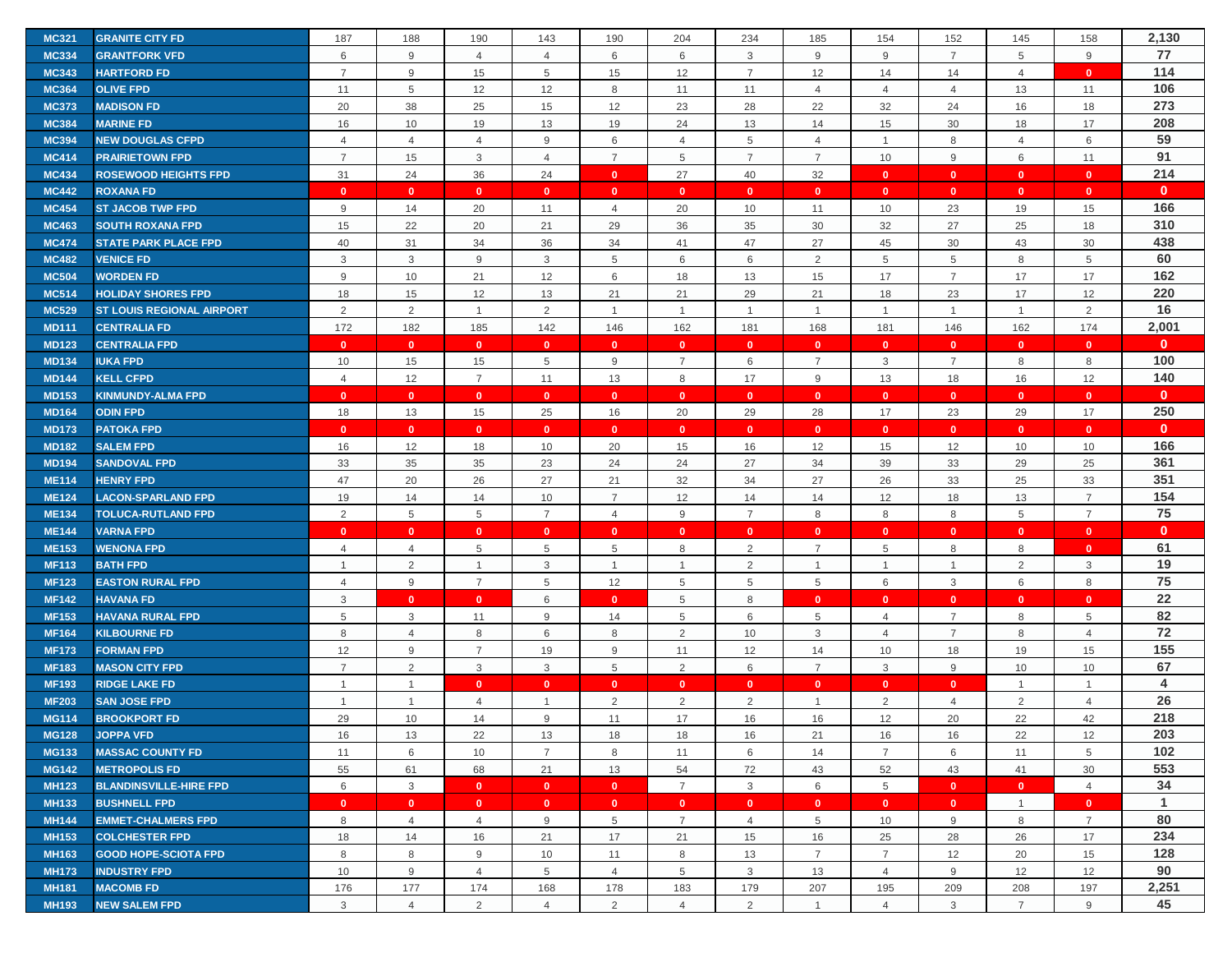| <b>MJ122</b> | ALGONQUIN-LAKE IN THE HILL FPD    | 381            | 326            | 310            | 296            | 320            | 386            | 353                     | 372            | 301            | 352            | 326            | 381            | 4,104        |
|--------------|-----------------------------------|----------------|----------------|----------------|----------------|----------------|----------------|-------------------------|----------------|----------------|----------------|----------------|----------------|--------------|
| <b>MJ142</b> | <b>CARY FPD</b>                   | 196            | 154            | $\mathbf{0}$   | 112            | 155            | $\mathbf{0}$   | 190                     | 71             | 89             | 84             | 75             | 81             | 1,207        |
| <b>MJ152</b> | <b>CRYSTAL LAKE FD</b>            | 551            | 515            | 541            | 391            | 522            | 502            | 536                     | 554            | 249            | 277            | 244            | 247            | 5,129        |
| MJ163        | <b>FOX RIVER GROVE FPD</b>        | 68             | 67             | 61             | 50             | 71             | 78             | 69                      | 65             | 62             | 54             | 50             | 53             | 748          |
| <b>MJ173</b> | <b>HARVARD CFPD</b>               | 113            | 88             | 111            | 91             | 116            | 107            | 123                     | 152            | 124            | 60             | 74             | 133            | 1,292        |
| MJ183        | <b>HEBRON-ALDEN-GREENWOOD FPD</b> | 39             | 30             | 27             | 22             | 19             | 17             | 44                      | 33             | 31             | $\mathbf{0}$   | $\mathbf{0}$   | $\mathbf{0}$   | 262          |
| MJ193        | <b>HUNTLEY FPD</b>                | 459            | 439            | 453            | 330            | 462            | 473            | 465                     | 213            | 215            | 216            | 228            | 226            | 4,179        |
| <b>MJ202</b> | <b>MARENGO FPD</b>                | 96             | 88             | 87             | 119            | 130            | 142            | 136                     | 163            | 167            | 72             | 63             | 85             | 1,348        |
| MJ213        | <b>MCHENRY TWP FPD</b>            | 495            | 444            | 429            | 410            | 445            | 499            | 590                     | 509            | 520            | 456            | 508            | 491            | 5,796        |
| <b>MJ223</b> | <b>NUNDA RURAL FPD</b>            | 39             | 21             | 22             | 26             | 32             | 22             | 29                      | 24             | 18             | 13             | 22             | 25             | 293          |
| MJ233        | <b>RICHMOND TWP FPD</b>           | 34             | 3              | 43             | 34             | 39             | 32             | 36                      | 39             | 33             | 32             | 37             | 49             | 411          |
| <b>MJ243</b> | <b>SPRING GROVE FPD</b>           | 31             | 30             | 30             | 32             | 45             | 52             | 63                      | 58             | 43             | 41             | 43             | 51             | 519          |
| MJ253        | <b>UNION FPD</b>                  | 26             | 5              | 15             | 14             | 13             | 12             | 12                      | 14             | 12             | 14             | 10             | 16             | 163          |
| <b>MJ264</b> | <b>WONDER LAKE FPD</b>            | 75             | 68             | 82             | 80             | 84             | 89             | 98                      | 102            | 60             | 77             | 88             | 82             | 985          |
| <b>MJ282</b> | <b>WOODSTOCK FRD</b>              | 447            | 394            | 395            | 325            | 376            | 396            | 394                     | 391            | 322            | 346            | 285            | 313            | 4,384        |
| <b>MJ292</b> | <b>LAKEWOOD FD</b>                | $\mathbf{0}$   | $\mathbf{0}$   | $\mathbf{0}$   | $\mathbf{0}$   | $\mathbf{0}$   | $\mathbf{0}$   | $\mathbf{0}$            | $\mathbf{0}$   | $\mathbf{0}$   | $\mathbf{0}$   | $\mathbf{0}$   | $\mathbf{0}$   | $\mathbf{0}$ |
| <b>MK114</b> | <b>ANCHOR FD</b>                  | $\overline{1}$ | $\mathsf 3$    | $\overline{1}$ | 2              | $\mathbf{1}$   | 5              | 3                       | 5              | $\overline{2}$ | 5              | 3              | 3              | 34           |
| <b>MK123</b> | <b>ARROWSMITH FD</b>              | $\mathbf{0}$   | $\mathbf{0}$   | $\mathbf{0}$   | $\mathbf{0}$   | $\mathbf{0}$   | $\mathbf{0}$   | $\mathbf{0}$            | $\mathbf{0}$   | $\mathbf{0}$   | $\mathbf{0}$   | $\mathbf{0}$   | $\mathbf{0}$   | $\mathbf{0}$ |
| <b>MK133</b> | <b>BELLFLOWER FPD</b>             | 3              | $\overline{7}$ | $\overline{2}$ | $\overline{7}$ | $\overline{7}$ | 6              | 6                       | $\overline{4}$ | $\overline{4}$ | 3              | $\overline{7}$ | 9              | 65           |
| <b>MK141</b> | <b>BLOOMINGTON FD</b>             | 978            | 950            | 1,033          | 801            | 905            | 925            | 1,107                   | 977            | 923            | 1,028          | 937            | 995            | 11,559       |
| <b>MK158</b> | <b>BLOOMINGTON TWP FPD</b>        | 24             | 24             | 16             | 32             | 26             | 12             | $\overline{7}$          | 13             | 5              | 9              | 6              | 8              | 182          |
| <b>MK163</b> | <b>CARLOCK FPD</b>                | $\mathbf{0}$   | $\mathbf{0}$   | $\mathbf{0}$   | $\mathbf{0}$   | $\mathbf{0}$   | $\mathbf{0}$   | $\mathbf{0}$            | $\mathbf{0}$   | $\mathbf{0}$   | $\mathbf{0}$   | $\mathbf{0}$   | $\mathbf{0}$   | $\mathbf{0}$ |
| <b>MK174</b> | <b>CHENOA FPD</b>                 | $\mathbf{0}$   | $\mathbf{0}$   | $\mathbf{0}$   | $\mathbf{0}$   | $\mathbf{0}$   | $\mathbf{0}$   | $\mathbf{0}$            | $\mathbf{0}$   | $\mathbf{0}$   | $\mathbf{0}$   | $\mathbf{0}$   | $\mathbf{0}$   | $\mathbf{0}$ |
| <b>MK183</b> | <b>COLFAX FD</b>                  | 9              | 12             | 8              | 4              | $\overline{7}$ | 8              | 8                       | 7              | 8              | 16             | $\overline{7}$ | 10             | 104          |
| <b>MK193</b> | <b>COOKSVILLE FD</b>              | 5              | 2              | $\mathbf{3}$   | 3              | 2              | $\overline{4}$ | 2                       | 2              | 8              | 10             | 9              | $\overline{4}$ | 54           |
| <b>MK204</b> | <b>OCTAVIA FPD - CROPSEY</b>      | 3              | $\overline{2}$ | 2              | 2              | 2              | 5              | $\overline{1}$          | 6              | $\overline{4}$ | 5              | 5              | $\overline{7}$ | 44           |
| <b>MK214</b> | <b>DALE TWP FPD</b>               | 10             | 6              | 9              | 11             | 12             | 11             | $\overline{7}$          | 10             | 10             | 12             | 26             | 15             | 139          |
| <b>MK223</b> | <b>DANVERS FD</b>                 | $\overline{7}$ | 13             | 5              | $\overline{7}$ | 13             | $\overline{7}$ | $\overline{7}$          | 10             | 10             | 11             | 10             | $\overline{7}$ | 107          |
| <b>MK233</b> | <b>DOWNS FD</b>                   | 25             | 14             | 29             | 15             | 13             | 13             | 3                       | $\mathbf{1}$   | 22             | $\mathbf{0}$   | $\mathbf{0}$   | $\bf{0}$       | 135          |
| <b>MK244</b> | <b>ELLSWORTH FD</b>               | 6              | 8              | 8              | 10             | $\overline{7}$ | 3              | $\mathbf{0}$            | $\mathbf{0}$   | $\mathbf{0}$   | $\mathbf{0}$   | $\mathbf{0}$   | $\mathbf{0}$   | 42           |
| <b>MK263</b> | <b>GRIDLEY FD</b>                 | $\mathbf{0}$   | $\mathbf{0}$   | $\mathbf{0}$   | $\mathbf{0}$   | $\mathbf{0}$   | $\mathbf{0}$   | $\mathbf{0}$            | $\mathbf{0}$   | $\mathbf{0}$   | $\mathbf{0}$   | $\mathbf{0}$   | $\mathbf{0}$   | $\mathbf{0}$ |
| <b>MK273</b> | <b>RANDOLPH TWP FPD</b>           | 27             | 22             | 32             | 32             | 29             | 37             | 34                      | 46             | 31             | 30             | 43             | 41             | 404          |
| <b>MK283</b> | <b>HUDSON CFPD</b>                | $\mathbf{0}$   | $\mathbf{0}$   | $\mathbf{0}$   | $\mathbf{0}$   | $\mathbf{0}$   | $\mathbf{0}$   | $\mathbf{0}$            | $\mathbf{0}$   | $\mathbf{0}$   | $\overline{0}$ | $\mathbf{0}$   | $\mathbf{0}$   | $\mathbf{0}$ |
| <b>MK293</b> | <b>LEROY CFPD</b>                 | $\overline{7}$ | 10             | 12             | $\overline{7}$ | 11             | 9              | 13                      | 10             | 14             | 5              | 12             | 8              | 118          |
| <b>MK304</b> | <b>LEXINGTON FPD</b>              | 11             | $\overline{7}$ | 8              | 5              | 15             | 10             | 20                      | 11             | 11             | 14             | 12             | 14             | 138          |
| <b>MK313</b> | <b>MT HOPE-FUNKS GROVE FPD</b>    | 16             | 16             | 17             | 9              | 11             | 17             | 18                      | 23             | 15             | 26             | 23             | 19             | 210          |
| <b>MK332</b> | <b>NORMAL FD</b>                  | 563            | 548            | 337            | 405            | 434            | 422            | 508                     | 520            | 517            | 580            | 505            | 534            | 5,873        |
| <b>MK353</b> | <b>TOWANDA FPD</b>                | 14             | 11             | $\overline{7}$ | 20             | 24             | 14             | 17                      | 21             | 15             | 17             | $\mathbf{0}$   | $\mathbf{0}$   | 160          |
| <b>MK363</b> | <b>ALLIN TWP FPD</b>              | 10             | 10             | 6              | 10             | 8              | 13             | $\mathbf{0}$            | $\mathbf{0}$   | $\mathbf{0}$   | $\mathbf{0}$   | 2              | $\overline{1}$ | 60           |
| <b>MK394</b> | <b>SAYBROOK-ARROWSMITH FPD</b>    | $\overline{1}$ | $\mathbf{0}$   | $\mathbf{0}$   | $\mathbf{0}$   | $\mathbf{0}$   | $\mathbf{0}$   | $\mathbf{0}$            | $\mathbf{0}$   | $\mathbf{0}$   | $\mathbf{0}$   | $\mathbf{0}$   | $\mathbf{0}$   | $\mathbf{1}$ |
| <b>ML114</b> | <b>ATHENS FPD</b>                 | 23             | 31             | 28             | 31             | 34             | 29             | 33                      | 41             | 28             | 27             | 35             | 28             | 368          |
| <b>ML133</b> | <b>GREENVIEW CFPD</b>             | 2              | 2              | 3              | 2              | 2              | $\overline{1}$ | $\overline{1}$          | $\mathbf{1}$   | 2              | 5              | $\overline{7}$ | 5              | 33           |
| <b>ML144</b> | <b>OAKFORD FPD</b>                | $\mathbf{0}$   | $\mathbf{0}$   | $\mathbf{0}$   | $\mathbf{0}$   | $\mathbf{0}$   | $\mathbf{0}$   | $\mathbf{0}$            | $\mathbf{0}$   | $\mathbf{0}$   | $\mathbf{0}$   | $\mathbf{0}$   | $\mathbf{0}$   | $\mathbf{0}$ |
| <b>ML153</b> | <b>PETERSBURG FD</b>              | 25             | 32             | 30             | 16             | 17             | 17             | 24                      | 31             | 38             | 21             | 37             | 25             | 313          |
| <b>ML163</b> | <b>TALLULA FD</b>                 | $\mathbf{0}$   | $\bullet$      | $\bullet$      | $\bullet$      | $\bullet$      | $\mathbf{0}$   | $\overline{\mathbf{0}}$ | $\mathbf{0}$   | $\mathbf{0}$   | $\mathbf{0}$   | $\mathbf{0}$   | $\mathbf{0}$   | $\mathbf{0}$ |
| <b>ML173</b> | <b>PETERSBURG COMMUNITY FPD</b>   | $\mathbf{0}$   | $\mathbf{0}$   | $\mathbf{0}$   | $\mathbf{0}$   | $\mathbf{0}$   | $\mathbf{0}$   | $\mathbf{0}$            | $\mathbf{0}$   | $\mathbf{0}$   | $\bullet$      | $\mathbf{0}$   | $\mathbf{0}$   | $\mathbf{0}$ |
| <b>MM113</b> | <b>ALEDO FPD</b>                  | $\overline{4}$ | 5              | 5              | 3              | 3              | $\mathbf{0}$   | $\mathbf{0}$            | $\mathbf{0}$   | $\mathbf{0}$   | $\mathbf{0}$   | $\mathbf{0}$   | $\mathbf{0}$   | 20           |
| <b>MM133</b> | <b>GREENE TWP FPD-VIOLA UNIT</b>  | 18             | 19             | 18             | 22             | 19             | 20             | 24                      | 35             | 20             | 12             | 25             | 23             | 255          |
| <b>MM143</b> | <b>JOY CFD</b>                    | 2              | $\overline{2}$ | $\mathbf{1}$   | $\overline{1}$ | $\overline{2}$ | $\overline{4}$ | $\mathbf{3}$            | $\mathbf{1}$   | $\mathbf{0}$   | $\overline{2}$ | $\overline{2}$ | $\overline{2}$ | 22           |
| <b>MM158</b> | <b>KEITHSBURG VFD</b>             | $\mathbf{0}$   | $\mathbf{0}$   | $\mathbf{0}$   | $\mathbf{0}$   | $\mathbf{0}$   | $\mathbf{0}$   | $\mathbf{0}$            | $\mathbf{0}$   | $\mathbf{0}$   | $\mathbf{0}$   | $\mathbf{0}$   | $\mathbf{0}$   | $\mathbf{0}$ |
| <b>MM168</b> | <b>NEW BOSTON-ELIZA FPD</b>       | $\mathbf{0}$   | $\mathbf{0}$   | $\mathbf{0}$   | $\mathbf{0}$   | $\mathbf{0}$   | $\mathbf{0}$   | $\mathbf{0}$            | $\mathbf{0}$   | $\mathbf{0}$   | $\bullet$      | $\bullet$      | $\mathbf{0}$   | $\mathbf{0}$ |
| <b>MM173</b> | <b>RIVOLI FPD</b>                 | 3              | $\overline{7}$ | 8              | 6              | 8              | $\overline{7}$ | 9                       | $\mathbf{0}$   | $\mathbf{0}$   | $\mathbf{0}$   | $\mathbf{0}$   | $\mathbf{0}$   | 48           |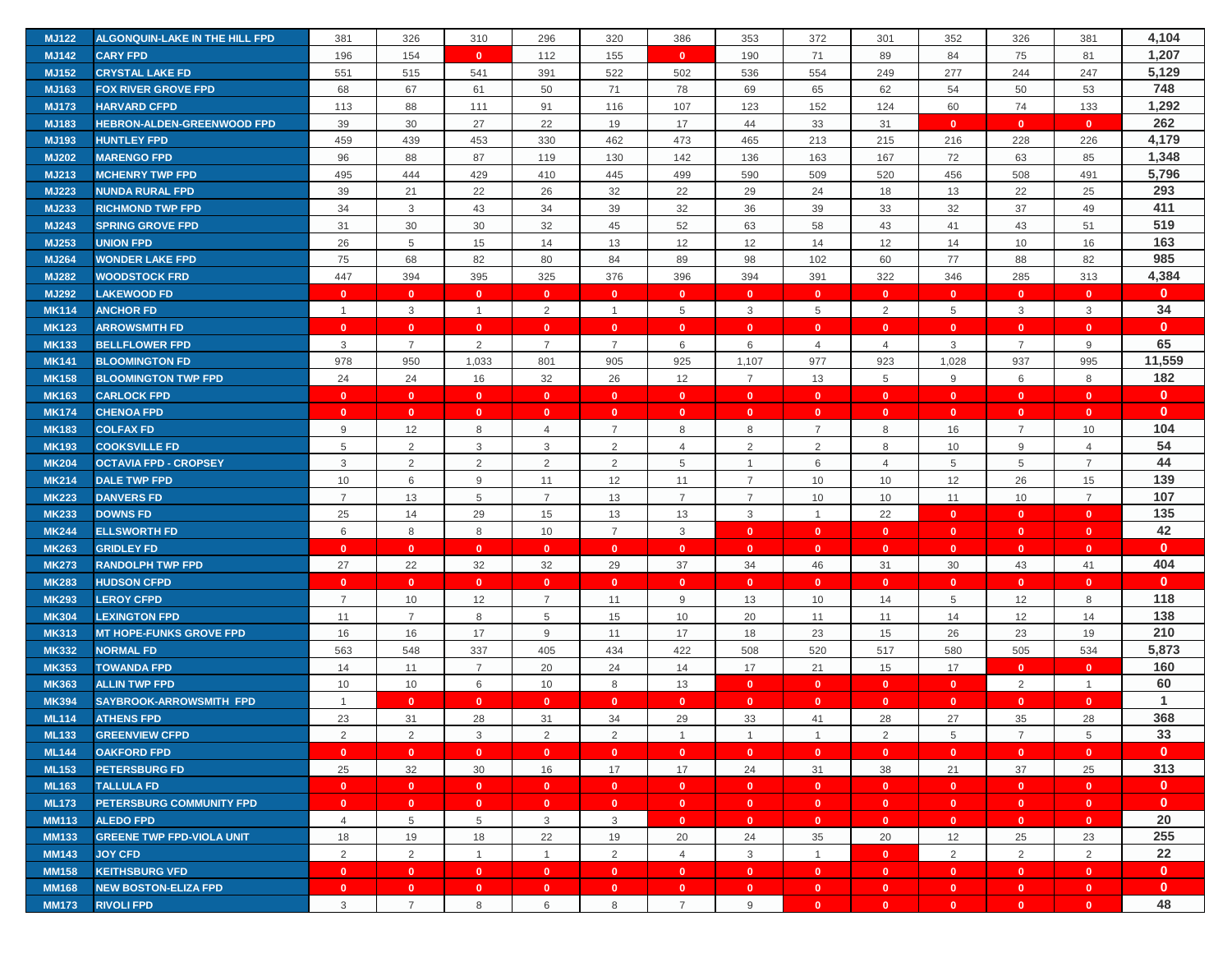| <b>MM183</b> | <b>SEATON CFPD</b>                    | 2              | $\overline{1}$   | $\mathbf{0}$   | $\mathbf{0}$   | $\mathbf{0}$   | $\mathbf{0}$   | $\mathbf{0}$   | $\mathbf{0}$   | $\mathbf{0}$   | $\mathbf{0}$   | $\mathbf{0}$   | $\bf{0}$       | 3            |
|--------------|---------------------------------------|----------------|------------------|----------------|----------------|----------------|----------------|----------------|----------------|----------------|----------------|----------------|----------------|--------------|
| <b>MM194</b> | <b>SHERRARD CFPD</b>                  | 11             | $\boldsymbol{9}$ | $\overline{4}$ | $\mathbf{0}$   | $\mathbf{0}$   | $\mathbf{0}$   | $\mathbf{0}$   | $\mathbf{0}$   | $\mathbf{0}$   | $\mathbf{0}$   | $\mathbf{0}$   | $\mathbf{0}$   | 24           |
| <b>MN118</b> | <b>COLUMBIA VFD</b>                   | 32             | 28               | 25             | 40             | 54             | 42             | 36             | 51             | 23             | 28             | 13             | 26             | 398          |
| <b>MN124</b> | <b>HECKER FPD</b>                     | 12             | 8                | 9              | 8              | $\overline{7}$ | 12             | 17             | 15             | 9              | 16             | 6              | 10             | 129          |
| <b>MN133</b> | <b>MAEYSTOWN FPD</b>                  | 3              | $\mathbf{1}$     | $\overline{4}$ | $\overline{7}$ | $\,6$          | $\overline{2}$ | 5              | 2              | $\overline{1}$ | 2              | $\overline{4}$ | $\overline{1}$ | 38           |
| <b>MN143</b> | <b>VALMEYER FPD</b>                   | 8              | 8                | 5              | 11             | 10             | 10             | 12             | 6              | 8              | 10             | 12             | 10             | 110          |
| <b>MN153</b> | <b>WATERLOO FD</b>                    | $\mathbf{0}$   | $\mathbf{0}$     | $\mathbf{0}$   | $\mathbf{0}$   | $\mathbf{0}$   | $\mathbf{0}$   | $\mathbf{0}$   | $\mathbf{0}$   | $\mathbf{0}$   | $\mathbf{0}$   | $\mathbf{0}$   | $\mathbf{0}$   | $\mathbf{0}$ |
| <b>MP124</b> | <b>COFFEEN FPD</b>                    | 9              | 11               | 11             | 8              | 10             | $\overline{7}$ | $\overline{7}$ | 3              | 8              | 9              | 9              | 10             | 102          |
| <b>MP134</b> | <b>FARMERSVILLE-WAGGONER VFD</b>      | $\overline{2}$ | $\mathbf{1}$     | 9              | $\overline{2}$ | 5              | $\overline{4}$ | $\overline{2}$ | 2              | 5              | 2              | $\mathbf{0}$   | $\overline{1}$ | 35           |
| <b>MP144</b> | <b>FILLMORE FPD</b>                   | 4              | $\,8\,$          | $\overline{7}$ | 9              | $\overline{4}$ | $\overline{4}$ | $\overline{7}$ | $\overline{4}$ | 8              | 12             | 11             | 6              | 84           |
| <b>MP168</b> | <b>HILLSBORO FD</b>                   | $\overline{7}$ | $\overline{4}$   | $\overline{4}$ | 6              | $\overline{4}$ | 9              | 15             | $\overline{7}$ | 3              | $\overline{4}$ | 5              | 5              | 73           |
| <b>MP188</b> | <b>LITCHFIELD FD</b>                  | 145            | 133              | 143            | 123            | 125            | 131            | 156            | 159            | 139            | 176            | 149            | 141            | 1,720        |
| <b>MP193</b> | <b>NOKOMIS AREA FPD</b>               | 4              | 6                | 5              | 9              | $\mathbf{1}$   | 6              | $\overline{4}$ | $\mathbf{1}$   | $\overline{2}$ | 11             | 6              | 5              | 60           |
| <b>MP214</b> | <b>RAYMOND-HARVEL FD</b>              | $\overline{4}$ | $\mathbf{1}$     | 10             | 6              | 6              | 13             | 5              | 3              | 5              | 12             | $\overline{4}$ | 3              | 72           |
| <b>MP234</b> | <b>TAYLOR SPRINGS VFD</b>             | $\overline{1}$ | $\,6\,$          | $\overline{7}$ | 8              | $9$            | 11             | $\overline{2}$ | $\mathbf{1}$   | $\overline{2}$ | 13             | 11             | 8              | 79           |
| <b>MP243</b> | <b>WITT VFD INC</b>                   | 14             | 16               | 11             | 10             | 11             | 25             | 13             | 8              | 19             | 15             | 14             | 13             | 169          |
| <b>MQ111</b> | <b>JACKSONVILLE FD</b>                | 254            | 244              | 244            | 198            | 228            | 213            | 289            | 251            | 226            | 206            | 211            | 220            | 2,784        |
| <b>MQ124</b> | <b>ALEXANDER FD</b>                   | 3              | 8                | 2              | 2              | $\mathbf{1}$   | 3              | 2              | 5              | 2              | $\overline{4}$ | $\overline{4}$ | 5              | 41           |
| <b>MQ135</b> | <b>CHAPIN RURAL FIRE ASSN</b>         | $\mathbf{0}$   | $\mathbf{0}$     | $\mathbf{0}$   | $\mathbf{0}$   | $\mathbf{0}$   | $\overline{1}$ | $\mathbf{0}$   | $\mathbf{0}$   | $\mathbf{0}$   | $\mathbf{0}$   | $\mathbf{0}$   | $\mathbf{0}$   | $\mathbf{1}$ |
| <b>MQ154</b> | <b>FRANKLIN FPD</b>                   | $\mathbf{0}$   | $\mathbf{0}$     | $\mathbf{0}$   | $\mathbf{0}$   | $\mathbf{0}$   | $\mathbf{0}$   | $\mathbf{0}$   | $\mathbf{0}$   | $\mathbf{0}$   | $\mathbf{0}$   | $\mathbf{0}$   | $\mathbf{0}$   | $\mathbf{0}$ |
| <b>MQ163</b> | <b>MEREDOSIA FPD</b>                  | 2              | $\overline{2}$   | $\overline{1}$ | 4              | $\mathbf{1}$   | 3              | 3              | 3              | 2              | 5              | 5              | $\overline{4}$ | 35           |
| <b>MQ178</b> | <b>MURRAYVILLE VFD</b>                | 3              | $\overline{2}$   | 2              | 3              | 2              | 2              | $\mathbf{1}$   | $\overline{1}$ | $\mathbf{3}$   | 2              | 3              | $\mathbf{0}$   | 24           |
| <b>MQ193</b> | <b>SOUTH JACKSONVILLE FD</b>          | 37             | 51               | 59             | 51             | 58             | 63             | 56             | 56             | 44             | 42             | 58             | 40             | 615          |
| <b>MQ204</b> | <b>WAVERLY VFD</b>                    | 2              | $\mathsf 3$      | $\overline{4}$ | 3              | 3              | $\overline{1}$ | $\overline{2}$ | 5              | $\mathbf{1}$   | $\mathbf{1}$   | 2              | $\mathbf{1}$   | 28           |
| <b>MQ214</b> | <b>WOODSON CFPD</b>                   | 3              | 5                | $\overline{7}$ | 5              | 2              | 3              | $\overline{4}$ | 3              | 6              | $\overline{4}$ | $\overline{4}$ | $\overline{2}$ | 48           |
| <b>MQ224</b> | <b>CHAPIN FD</b>                      | 5              | 8                | 6              | 5              | 6              | $\overline{7}$ | $\overline{7}$ | 8              | 5              | $\overline{4}$ | 12             | 14             | 87           |
| <b>MR113</b> | <b>ARTHUR FPD</b>                     | 3              | $\overline{4}$   | 2              | $\overline{7}$ | 2              | $\overline{1}$ | $\overline{2}$ | 5              | 5              | $\overline{2}$ | $\mathbf{1}$   | $\overline{2}$ | 36           |
| <b>MR123</b> | <b>BETHANY FPD</b>                    | 16             | 11               | 15             | 14             | 21             | 18             | 13             | 29             | 34             | 13             | 22             | 29             | 235          |
| <b>MR134</b> | <b>DORA TWP FPD</b>                   | 3              | $\mathbf{1}$     | 11             | 5              | 3              | $\overline{7}$ | 6              | 2              | 8              | 10             | 6              | $\,6\,$        | 68           |
| <b>MR164</b> | <b>LOVINGTON FPD</b>                  | 2              | $\overline{4}$   | $\overline{4}$ | $\overline{1}$ | $\mathbf{1}$   | 2              | $\mathbf{0}$   | $\mathbf{0}$   | $\overline{2}$ | 6              | 2              | $\mathbf{1}$   | 25           |
| <b>MR182</b> | <b>SULLIVAN FPD</b>                   | 70             | 53               | 58             | 72             | 65             | 59             | 58             | 68             | 68             | 77             | 60             | 83             | 791          |
| <b>OA112</b> | <b>BYRON FPD</b>                      | 109            | 91               | 118            | 58             | 85             | 85             | 103            | 107            | 88             | 87             | 129            | 89             | 1,149        |
| <b>OA133</b> | <b>FORRESTON FPD</b>                  | 20             | 8                | 9              | 10             | 14             | 13             | 14             | 26             | 10             | 18             | 21             | 17             | 180          |
| <b>OA144</b> | <b>LEAF RIVER FPD</b>                 | 9              | 16               | 30             | 27             | 15             | 22             | 19             | 14             | 13             | $\overline{4}$ | 5              | $\mathbf{0}$   | 174          |
| <b>OA154</b> | <b>LYNNVILLE-SCOTT-WHITE ROCK FPD</b> | 34             | 26               | 19             | 35             | 31             | 30             | 20             | 25             | 20             | 20             | 22             | 36             | 318          |
| <b>OA164</b> | <b>MONROE TWP FPD</b>                 | $\overline{4}$ | $\overline{7}$   | $\mathbf{0}$   | 6              | 5              | $\overline{7}$ | $\overline{4}$ | 3              | $\overline{1}$ | 2              | 2              | $\overline{4}$ | 45           |
| <b>OA173</b> | <b>MT MORRIS FPD</b>                  | 8              | 14               | 9              | 5              | 6              | 13             | 16             | 12             | 8              | 8              | 12             | 12             | 123          |
| <b>OA184</b> | <b>OGLE-LEE FPD</b>                   | 43             | 27               | 19             | 28             | 28             | 28             | 22             | 14             | $\mathbf{1}$   | 31             | 28             | 36             | 305          |
| <b>OA193</b> | <b>OREGON FD</b>                      | 76             | 101              | 85             | 77             | 72             | 84             | 79             | 81             | 71             | 70             | 71             | 66             | 933          |
| <b>OA203</b> | <b>POLO FPD</b>                       | 15             | $9\,$            | 3              | $\overline{7}$ | 8              | 20             | 10             | 20             | 12             | 11             | 12             | 15             | 142          |
| <b>OA212</b> | <b>ROCHELLE FD</b>                    | 184            | 176              | 145            | 125            | 152            | 145            | 192            | 147            | 196            | 189            | 164            | 198            | 2,013        |
| <b>OA224</b> | <b>STILLMAN FPD</b>                   | 39             | 39               | 43             | 38             | 38             | 44             | 41             | 52             | 55             | 42             | 47             | 50             | 528          |
| <b>PA111</b> | <b>PEORIA FD</b>                      | 1,632          | 1,525            | 1,505          | 1,364          | 1,579          | 1,802          | 1,866          | 1,856          | 1,639          | 1,624          | 1,643          | 1,530          | 19,565       |
| <b>PA124</b> | <b>WEST PEORIA FPD</b>                | 39             | 38               | 38             | 48             | 59             | 57             | 62             | 64             | 55             | 68             | 64             | 62             | 654          |
| <b>PA133</b> | <b>AKRON-PRINCEVILLE FPD</b>          | 19             | 21               | 16             | 20             | 16             | 16             | 21             | 18             | 16             | 18             | 26             | 15             | 222          |
| <b>PA144</b> | <b>BARTONVILLE VFD</b>                | 68             | 57               | 59             | 41             | 63             | 82             | 64             | 76             | 61             | 35             | 55             | 68             | 729          |
| <b>PA153</b> | <b>BRIMFIELD CFPD</b>                 | 34             | 36               | 31             | 29             | 31             | 32             | 24             | 26             | 26             | 37             | 32             | 39             | 377          |
| <b>PA168</b> | <b>CHILLICOTHE COMMUNITY FPD</b>      | 106            | 91               | 97             | 99             | 91             | 114            | 109            | 62             | 34             | 34             | 34             | 43             | 914          |
| <b>PA174</b> | <b>DUNLAP FPD</b>                     | 40             | 33               | 34             | 31             | 23             | 32             | 32             | 35             | 37             | 47             | 49             | 38             | 431          |
| <b>PA184</b> | <b>ELMWOOD RURAL FPD</b>              | 8              | 9                | 14             | 6              | 5              | $\overline{7}$ | 9              | 8              | 12             | $\overline{1}$ | $\mathbf{0}$   | $\overline{7}$ | 86           |
| <b>PA204</b> | <b>LIMESTONE FPD</b>                  | 155            | 123              | 127            | 104            | 116            | 129            | 155            | 148            | 118            | 137            | 132            | 130            | 1,574        |
| <b>PA214</b> | <b>LOGAN-TRIVOLI FPD</b>              | 37             | 38               | 52             | 30             | 32             | 32             | 44             | 41             | 33             | 41             | 39             | 41             | 460          |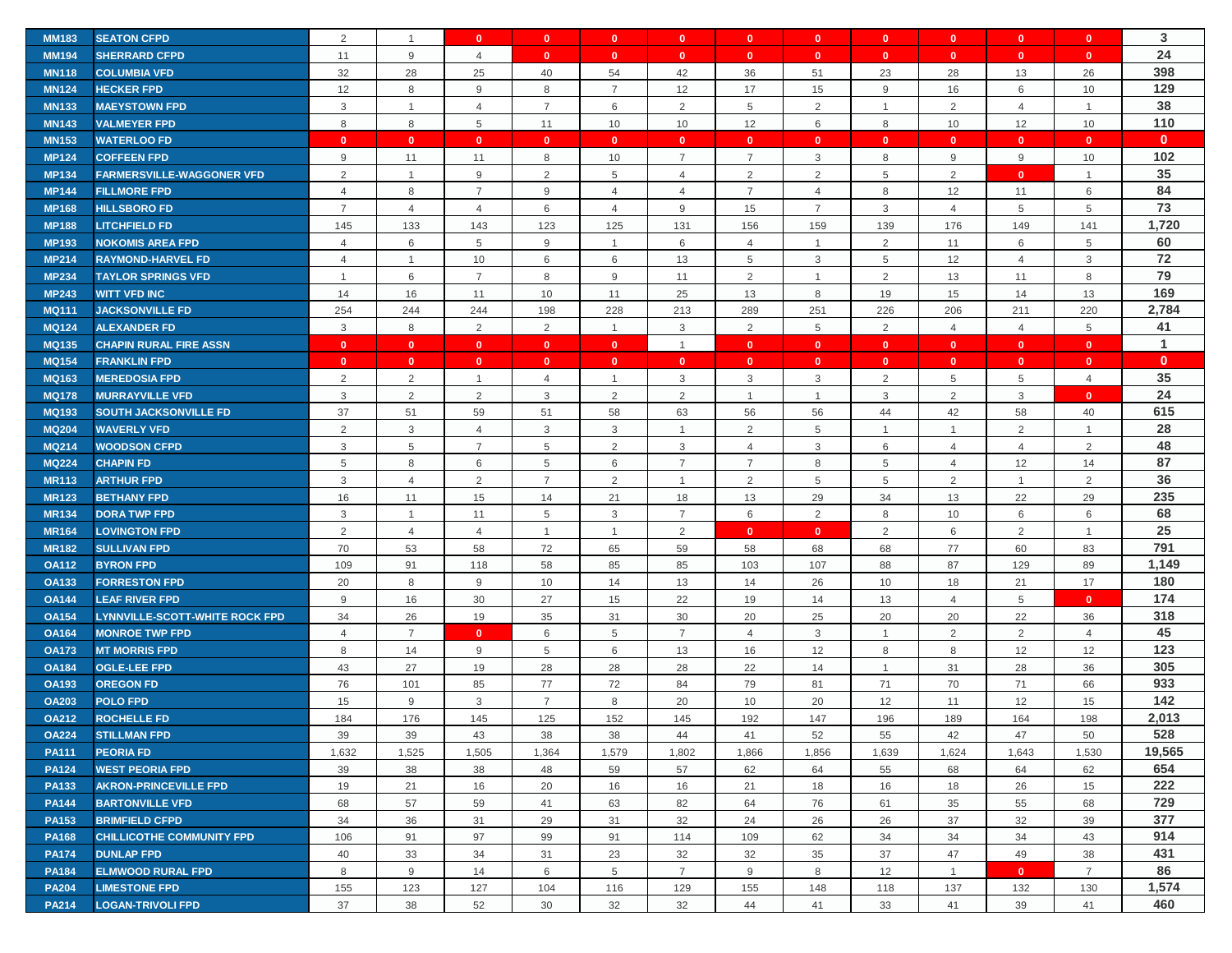| <b>PA224</b> | <b>PEORIA HEIGHTS FD</b>         | 56             | 34             | 54             | 55             | 43              | 68             | 76             | 75             | 77              | 74             | 90             | 79             | 781            |
|--------------|----------------------------------|----------------|----------------|----------------|----------------|-----------------|----------------|----------------|----------------|-----------------|----------------|----------------|----------------|----------------|
| <b>PA244</b> | <b>TIMBER-HOLLIS FPD</b>         | 40             | 27             | 40             | 27             | 27              | 26             | 33             | 25             | 27              | 37             | 36             | 29             | 374            |
| <b>PA253</b> | <b>TUSCARORA FPD</b>             | 17             | 14             | 19             | 10             | 6               | 8              | $\overline{7}$ | 10             | 14              | 21             | 17             | 11             | 154            |
| <b>PB114</b> | <b>CUTLER CFPD</b>               | $\overline{7}$ | 6              | 11             | $\overline{4}$ | 8               | 6              | 4              | 10             | $\overline{4}$  | $\overline{4}$ | 3              | $\overline{7}$ | 74             |
| <b>PB122</b> | <b>DUQUOIN FD</b>                | 27             | 27             | 18             | 24             | 14              | 33             | 27             | 24             | $\mathbf{0}$    | 25             | 24             | 26             | 269            |
| <b>PB132</b> | <b>PINCKNEYVILLE FD</b>          | 3              | 5              | 5              | 2              | $\mathbf{1}$    | $\overline{7}$ | 4              | $\overline{7}$ | 2               | $\overline{4}$ | 12             | $\overline{7}$ | 59             |
| <b>PB144</b> | <b>TAMAROA FPD</b>               | 3              | 5              | 8              | $\overline{7}$ | $\overline{7}$  | $\overline{7}$ | 4              | 3              | $5\phantom{.0}$ | $\overline{4}$ | $\overline{7}$ | $\overline{5}$ | 65             |
| <b>PB154</b> | <b>WILLISVILLE FD</b>            | $\mathbf{0}$   | $\mathbf{0}$   | $\overline{1}$ | $\Omega$       | $\mathbf{0}$    | $\mathbf{0}$   | $\Omega$       | $\mathbf{0}$   | $\mathbf{0}$    | $\mathbf{0}$   | $\mathbf{0}$   | $\mathbf{0}$   | $\mathbf{1}$   |
| <b>PB162</b> | <b>PINCKNEYVILLE RURAL FPD</b>   | 3              | 8              | 5              | 3              | $\overline{4}$  | 3              | -1             | $\overline{7}$ | 3               | 12             | 8              | 3              | 60             |
| <b>PC112</b> | <b>BEMENT FPD</b>                | 6              | $\overline{7}$ | 9              | 13             | 12              | $\overline{7}$ | 9              | 8              | 11              | 6              | 16             | $9\,$          | 113            |
| <b>PC128</b> | <b>CERRO GORDO FPD</b>           | 17             | 18             | 25             | 24             | 20              | 9              | 28             | 29             | 19              | 44             | 25             | 20             | 278            |
| <b>PC138</b> | <b>CISCO FPD</b>                 | 5              | 12             | 6              | 10             | $\overline{7}$  | 5              | 8              | 8              | $\overline{4}$  | 13             | 14             | 12             | 104            |
| <b>PC143</b> | <b>DELAND CFPD</b>               | 3              | $\overline{1}$ | $\overline{2}$ | 3              | 3               | 3              | 10             | 5              | 3               | 12             | $\overline{7}$ | $\overline{7}$ | 59             |
| <b>PC158</b> | <b>HAMMOND FPD</b>               | 5              | 8              | $\overline{2}$ | $\mathbf 1$    | 9               | 6              | 10             | 8              | 10              | 6              | 9              | $\mathbf{1}$   | 75             |
| <b>PC178</b> | <b>MID-PIATT FPD</b>             | 20             | 10             | $\overline{7}$ | 14             | 14              | 12             | 12             | 16             | 16              | 17             | 18             | 9              | 165            |
| <b>PC184</b> | <b>NORTHERN PIATT COUNTY FPD</b> | 11             | 15             | 14             | 15             | 9               | 9              | 21             | 12             | 16              | 16             | 15             | 14             | 167            |
| <b>PC198</b> | <b>MONTICELLO FD</b>             | 32             | 28             | 31             | 45             | 39              | 37             | 15             | 35             | 36              | 34             | 38             | 27             | 397            |
| <b>PD114</b> | <b>BARRY FPD</b>                 | 15             | 15             | 13             | 8              | 15              | 17             | $\mathbf{0}$   | $\mathbf{0}$   | $\mathbf{0}$    | $\mathbf{0}$   | $\mathbf{0}$   | $\mathbf{0}$   | 83             |
| <b>PD124</b> | <b>BAYLIS FPD</b>                | $\mathbf{1}$   | $\overline{1}$ | $\overline{1}$ | $\Omega$       | $\overline{1}$  | $\overline{1}$ | $\overline{1}$ | $\mathbf{1}$   | $\mathbf{1}$    | $\mathbf{0}$   | $\mathbf{1}$   | $\mathbf{0}$   | 9              |
| <b>PD134</b> | <b>GRIGGSVILLE FD</b>            | $\overline{4}$ | $\overline{4}$ | $\overline{7}$ | 5              | 3               | $\overline{4}$ | $\overline{7}$ | $\overline{4}$ | 6               | 11             | 3              | 5              | 63             |
| <b>PD143</b> | <b>HULL-KINDERHOOK FPD</b>       | 13             | 9              | 8              | 8              | 11              | 9              | 13             | 11             | 13              | 13             | 11             | $\overline{7}$ | 126            |
| <b>PD164</b> | <b>EAST PIKE FPD</b>             | 3              | $\overline{1}$ | $\overline{4}$ | $\overline{1}$ | $\overline{1}$  | 3              | 2              | $\overline{1}$ | $\overline{1}$  | $\overline{2}$ | 2              | 3              | 24             |
| <b>PD174</b> | <b>SPRING CREEK FPD</b>          | 16             | 15             | 29             | 14             | 11              | 15             | 22             | 27             | 22              | 10             | 13             | 9              | 203            |
| <b>PD184</b> | <b>NEW CANTON FPD</b>            | 10             | $\overline{7}$ | $\overline{7}$ | 3              | 8               | 8              | 8              | 8              | 8               | 11             | 3              | $\mathbf{1}$   | 82             |
| <b>PD203</b> | <b>NORTH PIKE FPD</b>            | $\mathbf{0}$   | $\mathbf{0}$   | $\overline{1}$ | $\mathbf{0}$   | $\mathbf{0}$    | $\mathbf{0}$   | $\Omega$       | $\mathbf{0}$   | $\mathbf{0}$    | $\mathbf{0}$   | $\mathbf{0}$   | $\mathbf{0}$   | $\mathbf{1}$   |
| <b>PD214</b> | <b>PITTSFIELD CITY FD</b>        | $\overline{7}$ | $\overline{4}$ | $\overline{4}$ | 3              | $\overline{4}$  | 9              | 8              | 9              | $\overline{7}$  | 8              | 8              | $\overline{7}$ | 78             |
| <b>PD223</b> | <b>PLEASANT HILL FPD</b>         | 12             | 13             | 22             | 8              | 6               | $\overline{7}$ | 14             | 13             | 15              | $\overline{7}$ | 9              | $\overline{7}$ | 133            |
| <b>PE114</b> | <b>GOLCONDA FD</b>               | $\mathbf{0}$   | $\mathbf{0}$   | $\mathbf{0}$   | $\mathbf{0}$   | $\mathbf{0}$    | $\mathbf{0}$   | $\mathbf{0}$   | $\mathbf{0}$   | $\mathbf{0}$    | $\mathbf{0}$   | $\mathbf{0}$   | $\mathbf{0}$   | $\mathbf{0}$   |
| <b>PE128</b> | <b>RURAL POPE COUNTY FPD</b>     | $\overline{7}$ | $\overline{7}$ | $\overline{7}$ | 6              | 9               | 11             | 16             | $\overline{4}$ | $\overline{4}$  | 10             | 12             | 6              | 99             |
| <b>PF114</b> | <b>GRAND CHAIN VFD</b>           | $\mathbf{0}$   | $\mathbf{0}$   | $\mathbf{0}$   | $\mathbf{0}$   | $\mathbf{0}$    | $\mathbf{0}$   | $\mathbf{0}$   | $\mathbf{0}$   | $\mathbf{0}$    | $\mathbf{0}$   | $\mathbf{0}$   | $\mathbf{0}$   | $\mathbf{0}$   |
| <b>PF124</b> | <b>KARNAK VFD</b>                | $\mathbf{0}$   | $\mathbf{0}$   | $\mathbf{0}$   | $\mathbf{0}$   | $\mathbf{0}$    | $\mathbf{0}$   | $\mathbf{0}$   | $\mathbf{0}$   | $\mathbf{0}$    | $\overline{0}$ | $\mathbf{0}$   | $\mathbf{0}$   | $\mathbf{0}$   |
| <b>PF134</b> | <b>MOUND CITY FD</b>             | 3              | 1              | 5              | $\overline{4}$ | $\mathbf{3}$    | 3              | 3              | $\overline{4}$ | $\overline{1}$  | $\overline{2}$ | 3              | $\overline{1}$ | 33             |
| <b>PF144</b> | <b>MOUNDS VFD</b>                | 3              | $\overline{2}$ | $\overline{2}$ | 2              | $\overline{1}$  | $\overline{1}$ | 2              | 3              | $\overline{1}$  | $\overline{1}$ | 2              | $\mathbf{3}$   | 23             |
| <b>PF153</b> | <b>OLMSTED VFD</b>               | $\overline{1}$ | 2              | $\mathbf{1}$   | $\overline{4}$ | 2               | 2              | 3              | $\mathbf{1}$   | 5               | $\mathbf{3}$   | $\overline{7}$ | 2              | 33             |
| <b>PF163</b> | <b>PULASKI FD</b>                | $\mathbf{0}$   | $\bullet$      | $\mathbf{0}$   | $\mathbf{0}$   | $\mathbf{0}$    | $\mathbf{0}$   | $\mathbf{0}$   | $\bullet$      | $\mathbf{0}$    | $\mathbf{0}$   | $\mathbf{0}$   | $\mathbf{0}$   | $\mathbf{0}$   |
| <b>PF178</b> | <b>ULLIN FD</b>                  | $\overline{2}$ | $\mathbf{0}$   | $\mathbf{0}$   | $\mathbf{0}$   | $\mathbf{0}$    | $\mathbf{0}$   | $\mathbf{0}$   | $\mathbf{0}$   | $\mathbf{0}$    | $\mathbf{0}$   | $\mathbf{0}$   | $\mathbf{0}$   | $\overline{2}$ |
| <b>PG113</b> | <b>GRANVILLE HENNEPIN FPD</b>    | 18             | 11             | 9              | 3              | 12              | 18             | 13             | 21             | 11              | 8              | $\mathbf{0}$   | 3              | 127            |
| <b>PG123</b> | <b>HENNEPIN FPD</b>              | $\mathbf{0}$   | $\mathbf{0}$   | $\mathbf{0}$   | $\mathbf{0}$   | $\mathbf{0}$    | $\mathbf{0}$   | $\mathbf{0}$   | $\mathbf{0}$   | $\mathbf{0}$    | $\mathbf{0}$   | $\mathbf{0}$   | $\mathbf{0}$   | $\mathbf{0}$   |
| <b>PG134</b> | <b>MAGNOLIA FD</b>               | $\overline{1}$ | 5              | 4              | 3              | $5\phantom{.0}$ | 6              | 4              | 5              | 4               | 6              | 10             | $\overline{4}$ | 57             |
| <b>PG153</b> | <b>MCNABB FPD</b>                | $\mathbf{1}$   | $\sqrt{3}$     | $\overline{2}$ | $\mathbf{1}$   | $5\phantom{.0}$ | $\overline{2}$ | 5              | 9              | 2               | 5              | 3              | $\overline{2}$ | 40             |
| PG163        | <b>STANDARD FPD</b>              | 9              | 3              | 5              | 5              | 11              | 8              | 8              | 8              | 8               | 13             | $\overline{7}$ | 9              | 94             |
| <b>RA114</b> | <b>BALDWIN CFPD</b>              | $\overline{1}$ | 4              | 2              | 2              | $\overline{1}$  | $\overline{1}$ | 2              | 2              | $\mathbf{1}$    | 3              | 3              | 2              | 24             |
| <b>RA124</b> | <b>CHESTER FD</b>                | $\mathbf{1}$   | $\overline{7}$ | 2              | 6              | 3               | 10             | 8              | $\overline{7}$ | $\overline{4}$  | 5              | 3              | 2              | 58             |
| <b>RA133</b> | <b>COULTERVILLE VFD-FPD</b>      | 3              | 5              | 6              | $\overline{7}$ | $\overline{4}$  | 11             | $\overline{7}$ | 6              | $\mathbf{3}$    | 6              | $\overline{7}$ | $\overline{7}$ | 72             |
|              |                                  | $\overline{1}$ | $\overline{1}$ | $\mathbf{1}$   | $\overline{2}$ | $\overline{1}$  | $\overline{1}$ | $\overline{2}$ | $\mathbf{1}$   | $\overline{4}$  | 4              | $\mathbf{1}$   | $\overline{2}$ | 21             |
| <b>RA143</b> | <b>EVANSVILLE FD</b>             |                |                |                |                |                 |                |                |                |                 |                |                |                |                |
| <b>RA154</b> | <b>PERCY VFD</b>                 | $\mathbf{1}$   | $\overline{1}$ | $\overline{7}$ | $\overline{2}$ | $\overline{1}$  | $\overline{1}$ | $\overline{1}$ | $\mathbf{1}$   | $\mathbf{1}$    | $\overline{2}$ | $\mathbf{1}$   | 4              | 23             |
| <b>RA164</b> | <b>PRAIRIE DU ROCHER FD</b>      | 3              | 6              | 6              | $\mathbf{1}$   | 6               | 6              | 10             | 6              | $\overline{7}$  | $\overline{7}$ | 10             | 5              | 73             |
| <b>RA173</b> | <b>RED BUD FD</b>                | $\overline{7}$ | 12             | 9              | $\overline{7}$ | $\overline{7}$  | 9              | 13             | $\overline{7}$ | 16              | 15             | 11             | 8              | 121            |
| <b>RA193</b> | <b>SPARTA FD</b>                 | $\overline{7}$ | $\overline{4}$ | 8              | $\overline{7}$ | 10              | 12             | 14             | 15             | 14              | 6              | $\overline{7}$ | 15             | 119            |
| <b>RA203</b> | <b>STEELEVILLE VFD</b>           | 24             | 34             | 22             | 20             | 20              | 41             | 32             | 43             | 27              | 37             | 44             | 24             | 368            |
| <b>RA214</b> | <b>TILDEN FPD</b>                | $\overline{1}$ | $\mathbf{1}$   | $\mathbf{1}$   | $\mathbf{1}$   | 3               | 2              | $\overline{1}$ | 3              | 2               | $\mathbf{1}$   | 3              | 3              | 22             |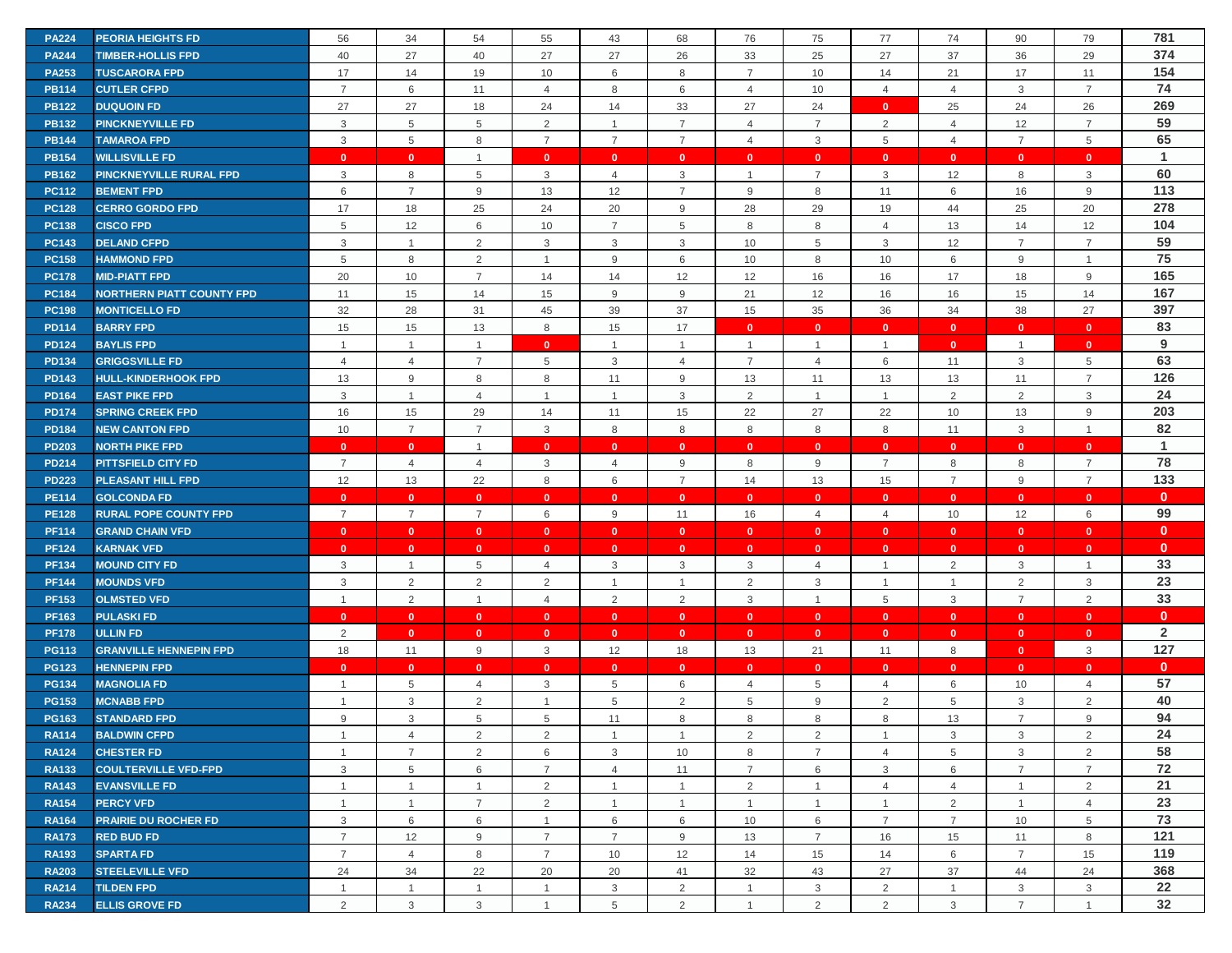| $\mathbf{0}$<br><b>RB134</b><br><b>NOBLE FPD</b><br>$\mathbf{0}$<br>$\mathbf{0}$<br>$\mathbf{0}$<br>$\mathbf{0}$<br>$\mathbf{0}$<br>$\mathbf{0}$<br>$\mathbf{0}$<br>$\mathbf{0}$<br>$\mathbf{0}$<br>$\mathbf{0}$<br>$\mathbf{0}$<br>$\mathbf{0}$<br>228<br>17<br>30<br>15<br>20<br>20<br>22<br>17<br>27<br><b>RB142</b><br><b>OLNEY FD</b><br>14<br>18<br>15<br>13<br>6,090<br>667<br>539<br><b>RC111</b><br><b>ROCK ISLAND FD</b><br>$\mathbf{0}$<br>562<br>551<br>594<br>624<br>763<br>616<br>593<br>581<br>$\mathbf{0}$<br>386<br>30<br>26<br>32<br>31<br>30<br>36<br>42<br>58<br>32<br>32<br>23<br><b>RC124</b><br><b>CARBON CLIFF-BARSTOW FPD</b><br>14<br>$\mathbf{0}$<br><b>RC133</b><br><b>BLACKHAWK FPD</b><br>$\mathbf{0}$<br>$\mathbf{0}$<br>$\mathbf{0}$<br>$\mathbf{0}$<br>$\mathbf{0}$<br>$\mathbf{0}$<br>$\mathbf{0}$<br>$\mathbf{0}$<br>$\mathbf{0}$<br>$\mathbf{0}$<br>$\mathbf{0}$<br>$\mathbf{0}$<br>457<br><b>RC174</b><br><b>COAL VALLEY FD</b><br>53<br>56<br>52<br>57<br>3<br>81<br>75<br>$\mathbf{0}$<br>80<br>$\mathbf{0}$<br>$\overline{0}$<br>$\mathbf{0}$<br>$\mathbf{0}$<br><b>RC183</b><br>$\mathbf{0}$<br>$\mathbf{0}$<br>$\mathbf{0}$<br>$\mathbf{0}$<br>$\mathbf{0}$<br>$\mathbf{0}$<br><b>CORDOVA FPD</b><br>$\mathbf{0}$<br>$\mathbf{0}$<br>$\mathbf{0}$<br>$\mathbf{0}$<br>$\mathbf{0}$<br>$\mathbf{0}$<br>181<br>8<br>10<br>16<br>22<br>17<br>15<br>18<br>16<br><b>RC194</b><br>14<br>15<br>15<br>15<br><b>COYNE CENTER FPD</b><br>3,250<br><b>RC201</b><br>286<br>241<br>284<br>227<br>256<br>264<br>269<br>318<br>255<br>254<br>312<br>284<br><b>EAST MOLINE CITY FD</b><br>128<br>$\sqrt{2}$<br>$\overline{7}$<br>3<br>12<br>14<br>13<br>18<br>12<br>12<br>15<br><b>RC243</b><br><b>HAMPTON FD</b><br>6<br>14<br>50<br>27<br>23<br><b>RC253</b><br><b>HILLSDALE FPD</b><br>$\mathbf{0}$<br>$\mathbf{0}$<br>$\mathbf{0}$<br>$\mathbf{0}$<br>$\mathbf{0}$<br>$\mathbf{0}$<br>$\mathbf{0}$<br>$\mathbf{0}$<br>$\mathbf{0}$<br>$\mathbf{0}$<br>7,485<br><b>RC271</b><br>617<br>543<br>551<br>499<br>563<br>650<br>720<br>757<br>622<br>645<br>671<br>647<br><b>MOLINE FD</b><br>479<br>33<br>47<br>32<br><b>RC284</b><br><b>RAPIDS CITY FPD</b><br>18<br>45<br>48<br>33<br>44<br>59<br>32<br>37<br>51<br>12<br>2<br>5<br>$\overline{4}$<br>$\overline{1}$<br><b>RC294</b><br><b>ANDALUSIA FPD</b><br>$\mathbf{0}$<br>$\mathbf{0}$<br>$\mathbf{0}$<br>$\mathbf{0}$<br>$\mathbf{0}$<br>$\mathbf{0}$<br>$\mathbf{0}$<br>$\mathbf{0}$<br>81<br>9<br>8<br>$\overline{7}$<br>9<br>$\overline{7}$<br><b>RC314</b><br>14<br>11<br>$\overline{4}$<br>$\overline{4}$<br><b>REYNOLDS FPD</b><br>$\overline{1}$<br>$\mathbf{1}$<br>6<br>315<br>36<br>32<br>27<br>24<br>38<br>23<br>22<br><b>RC322</b><br><b>SILVIS FD</b><br>21<br>23<br>28<br>16<br>25<br>64<br>5<br>10<br>3<br>6<br>6<br>$\overline{5}$<br>5<br>$\ensuremath{\mathsf{3}}$<br><b>SA113</b><br><b>CARRIER MILLS FD</b><br>6<br>6<br>5<br>$\overline{4}$<br>88<br>6<br>8<br>9<br>3<br>5<br><b>SA122</b><br><b>ELDORADO FD</b><br>8<br>11<br>10<br>11<br>10<br>6<br>$\overline{1}$<br>36<br>2<br>6<br>$\mathbf{3}$<br>2<br>2<br>$\overline{2}$<br>$\mathsf 3$<br>6<br><b>SA134</b><br><b>GALATIA VFD</b><br>$\overline{4}$<br>$\overline{1}$<br>$\overline{4}$<br>213<br><b>SA142</b><br><b>HARRISBURG FD</b><br>15<br>17<br>25<br>12<br>17<br>27<br>21<br>23<br>21<br>14<br>8<br>13<br>16<br>2<br>2<br>2<br>2<br><b>SA154</b><br><b>STONEFORT FD</b><br>$\overline{1}$<br>$\mathbf{1}$<br>$\overline{1}$<br>$\mathbf{1}$<br>$\overline{1}$<br>$\mathbf{1}$<br>$\overline{1}$<br>$\mathbf{1}$<br>19,159<br>1,598<br>1,550<br>1,736<br><b>SB111</b><br>1,466<br>1,465<br>1,609<br>1,701<br>1,716<br>1,547<br>1,585<br>1,568<br>1,618<br><b>SPRINGFIELD FD</b><br>440<br>35<br>28<br>35<br>37<br><b>SB123</b><br>40<br>26<br>38<br>33<br>36<br>42<br>54<br>36<br><b>AUBURN FPD</b><br>246<br>25<br>22<br>20<br>17<br>18<br>20<br>26<br>24<br>22<br>17<br>20<br><b>SB134</b><br><b>BUFFALO FPD</b><br>15<br>1,993<br>152<br>138<br>137<br>142<br>180<br><b>SB148</b><br><b>CHATHAM CFPD</b><br>119<br>144<br>165<br>235<br>185<br>205<br>191<br>227<br>37<br>16<br>21<br>22<br>26<br>29<br>29<br>21<br><b>SB154</b><br><b>DAWSON VFD</b><br>26<br>$\mathbf{0}$<br>$\mathbf{0}$<br>$\mathbf{0}$<br>218<br>18<br><b>SB164</b><br><b>DIVERNON FPD</b><br>21<br>19<br>15<br>16<br>23<br>21<br>21<br>17<br>17<br>20<br>10<br>103<br>6<br>9<br>5<br>$\overline{7}$<br>13<br><b>SB184</b><br><b>ILLIOPOLIS VFD</b><br>6<br>$\mathbf{1}$<br>$\overline{4}$<br>14<br>11<br>11<br>16<br>$\mathbf{0}$<br><b>SB194</b><br><b>LOAMIFPD</b><br>$\mathbf{0}$<br>$\mathbf{0}$<br>$\mathbf{0}$<br>$\mathbf{0}$<br>$\mathbf{0}$<br>$\mathbf{0}$<br>$\mathbf{0}$<br>$\mathbf{0}$<br>$\mathbf{0}$<br>$\mathbf{0}$<br>$\mathbf{0}$<br>$\mathbf{0}$<br>24<br>8<br>12<br><b>SB203</b><br>$\overline{4}$<br>$\mathbf{0}$<br>$\mathbf{0}$<br>$\mathbf{0}$<br>$\bullet$<br>$\mathbf{0}$<br><b>MECHANICSBURG FPD</b><br>$\mathbf{0}$<br>$\mathbf{0}$<br>$\mathbf{0}$<br>$\mathbf{0}$<br>146<br>17<br>15<br><b>SB213</b><br><b>NEW BERLIN-ISLAND GROVE FPD</b><br>20<br>$\overline{7}$<br>5<br>$\overline{7}$<br>13<br>12<br>13<br>15<br>11<br>11<br>167<br>13<br>15<br>16<br>27<br>24<br>15<br>8<br>6<br><b>SB223</b><br><b>PAWNEE FPD</b><br>15<br>11<br>6<br>11<br>137<br>12<br>10<br>14<br>13<br>10<br>15<br>15<br>6<br>10<br>8<br>14<br><b>SB233</b><br><b>PLEASANT PLAINS FPD</b><br>10<br>897<br>90<br>82<br>77<br><b>SB244</b><br><b>RIVERTON AREA FPD</b><br>69<br>81<br>61<br>68<br>74<br>75<br>67<br>85<br>68<br>556<br>46<br>34<br>36<br>41<br>39<br>47<br>53<br>46<br>65<br>45<br><b>SB253</b><br><b>ROCHESTER FPD</b><br>41<br>63<br>575<br>58<br>53<br>49<br>48<br>44<br>57<br>36<br>45<br>37<br>49<br>63<br>36<br><b>SB264</b><br><b>SHERMAN FPD</b><br>145<br>24<br>24<br>8<br>24<br>17<br>$\overline{2}$<br><b>SB274</b><br>8<br>14<br>21<br><b>WILLIAMSVILLE VFD</b><br>$\overline{1}$<br>$\mathbf{1}$<br>$\mathbf{1}$<br>30<br>2<br>3<br>3<br>3<br>2<br><b>SC113</b><br><b>BROWNING FPD</b><br>6<br>$\overline{4}$<br>$\overline{4}$<br>$\mathbf{0}$<br>$\mathbf{1}$<br>$\overline{1}$<br>$\mathbf{1}$<br>103<br>9<br>9<br>12<br>$\,$ 5 $\,$<br><b>SC143</b><br><b>RUSHVILLE FD</b><br>11<br>2<br>11<br>9<br>5<br>14<br>5<br>11<br>11<br>2<br>2<br><b>SD124</b><br><b>NORTH SCOTT FPD</b><br>3<br>$\mathbf{0}$<br>$\Omega$<br>$\overline{1}$<br>$\mathbf{0}$<br>$\mathbf{1}$<br>$\overline{1}$<br>$\Omega$<br>$\mathbf{0}$<br>$\overline{1}$<br>20<br><b>SD133</b><br><b>WINCHESTER VFD</b><br>3<br>$\overline{2}$<br>2<br>3<br>2<br>2<br>$\mathbf{1}$<br>$\mathbf{1}$<br>$\overline{1}$<br>-1<br>$\mathbf{1}$<br>$\overline{1}$<br>$\mathbf{0}$<br>$\mathbf{0}$<br>$\mathbf{0}$<br><b>SD154</b><br><b>MANCHESTER VFD</b><br>$\mathbf{0}$<br>$\mathbf{0}$<br>$\mathbf{0}$<br>$\mathbf{0}$<br>$\mathbf{0}$<br>$\overline{\mathbf{0}}$<br>$\mathbf{0}$<br>$\mathbf{0}$<br>$\mathbf{0}$<br>$\mathbf{0}$<br>84<br>9<br>$\overline{7}$<br>9<br>5<br>5<br>9<br>3<br>9<br>$\overline{7}$<br>9<br><b>SE113</b><br><b>COWDEN FPD</b><br>6<br>6<br>$\mathbf{0}$<br><b>SE128</b><br><b>FINDLAY FPD</b><br>$\mathbf{0}$<br>$\mathbf{0}$<br>$\mathbf{0}$<br>$\mathbf{0}$<br>$\mathbf{0}$<br>$\mathbf{0}$<br>$\mathbf{0}$<br>$\mathbf{0}$<br>$\bullet$<br>$\mathbf{0}$<br>$\overline{0}$<br>$\bullet$<br>79<br><b>SE134</b><br><b>HERRICK FD</b><br>13<br>$5\phantom{.0}$<br>10<br>3<br>6<br>9<br>6<br>$\overline{7}$<br>6<br>4<br>$\overline{4}$<br>6<br>231<br>26<br>14<br>23<br>28<br><b>SE144</b><br><b>MOWEAQUA CFPD</b><br>8<br>17<br>18<br>21<br>10<br>31<br>19<br>16<br>139<br>$9\,$<br>11<br>15<br>$5\phantom{.0}$<br>15<br>6<br><b>SE152</b><br><b>SHELBYVILLE FPD</b><br>13<br>14<br>15<br>17<br>18<br>$\overline{1}$<br>12<br>$\overline{2}$<br>$\mathbf{0}$<br>$\mathbf{3}$<br>$\mathbf{3}$<br><b>SE164</b><br><b>SIGEL FPD</b><br>$\mathbf{0}$<br>$\overline{1}$<br>$\overline{1}$<br>$\mathbf{0}$<br>$\overline{1}$<br>$\overline{1}$<br>$\mathbf{0}$<br>$\mathbf{0}$<br>$\mathbf{1}$<br><b>SE173</b><br><b>STEWARDSON FAPD</b><br>$\overline{1}$<br>$\bullet$<br>$\bullet$<br>$\bullet$<br>$\mathbf{0}$<br>$\mathbf{0}$<br>$\mathbf{0}$<br>$\overline{0}$<br>$\bullet$<br>$\mathbf{0}$<br>$\mathbf{0}$<br>$\bullet$<br>$\mathbf{0}$<br><b>SE183</b><br><b>STRASBURG FPD</b><br>$\mathbf{0}$<br>$\mathbf{0}$<br>$\mathbf{0}$<br>$\mathbf{0}$<br>$\mathbf{0}$<br>$\mathbf{0}$<br>$\bullet$<br>$\bullet$<br>$\mathbf{0}$<br>$\mathbf{0}$<br>$\bullet$<br>$\bullet$<br><b>TOWER HILL FD</b><br>$\mathbf{0}$<br>$\mathbf{0}$<br>$\mathbf{0}$<br>$\mathbf{0}$ | <b>RB124</b> | <b>CLAREMONT-BONPAS FD</b> | 2 | 6 | $\mathbf{0}$ | $\mathbf{1}$ | $\mathbf{0}$ | $\mathbf{0}$ | $\mathbf{0}$ | $\mathbf{0}$ | $\mathbf{0}$ | $\overline{1}$ | $\mathbf{1}$ | $\mathbf{1}$ | 12           |
|--------------------------------------------------------------------------------------------------------------------------------------------------------------------------------------------------------------------------------------------------------------------------------------------------------------------------------------------------------------------------------------------------------------------------------------------------------------------------------------------------------------------------------------------------------------------------------------------------------------------------------------------------------------------------------------------------------------------------------------------------------------------------------------------------------------------------------------------------------------------------------------------------------------------------------------------------------------------------------------------------------------------------------------------------------------------------------------------------------------------------------------------------------------------------------------------------------------------------------------------------------------------------------------------------------------------------------------------------------------------------------------------------------------------------------------------------------------------------------------------------------------------------------------------------------------------------------------------------------------------------------------------------------------------------------------------------------------------------------------------------------------------------------------------------------------------------------------------------------------------------------------------------------------------------------------------------------------------------------------------------------------------------------------------------------------------------------------------------------------------------------------------------------------------------------------------------------------------------------------------------------------------------------------------------------------------------------------------------------------------------------------------------------------------------------------------------------------------------------------------------------------------------------------------------------------------------------------------------------------------------------------------------------------------------------------------------------------------------------------------------------------------------------------------------------------------------------------------------------------------------------------------------------------------------------------------------------------------------------------------------------------------------------------------------------------------------------------------------------------------------------------------------------------------------------------------------------------------------------------------------------------------------------------------------------------------------------------------------------------------------------------------------------------------------------------------------------------------------------------------------------------------------------------------------------------------------------------------------------------------------------------------------------------------------------------------------------------------------------------------------------------------------------------------------------------------------------------------------------------------------------------------------------------------------------------------------------------------------------------------------------------------------------------------------------------------------------------------------------------------------------------------------------------------------------------------------------------------------------------------------------------------------------------------------------------------------------------------------------------------------------------------------------------------------------------------------------------------------------------------------------------------------------------------------------------------------------------------------------------------------------------------------------------------------------------------------------------------------------------------------------------------------------------------------------------------------------------------------------------------------------------------------------------------------------------------------------------------------------------------------------------------------------------------------------------------------------------------------------------------------------------------------------------------------------------------------------------------------------------------------------------------------------------------------------------------------------------------------------------------------------------------------------------------------------------------------------------------------------------------------------------------------------------------------------------------------------------------------------------------------------------------------------------------------------------------------------------------------------------------------------------------------------------------------------------------------------------------------------------------------------------------------------------------------------------------------------------------------------------------------------------------------------------------------------------------------------------------------------------------------------------------------------------------------------------------------------------------------------------------------------------------------------------------------------------------------------------------------------------------------------------------------------------------------------------------------------------------------------------------------------------------------------------------------------------------------------------------------------------------------------------------------------------------------------------------------------------------------------------------------------------------------------------------------------------------------------------------------------------------------------------------------------------------------------------------------------------------------------------------------------------------------------------------------------------------------------------------------------------------------------------------------------------------------------------------------------------------------------------------------------------------------------------------------------------------------------------------------------------------------------------------------------------------------------------------------------------------------------------------------------------------------------------------------------------------------------------------------------------------------------------------------------------------------------------------------------------------------------------------------------------------------------------------------------------------------------------------------------------------------------------------------------------------------------------------------------------------------------------------------------------------------------------------------------------------------------------------------------------------------------------------------------------------------------------------------------------------------------------------------------------------------------------------------------------------------------------------------------------------------------------------------------------------------------------------------------------------------------------------------------------------------------------------------------------------------------------------------------------------------------------|--------------|----------------------------|---|---|--------------|--------------|--------------|--------------|--------------|--------------|--------------|----------------|--------------|--------------|--------------|
|                                                                                                                                                                                                                                                                                                                                                                                                                                                                                                                                                                                                                                                                                                                                                                                                                                                                                                                                                                                                                                                                                                                                                                                                                                                                                                                                                                                                                                                                                                                                                                                                                                                                                                                                                                                                                                                                                                                                                                                                                                                                                                                                                                                                                                                                                                                                                                                                                                                                                                                                                                                                                                                                                                                                                                                                                                                                                                                                                                                                                                                                                                                                                                                                                                                                                                                                                                                                                                                                                                                                                                                                                                                                                                                                                                                                                                                                                                                                                                                                                                                                                                                                                                                                                                                                                                                                                                                                                                                                                                                                                                                                                                                                                                                                                                                                                                                                                                                                                                                                                                                                                                                                                                                                                                                                                                                                                                                                                                                                                                                                                                                                                                                                                                                                                                                                                                                                                                                                                                                                                                                                                                                                                                                                                                                                                                                                                                                                                                                                                                                                                                                                                                                                                                                                                                                                                                                                                                                                                                                                                                                                                                                                                                                                                                                                                                                                                                                                                                                                                                                                                                                                                                                                                                                                                                                                                                                                                                                                                                                                                                                                                                                                                                                                                                                                                                                                                                                                                                                                                                                                                                                                                                      |              |                            |   |   |              |              |              |              |              |              |              |                |              |              |              |
|                                                                                                                                                                                                                                                                                                                                                                                                                                                                                                                                                                                                                                                                                                                                                                                                                                                                                                                                                                                                                                                                                                                                                                                                                                                                                                                                                                                                                                                                                                                                                                                                                                                                                                                                                                                                                                                                                                                                                                                                                                                                                                                                                                                                                                                                                                                                                                                                                                                                                                                                                                                                                                                                                                                                                                                                                                                                                                                                                                                                                                                                                                                                                                                                                                                                                                                                                                                                                                                                                                                                                                                                                                                                                                                                                                                                                                                                                                                                                                                                                                                                                                                                                                                                                                                                                                                                                                                                                                                                                                                                                                                                                                                                                                                                                                                                                                                                                                                                                                                                                                                                                                                                                                                                                                                                                                                                                                                                                                                                                                                                                                                                                                                                                                                                                                                                                                                                                                                                                                                                                                                                                                                                                                                                                                                                                                                                                                                                                                                                                                                                                                                                                                                                                                                                                                                                                                                                                                                                                                                                                                                                                                                                                                                                                                                                                                                                                                                                                                                                                                                                                                                                                                                                                                                                                                                                                                                                                                                                                                                                                                                                                                                                                                                                                                                                                                                                                                                                                                                                                                                                                                                                                                      |              |                            |   |   |              |              |              |              |              |              |              |                |              |              |              |
|                                                                                                                                                                                                                                                                                                                                                                                                                                                                                                                                                                                                                                                                                                                                                                                                                                                                                                                                                                                                                                                                                                                                                                                                                                                                                                                                                                                                                                                                                                                                                                                                                                                                                                                                                                                                                                                                                                                                                                                                                                                                                                                                                                                                                                                                                                                                                                                                                                                                                                                                                                                                                                                                                                                                                                                                                                                                                                                                                                                                                                                                                                                                                                                                                                                                                                                                                                                                                                                                                                                                                                                                                                                                                                                                                                                                                                                                                                                                                                                                                                                                                                                                                                                                                                                                                                                                                                                                                                                                                                                                                                                                                                                                                                                                                                                                                                                                                                                                                                                                                                                                                                                                                                                                                                                                                                                                                                                                                                                                                                                                                                                                                                                                                                                                                                                                                                                                                                                                                                                                                                                                                                                                                                                                                                                                                                                                                                                                                                                                                                                                                                                                                                                                                                                                                                                                                                                                                                                                                                                                                                                                                                                                                                                                                                                                                                                                                                                                                                                                                                                                                                                                                                                                                                                                                                                                                                                                                                                                                                                                                                                                                                                                                                                                                                                                                                                                                                                                                                                                                                                                                                                                                                      |              |                            |   |   |              |              |              |              |              |              |              |                |              |              |              |
|                                                                                                                                                                                                                                                                                                                                                                                                                                                                                                                                                                                                                                                                                                                                                                                                                                                                                                                                                                                                                                                                                                                                                                                                                                                                                                                                                                                                                                                                                                                                                                                                                                                                                                                                                                                                                                                                                                                                                                                                                                                                                                                                                                                                                                                                                                                                                                                                                                                                                                                                                                                                                                                                                                                                                                                                                                                                                                                                                                                                                                                                                                                                                                                                                                                                                                                                                                                                                                                                                                                                                                                                                                                                                                                                                                                                                                                                                                                                                                                                                                                                                                                                                                                                                                                                                                                                                                                                                                                                                                                                                                                                                                                                                                                                                                                                                                                                                                                                                                                                                                                                                                                                                                                                                                                                                                                                                                                                                                                                                                                                                                                                                                                                                                                                                                                                                                                                                                                                                                                                                                                                                                                                                                                                                                                                                                                                                                                                                                                                                                                                                                                                                                                                                                                                                                                                                                                                                                                                                                                                                                                                                                                                                                                                                                                                                                                                                                                                                                                                                                                                                                                                                                                                                                                                                                                                                                                                                                                                                                                                                                                                                                                                                                                                                                                                                                                                                                                                                                                                                                                                                                                                                                      |              |                            |   |   |              |              |              |              |              |              |              |                |              |              |              |
|                                                                                                                                                                                                                                                                                                                                                                                                                                                                                                                                                                                                                                                                                                                                                                                                                                                                                                                                                                                                                                                                                                                                                                                                                                                                                                                                                                                                                                                                                                                                                                                                                                                                                                                                                                                                                                                                                                                                                                                                                                                                                                                                                                                                                                                                                                                                                                                                                                                                                                                                                                                                                                                                                                                                                                                                                                                                                                                                                                                                                                                                                                                                                                                                                                                                                                                                                                                                                                                                                                                                                                                                                                                                                                                                                                                                                                                                                                                                                                                                                                                                                                                                                                                                                                                                                                                                                                                                                                                                                                                                                                                                                                                                                                                                                                                                                                                                                                                                                                                                                                                                                                                                                                                                                                                                                                                                                                                                                                                                                                                                                                                                                                                                                                                                                                                                                                                                                                                                                                                                                                                                                                                                                                                                                                                                                                                                                                                                                                                                                                                                                                                                                                                                                                                                                                                                                                                                                                                                                                                                                                                                                                                                                                                                                                                                                                                                                                                                                                                                                                                                                                                                                                                                                                                                                                                                                                                                                                                                                                                                                                                                                                                                                                                                                                                                                                                                                                                                                                                                                                                                                                                                                                      |              |                            |   |   |              |              |              |              |              |              |              |                |              |              |              |
|                                                                                                                                                                                                                                                                                                                                                                                                                                                                                                                                                                                                                                                                                                                                                                                                                                                                                                                                                                                                                                                                                                                                                                                                                                                                                                                                                                                                                                                                                                                                                                                                                                                                                                                                                                                                                                                                                                                                                                                                                                                                                                                                                                                                                                                                                                                                                                                                                                                                                                                                                                                                                                                                                                                                                                                                                                                                                                                                                                                                                                                                                                                                                                                                                                                                                                                                                                                                                                                                                                                                                                                                                                                                                                                                                                                                                                                                                                                                                                                                                                                                                                                                                                                                                                                                                                                                                                                                                                                                                                                                                                                                                                                                                                                                                                                                                                                                                                                                                                                                                                                                                                                                                                                                                                                                                                                                                                                                                                                                                                                                                                                                                                                                                                                                                                                                                                                                                                                                                                                                                                                                                                                                                                                                                                                                                                                                                                                                                                                                                                                                                                                                                                                                                                                                                                                                                                                                                                                                                                                                                                                                                                                                                                                                                                                                                                                                                                                                                                                                                                                                                                                                                                                                                                                                                                                                                                                                                                                                                                                                                                                                                                                                                                                                                                                                                                                                                                                                                                                                                                                                                                                                                                      |              |                            |   |   |              |              |              |              |              |              |              |                |              |              |              |
|                                                                                                                                                                                                                                                                                                                                                                                                                                                                                                                                                                                                                                                                                                                                                                                                                                                                                                                                                                                                                                                                                                                                                                                                                                                                                                                                                                                                                                                                                                                                                                                                                                                                                                                                                                                                                                                                                                                                                                                                                                                                                                                                                                                                                                                                                                                                                                                                                                                                                                                                                                                                                                                                                                                                                                                                                                                                                                                                                                                                                                                                                                                                                                                                                                                                                                                                                                                                                                                                                                                                                                                                                                                                                                                                                                                                                                                                                                                                                                                                                                                                                                                                                                                                                                                                                                                                                                                                                                                                                                                                                                                                                                                                                                                                                                                                                                                                                                                                                                                                                                                                                                                                                                                                                                                                                                                                                                                                                                                                                                                                                                                                                                                                                                                                                                                                                                                                                                                                                                                                                                                                                                                                                                                                                                                                                                                                                                                                                                                                                                                                                                                                                                                                                                                                                                                                                                                                                                                                                                                                                                                                                                                                                                                                                                                                                                                                                                                                                                                                                                                                                                                                                                                                                                                                                                                                                                                                                                                                                                                                                                                                                                                                                                                                                                                                                                                                                                                                                                                                                                                                                                                                                                      |              |                            |   |   |              |              |              |              |              |              |              |                |              |              |              |
|                                                                                                                                                                                                                                                                                                                                                                                                                                                                                                                                                                                                                                                                                                                                                                                                                                                                                                                                                                                                                                                                                                                                                                                                                                                                                                                                                                                                                                                                                                                                                                                                                                                                                                                                                                                                                                                                                                                                                                                                                                                                                                                                                                                                                                                                                                                                                                                                                                                                                                                                                                                                                                                                                                                                                                                                                                                                                                                                                                                                                                                                                                                                                                                                                                                                                                                                                                                                                                                                                                                                                                                                                                                                                                                                                                                                                                                                                                                                                                                                                                                                                                                                                                                                                                                                                                                                                                                                                                                                                                                                                                                                                                                                                                                                                                                                                                                                                                                                                                                                                                                                                                                                                                                                                                                                                                                                                                                                                                                                                                                                                                                                                                                                                                                                                                                                                                                                                                                                                                                                                                                                                                                                                                                                                                                                                                                                                                                                                                                                                                                                                                                                                                                                                                                                                                                                                                                                                                                                                                                                                                                                                                                                                                                                                                                                                                                                                                                                                                                                                                                                                                                                                                                                                                                                                                                                                                                                                                                                                                                                                                                                                                                                                                                                                                                                                                                                                                                                                                                                                                                                                                                                                                      |              |                            |   |   |              |              |              |              |              |              |              |                |              |              |              |
|                                                                                                                                                                                                                                                                                                                                                                                                                                                                                                                                                                                                                                                                                                                                                                                                                                                                                                                                                                                                                                                                                                                                                                                                                                                                                                                                                                                                                                                                                                                                                                                                                                                                                                                                                                                                                                                                                                                                                                                                                                                                                                                                                                                                                                                                                                                                                                                                                                                                                                                                                                                                                                                                                                                                                                                                                                                                                                                                                                                                                                                                                                                                                                                                                                                                                                                                                                                                                                                                                                                                                                                                                                                                                                                                                                                                                                                                                                                                                                                                                                                                                                                                                                                                                                                                                                                                                                                                                                                                                                                                                                                                                                                                                                                                                                                                                                                                                                                                                                                                                                                                                                                                                                                                                                                                                                                                                                                                                                                                                                                                                                                                                                                                                                                                                                                                                                                                                                                                                                                                                                                                                                                                                                                                                                                                                                                                                                                                                                                                                                                                                                                                                                                                                                                                                                                                                                                                                                                                                                                                                                                                                                                                                                                                                                                                                                                                                                                                                                                                                                                                                                                                                                                                                                                                                                                                                                                                                                                                                                                                                                                                                                                                                                                                                                                                                                                                                                                                                                                                                                                                                                                                                                      |              |                            |   |   |              |              |              |              |              |              |              |                |              |              |              |
|                                                                                                                                                                                                                                                                                                                                                                                                                                                                                                                                                                                                                                                                                                                                                                                                                                                                                                                                                                                                                                                                                                                                                                                                                                                                                                                                                                                                                                                                                                                                                                                                                                                                                                                                                                                                                                                                                                                                                                                                                                                                                                                                                                                                                                                                                                                                                                                                                                                                                                                                                                                                                                                                                                                                                                                                                                                                                                                                                                                                                                                                                                                                                                                                                                                                                                                                                                                                                                                                                                                                                                                                                                                                                                                                                                                                                                                                                                                                                                                                                                                                                                                                                                                                                                                                                                                                                                                                                                                                                                                                                                                                                                                                                                                                                                                                                                                                                                                                                                                                                                                                                                                                                                                                                                                                                                                                                                                                                                                                                                                                                                                                                                                                                                                                                                                                                                                                                                                                                                                                                                                                                                                                                                                                                                                                                                                                                                                                                                                                                                                                                                                                                                                                                                                                                                                                                                                                                                                                                                                                                                                                                                                                                                                                                                                                                                                                                                                                                                                                                                                                                                                                                                                                                                                                                                                                                                                                                                                                                                                                                                                                                                                                                                                                                                                                                                                                                                                                                                                                                                                                                                                                                                      |              |                            |   |   |              |              |              |              |              |              |              |                |              |              |              |
|                                                                                                                                                                                                                                                                                                                                                                                                                                                                                                                                                                                                                                                                                                                                                                                                                                                                                                                                                                                                                                                                                                                                                                                                                                                                                                                                                                                                                                                                                                                                                                                                                                                                                                                                                                                                                                                                                                                                                                                                                                                                                                                                                                                                                                                                                                                                                                                                                                                                                                                                                                                                                                                                                                                                                                                                                                                                                                                                                                                                                                                                                                                                                                                                                                                                                                                                                                                                                                                                                                                                                                                                                                                                                                                                                                                                                                                                                                                                                                                                                                                                                                                                                                                                                                                                                                                                                                                                                                                                                                                                                                                                                                                                                                                                                                                                                                                                                                                                                                                                                                                                                                                                                                                                                                                                                                                                                                                                                                                                                                                                                                                                                                                                                                                                                                                                                                                                                                                                                                                                                                                                                                                                                                                                                                                                                                                                                                                                                                                                                                                                                                                                                                                                                                                                                                                                                                                                                                                                                                                                                                                                                                                                                                                                                                                                                                                                                                                                                                                                                                                                                                                                                                                                                                                                                                                                                                                                                                                                                                                                                                                                                                                                                                                                                                                                                                                                                                                                                                                                                                                                                                                                                                      |              |                            |   |   |              |              |              |              |              |              |              |                |              |              |              |
|                                                                                                                                                                                                                                                                                                                                                                                                                                                                                                                                                                                                                                                                                                                                                                                                                                                                                                                                                                                                                                                                                                                                                                                                                                                                                                                                                                                                                                                                                                                                                                                                                                                                                                                                                                                                                                                                                                                                                                                                                                                                                                                                                                                                                                                                                                                                                                                                                                                                                                                                                                                                                                                                                                                                                                                                                                                                                                                                                                                                                                                                                                                                                                                                                                                                                                                                                                                                                                                                                                                                                                                                                                                                                                                                                                                                                                                                                                                                                                                                                                                                                                                                                                                                                                                                                                                                                                                                                                                                                                                                                                                                                                                                                                                                                                                                                                                                                                                                                                                                                                                                                                                                                                                                                                                                                                                                                                                                                                                                                                                                                                                                                                                                                                                                                                                                                                                                                                                                                                                                                                                                                                                                                                                                                                                                                                                                                                                                                                                                                                                                                                                                                                                                                                                                                                                                                                                                                                                                                                                                                                                                                                                                                                                                                                                                                                                                                                                                                                                                                                                                                                                                                                                                                                                                                                                                                                                                                                                                                                                                                                                                                                                                                                                                                                                                                                                                                                                                                                                                                                                                                                                                                                      |              |                            |   |   |              |              |              |              |              |              |              |                |              |              |              |
|                                                                                                                                                                                                                                                                                                                                                                                                                                                                                                                                                                                                                                                                                                                                                                                                                                                                                                                                                                                                                                                                                                                                                                                                                                                                                                                                                                                                                                                                                                                                                                                                                                                                                                                                                                                                                                                                                                                                                                                                                                                                                                                                                                                                                                                                                                                                                                                                                                                                                                                                                                                                                                                                                                                                                                                                                                                                                                                                                                                                                                                                                                                                                                                                                                                                                                                                                                                                                                                                                                                                                                                                                                                                                                                                                                                                                                                                                                                                                                                                                                                                                                                                                                                                                                                                                                                                                                                                                                                                                                                                                                                                                                                                                                                                                                                                                                                                                                                                                                                                                                                                                                                                                                                                                                                                                                                                                                                                                                                                                                                                                                                                                                                                                                                                                                                                                                                                                                                                                                                                                                                                                                                                                                                                                                                                                                                                                                                                                                                                                                                                                                                                                                                                                                                                                                                                                                                                                                                                                                                                                                                                                                                                                                                                                                                                                                                                                                                                                                                                                                                                                                                                                                                                                                                                                                                                                                                                                                                                                                                                                                                                                                                                                                                                                                                                                                                                                                                                                                                                                                                                                                                                                                      |              |                            |   |   |              |              |              |              |              |              |              |                |              |              |              |
|                                                                                                                                                                                                                                                                                                                                                                                                                                                                                                                                                                                                                                                                                                                                                                                                                                                                                                                                                                                                                                                                                                                                                                                                                                                                                                                                                                                                                                                                                                                                                                                                                                                                                                                                                                                                                                                                                                                                                                                                                                                                                                                                                                                                                                                                                                                                                                                                                                                                                                                                                                                                                                                                                                                                                                                                                                                                                                                                                                                                                                                                                                                                                                                                                                                                                                                                                                                                                                                                                                                                                                                                                                                                                                                                                                                                                                                                                                                                                                                                                                                                                                                                                                                                                                                                                                                                                                                                                                                                                                                                                                                                                                                                                                                                                                                                                                                                                                                                                                                                                                                                                                                                                                                                                                                                                                                                                                                                                                                                                                                                                                                                                                                                                                                                                                                                                                                                                                                                                                                                                                                                                                                                                                                                                                                                                                                                                                                                                                                                                                                                                                                                                                                                                                                                                                                                                                                                                                                                                                                                                                                                                                                                                                                                                                                                                                                                                                                                                                                                                                                                                                                                                                                                                                                                                                                                                                                                                                                                                                                                                                                                                                                                                                                                                                                                                                                                                                                                                                                                                                                                                                                                                                      |              |                            |   |   |              |              |              |              |              |              |              |                |              |              |              |
|                                                                                                                                                                                                                                                                                                                                                                                                                                                                                                                                                                                                                                                                                                                                                                                                                                                                                                                                                                                                                                                                                                                                                                                                                                                                                                                                                                                                                                                                                                                                                                                                                                                                                                                                                                                                                                                                                                                                                                                                                                                                                                                                                                                                                                                                                                                                                                                                                                                                                                                                                                                                                                                                                                                                                                                                                                                                                                                                                                                                                                                                                                                                                                                                                                                                                                                                                                                                                                                                                                                                                                                                                                                                                                                                                                                                                                                                                                                                                                                                                                                                                                                                                                                                                                                                                                                                                                                                                                                                                                                                                                                                                                                                                                                                                                                                                                                                                                                                                                                                                                                                                                                                                                                                                                                                                                                                                                                                                                                                                                                                                                                                                                                                                                                                                                                                                                                                                                                                                                                                                                                                                                                                                                                                                                                                                                                                                                                                                                                                                                                                                                                                                                                                                                                                                                                                                                                                                                                                                                                                                                                                                                                                                                                                                                                                                                                                                                                                                                                                                                                                                                                                                                                                                                                                                                                                                                                                                                                                                                                                                                                                                                                                                                                                                                                                                                                                                                                                                                                                                                                                                                                                                                      |              |                            |   |   |              |              |              |              |              |              |              |                |              |              |              |
|                                                                                                                                                                                                                                                                                                                                                                                                                                                                                                                                                                                                                                                                                                                                                                                                                                                                                                                                                                                                                                                                                                                                                                                                                                                                                                                                                                                                                                                                                                                                                                                                                                                                                                                                                                                                                                                                                                                                                                                                                                                                                                                                                                                                                                                                                                                                                                                                                                                                                                                                                                                                                                                                                                                                                                                                                                                                                                                                                                                                                                                                                                                                                                                                                                                                                                                                                                                                                                                                                                                                                                                                                                                                                                                                                                                                                                                                                                                                                                                                                                                                                                                                                                                                                                                                                                                                                                                                                                                                                                                                                                                                                                                                                                                                                                                                                                                                                                                                                                                                                                                                                                                                                                                                                                                                                                                                                                                                                                                                                                                                                                                                                                                                                                                                                                                                                                                                                                                                                                                                                                                                                                                                                                                                                                                                                                                                                                                                                                                                                                                                                                                                                                                                                                                                                                                                                                                                                                                                                                                                                                                                                                                                                                                                                                                                                                                                                                                                                                                                                                                                                                                                                                                                                                                                                                                                                                                                                                                                                                                                                                                                                                                                                                                                                                                                                                                                                                                                                                                                                                                                                                                                                                      |              |                            |   |   |              |              |              |              |              |              |              |                |              |              |              |
|                                                                                                                                                                                                                                                                                                                                                                                                                                                                                                                                                                                                                                                                                                                                                                                                                                                                                                                                                                                                                                                                                                                                                                                                                                                                                                                                                                                                                                                                                                                                                                                                                                                                                                                                                                                                                                                                                                                                                                                                                                                                                                                                                                                                                                                                                                                                                                                                                                                                                                                                                                                                                                                                                                                                                                                                                                                                                                                                                                                                                                                                                                                                                                                                                                                                                                                                                                                                                                                                                                                                                                                                                                                                                                                                                                                                                                                                                                                                                                                                                                                                                                                                                                                                                                                                                                                                                                                                                                                                                                                                                                                                                                                                                                                                                                                                                                                                                                                                                                                                                                                                                                                                                                                                                                                                                                                                                                                                                                                                                                                                                                                                                                                                                                                                                                                                                                                                                                                                                                                                                                                                                                                                                                                                                                                                                                                                                                                                                                                                                                                                                                                                                                                                                                                                                                                                                                                                                                                                                                                                                                                                                                                                                                                                                                                                                                                                                                                                                                                                                                                                                                                                                                                                                                                                                                                                                                                                                                                                                                                                                                                                                                                                                                                                                                                                                                                                                                                                                                                                                                                                                                                                                                      |              |                            |   |   |              |              |              |              |              |              |              |                |              |              |              |
|                                                                                                                                                                                                                                                                                                                                                                                                                                                                                                                                                                                                                                                                                                                                                                                                                                                                                                                                                                                                                                                                                                                                                                                                                                                                                                                                                                                                                                                                                                                                                                                                                                                                                                                                                                                                                                                                                                                                                                                                                                                                                                                                                                                                                                                                                                                                                                                                                                                                                                                                                                                                                                                                                                                                                                                                                                                                                                                                                                                                                                                                                                                                                                                                                                                                                                                                                                                                                                                                                                                                                                                                                                                                                                                                                                                                                                                                                                                                                                                                                                                                                                                                                                                                                                                                                                                                                                                                                                                                                                                                                                                                                                                                                                                                                                                                                                                                                                                                                                                                                                                                                                                                                                                                                                                                                                                                                                                                                                                                                                                                                                                                                                                                                                                                                                                                                                                                                                                                                                                                                                                                                                                                                                                                                                                                                                                                                                                                                                                                                                                                                                                                                                                                                                                                                                                                                                                                                                                                                                                                                                                                                                                                                                                                                                                                                                                                                                                                                                                                                                                                                                                                                                                                                                                                                                                                                                                                                                                                                                                                                                                                                                                                                                                                                                                                                                                                                                                                                                                                                                                                                                                                                                      |              |                            |   |   |              |              |              |              |              |              |              |                |              |              |              |
|                                                                                                                                                                                                                                                                                                                                                                                                                                                                                                                                                                                                                                                                                                                                                                                                                                                                                                                                                                                                                                                                                                                                                                                                                                                                                                                                                                                                                                                                                                                                                                                                                                                                                                                                                                                                                                                                                                                                                                                                                                                                                                                                                                                                                                                                                                                                                                                                                                                                                                                                                                                                                                                                                                                                                                                                                                                                                                                                                                                                                                                                                                                                                                                                                                                                                                                                                                                                                                                                                                                                                                                                                                                                                                                                                                                                                                                                                                                                                                                                                                                                                                                                                                                                                                                                                                                                                                                                                                                                                                                                                                                                                                                                                                                                                                                                                                                                                                                                                                                                                                                                                                                                                                                                                                                                                                                                                                                                                                                                                                                                                                                                                                                                                                                                                                                                                                                                                                                                                                                                                                                                                                                                                                                                                                                                                                                                                                                                                                                                                                                                                                                                                                                                                                                                                                                                                                                                                                                                                                                                                                                                                                                                                                                                                                                                                                                                                                                                                                                                                                                                                                                                                                                                                                                                                                                                                                                                                                                                                                                                                                                                                                                                                                                                                                                                                                                                                                                                                                                                                                                                                                                                                                      |              |                            |   |   |              |              |              |              |              |              |              |                |              |              |              |
|                                                                                                                                                                                                                                                                                                                                                                                                                                                                                                                                                                                                                                                                                                                                                                                                                                                                                                                                                                                                                                                                                                                                                                                                                                                                                                                                                                                                                                                                                                                                                                                                                                                                                                                                                                                                                                                                                                                                                                                                                                                                                                                                                                                                                                                                                                                                                                                                                                                                                                                                                                                                                                                                                                                                                                                                                                                                                                                                                                                                                                                                                                                                                                                                                                                                                                                                                                                                                                                                                                                                                                                                                                                                                                                                                                                                                                                                                                                                                                                                                                                                                                                                                                                                                                                                                                                                                                                                                                                                                                                                                                                                                                                                                                                                                                                                                                                                                                                                                                                                                                                                                                                                                                                                                                                                                                                                                                                                                                                                                                                                                                                                                                                                                                                                                                                                                                                                                                                                                                                                                                                                                                                                                                                                                                                                                                                                                                                                                                                                                                                                                                                                                                                                                                                                                                                                                                                                                                                                                                                                                                                                                                                                                                                                                                                                                                                                                                                                                                                                                                                                                                                                                                                                                                                                                                                                                                                                                                                                                                                                                                                                                                                                                                                                                                                                                                                                                                                                                                                                                                                                                                                                                                      |              |                            |   |   |              |              |              |              |              |              |              |                |              |              |              |
|                                                                                                                                                                                                                                                                                                                                                                                                                                                                                                                                                                                                                                                                                                                                                                                                                                                                                                                                                                                                                                                                                                                                                                                                                                                                                                                                                                                                                                                                                                                                                                                                                                                                                                                                                                                                                                                                                                                                                                                                                                                                                                                                                                                                                                                                                                                                                                                                                                                                                                                                                                                                                                                                                                                                                                                                                                                                                                                                                                                                                                                                                                                                                                                                                                                                                                                                                                                                                                                                                                                                                                                                                                                                                                                                                                                                                                                                                                                                                                                                                                                                                                                                                                                                                                                                                                                                                                                                                                                                                                                                                                                                                                                                                                                                                                                                                                                                                                                                                                                                                                                                                                                                                                                                                                                                                                                                                                                                                                                                                                                                                                                                                                                                                                                                                                                                                                                                                                                                                                                                                                                                                                                                                                                                                                                                                                                                                                                                                                                                                                                                                                                                                                                                                                                                                                                                                                                                                                                                                                                                                                                                                                                                                                                                                                                                                                                                                                                                                                                                                                                                                                                                                                                                                                                                                                                                                                                                                                                                                                                                                                                                                                                                                                                                                                                                                                                                                                                                                                                                                                                                                                                                                                      |              |                            |   |   |              |              |              |              |              |              |              |                |              |              |              |
|                                                                                                                                                                                                                                                                                                                                                                                                                                                                                                                                                                                                                                                                                                                                                                                                                                                                                                                                                                                                                                                                                                                                                                                                                                                                                                                                                                                                                                                                                                                                                                                                                                                                                                                                                                                                                                                                                                                                                                                                                                                                                                                                                                                                                                                                                                                                                                                                                                                                                                                                                                                                                                                                                                                                                                                                                                                                                                                                                                                                                                                                                                                                                                                                                                                                                                                                                                                                                                                                                                                                                                                                                                                                                                                                                                                                                                                                                                                                                                                                                                                                                                                                                                                                                                                                                                                                                                                                                                                                                                                                                                                                                                                                                                                                                                                                                                                                                                                                                                                                                                                                                                                                                                                                                                                                                                                                                                                                                                                                                                                                                                                                                                                                                                                                                                                                                                                                                                                                                                                                                                                                                                                                                                                                                                                                                                                                                                                                                                                                                                                                                                                                                                                                                                                                                                                                                                                                                                                                                                                                                                                                                                                                                                                                                                                                                                                                                                                                                                                                                                                                                                                                                                                                                                                                                                                                                                                                                                                                                                                                                                                                                                                                                                                                                                                                                                                                                                                                                                                                                                                                                                                                                                      |              |                            |   |   |              |              |              |              |              |              |              |                |              |              |              |
|                                                                                                                                                                                                                                                                                                                                                                                                                                                                                                                                                                                                                                                                                                                                                                                                                                                                                                                                                                                                                                                                                                                                                                                                                                                                                                                                                                                                                                                                                                                                                                                                                                                                                                                                                                                                                                                                                                                                                                                                                                                                                                                                                                                                                                                                                                                                                                                                                                                                                                                                                                                                                                                                                                                                                                                                                                                                                                                                                                                                                                                                                                                                                                                                                                                                                                                                                                                                                                                                                                                                                                                                                                                                                                                                                                                                                                                                                                                                                                                                                                                                                                                                                                                                                                                                                                                                                                                                                                                                                                                                                                                                                                                                                                                                                                                                                                                                                                                                                                                                                                                                                                                                                                                                                                                                                                                                                                                                                                                                                                                                                                                                                                                                                                                                                                                                                                                                                                                                                                                                                                                                                                                                                                                                                                                                                                                                                                                                                                                                                                                                                                                                                                                                                                                                                                                                                                                                                                                                                                                                                                                                                                                                                                                                                                                                                                                                                                                                                                                                                                                                                                                                                                                                                                                                                                                                                                                                                                                                                                                                                                                                                                                                                                                                                                                                                                                                                                                                                                                                                                                                                                                                                                      |              |                            |   |   |              |              |              |              |              |              |              |                |              |              |              |
|                                                                                                                                                                                                                                                                                                                                                                                                                                                                                                                                                                                                                                                                                                                                                                                                                                                                                                                                                                                                                                                                                                                                                                                                                                                                                                                                                                                                                                                                                                                                                                                                                                                                                                                                                                                                                                                                                                                                                                                                                                                                                                                                                                                                                                                                                                                                                                                                                                                                                                                                                                                                                                                                                                                                                                                                                                                                                                                                                                                                                                                                                                                                                                                                                                                                                                                                                                                                                                                                                                                                                                                                                                                                                                                                                                                                                                                                                                                                                                                                                                                                                                                                                                                                                                                                                                                                                                                                                                                                                                                                                                                                                                                                                                                                                                                                                                                                                                                                                                                                                                                                                                                                                                                                                                                                                                                                                                                                                                                                                                                                                                                                                                                                                                                                                                                                                                                                                                                                                                                                                                                                                                                                                                                                                                                                                                                                                                                                                                                                                                                                                                                                                                                                                                                                                                                                                                                                                                                                                                                                                                                                                                                                                                                                                                                                                                                                                                                                                                                                                                                                                                                                                                                                                                                                                                                                                                                                                                                                                                                                                                                                                                                                                                                                                                                                                                                                                                                                                                                                                                                                                                                                                                      |              |                            |   |   |              |              |              |              |              |              |              |                |              |              |              |
|                                                                                                                                                                                                                                                                                                                                                                                                                                                                                                                                                                                                                                                                                                                                                                                                                                                                                                                                                                                                                                                                                                                                                                                                                                                                                                                                                                                                                                                                                                                                                                                                                                                                                                                                                                                                                                                                                                                                                                                                                                                                                                                                                                                                                                                                                                                                                                                                                                                                                                                                                                                                                                                                                                                                                                                                                                                                                                                                                                                                                                                                                                                                                                                                                                                                                                                                                                                                                                                                                                                                                                                                                                                                                                                                                                                                                                                                                                                                                                                                                                                                                                                                                                                                                                                                                                                                                                                                                                                                                                                                                                                                                                                                                                                                                                                                                                                                                                                                                                                                                                                                                                                                                                                                                                                                                                                                                                                                                                                                                                                                                                                                                                                                                                                                                                                                                                                                                                                                                                                                                                                                                                                                                                                                                                                                                                                                                                                                                                                                                                                                                                                                                                                                                                                                                                                                                                                                                                                                                                                                                                                                                                                                                                                                                                                                                                                                                                                                                                                                                                                                                                                                                                                                                                                                                                                                                                                                                                                                                                                                                                                                                                                                                                                                                                                                                                                                                                                                                                                                                                                                                                                                                                      |              |                            |   |   |              |              |              |              |              |              |              |                |              |              |              |
|                                                                                                                                                                                                                                                                                                                                                                                                                                                                                                                                                                                                                                                                                                                                                                                                                                                                                                                                                                                                                                                                                                                                                                                                                                                                                                                                                                                                                                                                                                                                                                                                                                                                                                                                                                                                                                                                                                                                                                                                                                                                                                                                                                                                                                                                                                                                                                                                                                                                                                                                                                                                                                                                                                                                                                                                                                                                                                                                                                                                                                                                                                                                                                                                                                                                                                                                                                                                                                                                                                                                                                                                                                                                                                                                                                                                                                                                                                                                                                                                                                                                                                                                                                                                                                                                                                                                                                                                                                                                                                                                                                                                                                                                                                                                                                                                                                                                                                                                                                                                                                                                                                                                                                                                                                                                                                                                                                                                                                                                                                                                                                                                                                                                                                                                                                                                                                                                                                                                                                                                                                                                                                                                                                                                                                                                                                                                                                                                                                                                                                                                                                                                                                                                                                                                                                                                                                                                                                                                                                                                                                                                                                                                                                                                                                                                                                                                                                                                                                                                                                                                                                                                                                                                                                                                                                                                                                                                                                                                                                                                                                                                                                                                                                                                                                                                                                                                                                                                                                                                                                                                                                                                                                      |              |                            |   |   |              |              |              |              |              |              |              |                |              |              |              |
|                                                                                                                                                                                                                                                                                                                                                                                                                                                                                                                                                                                                                                                                                                                                                                                                                                                                                                                                                                                                                                                                                                                                                                                                                                                                                                                                                                                                                                                                                                                                                                                                                                                                                                                                                                                                                                                                                                                                                                                                                                                                                                                                                                                                                                                                                                                                                                                                                                                                                                                                                                                                                                                                                                                                                                                                                                                                                                                                                                                                                                                                                                                                                                                                                                                                                                                                                                                                                                                                                                                                                                                                                                                                                                                                                                                                                                                                                                                                                                                                                                                                                                                                                                                                                                                                                                                                                                                                                                                                                                                                                                                                                                                                                                                                                                                                                                                                                                                                                                                                                                                                                                                                                                                                                                                                                                                                                                                                                                                                                                                                                                                                                                                                                                                                                                                                                                                                                                                                                                                                                                                                                                                                                                                                                                                                                                                                                                                                                                                                                                                                                                                                                                                                                                                                                                                                                                                                                                                                                                                                                                                                                                                                                                                                                                                                                                                                                                                                                                                                                                                                                                                                                                                                                                                                                                                                                                                                                                                                                                                                                                                                                                                                                                                                                                                                                                                                                                                                                                                                                                                                                                                                                                      |              |                            |   |   |              |              |              |              |              |              |              |                |              |              |              |
|                                                                                                                                                                                                                                                                                                                                                                                                                                                                                                                                                                                                                                                                                                                                                                                                                                                                                                                                                                                                                                                                                                                                                                                                                                                                                                                                                                                                                                                                                                                                                                                                                                                                                                                                                                                                                                                                                                                                                                                                                                                                                                                                                                                                                                                                                                                                                                                                                                                                                                                                                                                                                                                                                                                                                                                                                                                                                                                                                                                                                                                                                                                                                                                                                                                                                                                                                                                                                                                                                                                                                                                                                                                                                                                                                                                                                                                                                                                                                                                                                                                                                                                                                                                                                                                                                                                                                                                                                                                                                                                                                                                                                                                                                                                                                                                                                                                                                                                                                                                                                                                                                                                                                                                                                                                                                                                                                                                                                                                                                                                                                                                                                                                                                                                                                                                                                                                                                                                                                                                                                                                                                                                                                                                                                                                                                                                                                                                                                                                                                                                                                                                                                                                                                                                                                                                                                                                                                                                                                                                                                                                                                                                                                                                                                                                                                                                                                                                                                                                                                                                                                                                                                                                                                                                                                                                                                                                                                                                                                                                                                                                                                                                                                                                                                                                                                                                                                                                                                                                                                                                                                                                                                                      |              |                            |   |   |              |              |              |              |              |              |              |                |              |              |              |
|                                                                                                                                                                                                                                                                                                                                                                                                                                                                                                                                                                                                                                                                                                                                                                                                                                                                                                                                                                                                                                                                                                                                                                                                                                                                                                                                                                                                                                                                                                                                                                                                                                                                                                                                                                                                                                                                                                                                                                                                                                                                                                                                                                                                                                                                                                                                                                                                                                                                                                                                                                                                                                                                                                                                                                                                                                                                                                                                                                                                                                                                                                                                                                                                                                                                                                                                                                                                                                                                                                                                                                                                                                                                                                                                                                                                                                                                                                                                                                                                                                                                                                                                                                                                                                                                                                                                                                                                                                                                                                                                                                                                                                                                                                                                                                                                                                                                                                                                                                                                                                                                                                                                                                                                                                                                                                                                                                                                                                                                                                                                                                                                                                                                                                                                                                                                                                                                                                                                                                                                                                                                                                                                                                                                                                                                                                                                                                                                                                                                                                                                                                                                                                                                                                                                                                                                                                                                                                                                                                                                                                                                                                                                                                                                                                                                                                                                                                                                                                                                                                                                                                                                                                                                                                                                                                                                                                                                                                                                                                                                                                                                                                                                                                                                                                                                                                                                                                                                                                                                                                                                                                                                                                      |              |                            |   |   |              |              |              |              |              |              |              |                |              |              |              |
|                                                                                                                                                                                                                                                                                                                                                                                                                                                                                                                                                                                                                                                                                                                                                                                                                                                                                                                                                                                                                                                                                                                                                                                                                                                                                                                                                                                                                                                                                                                                                                                                                                                                                                                                                                                                                                                                                                                                                                                                                                                                                                                                                                                                                                                                                                                                                                                                                                                                                                                                                                                                                                                                                                                                                                                                                                                                                                                                                                                                                                                                                                                                                                                                                                                                                                                                                                                                                                                                                                                                                                                                                                                                                                                                                                                                                                                                                                                                                                                                                                                                                                                                                                                                                                                                                                                                                                                                                                                                                                                                                                                                                                                                                                                                                                                                                                                                                                                                                                                                                                                                                                                                                                                                                                                                                                                                                                                                                                                                                                                                                                                                                                                                                                                                                                                                                                                                                                                                                                                                                                                                                                                                                                                                                                                                                                                                                                                                                                                                                                                                                                                                                                                                                                                                                                                                                                                                                                                                                                                                                                                                                                                                                                                                                                                                                                                                                                                                                                                                                                                                                                                                                                                                                                                                                                                                                                                                                                                                                                                                                                                                                                                                                                                                                                                                                                                                                                                                                                                                                                                                                                                                                                      |              |                            |   |   |              |              |              |              |              |              |              |                |              |              |              |
|                                                                                                                                                                                                                                                                                                                                                                                                                                                                                                                                                                                                                                                                                                                                                                                                                                                                                                                                                                                                                                                                                                                                                                                                                                                                                                                                                                                                                                                                                                                                                                                                                                                                                                                                                                                                                                                                                                                                                                                                                                                                                                                                                                                                                                                                                                                                                                                                                                                                                                                                                                                                                                                                                                                                                                                                                                                                                                                                                                                                                                                                                                                                                                                                                                                                                                                                                                                                                                                                                                                                                                                                                                                                                                                                                                                                                                                                                                                                                                                                                                                                                                                                                                                                                                                                                                                                                                                                                                                                                                                                                                                                                                                                                                                                                                                                                                                                                                                                                                                                                                                                                                                                                                                                                                                                                                                                                                                                                                                                                                                                                                                                                                                                                                                                                                                                                                                                                                                                                                                                                                                                                                                                                                                                                                                                                                                                                                                                                                                                                                                                                                                                                                                                                                                                                                                                                                                                                                                                                                                                                                                                                                                                                                                                                                                                                                                                                                                                                                                                                                                                                                                                                                                                                                                                                                                                                                                                                                                                                                                                                                                                                                                                                                                                                                                                                                                                                                                                                                                                                                                                                                                                                                      |              |                            |   |   |              |              |              |              |              |              |              |                |              |              |              |
|                                                                                                                                                                                                                                                                                                                                                                                                                                                                                                                                                                                                                                                                                                                                                                                                                                                                                                                                                                                                                                                                                                                                                                                                                                                                                                                                                                                                                                                                                                                                                                                                                                                                                                                                                                                                                                                                                                                                                                                                                                                                                                                                                                                                                                                                                                                                                                                                                                                                                                                                                                                                                                                                                                                                                                                                                                                                                                                                                                                                                                                                                                                                                                                                                                                                                                                                                                                                                                                                                                                                                                                                                                                                                                                                                                                                                                                                                                                                                                                                                                                                                                                                                                                                                                                                                                                                                                                                                                                                                                                                                                                                                                                                                                                                                                                                                                                                                                                                                                                                                                                                                                                                                                                                                                                                                                                                                                                                                                                                                                                                                                                                                                                                                                                                                                                                                                                                                                                                                                                                                                                                                                                                                                                                                                                                                                                                                                                                                                                                                                                                                                                                                                                                                                                                                                                                                                                                                                                                                                                                                                                                                                                                                                                                                                                                                                                                                                                                                                                                                                                                                                                                                                                                                                                                                                                                                                                                                                                                                                                                                                                                                                                                                                                                                                                                                                                                                                                                                                                                                                                                                                                                                                      |              |                            |   |   |              |              |              |              |              |              |              |                |              |              |              |
|                                                                                                                                                                                                                                                                                                                                                                                                                                                                                                                                                                                                                                                                                                                                                                                                                                                                                                                                                                                                                                                                                                                                                                                                                                                                                                                                                                                                                                                                                                                                                                                                                                                                                                                                                                                                                                                                                                                                                                                                                                                                                                                                                                                                                                                                                                                                                                                                                                                                                                                                                                                                                                                                                                                                                                                                                                                                                                                                                                                                                                                                                                                                                                                                                                                                                                                                                                                                                                                                                                                                                                                                                                                                                                                                                                                                                                                                                                                                                                                                                                                                                                                                                                                                                                                                                                                                                                                                                                                                                                                                                                                                                                                                                                                                                                                                                                                                                                                                                                                                                                                                                                                                                                                                                                                                                                                                                                                                                                                                                                                                                                                                                                                                                                                                                                                                                                                                                                                                                                                                                                                                                                                                                                                                                                                                                                                                                                                                                                                                                                                                                                                                                                                                                                                                                                                                                                                                                                                                                                                                                                                                                                                                                                                                                                                                                                                                                                                                                                                                                                                                                                                                                                                                                                                                                                                                                                                                                                                                                                                                                                                                                                                                                                                                                                                                                                                                                                                                                                                                                                                                                                                                                                      |              |                            |   |   |              |              |              |              |              |              |              |                |              |              |              |
|                                                                                                                                                                                                                                                                                                                                                                                                                                                                                                                                                                                                                                                                                                                                                                                                                                                                                                                                                                                                                                                                                                                                                                                                                                                                                                                                                                                                                                                                                                                                                                                                                                                                                                                                                                                                                                                                                                                                                                                                                                                                                                                                                                                                                                                                                                                                                                                                                                                                                                                                                                                                                                                                                                                                                                                                                                                                                                                                                                                                                                                                                                                                                                                                                                                                                                                                                                                                                                                                                                                                                                                                                                                                                                                                                                                                                                                                                                                                                                                                                                                                                                                                                                                                                                                                                                                                                                                                                                                                                                                                                                                                                                                                                                                                                                                                                                                                                                                                                                                                                                                                                                                                                                                                                                                                                                                                                                                                                                                                                                                                                                                                                                                                                                                                                                                                                                                                                                                                                                                                                                                                                                                                                                                                                                                                                                                                                                                                                                                                                                                                                                                                                                                                                                                                                                                                                                                                                                                                                                                                                                                                                                                                                                                                                                                                                                                                                                                                                                                                                                                                                                                                                                                                                                                                                                                                                                                                                                                                                                                                                                                                                                                                                                                                                                                                                                                                                                                                                                                                                                                                                                                                                                      |              |                            |   |   |              |              |              |              |              |              |              |                |              |              |              |
|                                                                                                                                                                                                                                                                                                                                                                                                                                                                                                                                                                                                                                                                                                                                                                                                                                                                                                                                                                                                                                                                                                                                                                                                                                                                                                                                                                                                                                                                                                                                                                                                                                                                                                                                                                                                                                                                                                                                                                                                                                                                                                                                                                                                                                                                                                                                                                                                                                                                                                                                                                                                                                                                                                                                                                                                                                                                                                                                                                                                                                                                                                                                                                                                                                                                                                                                                                                                                                                                                                                                                                                                                                                                                                                                                                                                                                                                                                                                                                                                                                                                                                                                                                                                                                                                                                                                                                                                                                                                                                                                                                                                                                                                                                                                                                                                                                                                                                                                                                                                                                                                                                                                                                                                                                                                                                                                                                                                                                                                                                                                                                                                                                                                                                                                                                                                                                                                                                                                                                                                                                                                                                                                                                                                                                                                                                                                                                                                                                                                                                                                                                                                                                                                                                                                                                                                                                                                                                                                                                                                                                                                                                                                                                                                                                                                                                                                                                                                                                                                                                                                                                                                                                                                                                                                                                                                                                                                                                                                                                                                                                                                                                                                                                                                                                                                                                                                                                                                                                                                                                                                                                                                                                      |              |                            |   |   |              |              |              |              |              |              |              |                |              |              |              |
|                                                                                                                                                                                                                                                                                                                                                                                                                                                                                                                                                                                                                                                                                                                                                                                                                                                                                                                                                                                                                                                                                                                                                                                                                                                                                                                                                                                                                                                                                                                                                                                                                                                                                                                                                                                                                                                                                                                                                                                                                                                                                                                                                                                                                                                                                                                                                                                                                                                                                                                                                                                                                                                                                                                                                                                                                                                                                                                                                                                                                                                                                                                                                                                                                                                                                                                                                                                                                                                                                                                                                                                                                                                                                                                                                                                                                                                                                                                                                                                                                                                                                                                                                                                                                                                                                                                                                                                                                                                                                                                                                                                                                                                                                                                                                                                                                                                                                                                                                                                                                                                                                                                                                                                                                                                                                                                                                                                                                                                                                                                                                                                                                                                                                                                                                                                                                                                                                                                                                                                                                                                                                                                                                                                                                                                                                                                                                                                                                                                                                                                                                                                                                                                                                                                                                                                                                                                                                                                                                                                                                                                                                                                                                                                                                                                                                                                                                                                                                                                                                                                                                                                                                                                                                                                                                                                                                                                                                                                                                                                                                                                                                                                                                                                                                                                                                                                                                                                                                                                                                                                                                                                                                                      |              |                            |   |   |              |              |              |              |              |              |              |                |              |              |              |
|                                                                                                                                                                                                                                                                                                                                                                                                                                                                                                                                                                                                                                                                                                                                                                                                                                                                                                                                                                                                                                                                                                                                                                                                                                                                                                                                                                                                                                                                                                                                                                                                                                                                                                                                                                                                                                                                                                                                                                                                                                                                                                                                                                                                                                                                                                                                                                                                                                                                                                                                                                                                                                                                                                                                                                                                                                                                                                                                                                                                                                                                                                                                                                                                                                                                                                                                                                                                                                                                                                                                                                                                                                                                                                                                                                                                                                                                                                                                                                                                                                                                                                                                                                                                                                                                                                                                                                                                                                                                                                                                                                                                                                                                                                                                                                                                                                                                                                                                                                                                                                                                                                                                                                                                                                                                                                                                                                                                                                                                                                                                                                                                                                                                                                                                                                                                                                                                                                                                                                                                                                                                                                                                                                                                                                                                                                                                                                                                                                                                                                                                                                                                                                                                                                                                                                                                                                                                                                                                                                                                                                                                                                                                                                                                                                                                                                                                                                                                                                                                                                                                                                                                                                                                                                                                                                                                                                                                                                                                                                                                                                                                                                                                                                                                                                                                                                                                                                                                                                                                                                                                                                                                                                      |              |                            |   |   |              |              |              |              |              |              |              |                |              |              |              |
|                                                                                                                                                                                                                                                                                                                                                                                                                                                                                                                                                                                                                                                                                                                                                                                                                                                                                                                                                                                                                                                                                                                                                                                                                                                                                                                                                                                                                                                                                                                                                                                                                                                                                                                                                                                                                                                                                                                                                                                                                                                                                                                                                                                                                                                                                                                                                                                                                                                                                                                                                                                                                                                                                                                                                                                                                                                                                                                                                                                                                                                                                                                                                                                                                                                                                                                                                                                                                                                                                                                                                                                                                                                                                                                                                                                                                                                                                                                                                                                                                                                                                                                                                                                                                                                                                                                                                                                                                                                                                                                                                                                                                                                                                                                                                                                                                                                                                                                                                                                                                                                                                                                                                                                                                                                                                                                                                                                                                                                                                                                                                                                                                                                                                                                                                                                                                                                                                                                                                                                                                                                                                                                                                                                                                                                                                                                                                                                                                                                                                                                                                                                                                                                                                                                                                                                                                                                                                                                                                                                                                                                                                                                                                                                                                                                                                                                                                                                                                                                                                                                                                                                                                                                                                                                                                                                                                                                                                                                                                                                                                                                                                                                                                                                                                                                                                                                                                                                                                                                                                                                                                                                                                                      |              |                            |   |   |              |              |              |              |              |              |              |                |              |              |              |
|                                                                                                                                                                                                                                                                                                                                                                                                                                                                                                                                                                                                                                                                                                                                                                                                                                                                                                                                                                                                                                                                                                                                                                                                                                                                                                                                                                                                                                                                                                                                                                                                                                                                                                                                                                                                                                                                                                                                                                                                                                                                                                                                                                                                                                                                                                                                                                                                                                                                                                                                                                                                                                                                                                                                                                                                                                                                                                                                                                                                                                                                                                                                                                                                                                                                                                                                                                                                                                                                                                                                                                                                                                                                                                                                                                                                                                                                                                                                                                                                                                                                                                                                                                                                                                                                                                                                                                                                                                                                                                                                                                                                                                                                                                                                                                                                                                                                                                                                                                                                                                                                                                                                                                                                                                                                                                                                                                                                                                                                                                                                                                                                                                                                                                                                                                                                                                                                                                                                                                                                                                                                                                                                                                                                                                                                                                                                                                                                                                                                                                                                                                                                                                                                                                                                                                                                                                                                                                                                                                                                                                                                                                                                                                                                                                                                                                                                                                                                                                                                                                                                                                                                                                                                                                                                                                                                                                                                                                                                                                                                                                                                                                                                                                                                                                                                                                                                                                                                                                                                                                                                                                                                                                      |              |                            |   |   |              |              |              |              |              |              |              |                |              |              |              |
|                                                                                                                                                                                                                                                                                                                                                                                                                                                                                                                                                                                                                                                                                                                                                                                                                                                                                                                                                                                                                                                                                                                                                                                                                                                                                                                                                                                                                                                                                                                                                                                                                                                                                                                                                                                                                                                                                                                                                                                                                                                                                                                                                                                                                                                                                                                                                                                                                                                                                                                                                                                                                                                                                                                                                                                                                                                                                                                                                                                                                                                                                                                                                                                                                                                                                                                                                                                                                                                                                                                                                                                                                                                                                                                                                                                                                                                                                                                                                                                                                                                                                                                                                                                                                                                                                                                                                                                                                                                                                                                                                                                                                                                                                                                                                                                                                                                                                                                                                                                                                                                                                                                                                                                                                                                                                                                                                                                                                                                                                                                                                                                                                                                                                                                                                                                                                                                                                                                                                                                                                                                                                                                                                                                                                                                                                                                                                                                                                                                                                                                                                                                                                                                                                                                                                                                                                                                                                                                                                                                                                                                                                                                                                                                                                                                                                                                                                                                                                                                                                                                                                                                                                                                                                                                                                                                                                                                                                                                                                                                                                                                                                                                                                                                                                                                                                                                                                                                                                                                                                                                                                                                                                                      |              |                            |   |   |              |              |              |              |              |              |              |                |              |              |              |
|                                                                                                                                                                                                                                                                                                                                                                                                                                                                                                                                                                                                                                                                                                                                                                                                                                                                                                                                                                                                                                                                                                                                                                                                                                                                                                                                                                                                                                                                                                                                                                                                                                                                                                                                                                                                                                                                                                                                                                                                                                                                                                                                                                                                                                                                                                                                                                                                                                                                                                                                                                                                                                                                                                                                                                                                                                                                                                                                                                                                                                                                                                                                                                                                                                                                                                                                                                                                                                                                                                                                                                                                                                                                                                                                                                                                                                                                                                                                                                                                                                                                                                                                                                                                                                                                                                                                                                                                                                                                                                                                                                                                                                                                                                                                                                                                                                                                                                                                                                                                                                                                                                                                                                                                                                                                                                                                                                                                                                                                                                                                                                                                                                                                                                                                                                                                                                                                                                                                                                                                                                                                                                                                                                                                                                                                                                                                                                                                                                                                                                                                                                                                                                                                                                                                                                                                                                                                                                                                                                                                                                                                                                                                                                                                                                                                                                                                                                                                                                                                                                                                                                                                                                                                                                                                                                                                                                                                                                                                                                                                                                                                                                                                                                                                                                                                                                                                                                                                                                                                                                                                                                                                                                      |              |                            |   |   |              |              |              |              |              |              |              |                |              |              |              |
|                                                                                                                                                                                                                                                                                                                                                                                                                                                                                                                                                                                                                                                                                                                                                                                                                                                                                                                                                                                                                                                                                                                                                                                                                                                                                                                                                                                                                                                                                                                                                                                                                                                                                                                                                                                                                                                                                                                                                                                                                                                                                                                                                                                                                                                                                                                                                                                                                                                                                                                                                                                                                                                                                                                                                                                                                                                                                                                                                                                                                                                                                                                                                                                                                                                                                                                                                                                                                                                                                                                                                                                                                                                                                                                                                                                                                                                                                                                                                                                                                                                                                                                                                                                                                                                                                                                                                                                                                                                                                                                                                                                                                                                                                                                                                                                                                                                                                                                                                                                                                                                                                                                                                                                                                                                                                                                                                                                                                                                                                                                                                                                                                                                                                                                                                                                                                                                                                                                                                                                                                                                                                                                                                                                                                                                                                                                                                                                                                                                                                                                                                                                                                                                                                                                                                                                                                                                                                                                                                                                                                                                                                                                                                                                                                                                                                                                                                                                                                                                                                                                                                                                                                                                                                                                                                                                                                                                                                                                                                                                                                                                                                                                                                                                                                                                                                                                                                                                                                                                                                                                                                                                                                                      |              |                            |   |   |              |              |              |              |              |              |              |                |              |              |              |
|                                                                                                                                                                                                                                                                                                                                                                                                                                                                                                                                                                                                                                                                                                                                                                                                                                                                                                                                                                                                                                                                                                                                                                                                                                                                                                                                                                                                                                                                                                                                                                                                                                                                                                                                                                                                                                                                                                                                                                                                                                                                                                                                                                                                                                                                                                                                                                                                                                                                                                                                                                                                                                                                                                                                                                                                                                                                                                                                                                                                                                                                                                                                                                                                                                                                                                                                                                                                                                                                                                                                                                                                                                                                                                                                                                                                                                                                                                                                                                                                                                                                                                                                                                                                                                                                                                                                                                                                                                                                                                                                                                                                                                                                                                                                                                                                                                                                                                                                                                                                                                                                                                                                                                                                                                                                                                                                                                                                                                                                                                                                                                                                                                                                                                                                                                                                                                                                                                                                                                                                                                                                                                                                                                                                                                                                                                                                                                                                                                                                                                                                                                                                                                                                                                                                                                                                                                                                                                                                                                                                                                                                                                                                                                                                                                                                                                                                                                                                                                                                                                                                                                                                                                                                                                                                                                                                                                                                                                                                                                                                                                                                                                                                                                                                                                                                                                                                                                                                                                                                                                                                                                                                                                      |              |                            |   |   |              |              |              |              |              |              |              |                |              |              |              |
|                                                                                                                                                                                                                                                                                                                                                                                                                                                                                                                                                                                                                                                                                                                                                                                                                                                                                                                                                                                                                                                                                                                                                                                                                                                                                                                                                                                                                                                                                                                                                                                                                                                                                                                                                                                                                                                                                                                                                                                                                                                                                                                                                                                                                                                                                                                                                                                                                                                                                                                                                                                                                                                                                                                                                                                                                                                                                                                                                                                                                                                                                                                                                                                                                                                                                                                                                                                                                                                                                                                                                                                                                                                                                                                                                                                                                                                                                                                                                                                                                                                                                                                                                                                                                                                                                                                                                                                                                                                                                                                                                                                                                                                                                                                                                                                                                                                                                                                                                                                                                                                                                                                                                                                                                                                                                                                                                                                                                                                                                                                                                                                                                                                                                                                                                                                                                                                                                                                                                                                                                                                                                                                                                                                                                                                                                                                                                                                                                                                                                                                                                                                                                                                                                                                                                                                                                                                                                                                                                                                                                                                                                                                                                                                                                                                                                                                                                                                                                                                                                                                                                                                                                                                                                                                                                                                                                                                                                                                                                                                                                                                                                                                                                                                                                                                                                                                                                                                                                                                                                                                                                                                                                                      |              |                            |   |   |              |              |              |              |              |              |              |                |              |              |              |
|                                                                                                                                                                                                                                                                                                                                                                                                                                                                                                                                                                                                                                                                                                                                                                                                                                                                                                                                                                                                                                                                                                                                                                                                                                                                                                                                                                                                                                                                                                                                                                                                                                                                                                                                                                                                                                                                                                                                                                                                                                                                                                                                                                                                                                                                                                                                                                                                                                                                                                                                                                                                                                                                                                                                                                                                                                                                                                                                                                                                                                                                                                                                                                                                                                                                                                                                                                                                                                                                                                                                                                                                                                                                                                                                                                                                                                                                                                                                                                                                                                                                                                                                                                                                                                                                                                                                                                                                                                                                                                                                                                                                                                                                                                                                                                                                                                                                                                                                                                                                                                                                                                                                                                                                                                                                                                                                                                                                                                                                                                                                                                                                                                                                                                                                                                                                                                                                                                                                                                                                                                                                                                                                                                                                                                                                                                                                                                                                                                                                                                                                                                                                                                                                                                                                                                                                                                                                                                                                                                                                                                                                                                                                                                                                                                                                                                                                                                                                                                                                                                                                                                                                                                                                                                                                                                                                                                                                                                                                                                                                                                                                                                                                                                                                                                                                                                                                                                                                                                                                                                                                                                                                                                      |              |                            |   |   |              |              |              |              |              |              |              |                |              |              |              |
|                                                                                                                                                                                                                                                                                                                                                                                                                                                                                                                                                                                                                                                                                                                                                                                                                                                                                                                                                                                                                                                                                                                                                                                                                                                                                                                                                                                                                                                                                                                                                                                                                                                                                                                                                                                                                                                                                                                                                                                                                                                                                                                                                                                                                                                                                                                                                                                                                                                                                                                                                                                                                                                                                                                                                                                                                                                                                                                                                                                                                                                                                                                                                                                                                                                                                                                                                                                                                                                                                                                                                                                                                                                                                                                                                                                                                                                                                                                                                                                                                                                                                                                                                                                                                                                                                                                                                                                                                                                                                                                                                                                                                                                                                                                                                                                                                                                                                                                                                                                                                                                                                                                                                                                                                                                                                                                                                                                                                                                                                                                                                                                                                                                                                                                                                                                                                                                                                                                                                                                                                                                                                                                                                                                                                                                                                                                                                                                                                                                                                                                                                                                                                                                                                                                                                                                                                                                                                                                                                                                                                                                                                                                                                                                                                                                                                                                                                                                                                                                                                                                                                                                                                                                                                                                                                                                                                                                                                                                                                                                                                                                                                                                                                                                                                                                                                                                                                                                                                                                                                                                                                                                                                                      |              |                            |   |   |              |              |              |              |              |              |              |                |              |              |              |
|                                                                                                                                                                                                                                                                                                                                                                                                                                                                                                                                                                                                                                                                                                                                                                                                                                                                                                                                                                                                                                                                                                                                                                                                                                                                                                                                                                                                                                                                                                                                                                                                                                                                                                                                                                                                                                                                                                                                                                                                                                                                                                                                                                                                                                                                                                                                                                                                                                                                                                                                                                                                                                                                                                                                                                                                                                                                                                                                                                                                                                                                                                                                                                                                                                                                                                                                                                                                                                                                                                                                                                                                                                                                                                                                                                                                                                                                                                                                                                                                                                                                                                                                                                                                                                                                                                                                                                                                                                                                                                                                                                                                                                                                                                                                                                                                                                                                                                                                                                                                                                                                                                                                                                                                                                                                                                                                                                                                                                                                                                                                                                                                                                                                                                                                                                                                                                                                                                                                                                                                                                                                                                                                                                                                                                                                                                                                                                                                                                                                                                                                                                                                                                                                                                                                                                                                                                                                                                                                                                                                                                                                                                                                                                                                                                                                                                                                                                                                                                                                                                                                                                                                                                                                                                                                                                                                                                                                                                                                                                                                                                                                                                                                                                                                                                                                                                                                                                                                                                                                                                                                                                                                                                      |              |                            |   |   |              |              |              |              |              |              |              |                |              |              |              |
|                                                                                                                                                                                                                                                                                                                                                                                                                                                                                                                                                                                                                                                                                                                                                                                                                                                                                                                                                                                                                                                                                                                                                                                                                                                                                                                                                                                                                                                                                                                                                                                                                                                                                                                                                                                                                                                                                                                                                                                                                                                                                                                                                                                                                                                                                                                                                                                                                                                                                                                                                                                                                                                                                                                                                                                                                                                                                                                                                                                                                                                                                                                                                                                                                                                                                                                                                                                                                                                                                                                                                                                                                                                                                                                                                                                                                                                                                                                                                                                                                                                                                                                                                                                                                                                                                                                                                                                                                                                                                                                                                                                                                                                                                                                                                                                                                                                                                                                                                                                                                                                                                                                                                                                                                                                                                                                                                                                                                                                                                                                                                                                                                                                                                                                                                                                                                                                                                                                                                                                                                                                                                                                                                                                                                                                                                                                                                                                                                                                                                                                                                                                                                                                                                                                                                                                                                                                                                                                                                                                                                                                                                                                                                                                                                                                                                                                                                                                                                                                                                                                                                                                                                                                                                                                                                                                                                                                                                                                                                                                                                                                                                                                                                                                                                                                                                                                                                                                                                                                                                                                                                                                                                                      |              |                            |   |   |              |              |              |              |              |              |              |                |              |              |              |
|                                                                                                                                                                                                                                                                                                                                                                                                                                                                                                                                                                                                                                                                                                                                                                                                                                                                                                                                                                                                                                                                                                                                                                                                                                                                                                                                                                                                                                                                                                                                                                                                                                                                                                                                                                                                                                                                                                                                                                                                                                                                                                                                                                                                                                                                                                                                                                                                                                                                                                                                                                                                                                                                                                                                                                                                                                                                                                                                                                                                                                                                                                                                                                                                                                                                                                                                                                                                                                                                                                                                                                                                                                                                                                                                                                                                                                                                                                                                                                                                                                                                                                                                                                                                                                                                                                                                                                                                                                                                                                                                                                                                                                                                                                                                                                                                                                                                                                                                                                                                                                                                                                                                                                                                                                                                                                                                                                                                                                                                                                                                                                                                                                                                                                                                                                                                                                                                                                                                                                                                                                                                                                                                                                                                                                                                                                                                                                                                                                                                                                                                                                                                                                                                                                                                                                                                                                                                                                                                                                                                                                                                                                                                                                                                                                                                                                                                                                                                                                                                                                                                                                                                                                                                                                                                                                                                                                                                                                                                                                                                                                                                                                                                                                                                                                                                                                                                                                                                                                                                                                                                                                                                                                      |              |                            |   |   |              |              |              |              |              |              |              |                |              |              |              |
|                                                                                                                                                                                                                                                                                                                                                                                                                                                                                                                                                                                                                                                                                                                                                                                                                                                                                                                                                                                                                                                                                                                                                                                                                                                                                                                                                                                                                                                                                                                                                                                                                                                                                                                                                                                                                                                                                                                                                                                                                                                                                                                                                                                                                                                                                                                                                                                                                                                                                                                                                                                                                                                                                                                                                                                                                                                                                                                                                                                                                                                                                                                                                                                                                                                                                                                                                                                                                                                                                                                                                                                                                                                                                                                                                                                                                                                                                                                                                                                                                                                                                                                                                                                                                                                                                                                                                                                                                                                                                                                                                                                                                                                                                                                                                                                                                                                                                                                                                                                                                                                                                                                                                                                                                                                                                                                                                                                                                                                                                                                                                                                                                                                                                                                                                                                                                                                                                                                                                                                                                                                                                                                                                                                                                                                                                                                                                                                                                                                                                                                                                                                                                                                                                                                                                                                                                                                                                                                                                                                                                                                                                                                                                                                                                                                                                                                                                                                                                                                                                                                                                                                                                                                                                                                                                                                                                                                                                                                                                                                                                                                                                                                                                                                                                                                                                                                                                                                                                                                                                                                                                                                                                                      |              |                            |   |   |              |              |              |              |              |              |              |                |              |              |              |
|                                                                                                                                                                                                                                                                                                                                                                                                                                                                                                                                                                                                                                                                                                                                                                                                                                                                                                                                                                                                                                                                                                                                                                                                                                                                                                                                                                                                                                                                                                                                                                                                                                                                                                                                                                                                                                                                                                                                                                                                                                                                                                                                                                                                                                                                                                                                                                                                                                                                                                                                                                                                                                                                                                                                                                                                                                                                                                                                                                                                                                                                                                                                                                                                                                                                                                                                                                                                                                                                                                                                                                                                                                                                                                                                                                                                                                                                                                                                                                                                                                                                                                                                                                                                                                                                                                                                                                                                                                                                                                                                                                                                                                                                                                                                                                                                                                                                                                                                                                                                                                                                                                                                                                                                                                                                                                                                                                                                                                                                                                                                                                                                                                                                                                                                                                                                                                                                                                                                                                                                                                                                                                                                                                                                                                                                                                                                                                                                                                                                                                                                                                                                                                                                                                                                                                                                                                                                                                                                                                                                                                                                                                                                                                                                                                                                                                                                                                                                                                                                                                                                                                                                                                                                                                                                                                                                                                                                                                                                                                                                                                                                                                                                                                                                                                                                                                                                                                                                                                                                                                                                                                                                                                      |              |                            |   |   |              |              |              |              |              |              |              |                |              |              |              |
|                                                                                                                                                                                                                                                                                                                                                                                                                                                                                                                                                                                                                                                                                                                                                                                                                                                                                                                                                                                                                                                                                                                                                                                                                                                                                                                                                                                                                                                                                                                                                                                                                                                                                                                                                                                                                                                                                                                                                                                                                                                                                                                                                                                                                                                                                                                                                                                                                                                                                                                                                                                                                                                                                                                                                                                                                                                                                                                                                                                                                                                                                                                                                                                                                                                                                                                                                                                                                                                                                                                                                                                                                                                                                                                                                                                                                                                                                                                                                                                                                                                                                                                                                                                                                                                                                                                                                                                                                                                                                                                                                                                                                                                                                                                                                                                                                                                                                                                                                                                                                                                                                                                                                                                                                                                                                                                                                                                                                                                                                                                                                                                                                                                                                                                                                                                                                                                                                                                                                                                                                                                                                                                                                                                                                                                                                                                                                                                                                                                                                                                                                                                                                                                                                                                                                                                                                                                                                                                                                                                                                                                                                                                                                                                                                                                                                                                                                                                                                                                                                                                                                                                                                                                                                                                                                                                                                                                                                                                                                                                                                                                                                                                                                                                                                                                                                                                                                                                                                                                                                                                                                                                                                                      |              |                            |   |   |              |              |              |              |              |              |              |                |              |              |              |
|                                                                                                                                                                                                                                                                                                                                                                                                                                                                                                                                                                                                                                                                                                                                                                                                                                                                                                                                                                                                                                                                                                                                                                                                                                                                                                                                                                                                                                                                                                                                                                                                                                                                                                                                                                                                                                                                                                                                                                                                                                                                                                                                                                                                                                                                                                                                                                                                                                                                                                                                                                                                                                                                                                                                                                                                                                                                                                                                                                                                                                                                                                                                                                                                                                                                                                                                                                                                                                                                                                                                                                                                                                                                                                                                                                                                                                                                                                                                                                                                                                                                                                                                                                                                                                                                                                                                                                                                                                                                                                                                                                                                                                                                                                                                                                                                                                                                                                                                                                                                                                                                                                                                                                                                                                                                                                                                                                                                                                                                                                                                                                                                                                                                                                                                                                                                                                                                                                                                                                                                                                                                                                                                                                                                                                                                                                                                                                                                                                                                                                                                                                                                                                                                                                                                                                                                                                                                                                                                                                                                                                                                                                                                                                                                                                                                                                                                                                                                                                                                                                                                                                                                                                                                                                                                                                                                                                                                                                                                                                                                                                                                                                                                                                                                                                                                                                                                                                                                                                                                                                                                                                                                                                      | <b>SE194</b> |                            |   |   | $\mathbf{0}$ |              | $\mathbf{0}$ | $\mathbf{0}$ | $\mathbf{0}$ | $\mathbf{0}$ | $\mathbf{0}$ | $\mathbf{0}$   |              | $\mathbf{0}$ | $\mathbf{0}$ |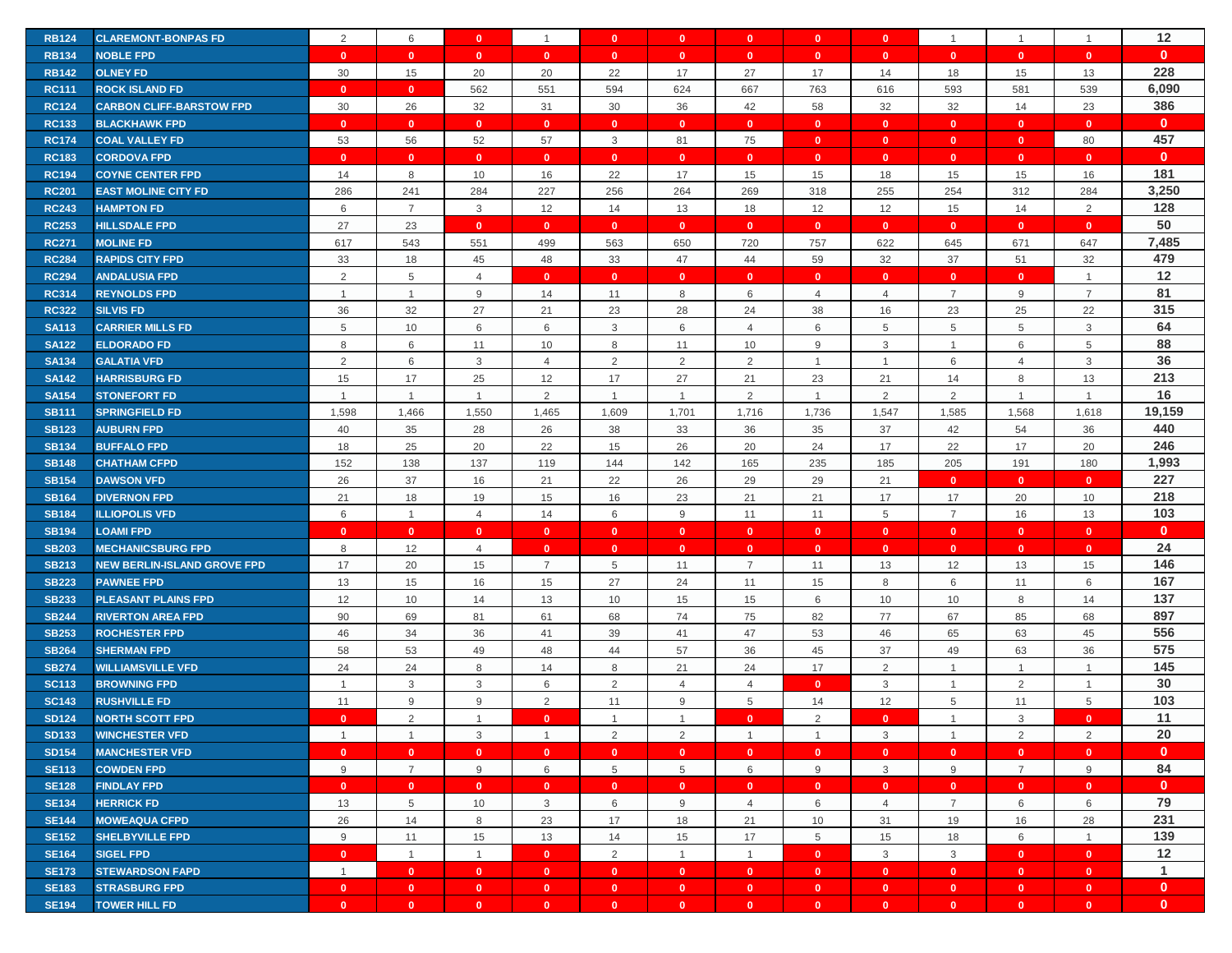| <b>WINDSOR VFD</b><br><b>SE203</b><br>2<br>$\overline{4}$<br>2<br>$\mathbf{0}$<br>$\mathbf{0}$<br>$\mathbf{0}$<br>$\mathbf{0}$<br>$\mathbf{0}$<br>$\overline{1}$<br>44<br>3<br>2<br>2<br>2<br><b>SE213</b><br><b>OCONEE FD</b><br>3<br>$\overline{4}$<br>3<br>$\overline{4}$<br>$\overline{4}$<br>6<br>6<br>5<br>11<br>$\mathbf{3}$<br>$\mathbf{3}$<br>$\overline{2}$<br>$\overline{2}$<br><b>SF113</b><br><b>BRADFORD CFPD</b><br>$\mathbf{0}$<br>$\mathbf{0}$<br>$\mathbf{0}$<br>$\overline{1}$<br>$\mathbf{0}$<br>$\mathbf{0}$<br>$\mathbf{0}$<br>$\mathbf{0}$<br>24<br>3<br>2<br><b>SF124</b><br><b>LAFAYETTE CFPD</b><br>$\overline{1}$<br>$\mathbf{1}$<br>$\overline{1}$<br>$\mathbf{1}$<br>$\overline{1}$<br>3<br>$\overline{4}$<br>3<br>3<br>$\mathbf{1}$<br>88<br><b>SF134</b><br>21<br>$\overline{7}$<br>2<br>11<br>15<br>14<br>$\mathbf{0}$<br>14<br>$\mathbf{0}$<br>$\mathbf{0}$<br><b>TOULON FPD</b><br>$\overline{4}$<br>$\mathbf{0}$<br>227<br>23<br>21<br>17<br>25<br><b>SF143</b><br>17<br>12<br>14<br>14<br>18<br>26<br>20<br>20<br><b>WYOMING CFPD</b><br>519<br><b>SG114</b><br><b>FAIRVIEW-CASEYVILLE TWP FPD</b><br>41<br>39<br>41<br>35<br>42<br>55<br>47<br>44<br>52<br>38<br>44<br>41<br>49<br>$\mathbf{3}$<br>$\overline{7}$<br>8<br>$\mathbf{3}$<br>$\overline{7}$<br><b>SG128</b><br><b>ALORTON VFD</b><br>$\mathbf{1}$<br>5<br>6<br>$\overline{4}$<br>$\overline{4}$<br>$\overline{1}$<br>$\mathbf{0}$<br>2,139<br>177<br>190<br>171<br>192<br>208<br>177<br>184<br>146<br><b>SG141</b><br><b>BELLEVILLE FD</b><br>146<br>176<br>181<br>191<br>31<br>2<br><b>SG153</b><br>5<br>$\overline{2}$<br>5<br>3<br>$5\phantom{.0}$<br>$\mathbf{0}$<br>$\mathbf{0}$<br>3<br>$\overline{4}$<br><b>BROOKLYN VFD</b><br>$\overline{1}$<br>$\mathbf{1}$<br>149<br>20<br><b>SG164</b><br><b>CAHOKIA VFD</b><br>15<br>25<br>23<br>26<br>40<br>$\mathbf{0}$<br>$\mathbf{0}$<br>$\mathbf{0}$<br>$\mathbf{0}$<br>$\bullet$<br>$\mathbf{0}$<br>325<br>24<br><b>SG174</b><br><b>CAMP JACKSON FPD</b><br>26<br>31<br>18<br>18<br>27<br>35<br>43<br>25<br>27<br>33<br>18<br>208<br><b>SG184</b><br>32<br>31<br>35<br>25<br>41<br>44<br><b>CASEYVILLE FD</b><br>$\mathbf{0}$<br>$\mathbf{0}$<br>$\mathbf{0}$<br>$\mathbf{0}$<br>$\mathbf{0}$<br>$\mathbf{0}$<br>118<br><b>SG194</b><br><b>DUPO VFD</b><br>9<br>9<br>17<br>5<br>$\overline{7}$<br>6<br>17<br>$\overline{7}$<br>9<br>$\overline{4}$<br>14<br>14<br>327<br>25<br>31<br>21<br>26<br>32<br>22<br>27<br>21<br>30<br><b>SG208</b><br><b>EAST SIDE FPD</b><br>24<br>34<br>34<br>760<br>68<br>88<br>83<br>30<br>$\overline{7}$<br><b>SG211</b><br><b>EAST ST LOUIS FD</b><br>77<br>54<br>72<br>65<br>101<br>109<br>6<br>218<br><b>SG223</b><br>15<br>16<br>24<br>18<br>12<br>22<br>23<br>14<br>13<br>20<br>21<br>20<br><b>FAIRMONT CITY FD</b><br>72<br>$\,$ 5<br><b>SG234</b><br><b>FAYETTEVILLE VFD</b><br>6<br>3<br>3<br>11<br>5<br>9<br>6<br>9<br>$\overline{7}$<br>$\overline{4}$<br>4<br>171<br>12<br>8<br>20<br><b>SG248</b><br>16<br>14<br>13<br>18<br>19<br>9<br>14<br>15<br>13<br><b>FREEBURG FPD</b><br>261<br>10<br>22<br>31<br>20<br>21<br>21<br>22<br>26<br>30<br>21<br><b>SG264</b><br>19<br>18<br><b>FRENCH VILLAGE VFD</b><br>37<br><b>SG284</b><br><b>HOLLYWOOD HEIGHTS VFPD</b><br>$\overline{7}$<br>5<br>3<br>8<br>$\overline{4}$<br>$\mathbf{0}$<br>3<br>$\overline{2}$<br>$\mathbf{0}$<br>$\mathbf{1}$<br>$\overline{4}$<br>$\mathbf{0}$<br>208<br>22<br>14<br>16<br>25<br>22<br><b>SG293</b><br><b>LEBANON-EMERALD MOUND VFD</b><br>10<br>16<br>18<br>21<br>16<br>14<br>14<br>$\mathbf{0}$<br><b>SG303</b><br><b>LENZBURG FD</b><br>$\mathbf{0}$<br>$\mathbf{0}$<br>$\mathbf{0}$<br>$\mathbf{0}$<br>$\mathbf{0}$<br>$\mathbf{0}$<br>$\mathbf{0}$<br>$\mathbf{0}$<br>$\mathbf{0}$<br>$\mathbf{0}$<br>$\mathbf{0}$<br>$\mathbf{0}$<br>51<br><b>SG314</b><br>$\overline{7}$<br><b>MARISSA VFPD</b><br>9<br>$\overline{4}$<br>5<br>$\mathbf{0}$<br>8<br>$\mathbf{0}$<br>6<br>6<br>6<br>$\mathbf{0}$<br>$\mathbf{0}$<br>260<br>23<br>20<br><b>MASCOUTAH FD</b><br>19<br>18<br>22<br>20<br>23<br>33<br>15<br>28<br>20<br>19<br><b>SG323</b><br>109<br>$\overline{7}$<br>8<br>$\overline{2}$<br><b>SG334</b><br><b>MIDWAY VFD</b><br>8<br>15<br>10<br>11<br>18<br>10<br>9<br>6<br>5<br>155<br>8<br>17<br>$9\,$<br>9<br><b>SG344</b><br>12<br>14<br>21<br>9<br>9<br>19<br>17<br><b>MILLSTADT FPD</b><br>11<br>78<br><b>SG364</b><br><b>NEW ATHENS FPD</b><br>6<br>5<br>5<br>8<br>6<br>3<br>$\overline{7}$<br>8<br>10<br>7<br>6<br>7<br>212<br>21<br>22<br>27<br>22<br>28<br>29<br>27<br>21<br><b>SG374</b><br><b>NORTHWEST ST CLAIR COUNTY FPD</b><br>15<br>$\mathbf{0}$<br>$\mathbf{0}$<br>$\mathbf{0}$<br>956<br>76<br>77<br>65<br>79<br>97<br>99<br>69<br><b>SG383</b><br><b>OFALLON FD</b><br>84<br>57<br>73<br>100<br>80<br>127<br>12<br>6<br>20<br>$\overline{7}$<br><b>SG394</b><br>10<br>15<br>5<br>12<br>8<br>10<br>9<br>13<br><b>PRAIRIE-DUPONT FPD</b><br>121<br>8<br>8<br>9<br>$\overline{7}$<br><b>SG404</b><br><b>ST LIBORY VFD</b><br>17<br>6<br>13<br>15<br>9<br>16<br>9<br>$\overline{4}$<br>175<br>20<br>17<br>9<br><b>SG414</b><br><b>SAUGET FD</b><br>15<br>16<br>10<br>13<br>20<br>17<br>13<br>12<br>13<br>159<br>$\overline{7}$<br>17<br>$\overline{7}$<br><b>SG438</b><br><b>SIGNAL HILL FD</b><br>19<br>17<br>19<br>18<br>16<br>16<br>13<br>$\mathbf{0}$<br>10<br>108<br><b>SG445</b><br><b>SMITHTON FD</b><br>10<br>$\overline{4}$<br>$\overline{7}$<br>10<br>12<br>$\overline{7}$<br>10<br>6<br>12<br>8<br>11<br>11<br>628<br>42<br>40<br>56<br>66<br>42<br><b>SG463</b><br><b>SWANSEA VFD</b><br>72<br>45<br>61<br>54<br>53<br>40<br>57<br>68<br>3<br>$\overline{7}$<br>$\overline{7}$<br>6<br>$\overline{7}$<br>$\overline{2}$<br>$\overline{7}$<br>8<br><b>SG474</b><br><b>VILLA HILLS FD</b><br>$\mathbf{1}$<br>10<br>6<br>$\overline{4}$<br>226<br><b>SG482</b><br>17<br>19<br>14<br>23<br>24<br>18<br>21<br>23<br>21<br>11<br><b>WASHINGTON PARK FD</b><br>19<br>16<br>99<br>8<br>5<br>6<br><b>SG494</b><br>5<br>10<br>11<br>11<br>9<br>8<br>13<br>$\overline{4}$<br>9<br><b>CHURCH ROAD FD</b><br>12<br><b>SG561</b><br><b>MIDAMERICA AIRPORT FD</b><br>$\mathbf{1}$<br>2<br>$\overline{1}$<br>$\mathbf{1}$<br>$\overline{1}$<br>$\overline{1}$<br>$\overline{1}$<br>$\mathbf{1}$<br>$\mathbf{1}$<br>$\mathbf{0}$<br>$\mathbf{1}$<br>23<br>2<br>2<br><b>SG591</b><br><b>ST LOUIS DOWNTOWN AIRPORT FD</b><br>2<br>$\mathbf{0}$<br>3<br>3<br>3<br>$\overline{1}$<br>$\overline{4}$<br>$\mathbf{1}$<br>$\overline{1}$<br>$\mathbf{1}$<br>24<br><b>SH113</b><br><b>CEDARVILLE FPD</b><br>2<br>$\mathbf{0}$<br>$\bullet$<br>2<br>9<br>$\mathbf{0}$<br>2<br>$\overline{1}$<br>$\overline{0}$<br>$\mathbf{1}$<br>6<br>$\mathbf{1}$<br>43<br>$\mathbf{3}$<br><b>DAKOTA FPD</b><br>5<br>$\overline{2}$<br>$\overline{4}$<br>5<br>5<br>$\mathbf{3}$<br>6<br>$\overline{4}$<br>$\mathbf{3}$<br>$\overline{1}$<br>$\overline{2}$<br><b>SH123</b><br>1<br><b>DAVIS FPD</b><br><b>SH133</b><br>$\mathbf{1}$<br>$\mathbf{0}$<br>$\mathbf{0}$<br>$\mathbf{0}$<br>$\mathbf{0}$<br>$\mathbf{0}$<br>$\mathbf{0}$<br>$\mathbf{0}$<br>$\mathbf{0}$<br>$\mathbf{0}$<br>$\mathbf{0}$<br>$\mathbf{0}$<br>5,059<br>440<br>404<br>432<br><b>SH141</b><br><b>FREEPORT FD</b><br>420<br>390<br>417<br>493<br>459<br>469<br>367<br>406<br>362<br>88<br><b>SH158</b><br><b>FREEPORT RURAL FPD</b><br>10<br>8<br>9<br>$\overline{4}$<br>8<br>15<br>9<br>10<br>6<br>9<br>$\mathbf{0}$<br>$\mathbf{0}$<br>25<br>2<br>3<br>$\overline{2}$<br>$\mathbf{3}$<br><b>SH163</b><br><b>GERMAN VALLEY FPD</b><br>$\mathbf{1}$<br>3<br>6<br>$\mathbf{0}$<br>$\mathbf{0}$<br>$\mathbf{0}$<br>$\overline{4}$<br>$\mathbf{1}$<br>91<br>$\overline{2}$<br>$\mathbf{3}$<br>$\overline{7}$<br>5<br>6<br>13<br>9<br><b>SH174</b><br><b>LENA FPD</b><br>10<br>$\overline{4}$<br>13<br>15<br>$\overline{4}$<br>103<br>8<br>8<br>9<br>$\overline{7}$<br><b>SH183</b><br><b>ORANGEVILLE VFPD</b><br>14<br>10<br>$\mathbf{1}$<br>11<br>11<br>10<br>6<br>8<br>$\mathbf{0}$<br><b>SH193</b><br><b>PEARL CITY FPD</b><br>$\mathbf{0}$<br>$\mathbf{0}$<br>$\mathbf{0}$<br>$\bullet$<br>$\mathbf{0}$<br>$\mathbf{0}$<br>$\mathbf{0}$<br>$\mathbf{0}$<br>$\mathbf{0}$<br>$\mathbf{0}$<br>$\bullet$<br>$\mathbf{0}$<br>50<br>$\overline{2}$<br>2<br><b>SH203</b><br><b>ROCK CITY FPD</b><br>$\overline{4}$<br>$\mathbf{1}$<br>9<br>3<br>$\mathbf{1}$<br>6<br>10<br>$\overline{7}$<br>$\overline{4}$<br>$\mathbf{1}$<br>18<br>3<br>$\mathbf{3}$<br>$\overline{2}$<br>$\mathbf{0}$<br>$\mathbf{0}$<br>2<br>3<br><b>WINSLOW VFD</b><br>$\mathbf{0}$<br>$\mathbf{0}$<br>$\overline{4}$<br>$\overline{1}$ |              |  |              | $\mathbf{0}$ |  |  | $\mathbf{0}$ | $\mathbf{0}$ | 9 |
|-----------------------------------------------------------------------------------------------------------------------------------------------------------------------------------------------------------------------------------------------------------------------------------------------------------------------------------------------------------------------------------------------------------------------------------------------------------------------------------------------------------------------------------------------------------------------------------------------------------------------------------------------------------------------------------------------------------------------------------------------------------------------------------------------------------------------------------------------------------------------------------------------------------------------------------------------------------------------------------------------------------------------------------------------------------------------------------------------------------------------------------------------------------------------------------------------------------------------------------------------------------------------------------------------------------------------------------------------------------------------------------------------------------------------------------------------------------------------------------------------------------------------------------------------------------------------------------------------------------------------------------------------------------------------------------------------------------------------------------------------------------------------------------------------------------------------------------------------------------------------------------------------------------------------------------------------------------------------------------------------------------------------------------------------------------------------------------------------------------------------------------------------------------------------------------------------------------------------------------------------------------------------------------------------------------------------------------------------------------------------------------------------------------------------------------------------------------------------------------------------------------------------------------------------------------------------------------------------------------------------------------------------------------------------------------------------------------------------------------------------------------------------------------------------------------------------------------------------------------------------------------------------------------------------------------------------------------------------------------------------------------------------------------------------------------------------------------------------------------------------------------------------------------------------------------------------------------------------------------------------------------------------------------------------------------------------------------------------------------------------------------------------------------------------------------------------------------------------------------------------------------------------------------------------------------------------------------------------------------------------------------------------------------------------------------------------------------------------------------------------------------------------------------------------------------------------------------------------------------------------------------------------------------------------------------------------------------------------------------------------------------------------------------------------------------------------------------------------------------------------------------------------------------------------------------------------------------------------------------------------------------------------------------------------------------------------------------------------------------------------------------------------------------------------------------------------------------------------------------------------------------------------------------------------------------------------------------------------------------------------------------------------------------------------------------------------------------------------------------------------------------------------------------------------------------------------------------------------------------------------------------------------------------------------------------------------------------------------------------------------------------------------------------------------------------------------------------------------------------------------------------------------------------------------------------------------------------------------------------------------------------------------------------------------------------------------------------------------------------------------------------------------------------------------------------------------------------------------------------------------------------------------------------------------------------------------------------------------------------------------------------------------------------------------------------------------------------------------------------------------------------------------------------------------------------------------------------------------------------------------------------------------------------------------------------------------------------------------------------------------------------------------------------------------------------------------------------------------------------------------------------------------------------------------------------------------------------------------------------------------------------------------------------------------------------------------------------------------------------------------------------------------------------------------------------------------------------------------------------------------------------------------------------------------------------------------------------------------------------------------------------------------------------------------------------------------------------------------------------------------------------------------------------------------------------------------------------------------------------------------------------------------------------------------------------------------------------------------------------------------------------------------------------------------------------------------------------------------------------------------------------------------------------------------------------------------------------------------------------------------------------------------------------------------------------------------------------------------------------------------------------------------------------------------------------------------------------------------------------------------------------------------------------------------------------------------------------------------------------------------------------------------------------------------------------------------------------------------------------------------------------------------------------------------------------------------------------------------------------------------------------------------------------------------------------------------------------------------------------------------------------------------------------------------------------------------------------------------------------------------------------------------------------------------------------------------------------------------------------------------------------------------------------------------------------------------------------------------------------------------------------------------------------------------------------------------------------------------------------------------------------------------------------------------------------------------------------------------------------------------------------------------------|--------------|--|--------------|--------------|--|--|--------------|--------------|---|
|                                                                                                                                                                                                                                                                                                                                                                                                                                                                                                                                                                                                                                                                                                                                                                                                                                                                                                                                                                                                                                                                                                                                                                                                                                                                                                                                                                                                                                                                                                                                                                                                                                                                                                                                                                                                                                                                                                                                                                                                                                                                                                                                                                                                                                                                                                                                                                                                                                                                                                                                                                                                                                                                                                                                                                                                                                                                                                                                                                                                                                                                                                                                                                                                                                                                                                                                                                                                                                                                                                                                                                                                                                                                                                                                                                                                                                                                                                                                                                                                                                                                                                                                                                                                                                                                                                                                                                                                                                                                                                                                                                                                                                                                                                                                                                                                                                                                                                                                                                                                                                                                                                                                                                                                                                                                                                                                                                                                                                                                                                                                                                                                                                                                                                                                                                                                                                                                                                                                                                                                                                                                                                                                                                                                                                                                                                                                                                                                                                                                                                                                                                                                                                                                                                                                                                                                                                                                                                                                                                                                                                                                                                                                                                                                                                                                                                                                                                                                                                                                                                                                                                                                                                                                                                                                                                                                                                                                                                                                                                                                                                                                                                                                                                                                                                                                                                                                                                                                                                                                                                                                                                                                                                                     |              |  |              |              |  |  |              |              |   |
|                                                                                                                                                                                                                                                                                                                                                                                                                                                                                                                                                                                                                                                                                                                                                                                                                                                                                                                                                                                                                                                                                                                                                                                                                                                                                                                                                                                                                                                                                                                                                                                                                                                                                                                                                                                                                                                                                                                                                                                                                                                                                                                                                                                                                                                                                                                                                                                                                                                                                                                                                                                                                                                                                                                                                                                                                                                                                                                                                                                                                                                                                                                                                                                                                                                                                                                                                                                                                                                                                                                                                                                                                                                                                                                                                                                                                                                                                                                                                                                                                                                                                                                                                                                                                                                                                                                                                                                                                                                                                                                                                                                                                                                                                                                                                                                                                                                                                                                                                                                                                                                                                                                                                                                                                                                                                                                                                                                                                                                                                                                                                                                                                                                                                                                                                                                                                                                                                                                                                                                                                                                                                                                                                                                                                                                                                                                                                                                                                                                                                                                                                                                                                                                                                                                                                                                                                                                                                                                                                                                                                                                                                                                                                                                                                                                                                                                                                                                                                                                                                                                                                                                                                                                                                                                                                                                                                                                                                                                                                                                                                                                                                                                                                                                                                                                                                                                                                                                                                                                                                                                                                                                                                                                     |              |  |              |              |  |  |              |              |   |
|                                                                                                                                                                                                                                                                                                                                                                                                                                                                                                                                                                                                                                                                                                                                                                                                                                                                                                                                                                                                                                                                                                                                                                                                                                                                                                                                                                                                                                                                                                                                                                                                                                                                                                                                                                                                                                                                                                                                                                                                                                                                                                                                                                                                                                                                                                                                                                                                                                                                                                                                                                                                                                                                                                                                                                                                                                                                                                                                                                                                                                                                                                                                                                                                                                                                                                                                                                                                                                                                                                                                                                                                                                                                                                                                                                                                                                                                                                                                                                                                                                                                                                                                                                                                                                                                                                                                                                                                                                                                                                                                                                                                                                                                                                                                                                                                                                                                                                                                                                                                                                                                                                                                                                                                                                                                                                                                                                                                                                                                                                                                                                                                                                                                                                                                                                                                                                                                                                                                                                                                                                                                                                                                                                                                                                                                                                                                                                                                                                                                                                                                                                                                                                                                                                                                                                                                                                                                                                                                                                                                                                                                                                                                                                                                                                                                                                                                                                                                                                                                                                                                                                                                                                                                                                                                                                                                                                                                                                                                                                                                                                                                                                                                                                                                                                                                                                                                                                                                                                                                                                                                                                                                                                                     |              |  |              |              |  |  |              |              |   |
|                                                                                                                                                                                                                                                                                                                                                                                                                                                                                                                                                                                                                                                                                                                                                                                                                                                                                                                                                                                                                                                                                                                                                                                                                                                                                                                                                                                                                                                                                                                                                                                                                                                                                                                                                                                                                                                                                                                                                                                                                                                                                                                                                                                                                                                                                                                                                                                                                                                                                                                                                                                                                                                                                                                                                                                                                                                                                                                                                                                                                                                                                                                                                                                                                                                                                                                                                                                                                                                                                                                                                                                                                                                                                                                                                                                                                                                                                                                                                                                                                                                                                                                                                                                                                                                                                                                                                                                                                                                                                                                                                                                                                                                                                                                                                                                                                                                                                                                                                                                                                                                                                                                                                                                                                                                                                                                                                                                                                                                                                                                                                                                                                                                                                                                                                                                                                                                                                                                                                                                                                                                                                                                                                                                                                                                                                                                                                                                                                                                                                                                                                                                                                                                                                                                                                                                                                                                                                                                                                                                                                                                                                                                                                                                                                                                                                                                                                                                                                                                                                                                                                                                                                                                                                                                                                                                                                                                                                                                                                                                                                                                                                                                                                                                                                                                                                                                                                                                                                                                                                                                                                                                                                                                     |              |  |              |              |  |  |              |              |   |
|                                                                                                                                                                                                                                                                                                                                                                                                                                                                                                                                                                                                                                                                                                                                                                                                                                                                                                                                                                                                                                                                                                                                                                                                                                                                                                                                                                                                                                                                                                                                                                                                                                                                                                                                                                                                                                                                                                                                                                                                                                                                                                                                                                                                                                                                                                                                                                                                                                                                                                                                                                                                                                                                                                                                                                                                                                                                                                                                                                                                                                                                                                                                                                                                                                                                                                                                                                                                                                                                                                                                                                                                                                                                                                                                                                                                                                                                                                                                                                                                                                                                                                                                                                                                                                                                                                                                                                                                                                                                                                                                                                                                                                                                                                                                                                                                                                                                                                                                                                                                                                                                                                                                                                                                                                                                                                                                                                                                                                                                                                                                                                                                                                                                                                                                                                                                                                                                                                                                                                                                                                                                                                                                                                                                                                                                                                                                                                                                                                                                                                                                                                                                                                                                                                                                                                                                                                                                                                                                                                                                                                                                                                                                                                                                                                                                                                                                                                                                                                                                                                                                                                                                                                                                                                                                                                                                                                                                                                                                                                                                                                                                                                                                                                                                                                                                                                                                                                                                                                                                                                                                                                                                                                                     |              |  |              |              |  |  |              |              |   |
|                                                                                                                                                                                                                                                                                                                                                                                                                                                                                                                                                                                                                                                                                                                                                                                                                                                                                                                                                                                                                                                                                                                                                                                                                                                                                                                                                                                                                                                                                                                                                                                                                                                                                                                                                                                                                                                                                                                                                                                                                                                                                                                                                                                                                                                                                                                                                                                                                                                                                                                                                                                                                                                                                                                                                                                                                                                                                                                                                                                                                                                                                                                                                                                                                                                                                                                                                                                                                                                                                                                                                                                                                                                                                                                                                                                                                                                                                                                                                                                                                                                                                                                                                                                                                                                                                                                                                                                                                                                                                                                                                                                                                                                                                                                                                                                                                                                                                                                                                                                                                                                                                                                                                                                                                                                                                                                                                                                                                                                                                                                                                                                                                                                                                                                                                                                                                                                                                                                                                                                                                                                                                                                                                                                                                                                                                                                                                                                                                                                                                                                                                                                                                                                                                                                                                                                                                                                                                                                                                                                                                                                                                                                                                                                                                                                                                                                                                                                                                                                                                                                                                                                                                                                                                                                                                                                                                                                                                                                                                                                                                                                                                                                                                                                                                                                                                                                                                                                                                                                                                                                                                                                                                                                     |              |  |              |              |  |  |              |              |   |
|                                                                                                                                                                                                                                                                                                                                                                                                                                                                                                                                                                                                                                                                                                                                                                                                                                                                                                                                                                                                                                                                                                                                                                                                                                                                                                                                                                                                                                                                                                                                                                                                                                                                                                                                                                                                                                                                                                                                                                                                                                                                                                                                                                                                                                                                                                                                                                                                                                                                                                                                                                                                                                                                                                                                                                                                                                                                                                                                                                                                                                                                                                                                                                                                                                                                                                                                                                                                                                                                                                                                                                                                                                                                                                                                                                                                                                                                                                                                                                                                                                                                                                                                                                                                                                                                                                                                                                                                                                                                                                                                                                                                                                                                                                                                                                                                                                                                                                                                                                                                                                                                                                                                                                                                                                                                                                                                                                                                                                                                                                                                                                                                                                                                                                                                                                                                                                                                                                                                                                                                                                                                                                                                                                                                                                                                                                                                                                                                                                                                                                                                                                                                                                                                                                                                                                                                                                                                                                                                                                                                                                                                                                                                                                                                                                                                                                                                                                                                                                                                                                                                                                                                                                                                                                                                                                                                                                                                                                                                                                                                                                                                                                                                                                                                                                                                                                                                                                                                                                                                                                                                                                                                                                                     |              |  |              |              |  |  |              |              |   |
|                                                                                                                                                                                                                                                                                                                                                                                                                                                                                                                                                                                                                                                                                                                                                                                                                                                                                                                                                                                                                                                                                                                                                                                                                                                                                                                                                                                                                                                                                                                                                                                                                                                                                                                                                                                                                                                                                                                                                                                                                                                                                                                                                                                                                                                                                                                                                                                                                                                                                                                                                                                                                                                                                                                                                                                                                                                                                                                                                                                                                                                                                                                                                                                                                                                                                                                                                                                                                                                                                                                                                                                                                                                                                                                                                                                                                                                                                                                                                                                                                                                                                                                                                                                                                                                                                                                                                                                                                                                                                                                                                                                                                                                                                                                                                                                                                                                                                                                                                                                                                                                                                                                                                                                                                                                                                                                                                                                                                                                                                                                                                                                                                                                                                                                                                                                                                                                                                                                                                                                                                                                                                                                                                                                                                                                                                                                                                                                                                                                                                                                                                                                                                                                                                                                                                                                                                                                                                                                                                                                                                                                                                                                                                                                                                                                                                                                                                                                                                                                                                                                                                                                                                                                                                                                                                                                                                                                                                                                                                                                                                                                                                                                                                                                                                                                                                                                                                                                                                                                                                                                                                                                                                                                     |              |  |              |              |  |  |              |              |   |
|                                                                                                                                                                                                                                                                                                                                                                                                                                                                                                                                                                                                                                                                                                                                                                                                                                                                                                                                                                                                                                                                                                                                                                                                                                                                                                                                                                                                                                                                                                                                                                                                                                                                                                                                                                                                                                                                                                                                                                                                                                                                                                                                                                                                                                                                                                                                                                                                                                                                                                                                                                                                                                                                                                                                                                                                                                                                                                                                                                                                                                                                                                                                                                                                                                                                                                                                                                                                                                                                                                                                                                                                                                                                                                                                                                                                                                                                                                                                                                                                                                                                                                                                                                                                                                                                                                                                                                                                                                                                                                                                                                                                                                                                                                                                                                                                                                                                                                                                                                                                                                                                                                                                                                                                                                                                                                                                                                                                                                                                                                                                                                                                                                                                                                                                                                                                                                                                                                                                                                                                                                                                                                                                                                                                                                                                                                                                                                                                                                                                                                                                                                                                                                                                                                                                                                                                                                                                                                                                                                                                                                                                                                                                                                                                                                                                                                                                                                                                                                                                                                                                                                                                                                                                                                                                                                                                                                                                                                                                                                                                                                                                                                                                                                                                                                                                                                                                                                                                                                                                                                                                                                                                                                                     |              |  |              |              |  |  |              |              |   |
|                                                                                                                                                                                                                                                                                                                                                                                                                                                                                                                                                                                                                                                                                                                                                                                                                                                                                                                                                                                                                                                                                                                                                                                                                                                                                                                                                                                                                                                                                                                                                                                                                                                                                                                                                                                                                                                                                                                                                                                                                                                                                                                                                                                                                                                                                                                                                                                                                                                                                                                                                                                                                                                                                                                                                                                                                                                                                                                                                                                                                                                                                                                                                                                                                                                                                                                                                                                                                                                                                                                                                                                                                                                                                                                                                                                                                                                                                                                                                                                                                                                                                                                                                                                                                                                                                                                                                                                                                                                                                                                                                                                                                                                                                                                                                                                                                                                                                                                                                                                                                                                                                                                                                                                                                                                                                                                                                                                                                                                                                                                                                                                                                                                                                                                                                                                                                                                                                                                                                                                                                                                                                                                                                                                                                                                                                                                                                                                                                                                                                                                                                                                                                                                                                                                                                                                                                                                                                                                                                                                                                                                                                                                                                                                                                                                                                                                                                                                                                                                                                                                                                                                                                                                                                                                                                                                                                                                                                                                                                                                                                                                                                                                                                                                                                                                                                                                                                                                                                                                                                                                                                                                                                                                     |              |  |              |              |  |  |              |              |   |
|                                                                                                                                                                                                                                                                                                                                                                                                                                                                                                                                                                                                                                                                                                                                                                                                                                                                                                                                                                                                                                                                                                                                                                                                                                                                                                                                                                                                                                                                                                                                                                                                                                                                                                                                                                                                                                                                                                                                                                                                                                                                                                                                                                                                                                                                                                                                                                                                                                                                                                                                                                                                                                                                                                                                                                                                                                                                                                                                                                                                                                                                                                                                                                                                                                                                                                                                                                                                                                                                                                                                                                                                                                                                                                                                                                                                                                                                                                                                                                                                                                                                                                                                                                                                                                                                                                                                                                                                                                                                                                                                                                                                                                                                                                                                                                                                                                                                                                                                                                                                                                                                                                                                                                                                                                                                                                                                                                                                                                                                                                                                                                                                                                                                                                                                                                                                                                                                                                                                                                                                                                                                                                                                                                                                                                                                                                                                                                                                                                                                                                                                                                                                                                                                                                                                                                                                                                                                                                                                                                                                                                                                                                                                                                                                                                                                                                                                                                                                                                                                                                                                                                                                                                                                                                                                                                                                                                                                                                                                                                                                                                                                                                                                                                                                                                                                                                                                                                                                                                                                                                                                                                                                                                                     |              |  |              |              |  |  |              |              |   |
|                                                                                                                                                                                                                                                                                                                                                                                                                                                                                                                                                                                                                                                                                                                                                                                                                                                                                                                                                                                                                                                                                                                                                                                                                                                                                                                                                                                                                                                                                                                                                                                                                                                                                                                                                                                                                                                                                                                                                                                                                                                                                                                                                                                                                                                                                                                                                                                                                                                                                                                                                                                                                                                                                                                                                                                                                                                                                                                                                                                                                                                                                                                                                                                                                                                                                                                                                                                                                                                                                                                                                                                                                                                                                                                                                                                                                                                                                                                                                                                                                                                                                                                                                                                                                                                                                                                                                                                                                                                                                                                                                                                                                                                                                                                                                                                                                                                                                                                                                                                                                                                                                                                                                                                                                                                                                                                                                                                                                                                                                                                                                                                                                                                                                                                                                                                                                                                                                                                                                                                                                                                                                                                                                                                                                                                                                                                                                                                                                                                                                                                                                                                                                                                                                                                                                                                                                                                                                                                                                                                                                                                                                                                                                                                                                                                                                                                                                                                                                                                                                                                                                                                                                                                                                                                                                                                                                                                                                                                                                                                                                                                                                                                                                                                                                                                                                                                                                                                                                                                                                                                                                                                                                                                     |              |  |              |              |  |  |              |              |   |
|                                                                                                                                                                                                                                                                                                                                                                                                                                                                                                                                                                                                                                                                                                                                                                                                                                                                                                                                                                                                                                                                                                                                                                                                                                                                                                                                                                                                                                                                                                                                                                                                                                                                                                                                                                                                                                                                                                                                                                                                                                                                                                                                                                                                                                                                                                                                                                                                                                                                                                                                                                                                                                                                                                                                                                                                                                                                                                                                                                                                                                                                                                                                                                                                                                                                                                                                                                                                                                                                                                                                                                                                                                                                                                                                                                                                                                                                                                                                                                                                                                                                                                                                                                                                                                                                                                                                                                                                                                                                                                                                                                                                                                                                                                                                                                                                                                                                                                                                                                                                                                                                                                                                                                                                                                                                                                                                                                                                                                                                                                                                                                                                                                                                                                                                                                                                                                                                                                                                                                                                                                                                                                                                                                                                                                                                                                                                                                                                                                                                                                                                                                                                                                                                                                                                                                                                                                                                                                                                                                                                                                                                                                                                                                                                                                                                                                                                                                                                                                                                                                                                                                                                                                                                                                                                                                                                                                                                                                                                                                                                                                                                                                                                                                                                                                                                                                                                                                                                                                                                                                                                                                                                                                                     |              |  |              |              |  |  |              |              |   |
|                                                                                                                                                                                                                                                                                                                                                                                                                                                                                                                                                                                                                                                                                                                                                                                                                                                                                                                                                                                                                                                                                                                                                                                                                                                                                                                                                                                                                                                                                                                                                                                                                                                                                                                                                                                                                                                                                                                                                                                                                                                                                                                                                                                                                                                                                                                                                                                                                                                                                                                                                                                                                                                                                                                                                                                                                                                                                                                                                                                                                                                                                                                                                                                                                                                                                                                                                                                                                                                                                                                                                                                                                                                                                                                                                                                                                                                                                                                                                                                                                                                                                                                                                                                                                                                                                                                                                                                                                                                                                                                                                                                                                                                                                                                                                                                                                                                                                                                                                                                                                                                                                                                                                                                                                                                                                                                                                                                                                                                                                                                                                                                                                                                                                                                                                                                                                                                                                                                                                                                                                                                                                                                                                                                                                                                                                                                                                                                                                                                                                                                                                                                                                                                                                                                                                                                                                                                                                                                                                                                                                                                                                                                                                                                                                                                                                                                                                                                                                                                                                                                                                                                                                                                                                                                                                                                                                                                                                                                                                                                                                                                                                                                                                                                                                                                                                                                                                                                                                                                                                                                                                                                                                                                     |              |  |              |              |  |  |              |              |   |
|                                                                                                                                                                                                                                                                                                                                                                                                                                                                                                                                                                                                                                                                                                                                                                                                                                                                                                                                                                                                                                                                                                                                                                                                                                                                                                                                                                                                                                                                                                                                                                                                                                                                                                                                                                                                                                                                                                                                                                                                                                                                                                                                                                                                                                                                                                                                                                                                                                                                                                                                                                                                                                                                                                                                                                                                                                                                                                                                                                                                                                                                                                                                                                                                                                                                                                                                                                                                                                                                                                                                                                                                                                                                                                                                                                                                                                                                                                                                                                                                                                                                                                                                                                                                                                                                                                                                                                                                                                                                                                                                                                                                                                                                                                                                                                                                                                                                                                                                                                                                                                                                                                                                                                                                                                                                                                                                                                                                                                                                                                                                                                                                                                                                                                                                                                                                                                                                                                                                                                                                                                                                                                                                                                                                                                                                                                                                                                                                                                                                                                                                                                                                                                                                                                                                                                                                                                                                                                                                                                                                                                                                                                                                                                                                                                                                                                                                                                                                                                                                                                                                                                                                                                                                                                                                                                                                                                                                                                                                                                                                                                                                                                                                                                                                                                                                                                                                                                                                                                                                                                                                                                                                                                                     |              |  |              |              |  |  |              |              |   |
|                                                                                                                                                                                                                                                                                                                                                                                                                                                                                                                                                                                                                                                                                                                                                                                                                                                                                                                                                                                                                                                                                                                                                                                                                                                                                                                                                                                                                                                                                                                                                                                                                                                                                                                                                                                                                                                                                                                                                                                                                                                                                                                                                                                                                                                                                                                                                                                                                                                                                                                                                                                                                                                                                                                                                                                                                                                                                                                                                                                                                                                                                                                                                                                                                                                                                                                                                                                                                                                                                                                                                                                                                                                                                                                                                                                                                                                                                                                                                                                                                                                                                                                                                                                                                                                                                                                                                                                                                                                                                                                                                                                                                                                                                                                                                                                                                                                                                                                                                                                                                                                                                                                                                                                                                                                                                                                                                                                                                                                                                                                                                                                                                                                                                                                                                                                                                                                                                                                                                                                                                                                                                                                                                                                                                                                                                                                                                                                                                                                                                                                                                                                                                                                                                                                                                                                                                                                                                                                                                                                                                                                                                                                                                                                                                                                                                                                                                                                                                                                                                                                                                                                                                                                                                                                                                                                                                                                                                                                                                                                                                                                                                                                                                                                                                                                                                                                                                                                                                                                                                                                                                                                                                                                     |              |  |              |              |  |  |              |              |   |
|                                                                                                                                                                                                                                                                                                                                                                                                                                                                                                                                                                                                                                                                                                                                                                                                                                                                                                                                                                                                                                                                                                                                                                                                                                                                                                                                                                                                                                                                                                                                                                                                                                                                                                                                                                                                                                                                                                                                                                                                                                                                                                                                                                                                                                                                                                                                                                                                                                                                                                                                                                                                                                                                                                                                                                                                                                                                                                                                                                                                                                                                                                                                                                                                                                                                                                                                                                                                                                                                                                                                                                                                                                                                                                                                                                                                                                                                                                                                                                                                                                                                                                                                                                                                                                                                                                                                                                                                                                                                                                                                                                                                                                                                                                                                                                                                                                                                                                                                                                                                                                                                                                                                                                                                                                                                                                                                                                                                                                                                                                                                                                                                                                                                                                                                                                                                                                                                                                                                                                                                                                                                                                                                                                                                                                                                                                                                                                                                                                                                                                                                                                                                                                                                                                                                                                                                                                                                                                                                                                                                                                                                                                                                                                                                                                                                                                                                                                                                                                                                                                                                                                                                                                                                                                                                                                                                                                                                                                                                                                                                                                                                                                                                                                                                                                                                                                                                                                                                                                                                                                                                                                                                                                                     |              |  |              |              |  |  |              |              |   |
|                                                                                                                                                                                                                                                                                                                                                                                                                                                                                                                                                                                                                                                                                                                                                                                                                                                                                                                                                                                                                                                                                                                                                                                                                                                                                                                                                                                                                                                                                                                                                                                                                                                                                                                                                                                                                                                                                                                                                                                                                                                                                                                                                                                                                                                                                                                                                                                                                                                                                                                                                                                                                                                                                                                                                                                                                                                                                                                                                                                                                                                                                                                                                                                                                                                                                                                                                                                                                                                                                                                                                                                                                                                                                                                                                                                                                                                                                                                                                                                                                                                                                                                                                                                                                                                                                                                                                                                                                                                                                                                                                                                                                                                                                                                                                                                                                                                                                                                                                                                                                                                                                                                                                                                                                                                                                                                                                                                                                                                                                                                                                                                                                                                                                                                                                                                                                                                                                                                                                                                                                                                                                                                                                                                                                                                                                                                                                                                                                                                                                                                                                                                                                                                                                                                                                                                                                                                                                                                                                                                                                                                                                                                                                                                                                                                                                                                                                                                                                                                                                                                                                                                                                                                                                                                                                                                                                                                                                                                                                                                                                                                                                                                                                                                                                                                                                                                                                                                                                                                                                                                                                                                                                                                     |              |  |              |              |  |  |              |              |   |
|                                                                                                                                                                                                                                                                                                                                                                                                                                                                                                                                                                                                                                                                                                                                                                                                                                                                                                                                                                                                                                                                                                                                                                                                                                                                                                                                                                                                                                                                                                                                                                                                                                                                                                                                                                                                                                                                                                                                                                                                                                                                                                                                                                                                                                                                                                                                                                                                                                                                                                                                                                                                                                                                                                                                                                                                                                                                                                                                                                                                                                                                                                                                                                                                                                                                                                                                                                                                                                                                                                                                                                                                                                                                                                                                                                                                                                                                                                                                                                                                                                                                                                                                                                                                                                                                                                                                                                                                                                                                                                                                                                                                                                                                                                                                                                                                                                                                                                                                                                                                                                                                                                                                                                                                                                                                                                                                                                                                                                                                                                                                                                                                                                                                                                                                                                                                                                                                                                                                                                                                                                                                                                                                                                                                                                                                                                                                                                                                                                                                                                                                                                                                                                                                                                                                                                                                                                                                                                                                                                                                                                                                                                                                                                                                                                                                                                                                                                                                                                                                                                                                                                                                                                                                                                                                                                                                                                                                                                                                                                                                                                                                                                                                                                                                                                                                                                                                                                                                                                                                                                                                                                                                                                                     |              |  |              |              |  |  |              |              |   |
|                                                                                                                                                                                                                                                                                                                                                                                                                                                                                                                                                                                                                                                                                                                                                                                                                                                                                                                                                                                                                                                                                                                                                                                                                                                                                                                                                                                                                                                                                                                                                                                                                                                                                                                                                                                                                                                                                                                                                                                                                                                                                                                                                                                                                                                                                                                                                                                                                                                                                                                                                                                                                                                                                                                                                                                                                                                                                                                                                                                                                                                                                                                                                                                                                                                                                                                                                                                                                                                                                                                                                                                                                                                                                                                                                                                                                                                                                                                                                                                                                                                                                                                                                                                                                                                                                                                                                                                                                                                                                                                                                                                                                                                                                                                                                                                                                                                                                                                                                                                                                                                                                                                                                                                                                                                                                                                                                                                                                                                                                                                                                                                                                                                                                                                                                                                                                                                                                                                                                                                                                                                                                                                                                                                                                                                                                                                                                                                                                                                                                                                                                                                                                                                                                                                                                                                                                                                                                                                                                                                                                                                                                                                                                                                                                                                                                                                                                                                                                                                                                                                                                                                                                                                                                                                                                                                                                                                                                                                                                                                                                                                                                                                                                                                                                                                                                                                                                                                                                                                                                                                                                                                                                                                     |              |  |              |              |  |  |              |              |   |
|                                                                                                                                                                                                                                                                                                                                                                                                                                                                                                                                                                                                                                                                                                                                                                                                                                                                                                                                                                                                                                                                                                                                                                                                                                                                                                                                                                                                                                                                                                                                                                                                                                                                                                                                                                                                                                                                                                                                                                                                                                                                                                                                                                                                                                                                                                                                                                                                                                                                                                                                                                                                                                                                                                                                                                                                                                                                                                                                                                                                                                                                                                                                                                                                                                                                                                                                                                                                                                                                                                                                                                                                                                                                                                                                                                                                                                                                                                                                                                                                                                                                                                                                                                                                                                                                                                                                                                                                                                                                                                                                                                                                                                                                                                                                                                                                                                                                                                                                                                                                                                                                                                                                                                                                                                                                                                                                                                                                                                                                                                                                                                                                                                                                                                                                                                                                                                                                                                                                                                                                                                                                                                                                                                                                                                                                                                                                                                                                                                                                                                                                                                                                                                                                                                                                                                                                                                                                                                                                                                                                                                                                                                                                                                                                                                                                                                                                                                                                                                                                                                                                                                                                                                                                                                                                                                                                                                                                                                                                                                                                                                                                                                                                                                                                                                                                                                                                                                                                                                                                                                                                                                                                                                                     |              |  |              |              |  |  |              |              |   |
|                                                                                                                                                                                                                                                                                                                                                                                                                                                                                                                                                                                                                                                                                                                                                                                                                                                                                                                                                                                                                                                                                                                                                                                                                                                                                                                                                                                                                                                                                                                                                                                                                                                                                                                                                                                                                                                                                                                                                                                                                                                                                                                                                                                                                                                                                                                                                                                                                                                                                                                                                                                                                                                                                                                                                                                                                                                                                                                                                                                                                                                                                                                                                                                                                                                                                                                                                                                                                                                                                                                                                                                                                                                                                                                                                                                                                                                                                                                                                                                                                                                                                                                                                                                                                                                                                                                                                                                                                                                                                                                                                                                                                                                                                                                                                                                                                                                                                                                                                                                                                                                                                                                                                                                                                                                                                                                                                                                                                                                                                                                                                                                                                                                                                                                                                                                                                                                                                                                                                                                                                                                                                                                                                                                                                                                                                                                                                                                                                                                                                                                                                                                                                                                                                                                                                                                                                                                                                                                                                                                                                                                                                                                                                                                                                                                                                                                                                                                                                                                                                                                                                                                                                                                                                                                                                                                                                                                                                                                                                                                                                                                                                                                                                                                                                                                                                                                                                                                                                                                                                                                                                                                                                                                     |              |  |              |              |  |  |              |              |   |
|                                                                                                                                                                                                                                                                                                                                                                                                                                                                                                                                                                                                                                                                                                                                                                                                                                                                                                                                                                                                                                                                                                                                                                                                                                                                                                                                                                                                                                                                                                                                                                                                                                                                                                                                                                                                                                                                                                                                                                                                                                                                                                                                                                                                                                                                                                                                                                                                                                                                                                                                                                                                                                                                                                                                                                                                                                                                                                                                                                                                                                                                                                                                                                                                                                                                                                                                                                                                                                                                                                                                                                                                                                                                                                                                                                                                                                                                                                                                                                                                                                                                                                                                                                                                                                                                                                                                                                                                                                                                                                                                                                                                                                                                                                                                                                                                                                                                                                                                                                                                                                                                                                                                                                                                                                                                                                                                                                                                                                                                                                                                                                                                                                                                                                                                                                                                                                                                                                                                                                                                                                                                                                                                                                                                                                                                                                                                                                                                                                                                                                                                                                                                                                                                                                                                                                                                                                                                                                                                                                                                                                                                                                                                                                                                                                                                                                                                                                                                                                                                                                                                                                                                                                                                                                                                                                                                                                                                                                                                                                                                                                                                                                                                                                                                                                                                                                                                                                                                                                                                                                                                                                                                                                                     |              |  |              |              |  |  |              |              |   |
|                                                                                                                                                                                                                                                                                                                                                                                                                                                                                                                                                                                                                                                                                                                                                                                                                                                                                                                                                                                                                                                                                                                                                                                                                                                                                                                                                                                                                                                                                                                                                                                                                                                                                                                                                                                                                                                                                                                                                                                                                                                                                                                                                                                                                                                                                                                                                                                                                                                                                                                                                                                                                                                                                                                                                                                                                                                                                                                                                                                                                                                                                                                                                                                                                                                                                                                                                                                                                                                                                                                                                                                                                                                                                                                                                                                                                                                                                                                                                                                                                                                                                                                                                                                                                                                                                                                                                                                                                                                                                                                                                                                                                                                                                                                                                                                                                                                                                                                                                                                                                                                                                                                                                                                                                                                                                                                                                                                                                                                                                                                                                                                                                                                                                                                                                                                                                                                                                                                                                                                                                                                                                                                                                                                                                                                                                                                                                                                                                                                                                                                                                                                                                                                                                                                                                                                                                                                                                                                                                                                                                                                                                                                                                                                                                                                                                                                                                                                                                                                                                                                                                                                                                                                                                                                                                                                                                                                                                                                                                                                                                                                                                                                                                                                                                                                                                                                                                                                                                                                                                                                                                                                                                                                     |              |  |              |              |  |  |              |              |   |
|                                                                                                                                                                                                                                                                                                                                                                                                                                                                                                                                                                                                                                                                                                                                                                                                                                                                                                                                                                                                                                                                                                                                                                                                                                                                                                                                                                                                                                                                                                                                                                                                                                                                                                                                                                                                                                                                                                                                                                                                                                                                                                                                                                                                                                                                                                                                                                                                                                                                                                                                                                                                                                                                                                                                                                                                                                                                                                                                                                                                                                                                                                                                                                                                                                                                                                                                                                                                                                                                                                                                                                                                                                                                                                                                                                                                                                                                                                                                                                                                                                                                                                                                                                                                                                                                                                                                                                                                                                                                                                                                                                                                                                                                                                                                                                                                                                                                                                                                                                                                                                                                                                                                                                                                                                                                                                                                                                                                                                                                                                                                                                                                                                                                                                                                                                                                                                                                                                                                                                                                                                                                                                                                                                                                                                                                                                                                                                                                                                                                                                                                                                                                                                                                                                                                                                                                                                                                                                                                                                                                                                                                                                                                                                                                                                                                                                                                                                                                                                                                                                                                                                                                                                                                                                                                                                                                                                                                                                                                                                                                                                                                                                                                                                                                                                                                                                                                                                                                                                                                                                                                                                                                                                                     |              |  |              |              |  |  |              |              |   |
|                                                                                                                                                                                                                                                                                                                                                                                                                                                                                                                                                                                                                                                                                                                                                                                                                                                                                                                                                                                                                                                                                                                                                                                                                                                                                                                                                                                                                                                                                                                                                                                                                                                                                                                                                                                                                                                                                                                                                                                                                                                                                                                                                                                                                                                                                                                                                                                                                                                                                                                                                                                                                                                                                                                                                                                                                                                                                                                                                                                                                                                                                                                                                                                                                                                                                                                                                                                                                                                                                                                                                                                                                                                                                                                                                                                                                                                                                                                                                                                                                                                                                                                                                                                                                                                                                                                                                                                                                                                                                                                                                                                                                                                                                                                                                                                                                                                                                                                                                                                                                                                                                                                                                                                                                                                                                                                                                                                                                                                                                                                                                                                                                                                                                                                                                                                                                                                                                                                                                                                                                                                                                                                                                                                                                                                                                                                                                                                                                                                                                                                                                                                                                                                                                                                                                                                                                                                                                                                                                                                                                                                                                                                                                                                                                                                                                                                                                                                                                                                                                                                                                                                                                                                                                                                                                                                                                                                                                                                                                                                                                                                                                                                                                                                                                                                                                                                                                                                                                                                                                                                                                                                                                                                     |              |  |              |              |  |  |              |              |   |
|                                                                                                                                                                                                                                                                                                                                                                                                                                                                                                                                                                                                                                                                                                                                                                                                                                                                                                                                                                                                                                                                                                                                                                                                                                                                                                                                                                                                                                                                                                                                                                                                                                                                                                                                                                                                                                                                                                                                                                                                                                                                                                                                                                                                                                                                                                                                                                                                                                                                                                                                                                                                                                                                                                                                                                                                                                                                                                                                                                                                                                                                                                                                                                                                                                                                                                                                                                                                                                                                                                                                                                                                                                                                                                                                                                                                                                                                                                                                                                                                                                                                                                                                                                                                                                                                                                                                                                                                                                                                                                                                                                                                                                                                                                                                                                                                                                                                                                                                                                                                                                                                                                                                                                                                                                                                                                                                                                                                                                                                                                                                                                                                                                                                                                                                                                                                                                                                                                                                                                                                                                                                                                                                                                                                                                                                                                                                                                                                                                                                                                                                                                                                                                                                                                                                                                                                                                                                                                                                                                                                                                                                                                                                                                                                                                                                                                                                                                                                                                                                                                                                                                                                                                                                                                                                                                                                                                                                                                                                                                                                                                                                                                                                                                                                                                                                                                                                                                                                                                                                                                                                                                                                                                                     |              |  |              |              |  |  |              |              |   |
|                                                                                                                                                                                                                                                                                                                                                                                                                                                                                                                                                                                                                                                                                                                                                                                                                                                                                                                                                                                                                                                                                                                                                                                                                                                                                                                                                                                                                                                                                                                                                                                                                                                                                                                                                                                                                                                                                                                                                                                                                                                                                                                                                                                                                                                                                                                                                                                                                                                                                                                                                                                                                                                                                                                                                                                                                                                                                                                                                                                                                                                                                                                                                                                                                                                                                                                                                                                                                                                                                                                                                                                                                                                                                                                                                                                                                                                                                                                                                                                                                                                                                                                                                                                                                                                                                                                                                                                                                                                                                                                                                                                                                                                                                                                                                                                                                                                                                                                                                                                                                                                                                                                                                                                                                                                                                                                                                                                                                                                                                                                                                                                                                                                                                                                                                                                                                                                                                                                                                                                                                                                                                                                                                                                                                                                                                                                                                                                                                                                                                                                                                                                                                                                                                                                                                                                                                                                                                                                                                                                                                                                                                                                                                                                                                                                                                                                                                                                                                                                                                                                                                                                                                                                                                                                                                                                                                                                                                                                                                                                                                                                                                                                                                                                                                                                                                                                                                                                                                                                                                                                                                                                                                                                     |              |  |              |              |  |  |              |              |   |
|                                                                                                                                                                                                                                                                                                                                                                                                                                                                                                                                                                                                                                                                                                                                                                                                                                                                                                                                                                                                                                                                                                                                                                                                                                                                                                                                                                                                                                                                                                                                                                                                                                                                                                                                                                                                                                                                                                                                                                                                                                                                                                                                                                                                                                                                                                                                                                                                                                                                                                                                                                                                                                                                                                                                                                                                                                                                                                                                                                                                                                                                                                                                                                                                                                                                                                                                                                                                                                                                                                                                                                                                                                                                                                                                                                                                                                                                                                                                                                                                                                                                                                                                                                                                                                                                                                                                                                                                                                                                                                                                                                                                                                                                                                                                                                                                                                                                                                                                                                                                                                                                                                                                                                                                                                                                                                                                                                                                                                                                                                                                                                                                                                                                                                                                                                                                                                                                                                                                                                                                                                                                                                                                                                                                                                                                                                                                                                                                                                                                                                                                                                                                                                                                                                                                                                                                                                                                                                                                                                                                                                                                                                                                                                                                                                                                                                                                                                                                                                                                                                                                                                                                                                                                                                                                                                                                                                                                                                                                                                                                                                                                                                                                                                                                                                                                                                                                                                                                                                                                                                                                                                                                                                                     |              |  |              |              |  |  |              |              |   |
|                                                                                                                                                                                                                                                                                                                                                                                                                                                                                                                                                                                                                                                                                                                                                                                                                                                                                                                                                                                                                                                                                                                                                                                                                                                                                                                                                                                                                                                                                                                                                                                                                                                                                                                                                                                                                                                                                                                                                                                                                                                                                                                                                                                                                                                                                                                                                                                                                                                                                                                                                                                                                                                                                                                                                                                                                                                                                                                                                                                                                                                                                                                                                                                                                                                                                                                                                                                                                                                                                                                                                                                                                                                                                                                                                                                                                                                                                                                                                                                                                                                                                                                                                                                                                                                                                                                                                                                                                                                                                                                                                                                                                                                                                                                                                                                                                                                                                                                                                                                                                                                                                                                                                                                                                                                                                                                                                                                                                                                                                                                                                                                                                                                                                                                                                                                                                                                                                                                                                                                                                                                                                                                                                                                                                                                                                                                                                                                                                                                                                                                                                                                                                                                                                                                                                                                                                                                                                                                                                                                                                                                                                                                                                                                                                                                                                                                                                                                                                                                                                                                                                                                                                                                                                                                                                                                                                                                                                                                                                                                                                                                                                                                                                                                                                                                                                                                                                                                                                                                                                                                                                                                                                                                     |              |  |              |              |  |  |              |              |   |
|                                                                                                                                                                                                                                                                                                                                                                                                                                                                                                                                                                                                                                                                                                                                                                                                                                                                                                                                                                                                                                                                                                                                                                                                                                                                                                                                                                                                                                                                                                                                                                                                                                                                                                                                                                                                                                                                                                                                                                                                                                                                                                                                                                                                                                                                                                                                                                                                                                                                                                                                                                                                                                                                                                                                                                                                                                                                                                                                                                                                                                                                                                                                                                                                                                                                                                                                                                                                                                                                                                                                                                                                                                                                                                                                                                                                                                                                                                                                                                                                                                                                                                                                                                                                                                                                                                                                                                                                                                                                                                                                                                                                                                                                                                                                                                                                                                                                                                                                                                                                                                                                                                                                                                                                                                                                                                                                                                                                                                                                                                                                                                                                                                                                                                                                                                                                                                                                                                                                                                                                                                                                                                                                                                                                                                                                                                                                                                                                                                                                                                                                                                                                                                                                                                                                                                                                                                                                                                                                                                                                                                                                                                                                                                                                                                                                                                                                                                                                                                                                                                                                                                                                                                                                                                                                                                                                                                                                                                                                                                                                                                                                                                                                                                                                                                                                                                                                                                                                                                                                                                                                                                                                                                                     |              |  |              |              |  |  |              |              |   |
|                                                                                                                                                                                                                                                                                                                                                                                                                                                                                                                                                                                                                                                                                                                                                                                                                                                                                                                                                                                                                                                                                                                                                                                                                                                                                                                                                                                                                                                                                                                                                                                                                                                                                                                                                                                                                                                                                                                                                                                                                                                                                                                                                                                                                                                                                                                                                                                                                                                                                                                                                                                                                                                                                                                                                                                                                                                                                                                                                                                                                                                                                                                                                                                                                                                                                                                                                                                                                                                                                                                                                                                                                                                                                                                                                                                                                                                                                                                                                                                                                                                                                                                                                                                                                                                                                                                                                                                                                                                                                                                                                                                                                                                                                                                                                                                                                                                                                                                                                                                                                                                                                                                                                                                                                                                                                                                                                                                                                                                                                                                                                                                                                                                                                                                                                                                                                                                                                                                                                                                                                                                                                                                                                                                                                                                                                                                                                                                                                                                                                                                                                                                                                                                                                                                                                                                                                                                                                                                                                                                                                                                                                                                                                                                                                                                                                                                                                                                                                                                                                                                                                                                                                                                                                                                                                                                                                                                                                                                                                                                                                                                                                                                                                                                                                                                                                                                                                                                                                                                                                                                                                                                                                                                     |              |  |              |              |  |  |              |              |   |
|                                                                                                                                                                                                                                                                                                                                                                                                                                                                                                                                                                                                                                                                                                                                                                                                                                                                                                                                                                                                                                                                                                                                                                                                                                                                                                                                                                                                                                                                                                                                                                                                                                                                                                                                                                                                                                                                                                                                                                                                                                                                                                                                                                                                                                                                                                                                                                                                                                                                                                                                                                                                                                                                                                                                                                                                                                                                                                                                                                                                                                                                                                                                                                                                                                                                                                                                                                                                                                                                                                                                                                                                                                                                                                                                                                                                                                                                                                                                                                                                                                                                                                                                                                                                                                                                                                                                                                                                                                                                                                                                                                                                                                                                                                                                                                                                                                                                                                                                                                                                                                                                                                                                                                                                                                                                                                                                                                                                                                                                                                                                                                                                                                                                                                                                                                                                                                                                                                                                                                                                                                                                                                                                                                                                                                                                                                                                                                                                                                                                                                                                                                                                                                                                                                                                                                                                                                                                                                                                                                                                                                                                                                                                                                                                                                                                                                                                                                                                                                                                                                                                                                                                                                                                                                                                                                                                                                                                                                                                                                                                                                                                                                                                                                                                                                                                                                                                                                                                                                                                                                                                                                                                                                                     |              |  |              |              |  |  |              |              |   |
|                                                                                                                                                                                                                                                                                                                                                                                                                                                                                                                                                                                                                                                                                                                                                                                                                                                                                                                                                                                                                                                                                                                                                                                                                                                                                                                                                                                                                                                                                                                                                                                                                                                                                                                                                                                                                                                                                                                                                                                                                                                                                                                                                                                                                                                                                                                                                                                                                                                                                                                                                                                                                                                                                                                                                                                                                                                                                                                                                                                                                                                                                                                                                                                                                                                                                                                                                                                                                                                                                                                                                                                                                                                                                                                                                                                                                                                                                                                                                                                                                                                                                                                                                                                                                                                                                                                                                                                                                                                                                                                                                                                                                                                                                                                                                                                                                                                                                                                                                                                                                                                                                                                                                                                                                                                                                                                                                                                                                                                                                                                                                                                                                                                                                                                                                                                                                                                                                                                                                                                                                                                                                                                                                                                                                                                                                                                                                                                                                                                                                                                                                                                                                                                                                                                                                                                                                                                                                                                                                                                                                                                                                                                                                                                                                                                                                                                                                                                                                                                                                                                                                                                                                                                                                                                                                                                                                                                                                                                                                                                                                                                                                                                                                                                                                                                                                                                                                                                                                                                                                                                                                                                                                                                     |              |  |              |              |  |  |              |              |   |
|                                                                                                                                                                                                                                                                                                                                                                                                                                                                                                                                                                                                                                                                                                                                                                                                                                                                                                                                                                                                                                                                                                                                                                                                                                                                                                                                                                                                                                                                                                                                                                                                                                                                                                                                                                                                                                                                                                                                                                                                                                                                                                                                                                                                                                                                                                                                                                                                                                                                                                                                                                                                                                                                                                                                                                                                                                                                                                                                                                                                                                                                                                                                                                                                                                                                                                                                                                                                                                                                                                                                                                                                                                                                                                                                                                                                                                                                                                                                                                                                                                                                                                                                                                                                                                                                                                                                                                                                                                                                                                                                                                                                                                                                                                                                                                                                                                                                                                                                                                                                                                                                                                                                                                                                                                                                                                                                                                                                                                                                                                                                                                                                                                                                                                                                                                                                                                                                                                                                                                                                                                                                                                                                                                                                                                                                                                                                                                                                                                                                                                                                                                                                                                                                                                                                                                                                                                                                                                                                                                                                                                                                                                                                                                                                                                                                                                                                                                                                                                                                                                                                                                                                                                                                                                                                                                                                                                                                                                                                                                                                                                                                                                                                                                                                                                                                                                                                                                                                                                                                                                                                                                                                                                                     |              |  |              |              |  |  |              |              |   |
|                                                                                                                                                                                                                                                                                                                                                                                                                                                                                                                                                                                                                                                                                                                                                                                                                                                                                                                                                                                                                                                                                                                                                                                                                                                                                                                                                                                                                                                                                                                                                                                                                                                                                                                                                                                                                                                                                                                                                                                                                                                                                                                                                                                                                                                                                                                                                                                                                                                                                                                                                                                                                                                                                                                                                                                                                                                                                                                                                                                                                                                                                                                                                                                                                                                                                                                                                                                                                                                                                                                                                                                                                                                                                                                                                                                                                                                                                                                                                                                                                                                                                                                                                                                                                                                                                                                                                                                                                                                                                                                                                                                                                                                                                                                                                                                                                                                                                                                                                                                                                                                                                                                                                                                                                                                                                                                                                                                                                                                                                                                                                                                                                                                                                                                                                                                                                                                                                                                                                                                                                                                                                                                                                                                                                                                                                                                                                                                                                                                                                                                                                                                                                                                                                                                                                                                                                                                                                                                                                                                                                                                                                                                                                                                                                                                                                                                                                                                                                                                                                                                                                                                                                                                                                                                                                                                                                                                                                                                                                                                                                                                                                                                                                                                                                                                                                                                                                                                                                                                                                                                                                                                                                                                     |              |  |              |              |  |  |              |              |   |
|                                                                                                                                                                                                                                                                                                                                                                                                                                                                                                                                                                                                                                                                                                                                                                                                                                                                                                                                                                                                                                                                                                                                                                                                                                                                                                                                                                                                                                                                                                                                                                                                                                                                                                                                                                                                                                                                                                                                                                                                                                                                                                                                                                                                                                                                                                                                                                                                                                                                                                                                                                                                                                                                                                                                                                                                                                                                                                                                                                                                                                                                                                                                                                                                                                                                                                                                                                                                                                                                                                                                                                                                                                                                                                                                                                                                                                                                                                                                                                                                                                                                                                                                                                                                                                                                                                                                                                                                                                                                                                                                                                                                                                                                                                                                                                                                                                                                                                                                                                                                                                                                                                                                                                                                                                                                                                                                                                                                                                                                                                                                                                                                                                                                                                                                                                                                                                                                                                                                                                                                                                                                                                                                                                                                                                                                                                                                                                                                                                                                                                                                                                                                                                                                                                                                                                                                                                                                                                                                                                                                                                                                                                                                                                                                                                                                                                                                                                                                                                                                                                                                                                                                                                                                                                                                                                                                                                                                                                                                                                                                                                                                                                                                                                                                                                                                                                                                                                                                                                                                                                                                                                                                                                                     |              |  |              |              |  |  |              |              |   |
|                                                                                                                                                                                                                                                                                                                                                                                                                                                                                                                                                                                                                                                                                                                                                                                                                                                                                                                                                                                                                                                                                                                                                                                                                                                                                                                                                                                                                                                                                                                                                                                                                                                                                                                                                                                                                                                                                                                                                                                                                                                                                                                                                                                                                                                                                                                                                                                                                                                                                                                                                                                                                                                                                                                                                                                                                                                                                                                                                                                                                                                                                                                                                                                                                                                                                                                                                                                                                                                                                                                                                                                                                                                                                                                                                                                                                                                                                                                                                                                                                                                                                                                                                                                                                                                                                                                                                                                                                                                                                                                                                                                                                                                                                                                                                                                                                                                                                                                                                                                                                                                                                                                                                                                                                                                                                                                                                                                                                                                                                                                                                                                                                                                                                                                                                                                                                                                                                                                                                                                                                                                                                                                                                                                                                                                                                                                                                                                                                                                                                                                                                                                                                                                                                                                                                                                                                                                                                                                                                                                                                                                                                                                                                                                                                                                                                                                                                                                                                                                                                                                                                                                                                                                                                                                                                                                                                                                                                                                                                                                                                                                                                                                                                                                                                                                                                                                                                                                                                                                                                                                                                                                                                                                     |              |  |              |              |  |  |              |              |   |
|                                                                                                                                                                                                                                                                                                                                                                                                                                                                                                                                                                                                                                                                                                                                                                                                                                                                                                                                                                                                                                                                                                                                                                                                                                                                                                                                                                                                                                                                                                                                                                                                                                                                                                                                                                                                                                                                                                                                                                                                                                                                                                                                                                                                                                                                                                                                                                                                                                                                                                                                                                                                                                                                                                                                                                                                                                                                                                                                                                                                                                                                                                                                                                                                                                                                                                                                                                                                                                                                                                                                                                                                                                                                                                                                                                                                                                                                                                                                                                                                                                                                                                                                                                                                                                                                                                                                                                                                                                                                                                                                                                                                                                                                                                                                                                                                                                                                                                                                                                                                                                                                                                                                                                                                                                                                                                                                                                                                                                                                                                                                                                                                                                                                                                                                                                                                                                                                                                                                                                                                                                                                                                                                                                                                                                                                                                                                                                                                                                                                                                                                                                                                                                                                                                                                                                                                                                                                                                                                                                                                                                                                                                                                                                                                                                                                                                                                                                                                                                                                                                                                                                                                                                                                                                                                                                                                                                                                                                                                                                                                                                                                                                                                                                                                                                                                                                                                                                                                                                                                                                                                                                                                                                                     |              |  |              |              |  |  |              |              |   |
|                                                                                                                                                                                                                                                                                                                                                                                                                                                                                                                                                                                                                                                                                                                                                                                                                                                                                                                                                                                                                                                                                                                                                                                                                                                                                                                                                                                                                                                                                                                                                                                                                                                                                                                                                                                                                                                                                                                                                                                                                                                                                                                                                                                                                                                                                                                                                                                                                                                                                                                                                                                                                                                                                                                                                                                                                                                                                                                                                                                                                                                                                                                                                                                                                                                                                                                                                                                                                                                                                                                                                                                                                                                                                                                                                                                                                                                                                                                                                                                                                                                                                                                                                                                                                                                                                                                                                                                                                                                                                                                                                                                                                                                                                                                                                                                                                                                                                                                                                                                                                                                                                                                                                                                                                                                                                                                                                                                                                                                                                                                                                                                                                                                                                                                                                                                                                                                                                                                                                                                                                                                                                                                                                                                                                                                                                                                                                                                                                                                                                                                                                                                                                                                                                                                                                                                                                                                                                                                                                                                                                                                                                                                                                                                                                                                                                                                                                                                                                                                                                                                                                                                                                                                                                                                                                                                                                                                                                                                                                                                                                                                                                                                                                                                                                                                                                                                                                                                                                                                                                                                                                                                                                                                     |              |  |              |              |  |  |              |              |   |
|                                                                                                                                                                                                                                                                                                                                                                                                                                                                                                                                                                                                                                                                                                                                                                                                                                                                                                                                                                                                                                                                                                                                                                                                                                                                                                                                                                                                                                                                                                                                                                                                                                                                                                                                                                                                                                                                                                                                                                                                                                                                                                                                                                                                                                                                                                                                                                                                                                                                                                                                                                                                                                                                                                                                                                                                                                                                                                                                                                                                                                                                                                                                                                                                                                                                                                                                                                                                                                                                                                                                                                                                                                                                                                                                                                                                                                                                                                                                                                                                                                                                                                                                                                                                                                                                                                                                                                                                                                                                                                                                                                                                                                                                                                                                                                                                                                                                                                                                                                                                                                                                                                                                                                                                                                                                                                                                                                                                                                                                                                                                                                                                                                                                                                                                                                                                                                                                                                                                                                                                                                                                                                                                                                                                                                                                                                                                                                                                                                                                                                                                                                                                                                                                                                                                                                                                                                                                                                                                                                                                                                                                                                                                                                                                                                                                                                                                                                                                                                                                                                                                                                                                                                                                                                                                                                                                                                                                                                                                                                                                                                                                                                                                                                                                                                                                                                                                                                                                                                                                                                                                                                                                                                                     |              |  |              |              |  |  |              |              |   |
|                                                                                                                                                                                                                                                                                                                                                                                                                                                                                                                                                                                                                                                                                                                                                                                                                                                                                                                                                                                                                                                                                                                                                                                                                                                                                                                                                                                                                                                                                                                                                                                                                                                                                                                                                                                                                                                                                                                                                                                                                                                                                                                                                                                                                                                                                                                                                                                                                                                                                                                                                                                                                                                                                                                                                                                                                                                                                                                                                                                                                                                                                                                                                                                                                                                                                                                                                                                                                                                                                                                                                                                                                                                                                                                                                                                                                                                                                                                                                                                                                                                                                                                                                                                                                                                                                                                                                                                                                                                                                                                                                                                                                                                                                                                                                                                                                                                                                                                                                                                                                                                                                                                                                                                                                                                                                                                                                                                                                                                                                                                                                                                                                                                                                                                                                                                                                                                                                                                                                                                                                                                                                                                                                                                                                                                                                                                                                                                                                                                                                                                                                                                                                                                                                                                                                                                                                                                                                                                                                                                                                                                                                                                                                                                                                                                                                                                                                                                                                                                                                                                                                                                                                                                                                                                                                                                                                                                                                                                                                                                                                                                                                                                                                                                                                                                                                                                                                                                                                                                                                                                                                                                                                                                     |              |  |              |              |  |  |              |              |   |
|                                                                                                                                                                                                                                                                                                                                                                                                                                                                                                                                                                                                                                                                                                                                                                                                                                                                                                                                                                                                                                                                                                                                                                                                                                                                                                                                                                                                                                                                                                                                                                                                                                                                                                                                                                                                                                                                                                                                                                                                                                                                                                                                                                                                                                                                                                                                                                                                                                                                                                                                                                                                                                                                                                                                                                                                                                                                                                                                                                                                                                                                                                                                                                                                                                                                                                                                                                                                                                                                                                                                                                                                                                                                                                                                                                                                                                                                                                                                                                                                                                                                                                                                                                                                                                                                                                                                                                                                                                                                                                                                                                                                                                                                                                                                                                                                                                                                                                                                                                                                                                                                                                                                                                                                                                                                                                                                                                                                                                                                                                                                                                                                                                                                                                                                                                                                                                                                                                                                                                                                                                                                                                                                                                                                                                                                                                                                                                                                                                                                                                                                                                                                                                                                                                                                                                                                                                                                                                                                                                                                                                                                                                                                                                                                                                                                                                                                                                                                                                                                                                                                                                                                                                                                                                                                                                                                                                                                                                                                                                                                                                                                                                                                                                                                                                                                                                                                                                                                                                                                                                                                                                                                                                                     |              |  |              |              |  |  |              |              |   |
|                                                                                                                                                                                                                                                                                                                                                                                                                                                                                                                                                                                                                                                                                                                                                                                                                                                                                                                                                                                                                                                                                                                                                                                                                                                                                                                                                                                                                                                                                                                                                                                                                                                                                                                                                                                                                                                                                                                                                                                                                                                                                                                                                                                                                                                                                                                                                                                                                                                                                                                                                                                                                                                                                                                                                                                                                                                                                                                                                                                                                                                                                                                                                                                                                                                                                                                                                                                                                                                                                                                                                                                                                                                                                                                                                                                                                                                                                                                                                                                                                                                                                                                                                                                                                                                                                                                                                                                                                                                                                                                                                                                                                                                                                                                                                                                                                                                                                                                                                                                                                                                                                                                                                                                                                                                                                                                                                                                                                                                                                                                                                                                                                                                                                                                                                                                                                                                                                                                                                                                                                                                                                                                                                                                                                                                                                                                                                                                                                                                                                                                                                                                                                                                                                                                                                                                                                                                                                                                                                                                                                                                                                                                                                                                                                                                                                                                                                                                                                                                                                                                                                                                                                                                                                                                                                                                                                                                                                                                                                                                                                                                                                                                                                                                                                                                                                                                                                                                                                                                                                                                                                                                                                                                     |              |  |              |              |  |  |              |              |   |
|                                                                                                                                                                                                                                                                                                                                                                                                                                                                                                                                                                                                                                                                                                                                                                                                                                                                                                                                                                                                                                                                                                                                                                                                                                                                                                                                                                                                                                                                                                                                                                                                                                                                                                                                                                                                                                                                                                                                                                                                                                                                                                                                                                                                                                                                                                                                                                                                                                                                                                                                                                                                                                                                                                                                                                                                                                                                                                                                                                                                                                                                                                                                                                                                                                                                                                                                                                                                                                                                                                                                                                                                                                                                                                                                                                                                                                                                                                                                                                                                                                                                                                                                                                                                                                                                                                                                                                                                                                                                                                                                                                                                                                                                                                                                                                                                                                                                                                                                                                                                                                                                                                                                                                                                                                                                                                                                                                                                                                                                                                                                                                                                                                                                                                                                                                                                                                                                                                                                                                                                                                                                                                                                                                                                                                                                                                                                                                                                                                                                                                                                                                                                                                                                                                                                                                                                                                                                                                                                                                                                                                                                                                                                                                                                                                                                                                                                                                                                                                                                                                                                                                                                                                                                                                                                                                                                                                                                                                                                                                                                                                                                                                                                                                                                                                                                                                                                                                                                                                                                                                                                                                                                                                                     |              |  |              |              |  |  |              |              |   |
|                                                                                                                                                                                                                                                                                                                                                                                                                                                                                                                                                                                                                                                                                                                                                                                                                                                                                                                                                                                                                                                                                                                                                                                                                                                                                                                                                                                                                                                                                                                                                                                                                                                                                                                                                                                                                                                                                                                                                                                                                                                                                                                                                                                                                                                                                                                                                                                                                                                                                                                                                                                                                                                                                                                                                                                                                                                                                                                                                                                                                                                                                                                                                                                                                                                                                                                                                                                                                                                                                                                                                                                                                                                                                                                                                                                                                                                                                                                                                                                                                                                                                                                                                                                                                                                                                                                                                                                                                                                                                                                                                                                                                                                                                                                                                                                                                                                                                                                                                                                                                                                                                                                                                                                                                                                                                                                                                                                                                                                                                                                                                                                                                                                                                                                                                                                                                                                                                                                                                                                                                                                                                                                                                                                                                                                                                                                                                                                                                                                                                                                                                                                                                                                                                                                                                                                                                                                                                                                                                                                                                                                                                                                                                                                                                                                                                                                                                                                                                                                                                                                                                                                                                                                                                                                                                                                                                                                                                                                                                                                                                                                                                                                                                                                                                                                                                                                                                                                                                                                                                                                                                                                                                                                     |              |  |              |              |  |  |              |              |   |
|                                                                                                                                                                                                                                                                                                                                                                                                                                                                                                                                                                                                                                                                                                                                                                                                                                                                                                                                                                                                                                                                                                                                                                                                                                                                                                                                                                                                                                                                                                                                                                                                                                                                                                                                                                                                                                                                                                                                                                                                                                                                                                                                                                                                                                                                                                                                                                                                                                                                                                                                                                                                                                                                                                                                                                                                                                                                                                                                                                                                                                                                                                                                                                                                                                                                                                                                                                                                                                                                                                                                                                                                                                                                                                                                                                                                                                                                                                                                                                                                                                                                                                                                                                                                                                                                                                                                                                                                                                                                                                                                                                                                                                                                                                                                                                                                                                                                                                                                                                                                                                                                                                                                                                                                                                                                                                                                                                                                                                                                                                                                                                                                                                                                                                                                                                                                                                                                                                                                                                                                                                                                                                                                                                                                                                                                                                                                                                                                                                                                                                                                                                                                                                                                                                                                                                                                                                                                                                                                                                                                                                                                                                                                                                                                                                                                                                                                                                                                                                                                                                                                                                                                                                                                                                                                                                                                                                                                                                                                                                                                                                                                                                                                                                                                                                                                                                                                                                                                                                                                                                                                                                                                                                                     |              |  |              |              |  |  |              |              |   |
|                                                                                                                                                                                                                                                                                                                                                                                                                                                                                                                                                                                                                                                                                                                                                                                                                                                                                                                                                                                                                                                                                                                                                                                                                                                                                                                                                                                                                                                                                                                                                                                                                                                                                                                                                                                                                                                                                                                                                                                                                                                                                                                                                                                                                                                                                                                                                                                                                                                                                                                                                                                                                                                                                                                                                                                                                                                                                                                                                                                                                                                                                                                                                                                                                                                                                                                                                                                                                                                                                                                                                                                                                                                                                                                                                                                                                                                                                                                                                                                                                                                                                                                                                                                                                                                                                                                                                                                                                                                                                                                                                                                                                                                                                                                                                                                                                                                                                                                                                                                                                                                                                                                                                                                                                                                                                                                                                                                                                                                                                                                                                                                                                                                                                                                                                                                                                                                                                                                                                                                                                                                                                                                                                                                                                                                                                                                                                                                                                                                                                                                                                                                                                                                                                                                                                                                                                                                                                                                                                                                                                                                                                                                                                                                                                                                                                                                                                                                                                                                                                                                                                                                                                                                                                                                                                                                                                                                                                                                                                                                                                                                                                                                                                                                                                                                                                                                                                                                                                                                                                                                                                                                                                                                     |              |  |              |              |  |  |              |              |   |
|                                                                                                                                                                                                                                                                                                                                                                                                                                                                                                                                                                                                                                                                                                                                                                                                                                                                                                                                                                                                                                                                                                                                                                                                                                                                                                                                                                                                                                                                                                                                                                                                                                                                                                                                                                                                                                                                                                                                                                                                                                                                                                                                                                                                                                                                                                                                                                                                                                                                                                                                                                                                                                                                                                                                                                                                                                                                                                                                                                                                                                                                                                                                                                                                                                                                                                                                                                                                                                                                                                                                                                                                                                                                                                                                                                                                                                                                                                                                                                                                                                                                                                                                                                                                                                                                                                                                                                                                                                                                                                                                                                                                                                                                                                                                                                                                                                                                                                                                                                                                                                                                                                                                                                                                                                                                                                                                                                                                                                                                                                                                                                                                                                                                                                                                                                                                                                                                                                                                                                                                                                                                                                                                                                                                                                                                                                                                                                                                                                                                                                                                                                                                                                                                                                                                                                                                                                                                                                                                                                                                                                                                                                                                                                                                                                                                                                                                                                                                                                                                                                                                                                                                                                                                                                                                                                                                                                                                                                                                                                                                                                                                                                                                                                                                                                                                                                                                                                                                                                                                                                                                                                                                                                                     |              |  |              |              |  |  |              |              |   |
|                                                                                                                                                                                                                                                                                                                                                                                                                                                                                                                                                                                                                                                                                                                                                                                                                                                                                                                                                                                                                                                                                                                                                                                                                                                                                                                                                                                                                                                                                                                                                                                                                                                                                                                                                                                                                                                                                                                                                                                                                                                                                                                                                                                                                                                                                                                                                                                                                                                                                                                                                                                                                                                                                                                                                                                                                                                                                                                                                                                                                                                                                                                                                                                                                                                                                                                                                                                                                                                                                                                                                                                                                                                                                                                                                                                                                                                                                                                                                                                                                                                                                                                                                                                                                                                                                                                                                                                                                                                                                                                                                                                                                                                                                                                                                                                                                                                                                                                                                                                                                                                                                                                                                                                                                                                                                                                                                                                                                                                                                                                                                                                                                                                                                                                                                                                                                                                                                                                                                                                                                                                                                                                                                                                                                                                                                                                                                                                                                                                                                                                                                                                                                                                                                                                                                                                                                                                                                                                                                                                                                                                                                                                                                                                                                                                                                                                                                                                                                                                                                                                                                                                                                                                                                                                                                                                                                                                                                                                                                                                                                                                                                                                                                                                                                                                                                                                                                                                                                                                                                                                                                                                                                                                     |              |  |              |              |  |  |              |              |   |
|                                                                                                                                                                                                                                                                                                                                                                                                                                                                                                                                                                                                                                                                                                                                                                                                                                                                                                                                                                                                                                                                                                                                                                                                                                                                                                                                                                                                                                                                                                                                                                                                                                                                                                                                                                                                                                                                                                                                                                                                                                                                                                                                                                                                                                                                                                                                                                                                                                                                                                                                                                                                                                                                                                                                                                                                                                                                                                                                                                                                                                                                                                                                                                                                                                                                                                                                                                                                                                                                                                                                                                                                                                                                                                                                                                                                                                                                                                                                                                                                                                                                                                                                                                                                                                                                                                                                                                                                                                                                                                                                                                                                                                                                                                                                                                                                                                                                                                                                                                                                                                                                                                                                                                                                                                                                                                                                                                                                                                                                                                                                                                                                                                                                                                                                                                                                                                                                                                                                                                                                                                                                                                                                                                                                                                                                                                                                                                                                                                                                                                                                                                                                                                                                                                                                                                                                                                                                                                                                                                                                                                                                                                                                                                                                                                                                                                                                                                                                                                                                                                                                                                                                                                                                                                                                                                                                                                                                                                                                                                                                                                                                                                                                                                                                                                                                                                                                                                                                                                                                                                                                                                                                                                                     |              |  |              |              |  |  |              |              |   |
|                                                                                                                                                                                                                                                                                                                                                                                                                                                                                                                                                                                                                                                                                                                                                                                                                                                                                                                                                                                                                                                                                                                                                                                                                                                                                                                                                                                                                                                                                                                                                                                                                                                                                                                                                                                                                                                                                                                                                                                                                                                                                                                                                                                                                                                                                                                                                                                                                                                                                                                                                                                                                                                                                                                                                                                                                                                                                                                                                                                                                                                                                                                                                                                                                                                                                                                                                                                                                                                                                                                                                                                                                                                                                                                                                                                                                                                                                                                                                                                                                                                                                                                                                                                                                                                                                                                                                                                                                                                                                                                                                                                                                                                                                                                                                                                                                                                                                                                                                                                                                                                                                                                                                                                                                                                                                                                                                                                                                                                                                                                                                                                                                                                                                                                                                                                                                                                                                                                                                                                                                                                                                                                                                                                                                                                                                                                                                                                                                                                                                                                                                                                                                                                                                                                                                                                                                                                                                                                                                                                                                                                                                                                                                                                                                                                                                                                                                                                                                                                                                                                                                                                                                                                                                                                                                                                                                                                                                                                                                                                                                                                                                                                                                                                                                                                                                                                                                                                                                                                                                                                                                                                                                                                     |              |  |              |              |  |  |              |              |   |
|                                                                                                                                                                                                                                                                                                                                                                                                                                                                                                                                                                                                                                                                                                                                                                                                                                                                                                                                                                                                                                                                                                                                                                                                                                                                                                                                                                                                                                                                                                                                                                                                                                                                                                                                                                                                                                                                                                                                                                                                                                                                                                                                                                                                                                                                                                                                                                                                                                                                                                                                                                                                                                                                                                                                                                                                                                                                                                                                                                                                                                                                                                                                                                                                                                                                                                                                                                                                                                                                                                                                                                                                                                                                                                                                                                                                                                                                                                                                                                                                                                                                                                                                                                                                                                                                                                                                                                                                                                                                                                                                                                                                                                                                                                                                                                                                                                                                                                                                                                                                                                                                                                                                                                                                                                                                                                                                                                                                                                                                                                                                                                                                                                                                                                                                                                                                                                                                                                                                                                                                                                                                                                                                                                                                                                                                                                                                                                                                                                                                                                                                                                                                                                                                                                                                                                                                                                                                                                                                                                                                                                                                                                                                                                                                                                                                                                                                                                                                                                                                                                                                                                                                                                                                                                                                                                                                                                                                                                                                                                                                                                                                                                                                                                                                                                                                                                                                                                                                                                                                                                                                                                                                                                                     | <b>SH213</b> |  | $\mathbf{0}$ |              |  |  |              |              |   |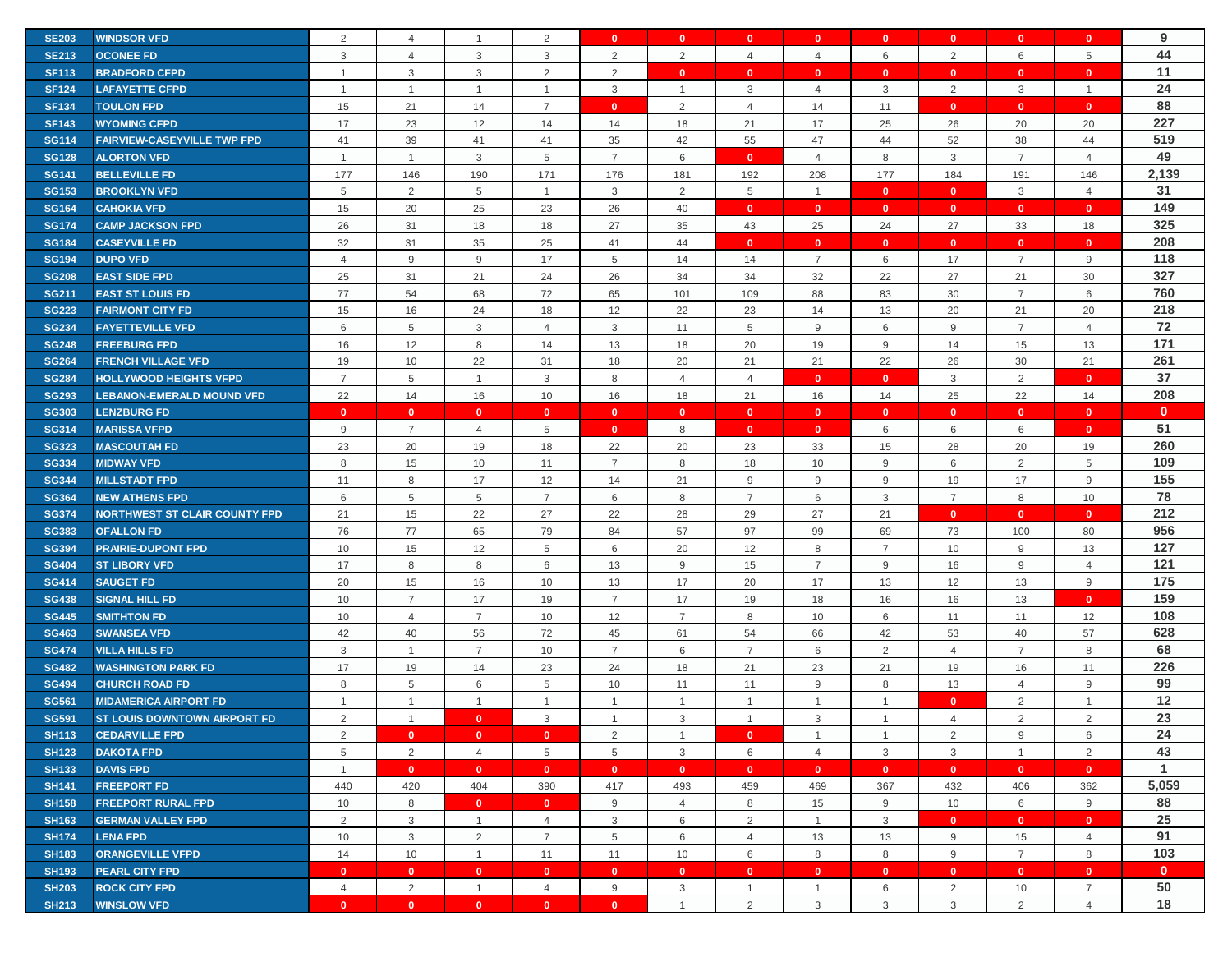| <b>TA113</b> | <b>ARMINGTON CFPD</b>              |                | 5              | 4                       | $\overline{4}$ | 5               | 6              | $\overline{7}$ | 6              | 6              | $\overline{4}$ | 6              | 4              | 58           |
|--------------|------------------------------------|----------------|----------------|-------------------------|----------------|-----------------|----------------|----------------|----------------|----------------|----------------|----------------|----------------|--------------|
| <b>TA133</b> | <b>CINCINNATI FPD</b>              | 20             | 17             | 14                      | 8              | 15              | 13             | 30             | 17             | 21             | 15             | 18             | 24             | 212          |
| <b>TA143</b> | <b>CREVE COEUR FPD</b>             | 26             | $\overline{4}$ | $\mathbf{1}$            | $\mathbf 1$    | $\overline{1}$  | $\overline{1}$ | 12             | $\mathbf{1}$   | $\mathbf{0}$   | $\overline{1}$ | $\mathbf{1}$   | 3              | 52           |
| <b>TA153</b> | <b>DEER CREEK FPD</b>              | 10             | $\overline{7}$ | 8                       | 11             | 8               | 14             | 5              | 12             | $\overline{7}$ | 11             | 10             | 9              | 112          |
| <b>TA174</b> | <b>DELAVAN FD</b>                  | $\overline{1}$ | 5              | 5                       | 3              | 3               | 8              | $\overline{4}$ | 6              | $\overline{2}$ | $\overline{7}$ | 5              | 5              | 54           |
| <b>TA182</b> | <b>EAST PEORIA FD</b>              | 337            | 311            | 321                     | 235            | 235             | 291            | 317            | 359            | 387            | 387            | 443            | 406            | 4,029        |
| <b>TA194</b> | <b>GREEN VALLEY FPD</b>            | 12             | $\overline{7}$ | 10                      | 8              | 12              | 13             | 13             | 13             | 10             | 15             | 13             | 13             | 139          |
| <b>TA203</b> | <b>HOPEDALE FPD</b>                | 6              | $\overline{4}$ | 3                       | 3              | 6               | 3              | 4              | 2              | 8              | $\overline{1}$ | 3              | $\overline{1}$ | 44           |
| <b>TA213</b> | <b>LITTLE MACKINAW TWP FPD</b>     | 2              | $\overline{2}$ | $\overline{2}$          | $\overline{4}$ | 2               | 5              | $\overline{1}$ | 3              | $\overline{4}$ | $\mathbf{1}$   | 6              | 3              | 35           |
| <b>TA223</b> | <b>MACKINAW FPD</b>                | 6              | $\overline{2}$ | 5                       | 8              | 3               | 3              | 5              | $\overline{5}$ | $\mathbf{1}$   | $\overline{4}$ | $\overline{4}$ | 2              | 48           |
| <b>TA234</b> | <b>MARQUETTE HEIGHTS FD</b>        | 27             | 28             | 18                      | 18             | 16              | 20             | 14             | 36             | 29             | 15             | 19             | 27             | 267          |
| <b>TA243</b> | <b>MORTON FD</b>                   | $\mathbf{0}$   | $\bullet$      | $\overline{\mathbf{0}}$ | $\mathbf{0}$   | $\mathbf{0}$    | $\mathbf{0}$   | $\mathbf{0}$   | $\mathbf{0}$   | $\mathbf{0}$   | $\mathbf{0}$   | $\mathbf{0}$   | $\mathbf{0}$   | $\mathbf{0}$ |
| <b>TA254</b> | <b>NORTH PEKIN VFD</b>             | 23             | 25             | 20                      | 26             | 17              | 24             | 21             | 19             | 25             | 28             | 20             | 36             | 284          |
| <b>TA268</b> | <b>NORTHERN TAZEWELL FPD</b>       | $\mathbf{0}$   | $\mathbf{0}$   | $\mathbf{0}$            | $\mathbf{0}$   | $\mathbf{0}$    | $\mathbf{0}$   | $\mathbf{0}$   | $\mathbf{0}$   | $\mathbf{0}$   | $\mathbf{0}$   | $\mathbf{0}$   | $\mathbf{0}$   | $\mathbf{0}$ |
| <b>TA271</b> | <b>PEKIN FD</b>                    | 430            | 415            | 415                     | 428            | 357             | 409            | $\mathbf{0}$   | 524            | 439            | 485            | 451            | 491            | 4,844        |
| <b>TA284</b> | <b>SCHAEFERVILLE FPD</b>           | $\overline{4}$ | 9              | 8                       | $\overline{4}$ | 14              | 11             | 14             | 11             | $9\,$          | 6              | 10             | 17             | 117          |
| <b>TA293</b> | <b>SOUTH PEKIN VFD</b>             | 11             | 11             | 10                      | 6              | $\overline{4}$  | 9              | 6              | $\overline{7}$ | 3              | 3              | 6              | $\mathbf{3}$   | 79           |
| <b>TA303</b> | <b>TREMONT FPD</b>                 | $\overline{7}$ | $\mathbf{3}$   | 7                       | 3              | $5\phantom{.0}$ | $\overline{2}$ | 13             | 10             | $\overline{4}$ | 9              | 6              | 9              | 78           |
| <b>TA313</b> | <b>WASHINGTON FD</b>               | 153            | 137            | 141                     | 79             | 134             | 120            | 158            | 147            | 149            | 131            | 178            | 196            | 1,723        |
| <b>UA112</b> | <b>ANNA FD</b>                     | 13             | $\overline{7}$ | 15                      | 5              | 8               | 13             | 14             | 5              | 9              | 10             | 14             | 11             | 124          |
| <b>UA134</b> | <b>COBDEN VFD</b>                  | $\overline{7}$ | $\overline{2}$ | 13                      | 13             | 16              | $\overline{2}$ | 6              | $\overline{7}$ | $\overline{2}$ | $\overline{4}$ | $\overline{7}$ | 6              | 85           |
| <b>UA143</b> | <b>DONGOLA FD</b>                  | 3              | $\mathbf{1}$   | 10                      | 6              | $\overline{4}$  | $\overline{7}$ | 2              | 5              | $\overline{2}$ | $\overline{2}$ | 4              | $\overline{1}$ | 47           |
| <b>UA153</b> | <b>JONESBORO FD</b>                | 2              | 9              | $\overline{1}$          | $\overline{1}$ | 9               | $\overline{4}$ | $\overline{4}$ | 2              | 3              | $\overline{4}$ | 6              | $\mathbf{3}$   | 48           |
| <b>UA164</b> | <b>ALTO PASS FD</b>                | 3              | 5              | $\overline{1}$          | $\mathbf 1$    | $\overline{1}$  | $\overline{1}$ | $\overline{1}$ | 3              | $\mathbf{1}$   | $\mathbf{1}$   | $\mathbf{1}$   | $\overline{1}$ | 20           |
| <b>UA174</b> | <b>WARE-WOLF LAKE FPD</b>          | $\overline{1}$ | 3              | $\overline{1}$          | $\mathbf 1$    | 2               | $\overline{1}$ | 2              | $\mathbf{1}$   | $\mathbf{0}$   | 5              | $\overline{1}$ | $\overline{1}$ | 19           |
| <b>VA112</b> | <b>ALLERTON FPD</b>                | $\mathbf{0}$   | $\mathbf{1}$   | $\mathbf{1}$            | $\overline{1}$ | $\mathbf{0}$    | $\bullet$      | $\mathbf{0}$   | $\mathbf{0}$   | $\mathbf{1}$   | $\mathbf{0}$   | $\mathbf{0}$   | $\mathbf{0}$   | 4            |
| <b>VA134</b> | <b>BISMARCK CFPD</b>               | 24             | 23             | 26                      | 39             | 19              | 33             | 18             | 34             | $\overline{1}$ | 41             | 25             | 33             | 316          |
| <b>VA144</b> | <b>CARROLL FPD</b>                 | 3              | $\mathbf{0}$   | $\overline{0}$          | $\mathbf{0}$   | $\mathbf{0}$    | $\mathbf{0}$   | $\mathbf{0}$   | $\mathbf{0}$   | $\mathbf{0}$   | $\mathbf{0}$   | $\mathbf{0}$   | $\mathbf{0}$   | 3            |
| <b>VA153</b> | <b>CATLIN FPD</b>                  | 25             | 16             | 19                      | 15             | 15              | 13             | 14             | 12             | 10             | 37             | 21             | 17             | 214          |
| <b>VA161</b> | <b>DANVILLE FD</b>                 | 284            | 257            | 239                     | 291            | 276             | 317            | 287            | 312            | 242            | 253            | 257            | 258            | 3,273        |
| <b>VA184</b> | <b>FAIRMOUNT-VANCE TWP FD</b>      | $\mathbf{0}$   | $\mathbf{0}$   | $\mathbf{0}$            | $\mathbf{0}$   | $\mathbf{0}$    | $\mathbf{0}$   | $\mathbf{0}$   | $\mathbf{0}$   | $\mathbf{0}$   | $\mathbf{0}$   | $\mathbf{0}$   | $\mathbf{0}$   | $\mathbf{0}$ |
| <b>VA194</b> | <b>FITHIAN-MUNCIE-COLLISON FPD</b> | $\mathbf{0}$   | $\mathbf{0}$   | $\mathbf{0}$            | $\mathbf{0}$   | $\mathbf{0}$    | $\mathbf{0}$   | $\mathbf{0}$   | $\mathbf{0}$   | $\mathbf{0}$   | $\overline{0}$ | $\bullet$      | $\mathbf{0}$   | $\mathbf{0}$ |
| <b>VA203</b> | <b>GEORGETOWN FPD</b>              | 14             | 20             | 16                      | 11             | 8               | 17             | 18             | 18             | 14             | 20             | 20             | 18             | 194          |
| <b>VA213</b> | <b>HOOPESTON VFD</b>               | 11             | 6              | 10                      | 13             | 6               | 10             | 17             | 13             | 13             | 12             | 13             | $\overline{7}$ | 131          |
| <b>VA223</b> | <b>KICKAPOO FPD</b>                | 10             | 9              | 16                      | 17             | $9\,$           | 12             | 12             | 14             | 17             | 17             | 24             | 17             | 174          |
| <b>VA234</b> | <b>LYNCH FPD</b>                   | $\overline{1}$ | 2              | $\overline{1}$          | 13             | 13              | 25             | 14             | 28             | 24             | 34             | 35             | 26             | 216          |
| <b>VA244</b> | <b>OAKWOOD FD</b>                  | 17             | 13             | 11                      | 10             | 10              | 10             | 10             | 14             | $\overline{7}$ | 2              | $\mathbf{1}$   | $\mathbf{0}$   | 105          |
| <b>VA258</b> | <b>BLUEGRASS FPD</b>               | $\overline{2}$ | $\mathbf{3}$   | $\mathbf{3}$            | $\mathbf{0}$   | $\mathbf{0}$    | $\bullet$      | $\mathbf{0}$   | $\mathbf{0}$   | $\mathbf{0}$   | $\mathbf{0}$   | $\mathbf{0}$   | $\mathbf{0}$   | 8            |
| <b>VA263</b> | <b>RANKIN FPD-RANKIN UNIT</b>      | $\overline{1}$ | $\mathbf{0}$   | $\overline{0}$          | $\mathbf{0}$   | $\mathbf{0}$    | $\mathbf{0}$   | $\mathbf{0}$   | $\mathbf{0}$   | $\mathbf{0}$   | $\mathbf{0}$   | $\mathbf{0}$   | $\mathbf{0}$   | 1            |
| <b>VA273</b> | <b>RIDGE FARM FPD</b>              | $\mathbf{0}$   | $\mathbf{0}$   | $\mathbf{0}$            | $\mathbf{0}$   | $\mathbf{1}$    | $\overline{4}$ | $\overline{1}$ | $\overline{4}$ | $\overline{2}$ | 3              | $\overline{2}$ | $\mathbf{1}$   | 18           |
| <b>VA283</b> | <b>ROSSVILLE AREA FPD</b>          | 2              | 3              | $\sqrt{2}$              |                | $\mathbf{0}$    | $\overline{4}$ | $\overline{1}$ | 2              |                | $\overline{2}$ | 1              | $\overline{4}$ | 23           |
| <b>VA293</b> | <b>SIDELL VFD</b>                  | $\mathbf{0}$   | $\mathbf{0}$   | $\mathbf{0}$            | $\mathbf{0}$   | $\mathbf{0}$    | $\mathbf{0}$   | $\mathbf{0}$   | $\mathbf{0}$   | $\mathbf{0}$   | $\mathbf{0}$   | $\mathbf{0}$   | $\mathbf{0}$   | $\mathbf{0}$ |
| <b>VA304</b> | <b>TILTON FD</b>                   | 51             | 35             | 37                      | 22             | 30              | 19             | 31             | 28             | 40             | 38             | 36             | 32             | 399          |
| <b>VA313</b> | <b>WESTVILLE AREA FPD</b>          | 78             | 66             | 72                      | 32             | 32              | 14             | 32             | 26             | 25             | 39             | 35             | 28             | 479          |
| <b>WA118</b> | <b>ALLENDALE RURAL FPD</b>         | 5              | 6              | 8                       | 9              | 8               | 6              | 5              | 11             | 9              | 9              | 8              | 8              | 92           |
| <b>WA123</b> | <b>BELLMONT FPD</b>                | 3              | $\overline{7}$ | 4                       | $\overline{7}$ | $\overline{4}$  | 3              | $\overline{2}$ | $\mathbf{1}$   | 5              | 4              | $\overline{7}$ | 8              | 55           |
| <b>WA132</b> | <b>MT CARMEL FD</b>                | 19             | 24             | 17                      | 18             | 9               | 16             | 23             | 20             | 13             | 24             | 16             | 11             | 210          |
| <b>WA144</b> | <b>KEENSBURG BEALL WOODS VFD</b>   | $\mathbf{0}$   | $\mathbf{0}$   | $\mathbf{0}$            | $\mathbf{0}$   | $\mathbf{0}$    | $\mathbf{0}$   | $\mathbf{0}$   | $\mathbf{0}$   | $\mathbf{0}$   | $\mathbf{0}$   | $\mathbf{0}$   | $\mathbf{0}$   | $\mathbf{0}$ |
| <b>WB113</b> | <b>ALEXIS FPD</b>                  | 5              | $\mathbf{3}$   | 14                      | 3              | $\overline{7}$  | 6              | 9              | $\overline{7}$ | 6              | 10             | 14             | 3              | 87           |
| <b>WB133</b> | <b>CENTRAL WARREN FPD</b>          | 26             | 25             | 15                      | 21             | 22              | 9              | 15             | 22             | 19             | 27             | 19             | 17             | 237          |
| <b>WB148</b> | <b>LITTLE YORK FPD</b>             | $\overline{2}$ | 11             | 6                       | 6              | 8               | $\overline{7}$ | $\overline{7}$ | $\overline{7}$ | 3              | 8              | 3              | 8              | 76           |
| <b>WB158</b> | <b>MONMOUTH FD</b>                 | 95             | 90             | 98                      | 37             | 95              | 97             | 107            | 120            | 115            | 131            | 138            | 85             | 1,208        |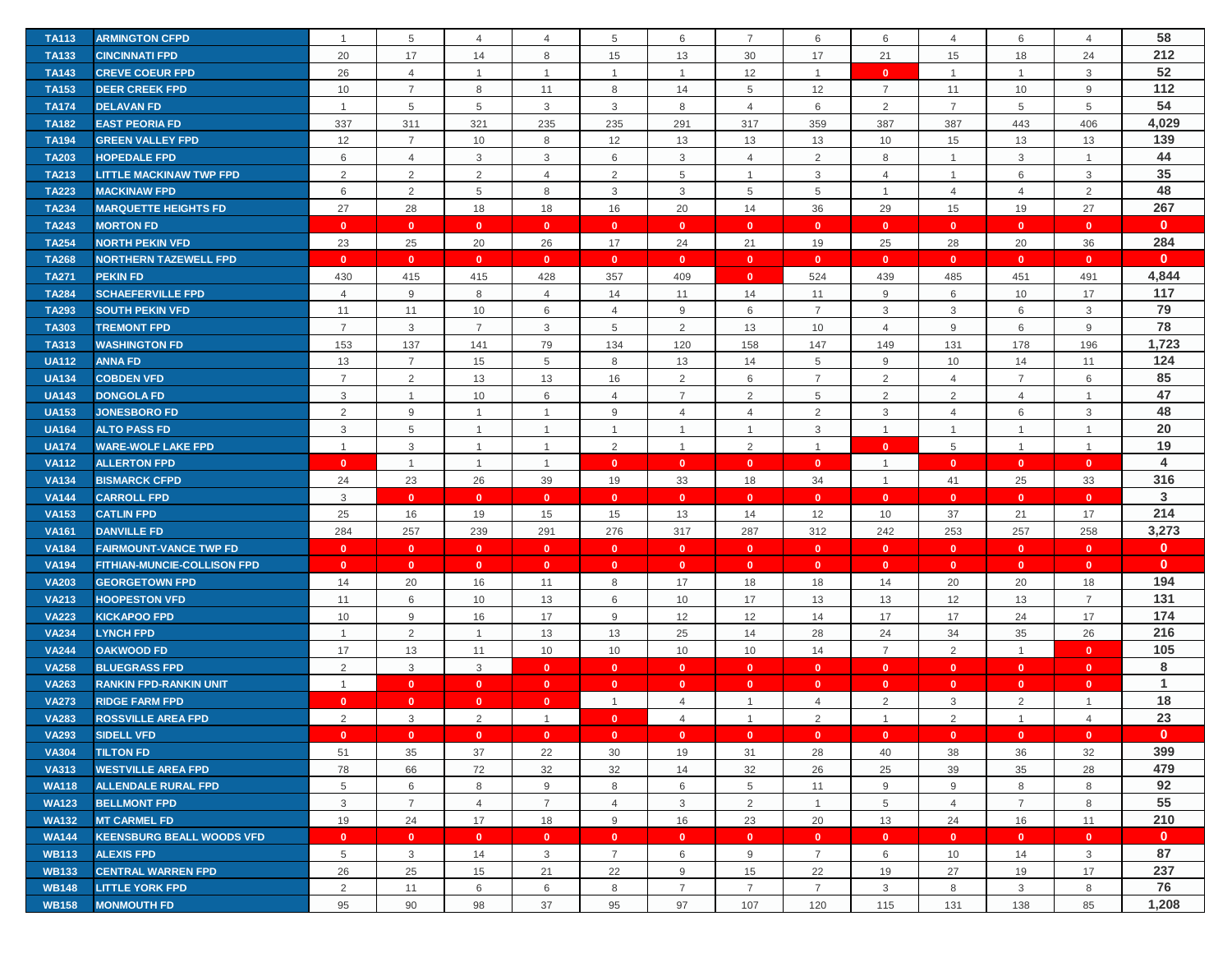| <b>WB173</b> | <b>ROSEVILLE FPD</b>       | $\overline{1}$ | $\mathbf{0}$   | $\mathbf{0}$            | $\mathbf{0}$   | $\mathbf{0}$    | $\mathbf{0}$   | $\mathbf{0}$   | $\mathbf{0}$   | $\mathbf{0}$   | $\mathbf{0}$   | $\mathbf{0}$   | $\mathbf{0}$   | $\mathbf{1}$ |
|--------------|----------------------------|----------------|----------------|-------------------------|----------------|-----------------|----------------|----------------|----------------|----------------|----------------|----------------|----------------|--------------|
| <b>WC113</b> | <b>ADDIEVILLE VFPD</b>     | 14             | 5              | 6                       | 10             | $\overline{7}$  | 6              | $\overline{4}$ | 3              | 9              | 5              | 8              | 3              | 80           |
| <b>WC123</b> | <b>ASHLEY FPD</b>          | 20             | 18             | 17                      | 9              | 13              | 16             | 11             | 17             | 17             | 19             | 30             | 17             | 204          |
| <b>WC133</b> | <b>HOYLETON FPD</b>        | 15             | 9              | 5                       | 5              | $\overline{7}$  | 9              | 6              | $9\,$          | 12             | 11             | 11             | $\mathbf{0}$   | 99           |
| <b>WC144</b> | <b>IRVINGTON FPD</b>       | $\overline{7}$ | 11             | $\overline{\mathbf{0}}$ | $\overline{1}$ | $\mathbf{0}$    | $\mathbf{0}$   | $\mathbf{0}$   | $\mathbf{0}$   | $\mathbf{0}$   | $\mathbf{0}$   | $\mathbf{0}$   | $\mathbf{0}$   | 19           |
| <b>WC153</b> | <b>NASHVILLE CFPD</b>      | 11             | 8              | $\overline{5}$          | 8              | 8               | 12             | 13             | 10             | 8              | 3              | 3              | 3              | 92           |
| <b>WC173</b> | <b>OKAWVILLE FPD</b>       | 10             | 15             | 12                      | 11             | 11              | 23             | 10             | 22             | 15             | 17             | 16             | 17             | 179          |
| <b>WD113</b> | <b>BEDFORD TWP FPD</b>     | $\overline{4}$ | 6              | 3                       | 2              | 8               | 8              | 4              | 2              | 5              | $\mathbf{1}$   | $\overline{2}$ | $\overline{7}$ | 52           |
| <b>WD122</b> | <b>FAIRFIELD FD</b>        | 42             | 37             | 35                      | 29             | 40              | 45             | 51             | 36             | 44             | 42             | 42             | 38             | 481          |
| <b>WD143</b> | <b>WAYNE FPD #1</b>        | 5              | $\overline{4}$ | $\overline{7}$          | $\overline{4}$ | 6               | 6              | 5              | $\overline{4}$ | 9              | 10             | 13             | 3              | 76           |
| <b>WD154</b> | <b>FAIRFIELD RURAL FPD</b> | 24             | 19             | 18                      | 12             | 30              | 18             | 16             | 28             | 19             | 16             | 20             | 8              | 228          |
| <b>WD174</b> | <b>ORCHARDVILE FPD</b>     | $\overline{7}$ | $\mathbf{3}$   | 5                       | $\overline{4}$ | 2               | $\overline{4}$ | 5              | 3              | $\overline{4}$ | $\overline{1}$ | 8              | 5              | 51           |
| <b>WE113</b> | <b>CARMI FIRE/EMA</b>      | 5              | 3              | 5                       | 2              | 2               | 11             | $\overline{4}$ | 5              | $\overline{1}$ | $\mathbf 1$    | 9              | 6              | 54           |
| <b>WE124</b> | <b>CROSSVILLE FD</b>       | 2              | $\overline{1}$ | $\overline{1}$          | $\overline{1}$ | 2               | $\overline{1}$ | 2              | $\overline{2}$ | $\overline{1}$ | $\mathbf{1}$   | $\mathbf{1}$   | $\sqrt{2}$     | 17           |
| <b>WE138</b> | <b>ENFIELD FPD</b>         | $\overline{1}$ | $\overline{1}$ | $\overline{4}$          | $\overline{2}$ | $5\phantom{.0}$ | $\overline{1}$ | $\overline{2}$ | 3              | $\overline{4}$ | $\overline{7}$ | $\overline{2}$ | 5              | 37           |
| <b>WE144</b> | <b>LITTLE WABASH FPD</b>   | 6              | 5              | $\overline{7}$          | 5              | 8               | 6              | 8              | 6              | $\overline{4}$ | 6              | $\mathbf{1}$   | 10             | 72           |
| <b>WE164</b> | <b>NORRIS CITY FPD</b>     | 3              | $\mathbf{1}$   | 3                       | -1             | $\overline{1}$  | 5              | 4              | $\overline{4}$ | $\mathbf{1}$   | $\overline{4}$ | $\overline{4}$ | $\overline{2}$ | 33           |
| <b>WF112</b> | <b>ROCK FALLS FD</b>       | 66             | 59             | 62                      | 59             | 64              | 77             | 82             | 91             | 78             | 82             | 79             | 77             | 876          |
| <b>WF124</b> | <b>ERIE FPD</b>            | $\overline{7}$ | 10             | 9                       | 10             | 9               | $\overline{7}$ | 14             | 11             | 12             | $\overline{7}$ | 14             | 13             | 123          |
| <b>WF134</b> | <b>FULTON FPD</b>          | 13             | 10             | 10                      | 15             | 25              | 18             | 14             | 28             | $\overline{7}$ | 26             | 10             | $9\,$          | 185          |
| <b>WF154</b> | <b>MORRISON FD</b>         | $\overline{7}$ | 13             | 11                      | 16             | 21              | 14             | 11             | 40             | 14             | 16             | 15             | 19             | 197          |
| <b>WF174</b> | <b>PROPHETSTOWN FPD</b>    | 26             | 28             | 18                      | 9              | 13              | 30             | 18             | 25             | $\mathbf{0}$   | 14             | 11             | 13             | 205          |
| <b>WF183</b> | <b>ALBANY FPD</b>          | 2              | $\overline{4}$ | 6                       | 6              | 8               | $\overline{7}$ | 16             | $\overline{7}$ | 10             | 8              | 5              | 12             | 91           |
| <b>WF192</b> | <b>STERLING FD</b>         | $\mathbf{0}$   | $\mathbf{0}$   | $\mathbf{0}$            | $\mathbf{0}$   | 18              | 87             | 115            | 127            | 91             | 98             | 70             | 91             | 697          |
| <b>WF204</b> | <b>TAMPICO VFD</b>         | $\mathbf{0}$   | $\mathbf{0}$   | $\mathbf{0}$            | $\mathbf{0}$   | $\mathbf{0}$    | $\mathbf{0}$   | $\mathbf{0}$   | $\mathbf{0}$   | $\mathbf{0}$   | $\mathbf{0}$   | $\mathbf{0}$   | $\mathbf{0}$   | $\mathbf{0}$ |
| <b>WG113</b> | <b>BEECHER FPD</b>         | 61             | 64             | 71                      | 70             | 64              | 80             | 83             | 70             | 77             | 80             | 77             | 81             | 878          |
| <b>WG124</b> | <b>BRAIDWOOD FPD</b>       | 143            | 136            | 135                     | 128            | 143             | 153            | 170            | 136            | 142            | 136            | 135            | 115            | 1,672        |
| <b>WG134</b> | <b>CHANNAHON FPD</b>       | 128            | 133            | 108                     | 79             | 109             | 170            | 126            | 164            | 149            | 132            | 135            | 167            | 1,600        |
| <b>WG142</b> | <b>CRETE FD</b>            | 141            | 135            | 142                     | 126            | 126             | 138            | $\mathbf{0}$   | 167            | 143            | 67             | 61             | $\mathbf{0}$   | 1,246        |
| <b>WG154</b> | <b>CRETE TWP FPD</b>       | 102            | 85             | 49                      | 97             | 87              | 95             | 106            | 126            | 100            | 131            | 114            | 132            | 1,224        |
| <b>WG164</b> | <b>CUSTER FPD</b>          | 11             | 19             | 11                      | 10             | 10              | 11             | 9              | 17             | $\mathbf{0}$   | $\mathbf{0}$   | $\overline{4}$ | 18             | 120          |
| <b>WG183</b> | <b>EAST JOLIET FPD</b>     | 164            | 170            | 169                     | 131            | 175             | 177            | 183            | 213            | 18             | 10             | $\overline{2}$ | $\mathbf{0}$   | 1,412        |
| <b>WG194</b> | <b>ELWOOD FPD</b>          | 77             | 102            | 82                      | 66             | 106             | 121            | 50             | 47             | 46             | 57             | 36             | 55             | 845          |
| <b>WG204</b> | <b>FRANKFORT FD</b>        | 387            | 332            | 351                     | 304            | 358             | 403            | 410            | 473            | 346            | 379            | 374            | 375            | 4,492        |
| <b>WG214</b> | <b>HOMER TWP FPD</b>       | 162            | 152            | 138                     | 134            | 134             | 157            | 155            | 158            | 134            | 158            | 145            | 139            | 1,766        |
| <b>WG221</b> | <b>JOLIET FD</b>           | 1,865          | 1,694          | 1,668                   | 1,489          | 1,790           | 517            | 530            | 732            | 439            | 507            | 482            | 408            | 12,121       |
| <b>WG242</b> | <b>LOCKPORT FPD</b>        | 318            | 750            | 821                     | 737            | 828             | 837            | 900            | 941            | 800            | 830            | 861            | 802            | 9,425        |
| <b>WG254</b> | <b>MANHATTAN FPD</b>       | 110            | 100            | 103                     | 74             | 88              | 97             | 95             | 120            | 77             | 130            | 151            | 130            | 1,275        |
| <b>WG274</b> | <b>MOKENA FPD</b>          | 208            | 211            | 208                     | 146            | 213             | 186            | 226            | 229            | 224            | 206            | 233            | 203            | 2,493        |
| <b>WG284</b> | <b>MONEE FPD</b>           | 128            | 128            | 135                     | 104            | 121             | 158            | $\Omega$       | $\mathbf{0}$   | $\mathbf{0}$   | $\mathbf{0}$   | $\mathbf{0}$   | $\mathbf{0}$   | 774          |
| <b>WG293</b> | <b>NEW LENOX FPD</b>       | 368            | 383            | 351                     | 275            | 380             | 357            | 405            | 459            | 412            | 423            | 462            | 406            | 4,681        |
| <b>WG304</b> | <b>NORTHWEST HOMER FPD</b> | 147            | 120            | 134                     | 102            | 152             | 145            | 164            | 178            | 140            | 156            | 131            | 155            | 1,724        |
| <b>WG312</b> | <b>UNIVERSITY PARK FD</b>  | 162            | 143            | 136                     | 117            | 148             | 167            | 165            | 159            | 139            | 162            | 152            | 128            | 1,778        |
| <b>WG324</b> | <b>PEOTONE FD</b>          | 81             | 28             | 86                      | 23             | 38              | 82             | 36             | 22             | 75             | 37             | 40             | 26             | 574          |
| <b>WG334</b> | <b>PLAINFIELD FPD</b>      | 352            | 384            | 377                     | 269            | 360             | 377            | 402            | 452            | 339            | 374            | 227            | 444            | 4,357        |
| <b>WG344</b> | <b>ROCKDALE FPD</b>        | 22             | 25             | 27                      | 23             | 33              | 35             | 32             | 49             | 25             | 36             | 35             | 31             | 373          |
| <b>WG358</b> | <b>ROMEOVILLE FD</b>       | 281            | 255            | 268                     | 253            | 274             | 267            | 331            | 315            | 278            | 186            | 150            | 161            | 3,019        |
| <b>WG372</b> | <b>STEGER ESTATES VFD</b>  | 33             | 23             | 22                      | 19             | 27              | 24             | 31             | 39             | 21             | 29             | 40             | 40             | 348          |
| <b>WG382</b> | <b>STEGER FD</b>           | $\mathbf{0}$   | $\mathbf{0}$   | $\overline{0}$          | $\mathbf{0}$   | $\mathbf{0}$    | $\mathbf{0}$   | $\mathbf{0}$   | $\mathbf{0}$   | $\mathbf{0}$   | $\mathbf{0}$   | $\mathbf{0}$   | $\mathbf{0}$   | $\mathbf{0}$ |
| <b>WG394</b> | <b>TROY FPD</b>            | 243            | 238            | 197                     | 181            | 232             | 267            | 258            | 282            | 244            | 251            | 271            | 214            | 2,878        |
| <b>WG403</b> | <b>WILMINGTON FPD</b>      | 174            | 190            | 171                     | 140            | 162             | 194            | 174            | 182            | 153            | 192            | 187            | 194            | 2,113        |
| <b>WH114</b> | <b>CAMBRIA FD</b>          | $\mathbf{0}$   | $\mathbf{0}$   | $\mathbf{0}$            | $\overline{1}$ | $\mathbf{0}$    | $\mathbf{0}$   | $\mathbf{0}$   | $\mathbf{0}$   | $\mathbf{0}$   | $\mathbf{0}$   | $\mathbf{0}$   | $\mathbf{0}$   | $\mathbf{1}$ |